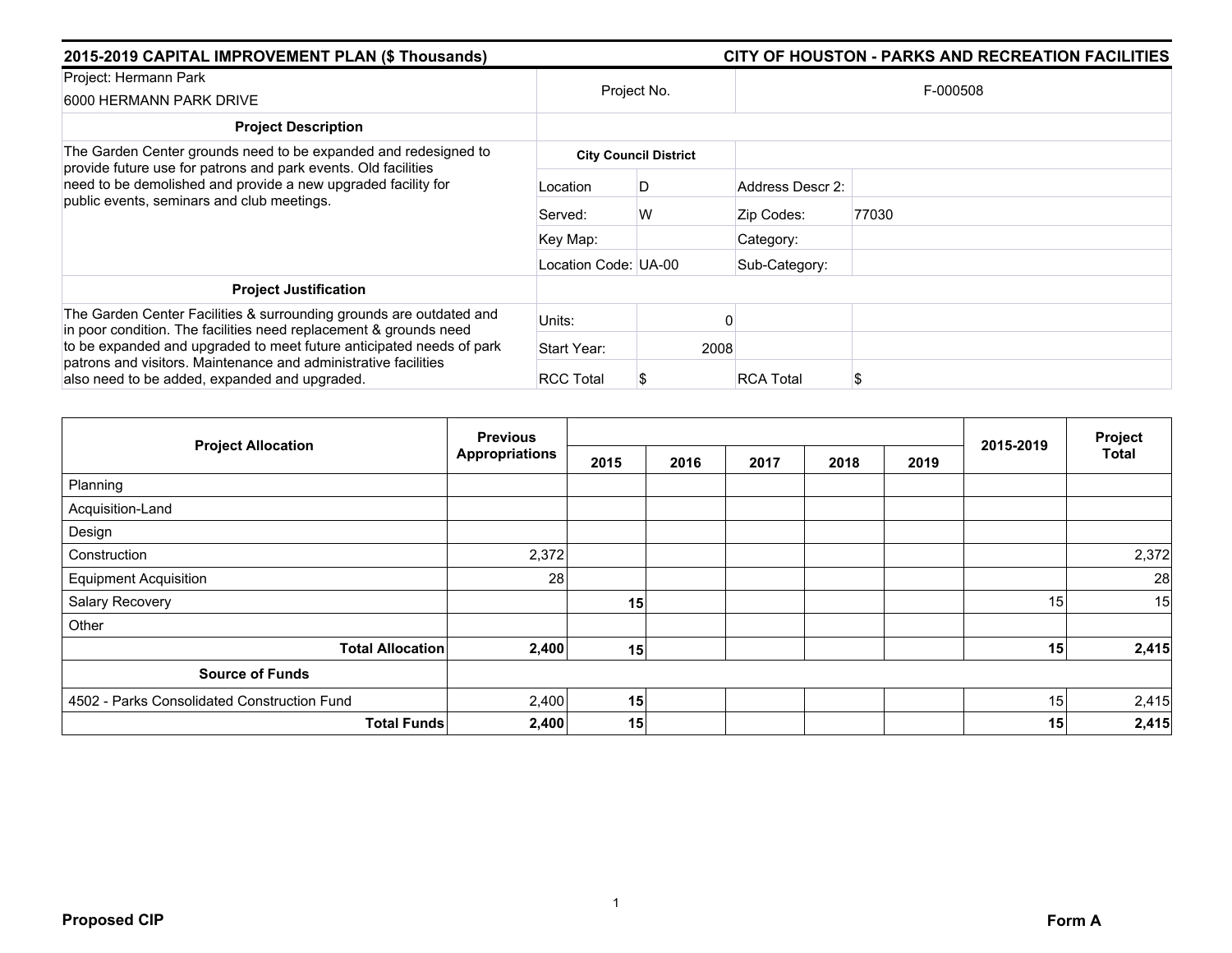| 2015-2019 CAPITAL IMPROVEMENT PLAN (\$ Thousands)                                                                                                                                                     |                      |                              |                  | CITY OF HOUSTON - PARKS AND RECREATION FACILITIES |  |  |
|-------------------------------------------------------------------------------------------------------------------------------------------------------------------------------------------------------|----------------------|------------------------------|------------------|---------------------------------------------------|--|--|
| Project: Environmental Projects<br>VARIOUS LOCATIONS                                                                                                                                                  | Project No.          |                              | F-000509         |                                                   |  |  |
| <b>Project Description</b>                                                                                                                                                                            |                      |                              |                  |                                                   |  |  |
| Provide Services for various environmental situations that arise, in<br>connection with existing and new facilities.                                                                                  |                      | <b>City Council District</b> |                  |                                                   |  |  |
|                                                                                                                                                                                                       | Location             | v                            | Address Descr 2: |                                                   |  |  |
|                                                                                                                                                                                                       | Served:              | W                            | Zip Codes:       | 77026                                             |  |  |
|                                                                                                                                                                                                       | Key Map:             |                              | Category:        |                                                   |  |  |
|                                                                                                                                                                                                       | Location Code: UA-00 |                              | Sub-Category:    |                                                   |  |  |
| <b>Project Justification</b>                                                                                                                                                                          |                      |                              |                  |                                                   |  |  |
| Providing services to identify and eliminate environmental hazards<br>at new or existing facilities, including Asbestos, Lead, Indoor Air,<br>Contaminated Soil and Groundwater at various locations. | Units:               |                              |                  |                                                   |  |  |
|                                                                                                                                                                                                       | Start Year:          | 2007                         |                  |                                                   |  |  |
|                                                                                                                                                                                                       | <b>RCC Total</b>     |                              | <b>RCA Total</b> | \$                                                |  |  |

|                                             | <b>Previous</b>       |      |                 |      | 2015-2019 | Project |       |              |
|---------------------------------------------|-----------------------|------|-----------------|------|-----------|---------|-------|--------------|
| <b>Project Allocation</b>                   | <b>Appropriations</b> | 2015 | 2016            | 2017 | 2018      | 2019    |       | <b>Total</b> |
| Planning                                    |                       |      |                 |      |           |         |       |              |
| Acquisition-Land                            |                       |      |                 |      |           |         |       |              |
| Design                                      | 22                    |      |                 |      |           |         |       | 22           |
| Construction                                | 2,313                 | 500  | 500             | 500  | 500       | 500     | 2,500 | 4,813        |
| <b>Equipment Acquisition</b>                |                       |      |                 |      |           |         |       |              |
| Salary Recovery                             |                       | 30   | 30 <sup>°</sup> | 30   | 30        | 30      | 150   | 150          |
| Other                                       |                       |      |                 |      |           |         |       |              |
| <b>Total Allocation</b>                     | 2,335                 | 530  | 530             | 530  | 530       | 530     | 2,650 | 4,985        |
| <b>Source of Funds</b>                      |                       |      |                 |      |           |         |       |              |
| 4502 - Parks Consolidated Construction Fund | 2,335                 | 530  | 530             | 530  | 530       | 530     | 2,650 | 4,985        |
| <b>Total Funds</b>                          | 2,335                 | 530  | 530             | 530  | 530       | 530     | 2,650 | 4,985        |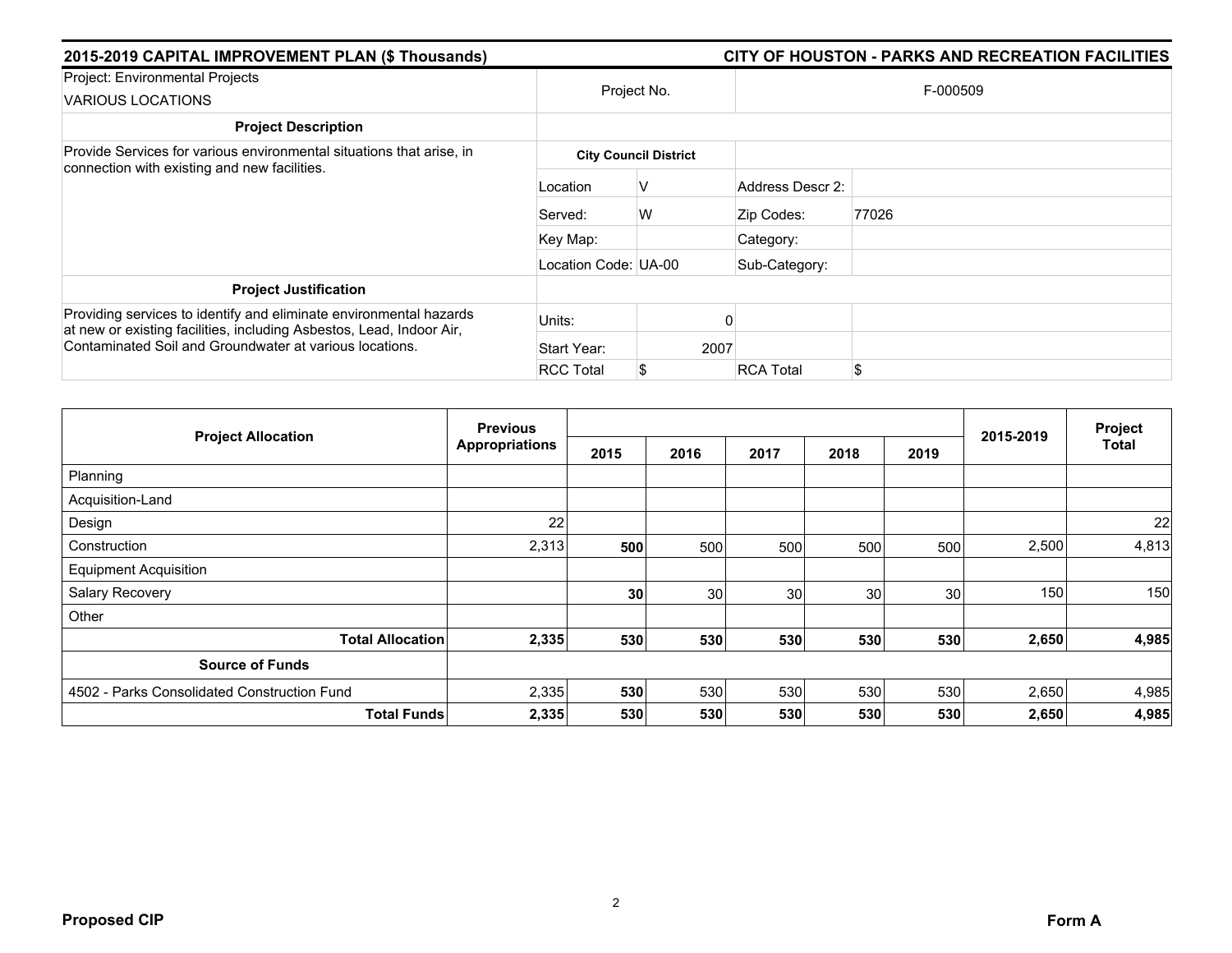| 2015-2019 CAPITAL IMPROVEMENT PLAN (\$ Thousands)                                                                                         | CITY OF HOUSTON - PARKS AND RECREATION FACILITIES |             |                  |          |  |  |  |  |
|-------------------------------------------------------------------------------------------------------------------------------------------|---------------------------------------------------|-------------|------------------|----------|--|--|--|--|
| Project: Emancipation Park<br>3018 DOWLING                                                                                                |                                                   | Project No. |                  | F-000635 |  |  |  |  |
| <b>Project Description</b>                                                                                                                |                                                   |             |                  |          |  |  |  |  |
| The Almeda/OST TIRZ has provided funding for Emancipation Park<br>planning and production of construction documents as well as the        | <b>City Council District</b>                      |             |                  |          |  |  |  |  |
| majority of the capital funds for development.                                                                                            | Location                                          | D           | Address Descr 2: |          |  |  |  |  |
|                                                                                                                                           | Served:                                           | D           | Zip Codes:       | 77004    |  |  |  |  |
|                                                                                                                                           | Key Map:                                          |             | Category:        |          |  |  |  |  |
|                                                                                                                                           | Location Code: UA-00                              |             | Sub-Category:    |          |  |  |  |  |
| <b>Project Justification</b>                                                                                                              |                                                   |             |                  |          |  |  |  |  |
| Emancipation Park is a historically significant park & serves as a<br>hub for the Third Ward. Emancipation Park is a 10 acres park and is | Units:                                            |             |                  |          |  |  |  |  |
| heavily used by the community. COH & the Almeda/OST TIRZ have                                                                             | Start Year:                                       |             | 2013             |          |  |  |  |  |
| been working on planning the park to enhance the visitor<br>experience, improve existing facilities, & add a recreation<br>center.        | <b>RCC Total</b>                                  |             | <b>RCA Total</b> | S        |  |  |  |  |

| <b>Project Allocation</b>                   | <b>Previous</b>             |      |      |      |      |      | 2015-2019       | Project      |
|---------------------------------------------|-----------------------------|------|------|------|------|------|-----------------|--------------|
|                                             | <b>Appropriations</b>       | 2015 | 2016 | 2017 | 2018 | 2019 |                 | <b>Total</b> |
| Planning                                    |                             |      |      |      |      |      |                 |              |
| Acquisition-Land                            | 363                         |      |      |      |      |      |                 | 363          |
| Design                                      |                             |      |      |      |      |      |                 |              |
| Construction                                | 1,637                       |      |      |      |      |      |                 | 1,637        |
| <b>Equipment Acquisition</b>                |                             |      |      |      |      |      |                 |              |
| Salary Recovery                             |                             | 40   | 40   | 10   |      |      | 90 <sub>1</sub> | 90           |
| Other                                       |                             |      |      |      |      |      |                 |              |
| <b>Total Allocation</b>                     | 2,000                       | 40   | 40   | 10   |      |      | 90              | 2,090        |
| <b>Source of Funds</b>                      |                             |      |      |      |      |      |                 |              |
| 4502 - Parks Consolidated Construction Fund | 2,000                       | 40   | 40   | 10   |      |      | -90 l           | 2,090        |
|                                             | 2,000<br><b>Total Funds</b> | 40   | 40   | 10   |      |      | 90              | 2,090        |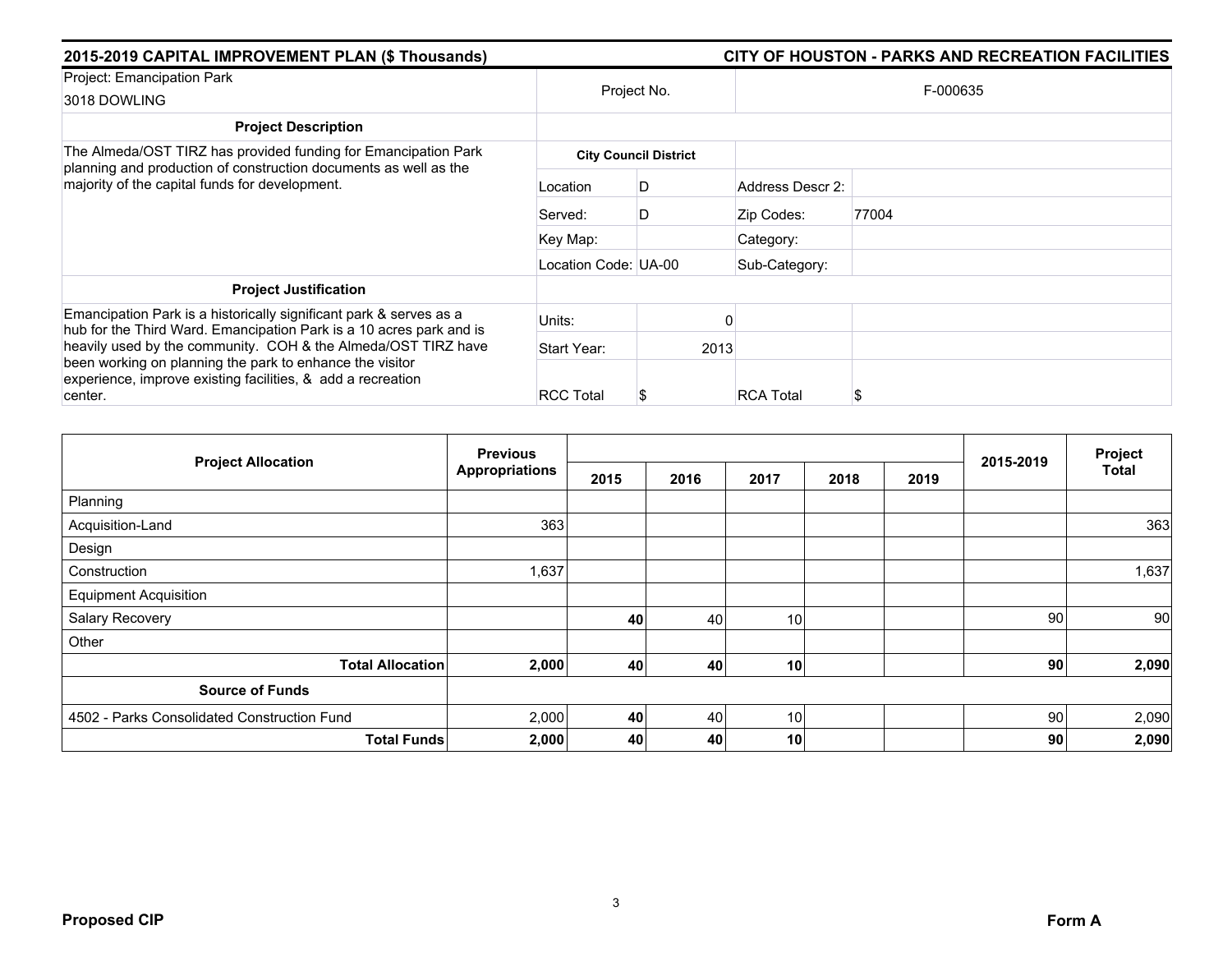| 2015-2019 CAPITAL IMPROVEMENT PLAN (\$ Thousands)                                                                                   | CITY OF HOUSTON - PARKS AND RECREATION FACILITIES |             |                  |                                   |  |  |  |
|-------------------------------------------------------------------------------------------------------------------------------------|---------------------------------------------------|-------------|------------------|-----------------------------------|--|--|--|
| Project: Pavilion Replacements<br><b>VARIOUS LOCATIONS</b>                                                                          |                                                   | Project No. |                  | F-000640                          |  |  |  |
| <b>Project Description</b>                                                                                                          |                                                   |             |                  |                                   |  |  |  |
| Meadowcreek Pavilion project includes demolition and replacement<br>of the pavilion structure, including structural footings, slab, | <b>City Council District</b>                      |             |                  |                                   |  |  |  |
| vertical structural elements, roof, lighting and equipment as<br>well as associated landscape elements.                             | Location                                          | E.          |                  | Address Descr 2: 5333 BERRY CREEK |  |  |  |
|                                                                                                                                     | Served:                                           | Е           | Zip Codes:       |                                   |  |  |  |
|                                                                                                                                     | Key Map:                                          |             | Category:        |                                   |  |  |  |
|                                                                                                                                     | Location Code: UA-00                              |             | Sub-Category:    |                                   |  |  |  |
| <b>Project Justification</b>                                                                                                        |                                                   |             |                  |                                   |  |  |  |
| There are 60 large outdoor basketball pavilions in the parks and<br>recreation system. Currently 54% percent need renovations or    | Units:                                            |             |                  |                                   |  |  |  |
| replacement. The 2012 Facilities Condition Assessment has                                                                           | Start Year:                                       | 2008        |                  |                                   |  |  |  |
| identified a number of pavilions which should be addressed in the<br>near future.                                                   | <b>RCC Total</b>                                  |             | <b>RCA Total</b> | S                                 |  |  |  |

| <b>Project Allocation</b>                   | <b>Previous</b>       |      |      |      |      |      | 2015-2019 | Project |
|---------------------------------------------|-----------------------|------|------|------|------|------|-----------|---------|
|                                             | <b>Appropriations</b> | 2015 | 2016 | 2017 | 2018 | 2019 |           | Total   |
| Planning                                    |                       |      |      |      |      |      |           |         |
| Acquisition-Land                            |                       |      |      |      |      |      |           |         |
| Design                                      | 205                   | 55   | 55   | 55   | 55   | 55   | 275       | 480     |
| Construction                                | 460                   | 501  | 501  | 501  | 501  | 501  | 2,505     | 2,965   |
| <b>Equipment Acquisition</b>                |                       |      |      |      |      |      |           |         |
| Salary Recovery                             |                       | 40   | 40   | 40   | 40   | 40   | 200       | 200     |
| Other                                       |                       |      |      |      |      |      |           |         |
| <b>Total Allocation</b>                     | 665                   | 596  | 596  | 596  | 596  | 596  | 2,980     | 3,645   |
| <b>Source of Funds</b>                      |                       |      |      |      |      |      |           |         |
| 4502 - Parks Consolidated Construction Fund | 665                   | 596  | 596  | 596  | 596  | 596  | 2,980     | 3,645   |
| <b>Total Funds</b>                          | 665                   | 596  | 596  | 596  | 596  | 596  | 2,980     | 3,645   |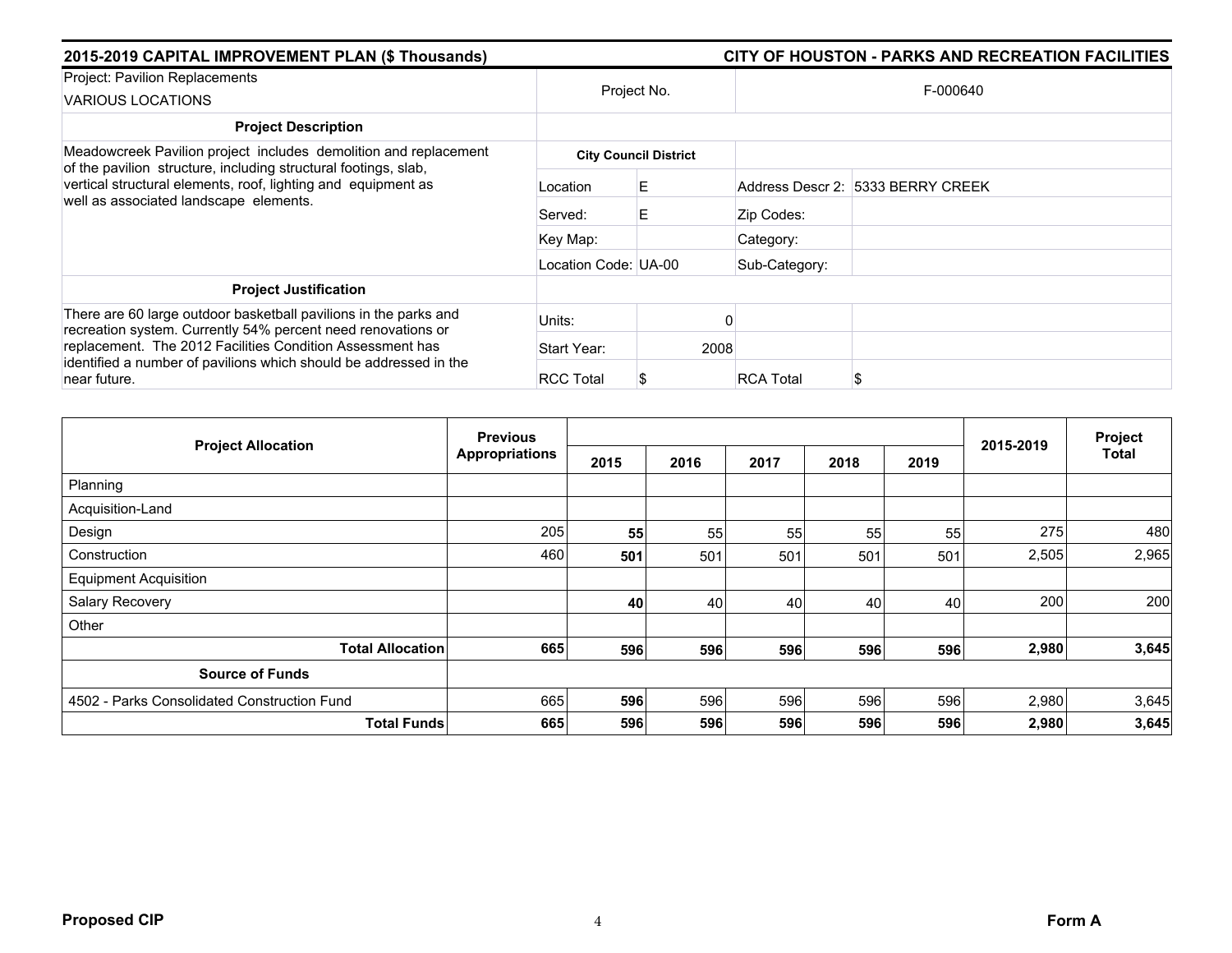| 2015-2019 CAPITAL IMPROVEMENT PLAN (\$ Thousands)                                                                                 |                      |                              |                  | CITY OF HOUSTON - PARKS AND RECREATION FACILITIES |  |  |
|-----------------------------------------------------------------------------------------------------------------------------------|----------------------|------------------------------|------------------|---------------------------------------------------|--|--|
| Project: Design Services for Various Parks<br><b>VARIOUS PARK SITES</b>                                                           | Project No.          |                              | F-000675         |                                                   |  |  |
| <b>Project Description</b>                                                                                                        |                      |                              |                  |                                                   |  |  |
| Procure design services in a task order contract. Projects have to<br>initiated 3 years after Park Dedication funds are received. |                      | <b>City Council District</b> |                  |                                                   |  |  |
|                                                                                                                                   | Location             | V                            | Address Descr 2: |                                                   |  |  |
|                                                                                                                                   | Served:              | v                            | Zip Codes:       | <b>VARIOUS</b>                                    |  |  |
|                                                                                                                                   | Key Map:             |                              | Category:        |                                                   |  |  |
|                                                                                                                                   | Location Code: UA-00 |                              | Sub-Category:    |                                                   |  |  |
| <b>Project Justification</b>                                                                                                      |                      |                              |                  |                                                   |  |  |
| The Park Dedication Fund is starting to increase so larger park<br>projects and land acquisition for park purposes can be         | Units:               |                              |                  |                                                   |  |  |
| implemented. The Ordinance only allows 5% to go toward design and                                                                 | Start Year:          | 2009                         |                  |                                                   |  |  |
| project/construction management and title/closing cost, which is<br>not adequate.                                                 | <b>RCC Total</b>     |                              | <b>RCA Total</b> | \$                                                |  |  |

| <b>Project Allocation</b>                   | <b>Previous</b>       |      |      |      |      |      |           | Project |
|---------------------------------------------|-----------------------|------|------|------|------|------|-----------|---------|
|                                             | <b>Appropriations</b> | 2015 | 2016 | 2017 | 2018 | 2019 | 2015-2019 | Total   |
| Planning                                    |                       |      |      |      |      |      |           |         |
| Acquisition-Land                            |                       | 500  |      |      |      |      | 500       | 500     |
| Design                                      | 3,778                 | 100  | 100  | 100  | 100  | 100  | 500       | 4,278   |
| Construction                                |                       |      | 500  | 500  | 500  | 500  | 2,000     | 2,000   |
| <b>Equipment Acquisition</b>                |                       |      |      |      |      |      |           |         |
| Salary Recovery                             |                       | 20   | 20   | 20   | 20   |      | 80        | 80      |
| Other                                       |                       |      |      |      |      |      |           |         |
| <b>Total Allocation</b>                     | 3,778                 | 620  | 620  | 620  | 620  | 600  | 3,080     | 6,858   |
| <b>Source of Funds</b>                      |                       |      |      |      |      |      |           |         |
| 4035 - Parks & Recreation Dedication Fund   | 61                    | 500  | 500  | 500  | 500  |      | 2,000     | 2,061   |
| 4502 - Parks Consolidated Construction Fund | 3,718                 | 120  | 120  | 120  | 120  | 600  | 1,080     | 4,798   |
| <b>Total Funds</b>                          | 3,778                 | 620  | 620  | 620  | 620  | 600  | 3,080     | 6,858   |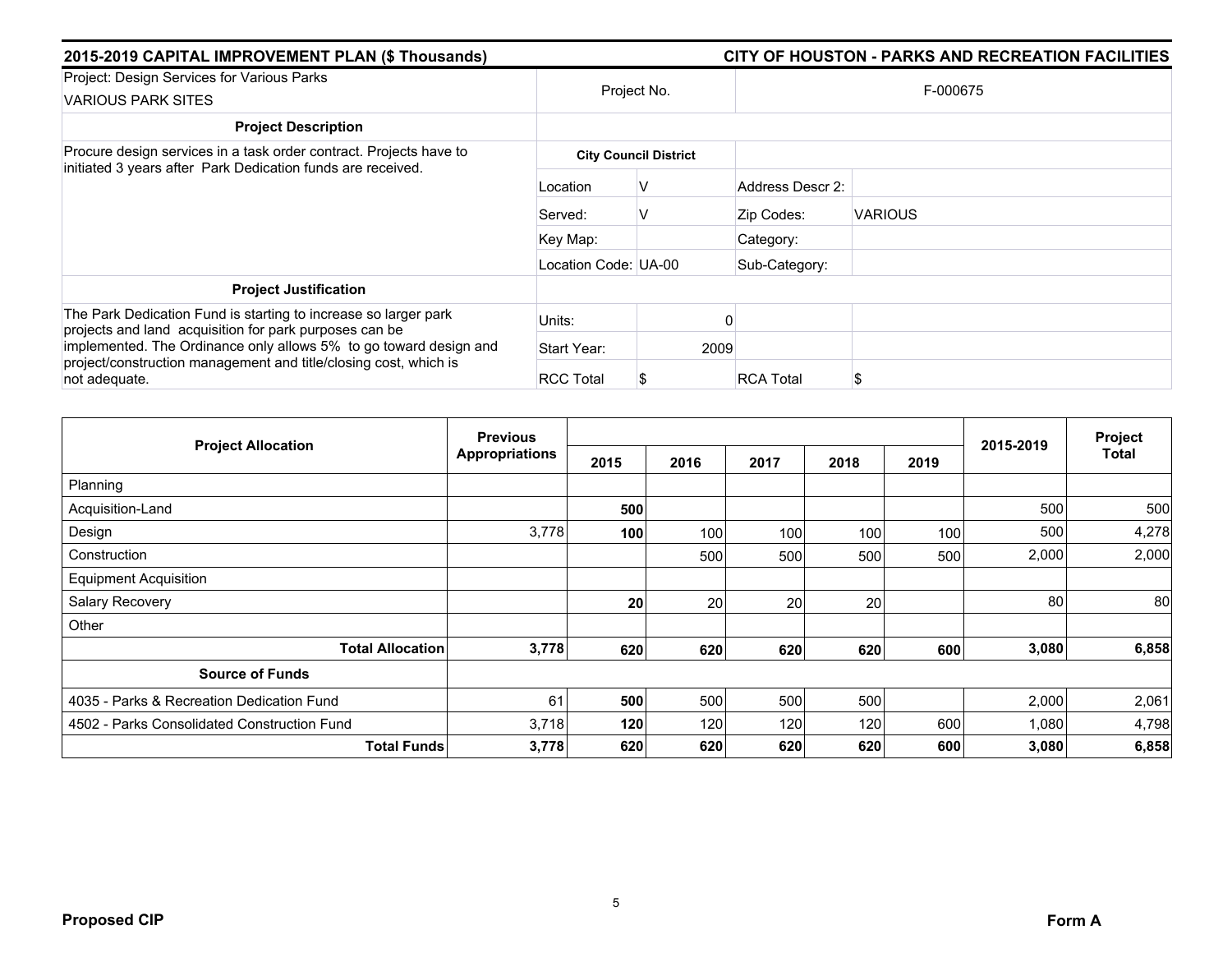| 2015-2019 CAPITAL IMPROVEMENT PLAN (\$ Thousands)                                                                                                                          |                      |                              |                  | CITY OF HOUSTON - PARKS AND RECREATION FACILITIES |  |  |  |
|----------------------------------------------------------------------------------------------------------------------------------------------------------------------------|----------------------|------------------------------|------------------|---------------------------------------------------|--|--|--|
| Project: Fuel Tank Replacement & Environmental<br>11600 WALLISVILLE                                                                                                        | Project No.          |                              | F-000676         |                                                   |  |  |  |
| <b>Project Description</b>                                                                                                                                                 |                      |                              |                  |                                                   |  |  |  |
| Removal of underground fuel tank.                                                                                                                                          |                      | <b>City Council District</b> |                  |                                                   |  |  |  |
|                                                                                                                                                                            | Location             |                              | Address Descr 2: |                                                   |  |  |  |
|                                                                                                                                                                            | Served:              | W                            | Zip Codes:       | 77013                                             |  |  |  |
|                                                                                                                                                                            | Key Map:             |                              | Category:        |                                                   |  |  |  |
|                                                                                                                                                                            | Location Code: UA-00 |                              | Sub-Category:    |                                                   |  |  |  |
| <b>Project Justification</b>                                                                                                                                               |                      |                              |                  |                                                   |  |  |  |
| Providing services to identify and eliminate environmental hazards<br>at new or existing fuel tanks at facilities. Services include tank<br>removal, cleanup and upgrades. | Units:               |                              |                  |                                                   |  |  |  |
|                                                                                                                                                                            | Start Year:          | 2008                         |                  |                                                   |  |  |  |
|                                                                                                                                                                            | <b>RCC Total</b>     |                              | <b>RCA Total</b> | \$                                                |  |  |  |

| <b>Project Allocation</b>                   | <b>Previous</b>       |                 |                 |      |      |      |           | Project      |
|---------------------------------------------|-----------------------|-----------------|-----------------|------|------|------|-----------|--------------|
|                                             | <b>Appropriations</b> | 2015            | 2016            | 2017 | 2018 | 2019 | 2015-2019 | <b>Total</b> |
| Planning                                    |                       |                 |                 |      |      |      |           |              |
| Acquisition-Land                            |                       |                 |                 |      |      |      |           | 0            |
| Design                                      |                       |                 |                 |      |      |      |           |              |
| Construction                                | 1,090                 | 350             | 350             |      |      |      | 700       | 1,790        |
| <b>Equipment Acquisition</b>                |                       |                 |                 |      |      |      |           |              |
| Salary Recovery                             |                       | 10 <sub>1</sub> | 10 <sup>1</sup> |      |      |      | 20        | 20           |
| Other                                       |                       |                 |                 |      |      |      |           |              |
| <b>Total Allocation</b>                     | 1,090                 | 360             | 360             |      |      |      | 720       | 1,810        |
| <b>Source of Funds</b>                      |                       |                 |                 |      |      |      |           |              |
| 4502 - Parks Consolidated Construction Fund | 1,090                 | 360             | 360             |      |      |      | 720       | 1,810        |
| <b>Total Funds</b>                          | 1,090                 | 360             | 360             |      |      |      | 720       | 1,810        |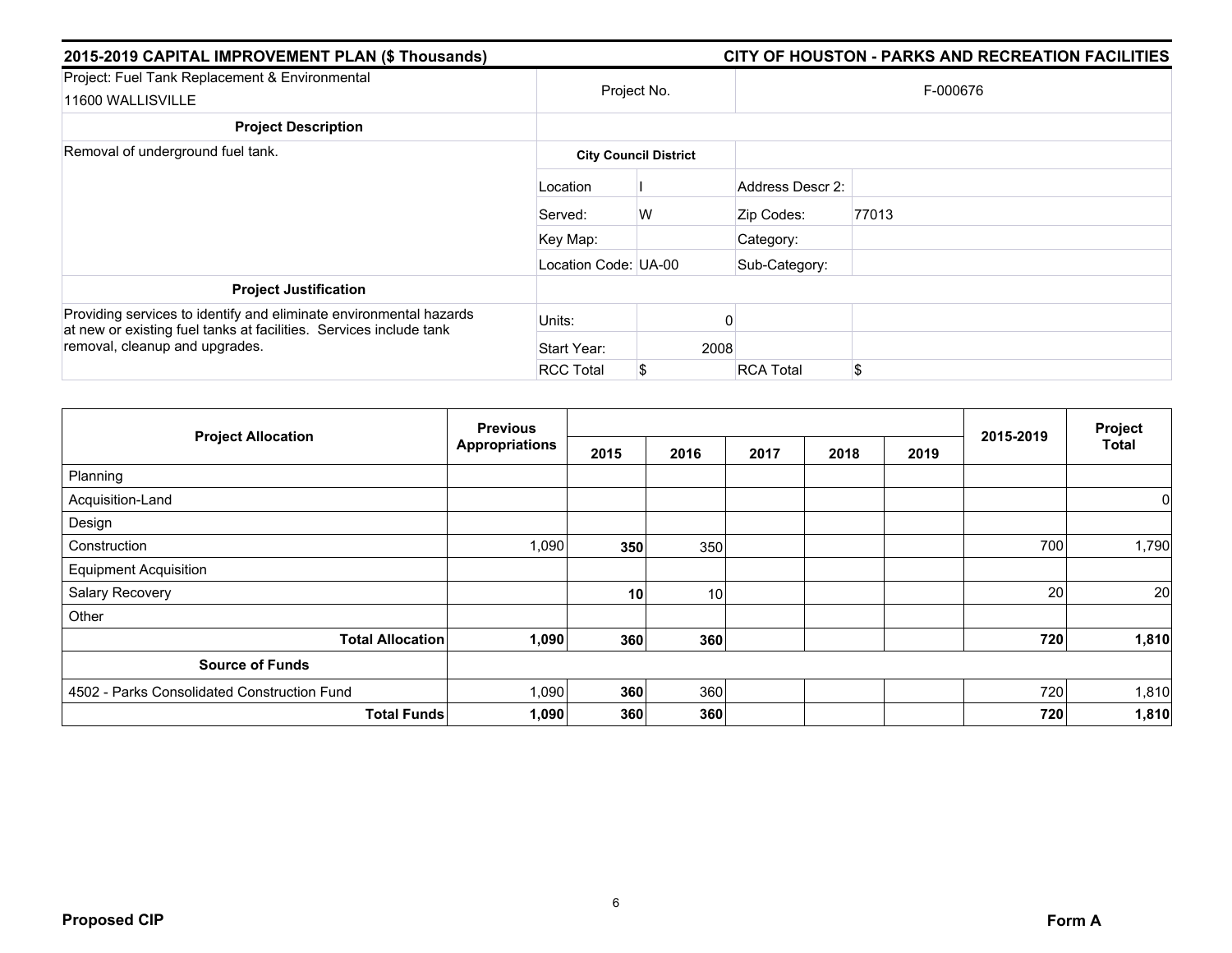| 2015-2019 CAPITAL IMPROVEMENT PLAN (\$ Thousands)<br>CITY OF HOUSTON - PARKS AND RECREATION FACILITIES                                                                   |                              |             |      |                  |          |  |
|--------------------------------------------------------------------------------------------------------------------------------------------------------------------------|------------------------------|-------------|------|------------------|----------|--|
| Project: Lake Houston Park<br>25840 FM 1485                                                                                                                              |                              | Project No. |      |                  | F-000695 |  |
| <b>Project Description</b>                                                                                                                                               |                              |             |      |                  |          |  |
| Texas Parks & Wildlife has granted \$ 120K/year for 5 years to the                                                                                                       | <b>City Council District</b> |             |      |                  |          |  |
| Parks Department to install an archery range at Lake Houston<br>Wilderness Park. A new bridge, restroom and cabins have been design<br>and currently under construction. | Location                     | Е           |      | Address Descr 2: |          |  |
|                                                                                                                                                                          | Served:                      | W           |      | Zip Codes:       | 77357    |  |
|                                                                                                                                                                          | Key Map:                     |             |      | Category:        |          |  |
|                                                                                                                                                                          | Location Code: UA-00         |             |      | Sub-Category:    |          |  |
| <b>Project Justification</b>                                                                                                                                             |                              |             |      |                  |          |  |
| Lake Houston Wilderness Park (LHWP) has requested an archery range<br>be added to the park. LHWP has created a new entry to the park on                                  | Units:                       |             |      |                  |          |  |
| the eastside of Peach Creek. In order to operate effectively and<br>efficiency a new bridge is needed across Peach Creek approximately                                   | Start Year:                  |             | 2008 |                  |          |  |
| 2 mile below the entry.                                                                                                                                                  | <b>RCC Total</b>             |             |      | <b>RCA Total</b> | S        |  |

|                                             | <b>Previous</b>       |      |                 |      | 2015-2019 | Project |     |              |
|---------------------------------------------|-----------------------|------|-----------------|------|-----------|---------|-----|--------------|
| <b>Project Allocation</b>                   | <b>Appropriations</b> | 2015 | 2016            | 2017 | 2018      | 2019    |     | <b>Total</b> |
| Planning                                    |                       |      |                 |      |           |         |     |              |
| Acquisition-Land                            |                       |      |                 |      |           |         |     |              |
| Design                                      | 1,731                 | 10   |                 |      |           |         | 10  | 1,741        |
| Construction                                | 4,316                 | 110  |                 |      |           |         | 110 | 4,426        |
| <b>Equipment Acquisition</b>                | 20                    |      |                 |      |           |         |     | 20           |
| Salary Recovery                             |                       | 40   | 10 <sup>1</sup> |      |           |         | 50  | 50           |
| Other                                       |                       |      |                 |      |           |         |     |              |
| <b>Total Allocation</b>                     | 6,067                 | 160  | 10              |      |           |         | 170 | 6,237        |
| <b>Source of Funds</b>                      |                       |      |                 |      |           |         |     |              |
| 2425 - Woodlands Regional Participation     | 4,839                 |      |                 |      |           |         |     | 4,839        |
| 36000081-2013                               |                       |      |                 |      |           |         |     | $\mathbf 0$  |
| 4502 - Parks Consolidated Construction Fund |                       | 40   | 10 <sup>1</sup> |      |           |         | 50  | 50           |
| Grants                                      |                       | 120  |                 |      |           |         | 120 | 120          |
| <b>Total Funds</b>                          | 6,067                 | 160  | 10              |      |           |         | 170 | 6,237        |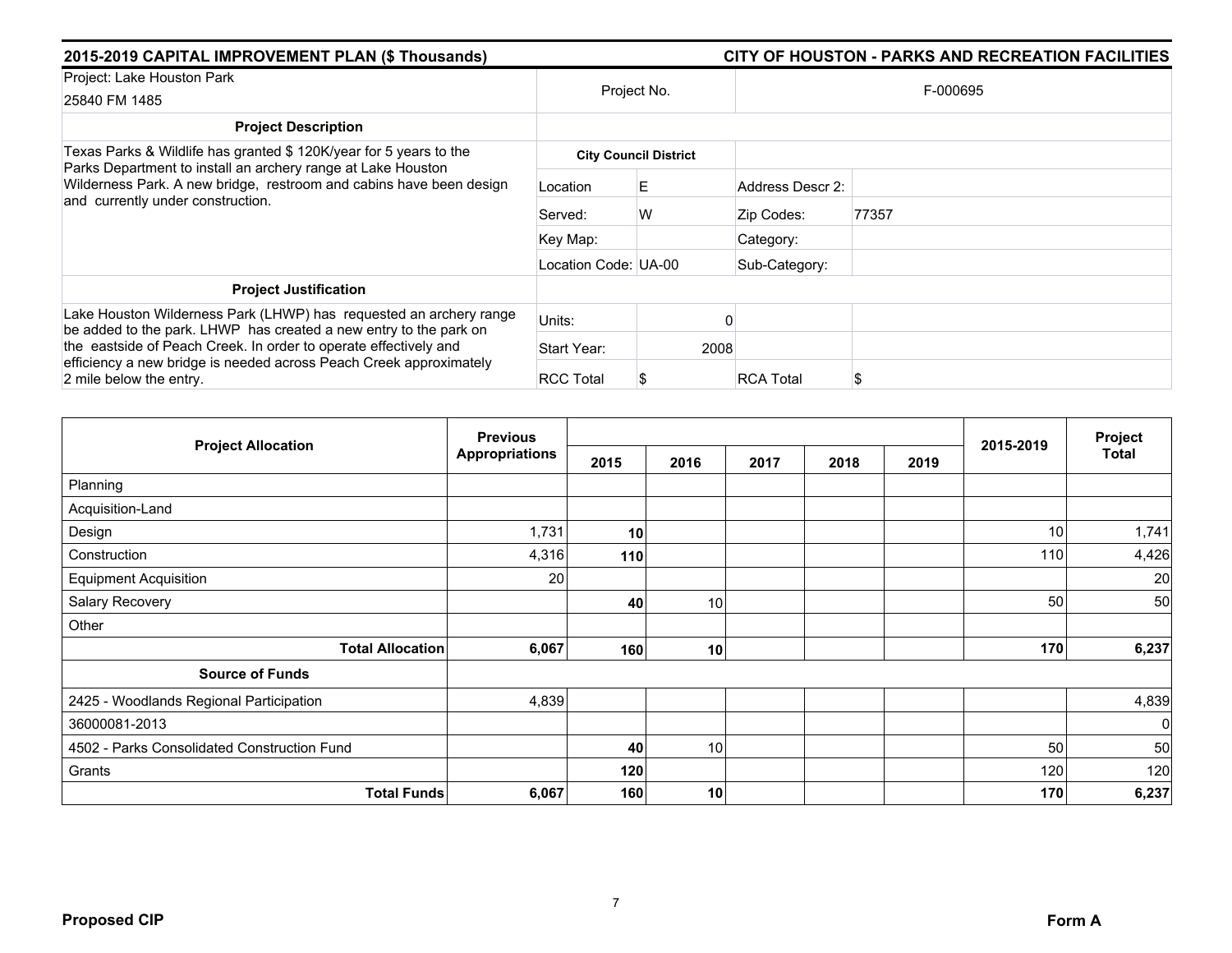| 2015-2019 CAPITAL IMPROVEMENT PLAN (\$ Thousands)                                                                                       |                        | CITY OF HOUSTON - PARKS AND RECREATION FACILITIES |                  |          |  |  |  |  |
|-----------------------------------------------------------------------------------------------------------------------------------------|------------------------|---------------------------------------------------|------------------|----------|--|--|--|--|
| Project: Moody Park Community Center<br>3725 FULTON                                                                                     |                        | Project No.                                       |                  | F-000700 |  |  |  |  |
|                                                                                                                                         |                        |                                                   |                  |          |  |  |  |  |
| <b>Project Description</b>                                                                                                              |                        |                                                   |                  |          |  |  |  |  |
| The project renovated the existing 13,000 sq. ft. facility and added<br>an additional 7,000 sq. ft. of meeting space. The expansion and |                        | <b>City Council District</b>                      |                  |          |  |  |  |  |
| renovation created a new courtyard for community center users.                                                                          | Location               | H                                                 | Address Descr 2: |          |  |  |  |  |
|                                                                                                                                         | Served:                | H                                                 | Zip Codes:       | 77009    |  |  |  |  |
|                                                                                                                                         | Key Map:               |                                                   | Category:        |          |  |  |  |  |
|                                                                                                                                         | Location Code: PK-A306 |                                                   | Sub-Category:    |          |  |  |  |  |
| <b>Project Justification</b>                                                                                                            |                        |                                                   |                  |          |  |  |  |  |
| Moody Park Community Center was too small and needed renovating.                                                                        | Units:                 |                                                   |                  |          |  |  |  |  |
|                                                                                                                                         | Start Year:            | 2013                                              |                  |          |  |  |  |  |
|                                                                                                                                         | <b>RCC Total</b>       |                                                   | <b>RCA Total</b> | \$       |  |  |  |  |

| <b>Project Allocation</b>                   | <b>Previous</b>       |      |      |      |      |      | 2015-2019 | Project        |
|---------------------------------------------|-----------------------|------|------|------|------|------|-----------|----------------|
|                                             | <b>Appropriations</b> | 2015 | 2016 | 2017 | 2018 | 2019 |           | <b>Total</b>   |
| Planning                                    |                       |      |      |      |      |      |           |                |
| Acquisition-Land                            |                       |      |      |      |      |      |           |                |
| Design                                      |                       |      |      |      |      |      |           |                |
| Construction                                | 3,723                 |      |      |      |      |      |           | 3,723          |
| <b>Equipment Acquisition</b>                |                       |      |      |      |      |      |           |                |
| Salary Recovery                             |                       | 5    |      |      |      |      | 5         | 5 <sup>1</sup> |
| Other                                       |                       |      |      |      |      |      |           |                |
| <b>Total Allocation</b>                     | 3,723                 | 5    |      |      |      |      | 5         | 3,728          |
| <b>Source of Funds</b>                      |                       |      |      |      |      |      |           |                |
| 4502 - Parks Consolidated Construction Fund | 3,723                 | 5    |      |      |      |      | 5         | 3,728          |
| <b>Total Funds</b>                          | 3,723                 | 5    |      |      |      |      | 5         | 3,728          |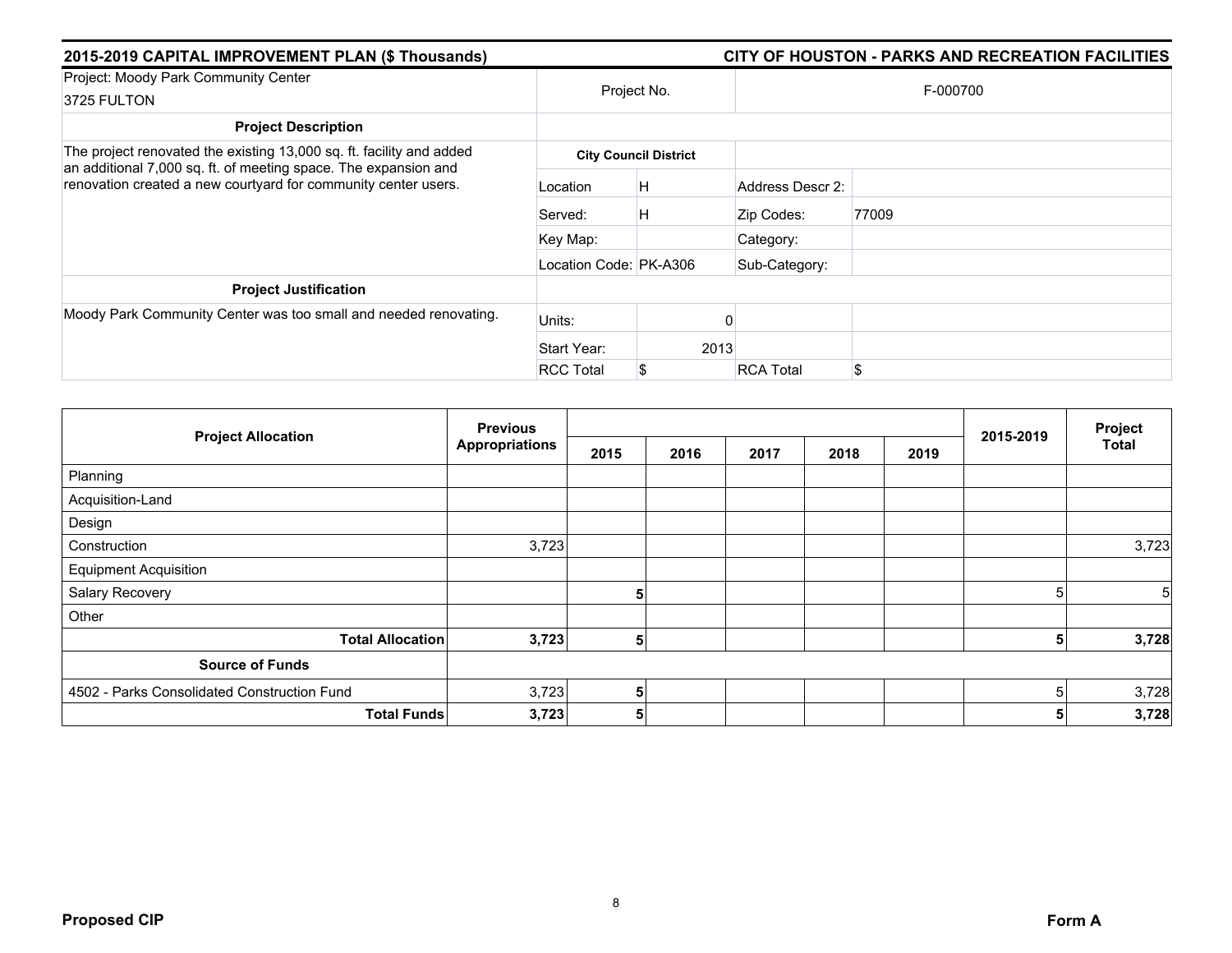| 2015-2019 CAPITAL IMPROVEMENT PLAN (\$ Thousands)                                                                                                                                                                                                           |                      |                              |                  | CITY OF HOUSTON - PARKS AND RECREATION FACILITIES |
|-------------------------------------------------------------------------------------------------------------------------------------------------------------------------------------------------------------------------------------------------------------|----------------------|------------------------------|------------------|---------------------------------------------------|
| Project: Swimming Pool Upgrades/Replacements<br>3725 FULTON                                                                                                                                                                                                 |                      | Project No.                  |                  | F-000703                                          |
| <b>Project Description</b>                                                                                                                                                                                                                                  |                      |                              |                  |                                                   |
| This project will demolish the existing pool, pool deck and fence.                                                                                                                                                                                          |                      | <b>City Council District</b> |                  |                                                   |
| Renovate the existing pool building. New pool development<br>provides an attractive, quality place for recreation. New<br>operating systems are being installed to reduce operations costs<br>(trips to the site, remote trouble shooting, etc.), water and | Location             | ν                            | Address Descr 2: |                                                   |
|                                                                                                                                                                                                                                                             | Served:              | ν                            | Zip Codes:       | 77009                                             |
| chemical use.                                                                                                                                                                                                                                               | Key Map:             |                              | Category:        |                                                   |
|                                                                                                                                                                                                                                                             | Location Code: UA-00 |                              | Sub-Category:    |                                                   |
| <b>Project Justification</b>                                                                                                                                                                                                                                |                      |                              |                  |                                                   |
| Existing pool at Mason Park is over 70 years old and needs to be<br>replaced to be brought up to current standards.                                                                                                                                         | Units:               |                              |                  |                                                   |
|                                                                                                                                                                                                                                                             | Start Year:          | 2011                         |                  |                                                   |
|                                                                                                                                                                                                                                                             | <b>RCC Total</b>     |                              | <b>RCA Total</b> | \$                                                |

| <b>Project Allocation</b>                   | <b>Previous</b>       |       |       |       |      | Project         |           |              |
|---------------------------------------------|-----------------------|-------|-------|-------|------|-----------------|-----------|--------------|
|                                             | <b>Appropriations</b> | 2015  | 2016  | 2017  | 2018 | 2019            | 2015-2019 | <b>Total</b> |
| Planning                                    | 124                   |       |       |       |      |                 |           | 124          |
| Acquisition-Land                            |                       |       |       |       |      |                 |           |              |
| Design                                      | 520                   | 87    | 85    | 90    | 30   | 30 <sup>°</sup> | 322       | 842          |
| Construction                                | 1,285                 | 1,500 | 1,240 | 1,909 | 600  | 600             | 5,849     | 7,134        |
| <b>Equipment Acquisition</b>                |                       |       | 60    | 60    |      |                 | 120       | 120          |
| Salary Recovery                             |                       | 50    | 40    | 40    | 10   | 10 <sup>1</sup> | 150       | 150          |
| Other                                       |                       |       | 28    | 51    |      |                 | 79        | 79           |
| <b>Total Allocation</b>                     | 1,928                 | 1,637 | 1,453 | 2,150 | 640  | 640             | 6,520     | 8,448        |
| <b>Source of Funds</b>                      |                       |       |       |       |      |                 |           |              |
| 4502 - Parks Consolidated Construction Fund | 1,928                 | 1,637 | 1,453 | 2,150 | 640  | 640             | 6,520     | 8,448        |
| <b>Total Funds</b>                          | 1,928                 | 1,637 | 1,453 | 2,150 | 640  | 640             | 6,520     | 8,448        |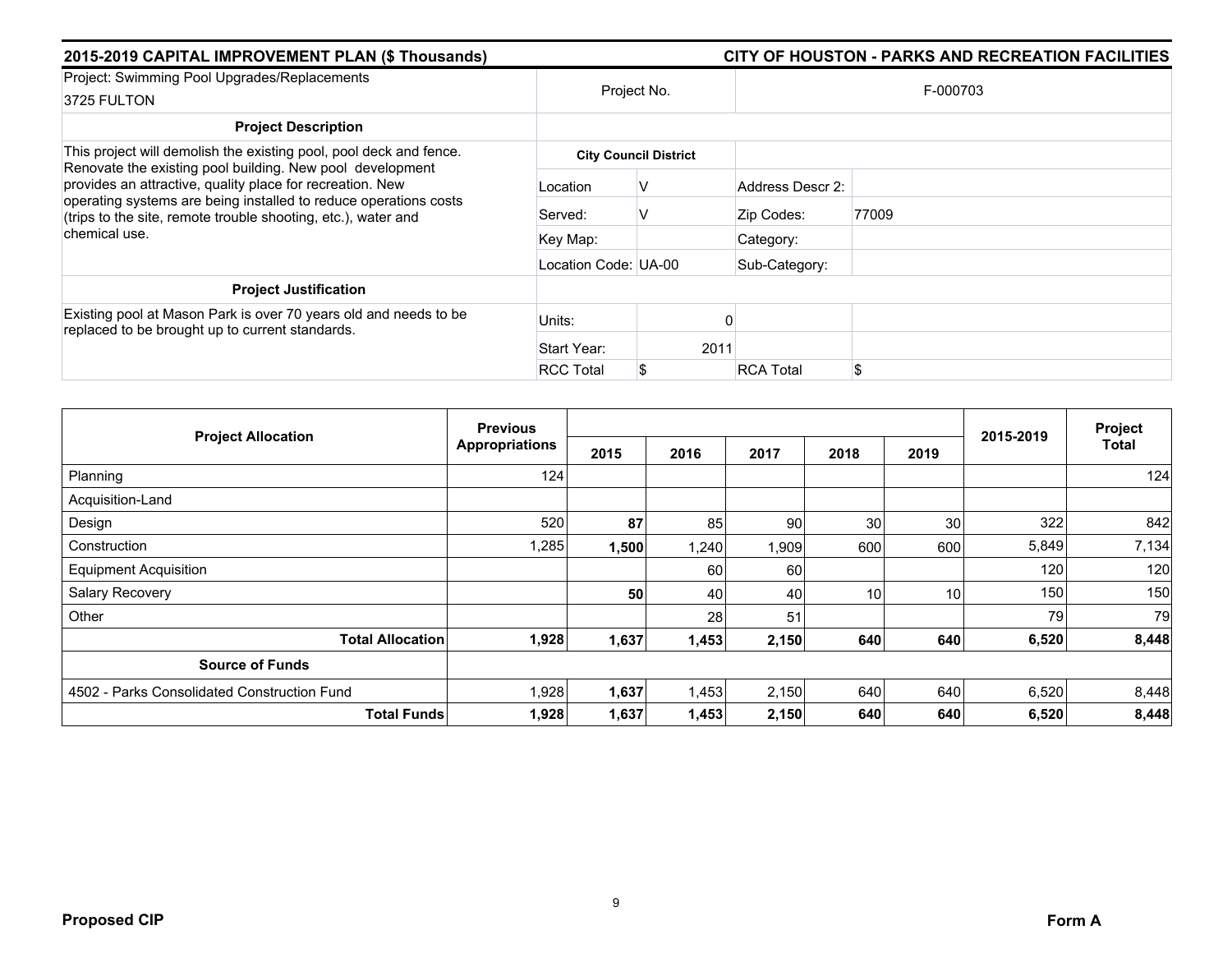| 2015-2019 CAPITAL IMPROVEMENT PLAN (\$ Thousands)                                                                                                                 | CITY OF HOUSTON - PARKS AND RECREATION FACILITIES |                              |                  |       |  |  |  |
|-------------------------------------------------------------------------------------------------------------------------------------------------------------------|---------------------------------------------------|------------------------------|------------------|-------|--|--|--|
| Project: Squatty Lyons<br>1701 CHAMBERLIN                                                                                                                         | Project No.                                       |                              | F-000705         |       |  |  |  |
| <b>Project Description</b>                                                                                                                                        |                                                   |                              |                  |       |  |  |  |
| Renovation of the three fields includesproviding replacement of<br>fences/backstops, dugouts, regrading of the field, field                                       |                                                   | <b>City Council District</b> |                  |       |  |  |  |
| repairs, irrigation system, new lighting system and 70-100<br>additional parking spaces.                                                                          | Location                                          | H                            | Address Descr 2: |       |  |  |  |
|                                                                                                                                                                   | Served:                                           | V                            | Zip Codes:       | 77093 |  |  |  |
|                                                                                                                                                                   | Key Map:                                          |                              | Category:        |       |  |  |  |
|                                                                                                                                                                   | Location Code: PK-G306                            |                              | Sub-Category:    |       |  |  |  |
| <b>Project Justification</b>                                                                                                                                      |                                                   |                              |                  |       |  |  |  |
| Squatty Lyons Park has six baseball/softball fields. Two baseball<br>fields and one softball field were renovated approximately 5 years                           | Units:                                            |                              |                  |       |  |  |  |
| ago. As a continuation of the master plan for the park the<br>remaining three ball fields need to be renovated to continue<br>allowing league play in the future. | Start Year:                                       | 2014                         |                  |       |  |  |  |
|                                                                                                                                                                   | <b>RCC Total</b>                                  |                              | <b>RCA Total</b> | ን     |  |  |  |

| <b>Project Allocation</b>                   | <b>Previous</b><br><b>Appropriations</b> |                 |      |       |      | Project |           |       |
|---------------------------------------------|------------------------------------------|-----------------|------|-------|------|---------|-----------|-------|
|                                             |                                          | 2015            | 2016 | 2017  | 2018 | 2019    | 2015-2019 | Total |
| Planning                                    |                                          |                 |      |       |      |         |           | 0     |
| Acquisition-Land                            |                                          |                 |      |       |      |         |           |       |
| Design                                      | 60                                       |                 | 240  |       |      |         | 240       | 300   |
| Construction                                |                                          |                 |      | 1,474 |      |         | 1,474     | 1,474 |
| <b>Equipment Acquisition</b>                |                                          |                 |      |       |      |         |           |       |
| Salary Recovery                             |                                          | 13              | 40   | 40    | 10   |         | 103       | 103   |
| Other                                       |                                          |                 |      | 26    |      |         | 26        | 26    |
| <b>Total Allocation</b>                     | 60                                       | 13              | 280  | 1,540 | 10   |         | 1,843     | 1,903 |
| <b>Source of Funds</b>                      |                                          |                 |      |       |      |         |           |       |
| 4502 - Parks Consolidated Construction Fund | 60                                       | 13              | 280  | 1,540 | 10   |         | 1,843     | 1,903 |
| <b>Total Funds</b>                          | 60                                       | 13 <sub>1</sub> | 280  | 1,540 | 10   |         | 1,843     | 1,903 |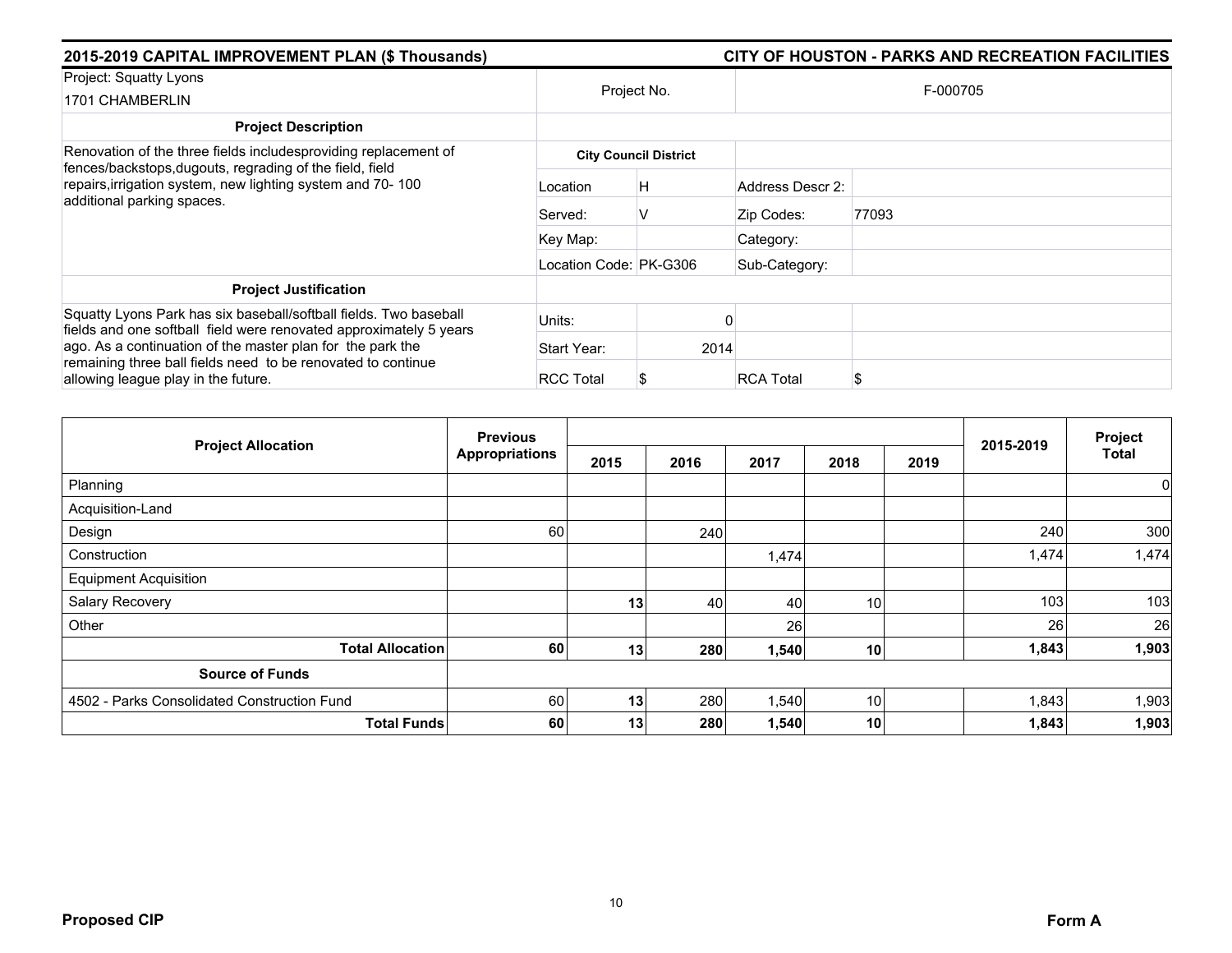| 2015-2019 CAPITAL IMPROVEMENT PLAN (\$ Thousands)                                                                                                                             |                        |                              |                  |       |  |  |  |
|-------------------------------------------------------------------------------------------------------------------------------------------------------------------------------|------------------------|------------------------------|------------------|-------|--|--|--|
| Project: Busby Park Redevelopment<br>6700 HIRSCH ROAD                                                                                                                         | Project No.            |                              | F-000706         |       |  |  |  |
| <b>Project Description</b>                                                                                                                                                    |                        |                              |                  |       |  |  |  |
| Upgrades suggested for the park included improved walkways, tennis                                                                                                            |                        | <b>City Council District</b> |                  |       |  |  |  |
| court, drainageand parking, playground enhancements, upgraded park<br>benches and tables, new parkentrance, basketball goals, drinking<br>fountain, landscaping and lighting. | Location               | B                            | Address Descr 2: |       |  |  |  |
|                                                                                                                                                                               | Served:                | B                            | Zip Codes:       | 77026 |  |  |  |
|                                                                                                                                                                               | Key Map:               |                              | Category:        |       |  |  |  |
|                                                                                                                                                                               | Location Code: PK-H201 |                              | Sub-Category:    |       |  |  |  |
| <b>Project Justification</b>                                                                                                                                                  |                        |                              |                  |       |  |  |  |
| The existing pavilion is poorly designed andhas been fenced off<br>which has made it an eyesore in the park. The playground is in                                             | Units:                 |                              |                  |       |  |  |  |
| need of upgrades.                                                                                                                                                             | Start Year:            |                              |                  |       |  |  |  |
|                                                                                                                                                                               | <b>RCC Total</b>       |                              | <b>RCA Total</b> | \$    |  |  |  |

| <b>Project Allocation</b>                   | <b>Previous</b>       |      |                 |      |      |      | 2015-2019 | Project      |
|---------------------------------------------|-----------------------|------|-----------------|------|------|------|-----------|--------------|
|                                             | <b>Appropriations</b> | 2015 | 2016            | 2017 | 2018 | 2019 |           | <b>Total</b> |
| Planning                                    |                       |      |                 |      |      |      |           |              |
| Acquisition-Land                            |                       |      |                 |      |      |      |           |              |
| Design                                      |                       |      | 90 <sub>1</sub> |      |      |      | 90        | 90           |
| Construction                                |                       |      |                 | 599  |      |      | 599       | 599          |
| <b>Equipment Acquisition</b>                |                       |      |                 |      |      |      |           |              |
| Salary Recovery                             |                       |      | 20              | 40   | 20   |      | 80        | 80           |
| Other                                       |                       |      | 11              | 11   |      |      | 22        | 22           |
| <b>Total Allocation</b>                     |                       |      | 121             | 650  | 20   |      | 791       | 791          |
| <b>Source of Funds</b>                      |                       |      |                 |      |      |      |           |              |
| 4502 - Parks Consolidated Construction Fund |                       |      | 121             | 650  | 20   |      | 791       | 791          |
| <b>Total Funds</b>                          |                       |      | 121             | 650  | 20   |      | 791       | 791          |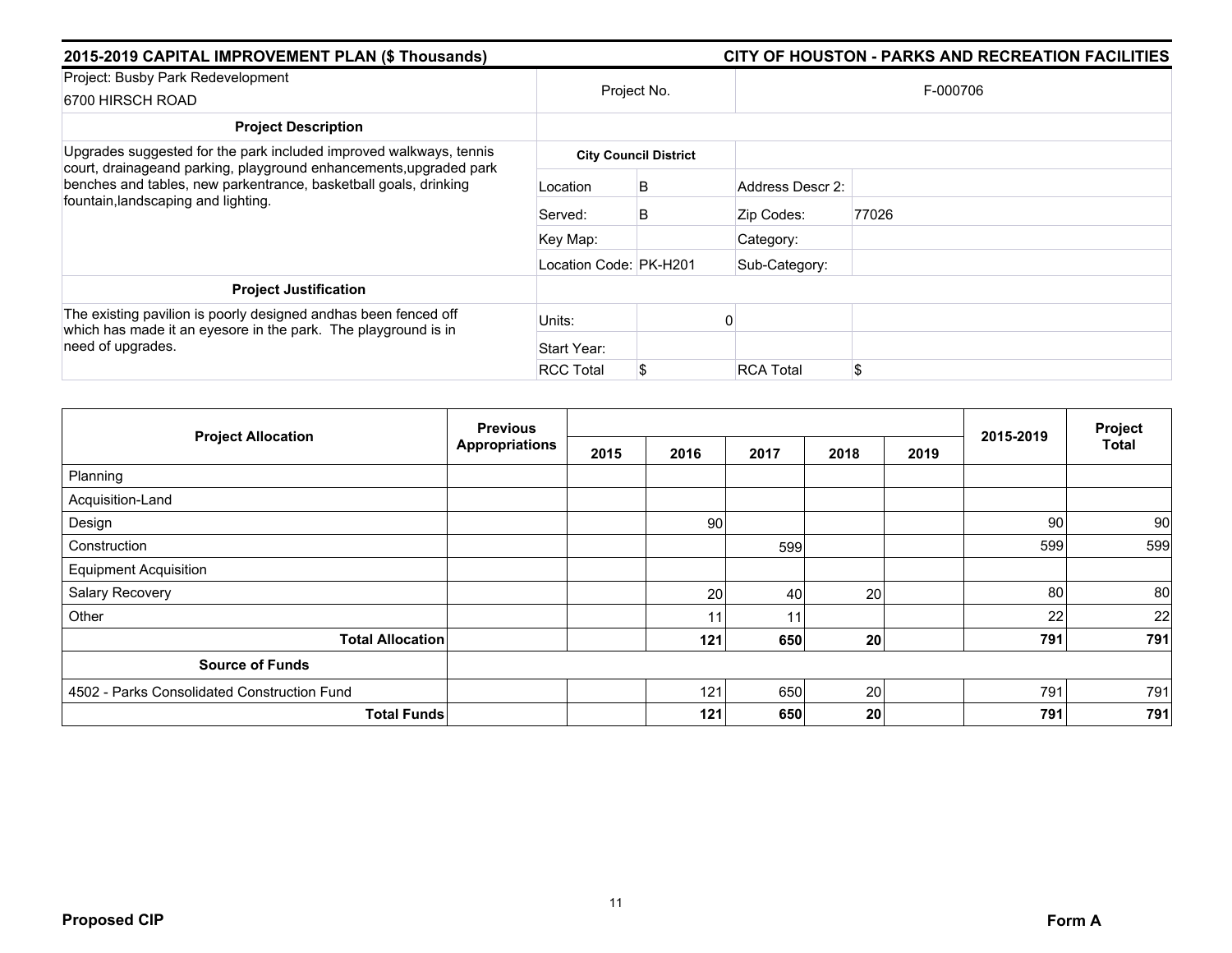| 2015-2019 CAPITAL IMPROVEMENT PLAN (\$ Thousands)                                     | CITY OF HOUSTON - PARKS AND RECREATION FACILITIES |                              |                  |          |  |  |  |  |
|---------------------------------------------------------------------------------------|---------------------------------------------------|------------------------------|------------------|----------|--|--|--|--|
| Project: Ball Field Lighting Upgrades<br>7000 AVENUE Q                                |                                                   | Project No.                  |                  | F-000707 |  |  |  |  |
| <b>Project Description</b>                                                            |                                                   |                              |                  |          |  |  |  |  |
| The candidate field for the ball field light replacement is Hidalgo<br>Park.          |                                                   | <b>City Council District</b> |                  |          |  |  |  |  |
|                                                                                       | Location                                          |                              | Address Descr 2: |          |  |  |  |  |
|                                                                                       | Served:                                           |                              | Zip Codes:       | 77011    |  |  |  |  |
|                                                                                       | Key Map:                                          |                              | Category:        |          |  |  |  |  |
|                                                                                       | Location Code: UA-00                              |                              | Sub-Category:    |          |  |  |  |  |
| <b>Project Justification</b>                                                          |                                                   |                              |                  |          |  |  |  |  |
| Ball field lights at many parks have either reached or surpassed<br>their life cycle. | Units:                                            |                              |                  |          |  |  |  |  |
|                                                                                       | Start Year:                                       | 2014                         |                  |          |  |  |  |  |
|                                                                                       | <b>RCC Total</b>                                  | S                            | <b>RCA Total</b> | \$       |  |  |  |  |

| <b>Project Allocation</b>                   | <b>Previous</b><br><b>Appropriations</b> |      |      |      |      |      |           | Project      |
|---------------------------------------------|------------------------------------------|------|------|------|------|------|-----------|--------------|
|                                             |                                          | 2015 | 2016 | 2017 | 2018 | 2019 | 2015-2019 | <b>Total</b> |
| Planning                                    |                                          |      |      |      |      |      |           |              |
| Acquisition-Land                            |                                          |      |      |      |      |      |           |              |
| Design                                      | 15                                       | 15   |      |      |      |      | 15        | 30           |
| Construction                                | 68                                       | 272  |      |      |      |      | 272       | 340          |
| <b>Equipment Acquisition</b>                |                                          |      |      |      |      |      |           |              |
| Salary Recovery                             |                                          | 20   |      |      |      |      | 20        | 20           |
| Other                                       |                                          |      |      |      |      |      |           |              |
| <b>Total Allocation</b>                     | 83                                       | 307  |      |      |      |      | 307       | 390          |
| <b>Source of Funds</b>                      |                                          |      |      |      |      |      |           |              |
| 4502 - Parks Consolidated Construction Fund | 83                                       | 307  |      |      |      |      | 307       | 390          |
| <b>Private Funds</b>                        |                                          |      |      |      |      |      |           | $\mathbf 0$  |
| <b>Total Funds</b>                          | 83                                       | 307  |      |      |      |      | 307       | 390          |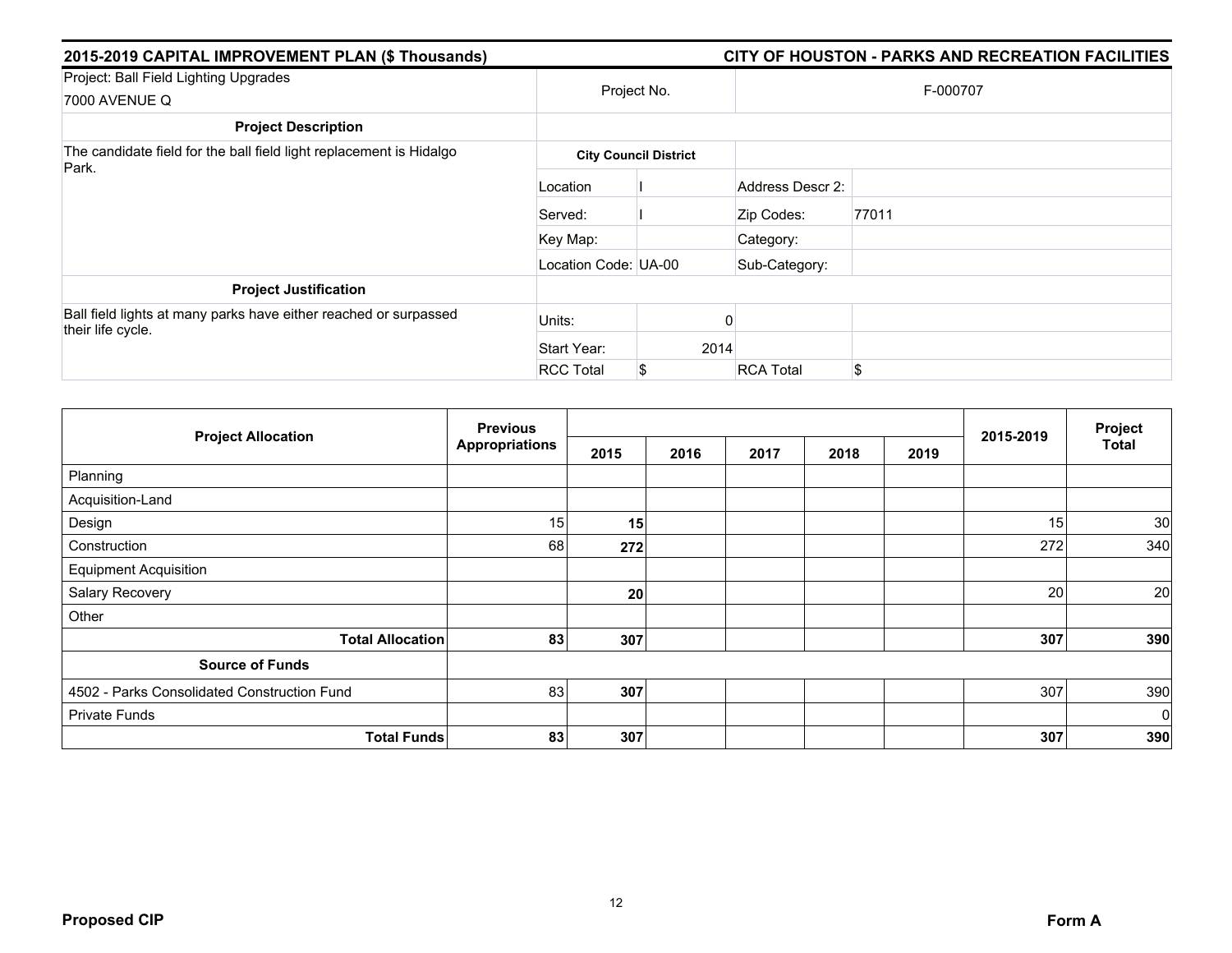| 2015-2019 CAPITAL IMPROVEMENT PLAN (\$ Thousands)                                                                                                                                               | CITY OF HOUSTON - PARKS AND RECREATION FACILITIES |             |                  |          |  |  |  |
|-------------------------------------------------------------------------------------------------------------------------------------------------------------------------------------------------|---------------------------------------------------|-------------|------------------|----------|--|--|--|
| Project: Playground Replacements<br><b>VARIOUS LOCATIONS</b>                                                                                                                                    |                                                   | Project No. |                  | F-000708 |  |  |  |
| <b>Project Description</b>                                                                                                                                                                      |                                                   |             |                  |          |  |  |  |
| Equipment should be updated to meet current standards. The proper<br>fall zone/surfacing, drainage and accessible route should be                                                               | <b>City Council District</b>                      |             |                  |          |  |  |  |
| provided to the unit.                                                                                                                                                                           | Location                                          | v           | Address Descr 2: |          |  |  |  |
|                                                                                                                                                                                                 | Served:                                           | v           | Zip Codes:       |          |  |  |  |
|                                                                                                                                                                                                 | Key Map:                                          |             | Category:        |          |  |  |  |
|                                                                                                                                                                                                 | Location Code: UA-00                              |             | Sub-Category:    |          |  |  |  |
| <b>Project Justification</b>                                                                                                                                                                    |                                                   |             |                  |          |  |  |  |
| Many of the playground units are out of date and replacement parts<br>are unavailable. In many cases the drainage systems, fall<br>surfacing material, concrete enclosures are damage or do not | Units:                                            |             |                  |          |  |  |  |
|                                                                                                                                                                                                 | Start Year:                                       |             | 2013             |          |  |  |  |
| function properly.                                                                                                                                                                              | <b>RCC Total</b>                                  |             | <b>RCA Total</b> | \$       |  |  |  |

|                                             | <b>Previous</b>       |       |      |      |      | Project |           |              |
|---------------------------------------------|-----------------------|-------|------|------|------|---------|-----------|--------------|
| <b>Project Allocation</b>                   | <b>Appropriations</b> | 2015  | 2016 | 2017 | 2018 | 2019    | 2015-2019 | <b>Total</b> |
| Planning                                    |                       |       |      |      |      |         |           |              |
| Acquisition-Land                            |                       |       |      |      |      |         |           |              |
| Design                                      | 466                   | 150   | 120  | 120  | 120  | 150     | 660       | 1,126        |
| Construction                                | 859                   | 1,129 | 600  | 475  | 366  | 682     | 3,252     | 4,112        |
| <b>Equipment Acquisition</b>                | 304                   |       |      |      |      |         |           | 304          |
| Salary Recovery                             |                       | 40    | 40   | 40   | 40   | 40      | 200       | 200          |
| Other                                       |                       |       |      |      |      |         |           |              |
| <b>Total Allocation</b>                     | 1,630                 | 1,319 | 760  | 635  | 526  | 872     | 4,112     | 5,742        |
| <b>Source of Funds</b>                      |                       |       |      |      |      |         |           |              |
| 4035 - Parks & Recreation Dedication Fund   |                       | 800   | 100  | 100  | 100  | 100     | 1,200     | 1,200        |
| 4502 - Parks Consolidated Construction Fund | 1,630                 | 519   | 660  | 535  | 426  | 772     | 2,912     | 4,542        |
| <b>Total Funds</b>                          | 1,630                 | 1,319 | 760  | 635  | 526  | 872     | 4,112     | 5,742        |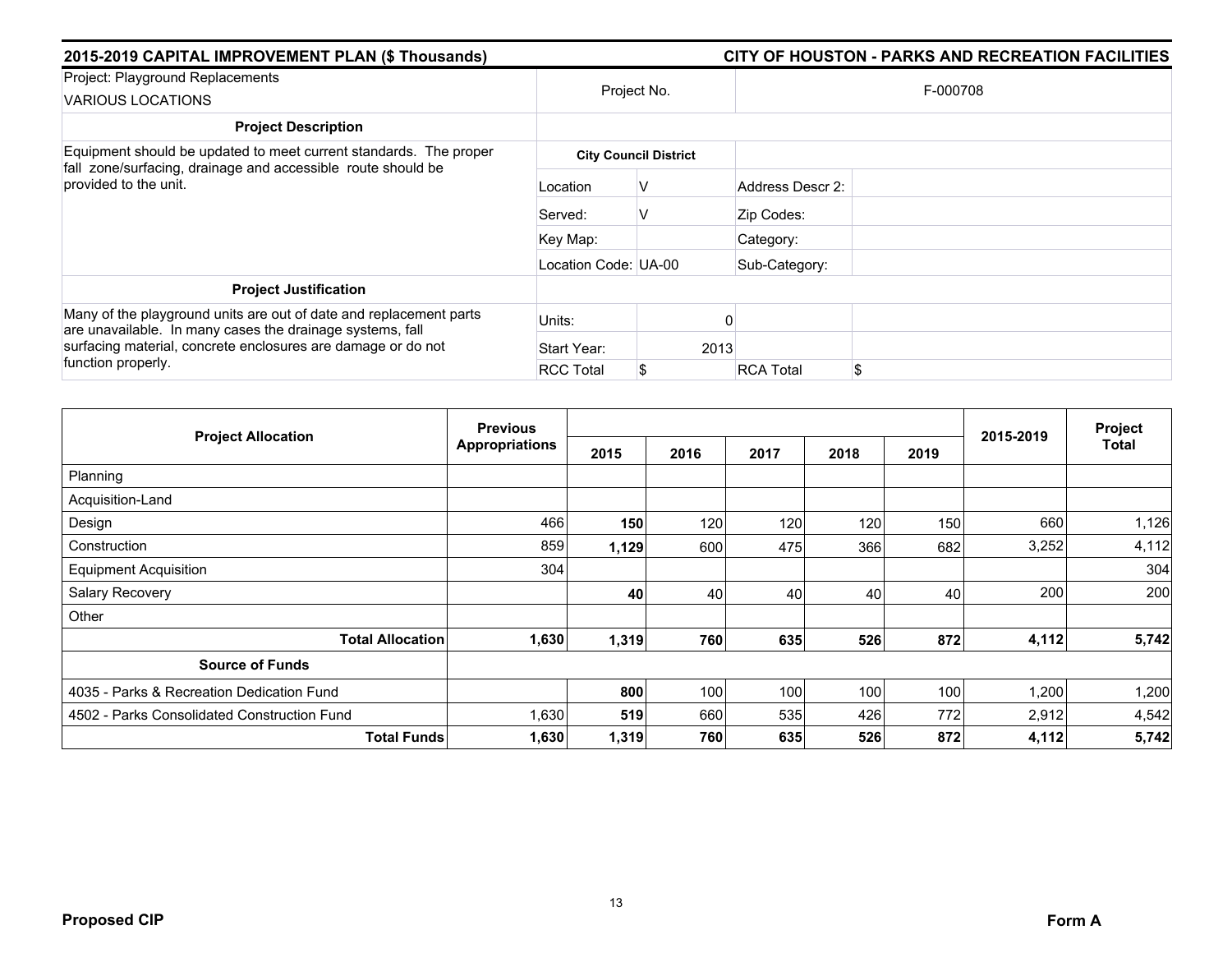| 2015-2019 CAPITAL IMPROVEMENT PLAN (\$ Thousands)                                                                                                                                                                          |                        |                              |                  |          |
|----------------------------------------------------------------------------------------------------------------------------------------------------------------------------------------------------------------------------|------------------------|------------------------------|------------------|----------|
| Project: Wright-Bembry Park<br>850 WEST 23RD                                                                                                                                                                               |                        | Project No.                  |                  | F-000709 |
| <b>Project Description</b>                                                                                                                                                                                                 |                        |                              |                  |          |
| Upgrades suggested for the park included improved walkways, tennis                                                                                                                                                         |                        | <b>City Council District</b> |                  |          |
| court, drainage and parking, playground enhancements, upgraded<br>park benches and tables, new park entrance, basketball goals,<br>drinking fountain, landscaping and lighting.                                            | Location               | C                            | Address Descr 2: |          |
|                                                                                                                                                                                                                            | Served:                | C                            | Zip Codes:       | 77008    |
|                                                                                                                                                                                                                            | Key Map:               |                              | Category:        |          |
|                                                                                                                                                                                                                            | Location Code: PK-A106 |                              | Sub-Category:    |          |
| <b>Project Justification</b>                                                                                                                                                                                               |                        |                              |                  |          |
| In 2005 the community requested improvements to the park to help<br>upgrade the neighborhood. Many of the existing features are fair<br>condition, but need to be refurbished to extend the life of the park<br>amenities. | Units:                 |                              |                  |          |
|                                                                                                                                                                                                                            | Start Year:            | 2010                         |                  |          |
|                                                                                                                                                                                                                            | <b>RCC Total</b>       |                              | <b>RCA Total</b> | \$       |

|                                             | <b>Previous</b> |      |                 |      |      |      |                 | Project      |
|---------------------------------------------|-----------------|------|-----------------|------|------|------|-----------------|--------------|
| <b>Project Allocation</b>                   | Appropriations  | 2015 | 2016            | 2017 | 2018 | 2019 | 2015-2019       | <b>Total</b> |
| Planning                                    |                 |      |                 |      |      |      |                 |              |
| Acquisition-Land                            | 70              |      |                 |      |      |      |                 | 70           |
| Design                                      | 90              |      |                 |      |      |      |                 | 90           |
| Construction                                |                 | 599  |                 |      |      |      | 599             | 599          |
| <b>Equipment Acquisition</b>                |                 | 30   |                 |      |      |      | 30 <sup>°</sup> | 30           |
| Salary Recovery                             |                 | 40   | 20              |      |      |      | 60              | 60           |
| Other                                       |                 | 11   |                 |      |      |      | 11              | 11           |
| <b>Total Allocation</b>                     | 160             | 680  | 20 <sub>l</sub> |      |      |      | 700             | 860          |
| <b>Source of Funds</b>                      |                 |      |                 |      |      |      |                 |              |
| 4502 - Parks Consolidated Construction Fund | 90              | 680  | 20              |      |      |      | 700             | 790          |
| <b>Total Funds</b>                          | 160             | 680  | 20 <sub>l</sub> |      |      |      | 700             | 860          |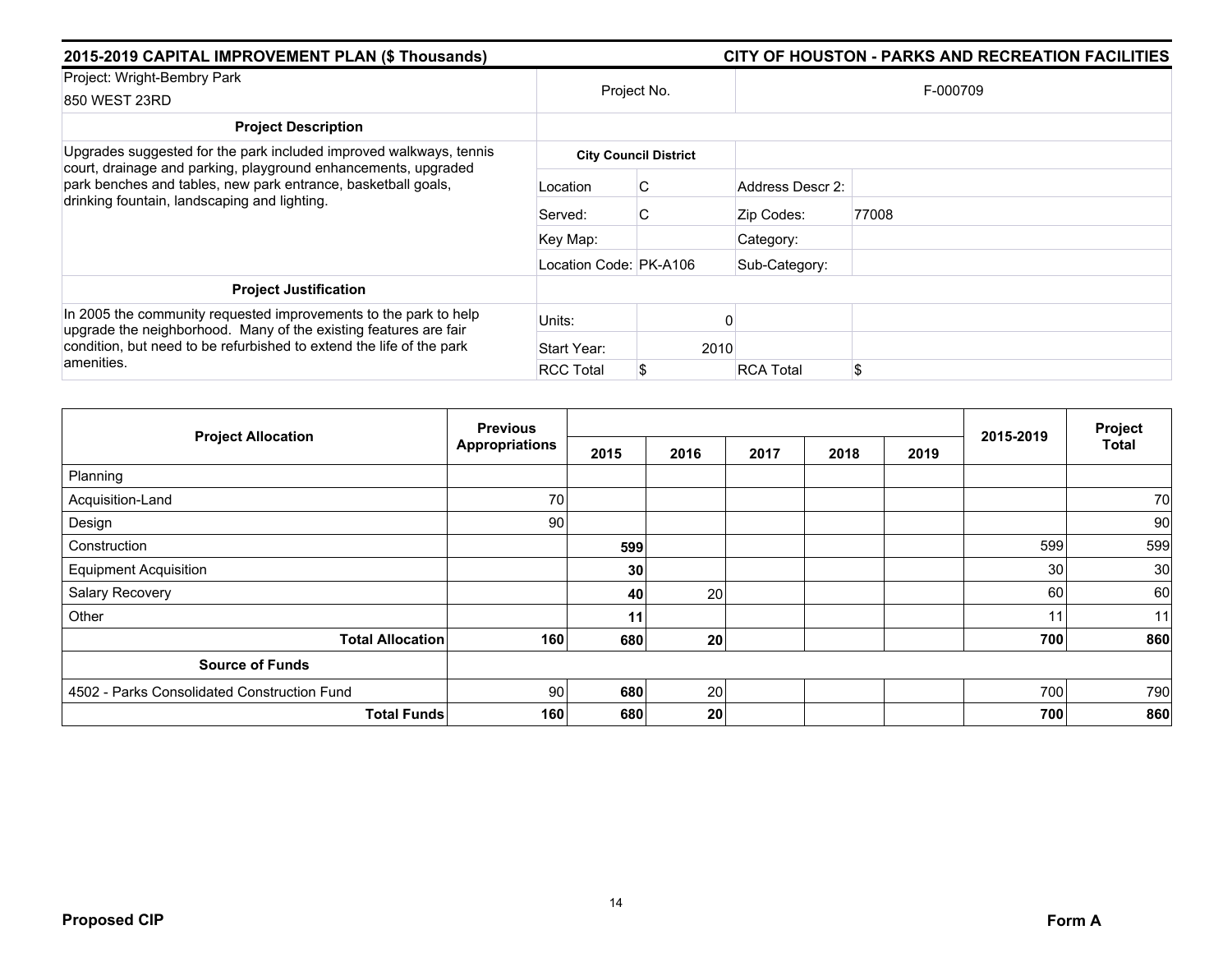| 2015-2019 CAPITAL IMPROVEMENT PLAN (\$ Thousands)                                                                                                                                                                                                                         |                      |                              |                  | CITY OF HOUSTON - PARKS AND RECREATION FACILITIES |  |  |  |  |
|---------------------------------------------------------------------------------------------------------------------------------------------------------------------------------------------------------------------------------------------------------------------------|----------------------|------------------------------|------------------|---------------------------------------------------|--|--|--|--|
| Project: Parks Faclities Roof Replacements<br>6818 SHADY VILLA LANE                                                                                                                                                                                                       |                      | Project No.                  |                  | F-000710                                          |  |  |  |  |
| <b>Project Description</b>                                                                                                                                                                                                                                                |                      |                              |                  |                                                   |  |  |  |  |
| Complete roof replacement of community centers throughout the Parks                                                                                                                                                                                                       |                      | <b>City Council District</b> |                  |                                                   |  |  |  |  |
| inventory. Freed Community Center is Built in 1961, this<br>1-story 8,720 square foot building has not been renovated. The<br>2011/2012 Facility Condition Assessment (FCA) report listed the<br>roof system as being beyond expected life and in need of<br>replacement. | Location             | A                            | Address Descr 2: |                                                   |  |  |  |  |
|                                                                                                                                                                                                                                                                           | Served:              | A                            | Zip Codes:       | 77055                                             |  |  |  |  |
|                                                                                                                                                                                                                                                                           | Key Map:             |                              | Category:        |                                                   |  |  |  |  |
|                                                                                                                                                                                                                                                                           | Location Code: UA-00 |                              | Sub-Category:    |                                                   |  |  |  |  |
| <b>Project Justification</b>                                                                                                                                                                                                                                              |                      |                              |                  |                                                   |  |  |  |  |
| Many Community Center roofs have been identified as past their life<br>expectancy and failure of roof systems will lead to costly interior<br>repairs.                                                                                                                    | Units:               |                              |                  |                                                   |  |  |  |  |
|                                                                                                                                                                                                                                                                           | Start Year:          |                              | 2012             |                                                   |  |  |  |  |
|                                                                                                                                                                                                                                                                           | <b>RCC Total</b>     |                              | <b>RCA Total</b> | \$                                                |  |  |  |  |

| <b>Project Allocation</b>                   | <b>Previous</b>       |      |      |      | 2015-2019 | Project |     |              |
|---------------------------------------------|-----------------------|------|------|------|-----------|---------|-----|--------------|
|                                             | <b>Appropriations</b> | 2015 | 2016 | 2017 | 2018      | 2019    |     | <b>Total</b> |
| Planning                                    |                       |      |      |      |           |         |     |              |
| Acquisition-Land                            |                       |      |      |      |           |         |     |              |
| Design                                      | 140                   |      |      | 50   |           |         | 50  | 190          |
| Construction                                |                       |      |      | 375  |           |         | 375 | 375          |
| <b>Equipment Acquisition</b>                |                       |      |      |      |           |         |     |              |
| Salary Recovery                             |                       |      |      | 20   |           |         | 20  | 20           |
| Other                                       |                       |      |      |      |           |         |     |              |
| <b>Total Allocation</b>                     | 140                   |      |      | 445  |           |         | 445 | 585          |
| <b>Source of Funds</b>                      |                       |      |      |      |           |         |     |              |
| 4502 - Parks Consolidated Construction Fund | 140                   |      |      | 445  |           |         | 445 | 585          |
| <b>Total Funds</b>                          | 140                   |      |      | 445  |           |         | 445 | 585          |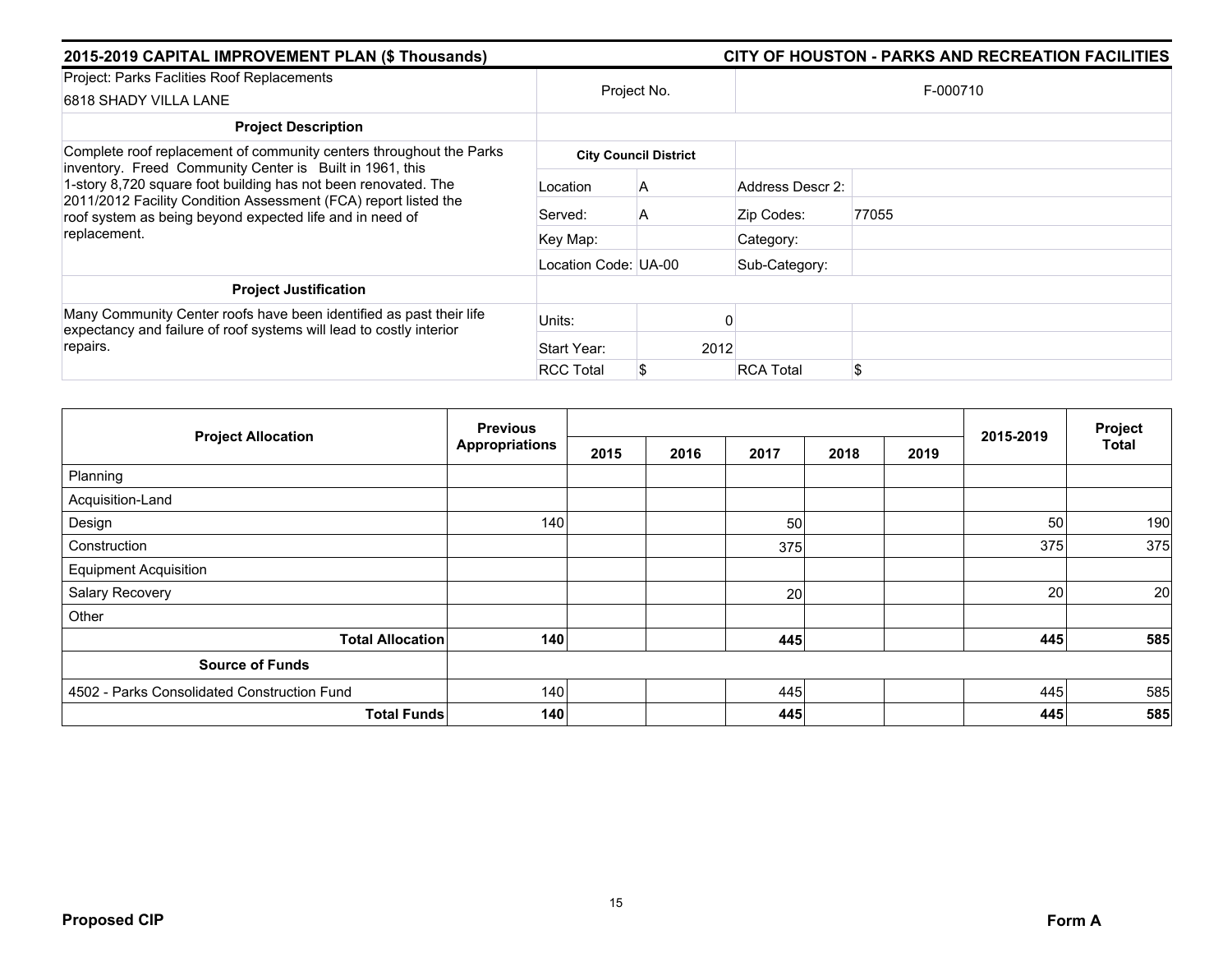| 2015-2019 CAPITAL IMPROVEMENT PLAN (\$ Thousands)                                                                                                                                                                               |                      | CITY OF HOUSTON - PARKS AND RECREATION FACILITIES |                  |       |  |  |  |
|---------------------------------------------------------------------------------------------------------------------------------------------------------------------------------------------------------------------------------|----------------------|---------------------------------------------------|------------------|-------|--|--|--|
| Project: Southeast District Maintenance Facility<br>8910 BISSONNETT                                                                                                                                                             | Project No.          |                                                   | F-000711         |       |  |  |  |
| <b>Project Description</b>                                                                                                                                                                                                      |                      |                                                   |                  |       |  |  |  |
| The facility needs to add various enhancements; roof, mechanical                                                                                                                                                                |                      | <b>City Council District</b>                      |                  |       |  |  |  |
| system, and new space for supervisor offices, a meeting room and<br>secured storage room for new equipment acquisitions. Another<br>possible option that will be explored is to move this operation to<br>another COH facility. | Location             |                                                   | Address Descr 2: |       |  |  |  |
|                                                                                                                                                                                                                                 | Served:              | V                                                 | Zip Codes:       | 77099 |  |  |  |
|                                                                                                                                                                                                                                 | Key Map:             |                                                   | Category:        |       |  |  |  |
|                                                                                                                                                                                                                                 | Location Code: UA-00 |                                                   | Sub-Category:    |       |  |  |  |
| <b>Project Justification</b>                                                                                                                                                                                                    |                      |                                                   |                  |       |  |  |  |
| The building and facilities is 40+ years old and needs major<br>renovations.                                                                                                                                                    | Units:               |                                                   |                  |       |  |  |  |
|                                                                                                                                                                                                                                 | Start Year:          |                                                   |                  |       |  |  |  |
|                                                                                                                                                                                                                                 | <b>RCC Total</b>     |                                                   | <b>RCA Total</b> | \$    |  |  |  |

| <b>Project Allocation</b>                   | <b>Previous</b>       |      |      |      |                 | Project         |           |              |
|---------------------------------------------|-----------------------|------|------|------|-----------------|-----------------|-----------|--------------|
|                                             | <b>Appropriations</b> | 2015 | 2016 | 2017 | 2018            | 2019            | 2015-2019 | <b>Total</b> |
| Planning                                    |                       |      |      | 80   |                 |                 | 80        | 80           |
| Acquisition-Land                            |                       |      |      |      |                 |                 |           |              |
| Design                                      |                       |      |      |      | 320             |                 | 320       | 320          |
| Construction                                |                       |      |      |      |                 | 1,935           | 1,935     | 1,935        |
| <b>Equipment Acquisition</b>                |                       |      |      |      |                 | 35 <sub>1</sub> | 35        | 35           |
| Salary Recovery                             |                       |      |      | 20   | 30 <sup>°</sup> | 40              | 90        | 90           |
| Other                                       |                       |      |      |      |                 | 25              | 25        | 25           |
| <b>Total Allocation</b>                     |                       |      |      | 100  | 350             | 2,035           | 2,485     | 2,485        |
| <b>Source of Funds</b>                      |                       |      |      |      |                 |                 |           |              |
| 4502 - Parks Consolidated Construction Fund |                       |      |      | 100  | 350             | 2,035           | 2,485     | 2,485        |
| <b>Total Funds</b>                          |                       |      |      | 100  | 350             | 2,035           | 2,485     | 2,485        |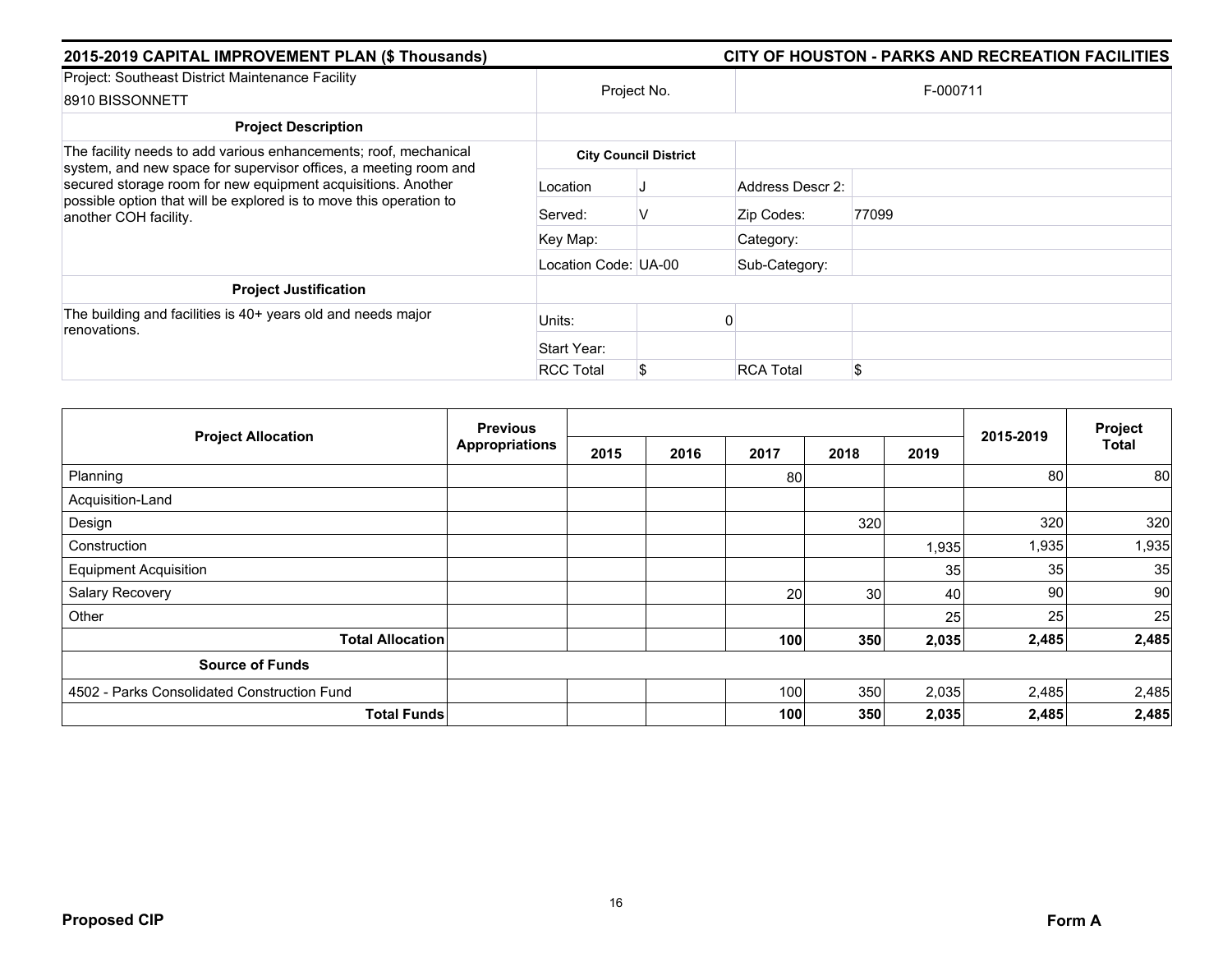| 2015-2019 CAPITAL IMPROVEMENT PLAN (\$ Thousands)                                                                                            |                        | CITY OF HOUSTON - PARKS AND RECREATION FACILITIES |                  |          |  |  |  |  |
|----------------------------------------------------------------------------------------------------------------------------------------------|------------------------|---------------------------------------------------|------------------|----------|--|--|--|--|
| Project: Metropolitan MSC<br>1475 WEST GRAY                                                                                                  |                        | Project No.                                       |                  | F-000713 |  |  |  |  |
| <b>Project Description</b>                                                                                                                   |                        |                                                   |                  |          |  |  |  |  |
| Assessment & preliminary estimate required to determine the ADA                                                                              |                        | <b>City Council District</b>                      |                  |          |  |  |  |  |
| accessibility from rear parking area. The assessment will address<br>the new walkway necessary from W. Gray for the multi-service<br>center. | Location               | C.                                                | Address Descr 2: |          |  |  |  |  |
|                                                                                                                                              | Served:                | C                                                 | Zip Codes:       | 77019    |  |  |  |  |
|                                                                                                                                              | Key Map:               |                                                   | Category:        |          |  |  |  |  |
|                                                                                                                                              | Location Code: HC-271E |                                                   | Sub-Category:    |          |  |  |  |  |
| <b>Project Justification</b>                                                                                                                 |                        |                                                   |                  |          |  |  |  |  |
| The building needs accessibility issues addressed for the user of<br>this facility.                                                          | Units:                 |                                                   |                  |          |  |  |  |  |
|                                                                                                                                              | Start Year:            | 2011                                              |                  |          |  |  |  |  |
|                                                                                                                                              | <b>RCC Total</b>       | <b>RCA Total</b>                                  |                  | \$       |  |  |  |  |

| <b>Project Allocation</b>                   | <b>Previous</b><br><b>Appropriations</b> |       |      |      |      |      | Project   |              |
|---------------------------------------------|------------------------------------------|-------|------|------|------|------|-----------|--------------|
|                                             |                                          | 2015  | 2016 | 2017 | 2018 | 2019 | 2015-2019 | <b>Total</b> |
| Planning                                    |                                          | 20    |      |      |      |      | 20        | 20           |
| Acquisition-Land                            |                                          |       |      |      |      |      |           |              |
| Design                                      | 200                                      |       |      |      |      |      |           | 200          |
| Construction                                | 122                                      | 963   |      |      |      |      | 963       | 1,085        |
| <b>Equipment Acquisition</b>                |                                          |       |      |      |      |      |           |              |
| Salary Recovery                             |                                          | 40    | 20   |      |      |      | 60        | 60           |
| Other                                       |                                          | 20    |      |      |      |      | 20        | 20           |
| <b>Total Allocation</b>                     | 322                                      | 1,043 | 20   |      |      |      | 1,063     | 1,385        |
| <b>Source of Funds</b>                      |                                          |       |      |      |      |      |           |              |
| 4502 - Parks Consolidated Construction Fund | 322                                      | 1,043 | 20   |      |      |      | 1,063     | 1,385        |
| <b>Total Funds</b>                          | 322                                      | 1,043 | 20   |      |      |      | 1,063     | 1,385        |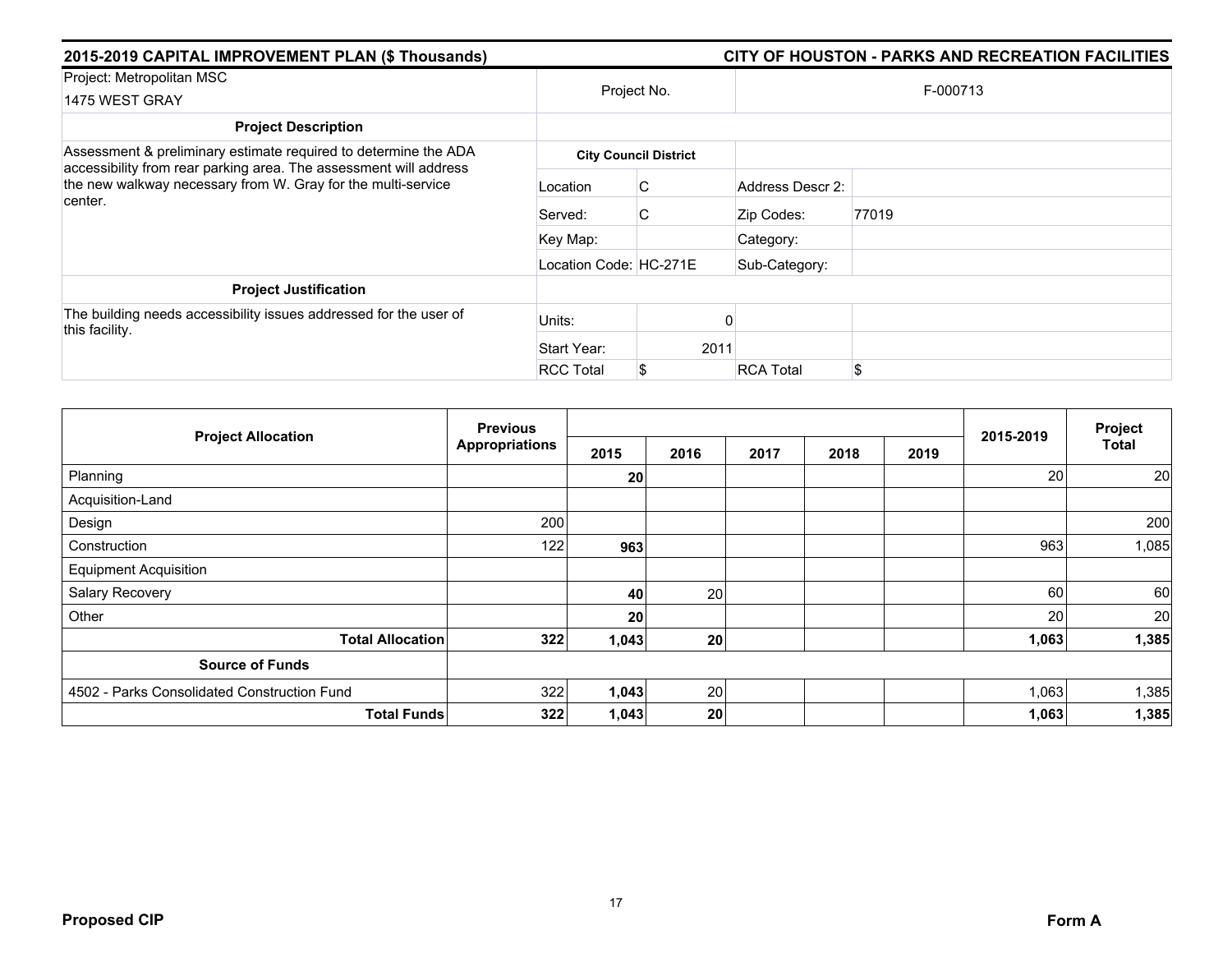| 2015-2019 CAPITAL IMPROVEMENT PLAN (\$ Thousands)                                                                                                   | CITY OF HOUSTON - PARKS AND RECREATION FACILITIES |                              |                  |       |  |  |  |
|-----------------------------------------------------------------------------------------------------------------------------------------------------|---------------------------------------------------|------------------------------|------------------|-------|--|--|--|
| Project: Hermann Square                                                                                                                             |                                                   |                              |                  |       |  |  |  |
| 900 SMITH STREET                                                                                                                                    | Project No.                                       |                              | F-000715         |       |  |  |  |
| <b>Project Description</b>                                                                                                                          |                                                   |                              |                  |       |  |  |  |
| Upgrade the fountain mechanical system with standard parts, add a<br>filtration system, repair cracks in the fountain basin, and add LED            |                                                   | <b>City Council District</b> |                  |       |  |  |  |
| lights to the fountain. Add uplighting to the live oaks in the<br>azalea beds in the park perimeter.                                                | Location                                          |                              | Address Descr 2: |       |  |  |  |
|                                                                                                                                                     | Served:                                           | W                            | Zip Codes:       | 77002 |  |  |  |
|                                                                                                                                                     | Key Map:                                          |                              | Category:        |       |  |  |  |
|                                                                                                                                                     | Location Code: PK-A508                            |                              | Sub-Category:    |       |  |  |  |
| <b>Project Justification</b>                                                                                                                        |                                                   |                              |                  |       |  |  |  |
| Fountain mechanical system is antiquated and hasn't been updated<br>since the 1930s. Hermann Square has no lighting and is a public<br>safety risk. | Units:                                            |                              |                  |       |  |  |  |
|                                                                                                                                                     | Start Year:                                       | 2014                         |                  |       |  |  |  |
|                                                                                                                                                     | <b>RCC Total</b>                                  |                              | <b>RCA Total</b> | \$    |  |  |  |

| <b>Project Allocation</b>                   | <b>Previous</b>       |      |      |      | 2015-2019 | Project |    |              |
|---------------------------------------------|-----------------------|------|------|------|-----------|---------|----|--------------|
|                                             | <b>Appropriations</b> | 2015 | 2016 | 2017 | 2018      | 2019    |    | <b>Total</b> |
| Planning                                    |                       |      |      |      |           |         |    |              |
| Acquisition-Land                            |                       |      |      |      |           |         |    |              |
| Design                                      |                       |      |      |      |           |         |    |              |
| Construction                                | 1,385                 |      |      |      |           |         |    | 1,385        |
| <b>Equipment Acquisition</b>                |                       |      |      |      |           |         |    |              |
| Salary Recovery                             |                       | 40   |      |      |           |         | 40 | 40           |
| Other                                       |                       |      |      |      |           |         |    |              |
| <b>Total Allocation</b>                     | 1,385                 | 40   |      |      |           |         | 40 | 1,425        |
| <b>Source of Funds</b>                      |                       |      |      |      |           |         |    |              |
| 4502 - Parks Consolidated Construction Fund | 1,385                 | 40   |      |      |           |         | 40 | 1,425        |
| <b>Total Funds</b>                          | 1,385                 | 40   |      |      |           |         | 40 | 1,425        |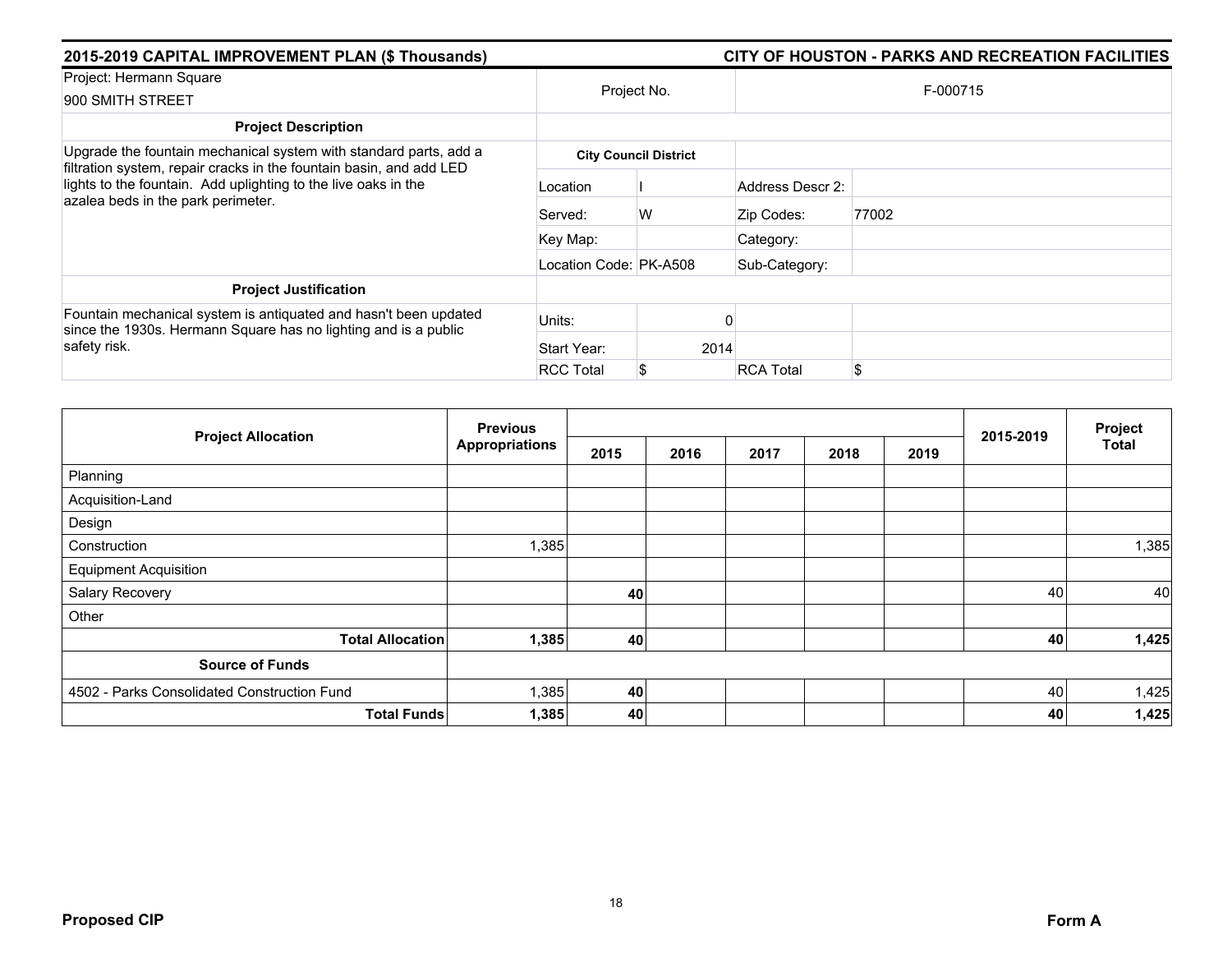| 2015-2019 CAPITAL IMPROVEMENT PLAN (\$ Thousands)                                                                                                                                             |                      |                              |                  | CITY OF HOUSTON - PARKS AND RECREATION FACILITIES |
|-----------------------------------------------------------------------------------------------------------------------------------------------------------------------------------------------|----------------------|------------------------------|------------------|---------------------------------------------------|
| Project: Bethel Park<br>801 ANDREWS                                                                                                                                                           | Project No.          |                              |                  | F-000730                                          |
| <b>Project Description</b>                                                                                                                                                                    |                      |                              |                  |                                                   |
| The project will restore three walls and convert both the interior<br>of the church and the property into a passive use park. The                                                             |                      | <b>City Council District</b> |                  |                                                   |
| scope of work includes restoration of the brick walls and window<br>openings, installation of the concrete & brick walkways;<br>installation of an artificial turf interior courtyard; & site | Location             | С                            | Address Descr 2: |                                                   |
|                                                                                                                                                                                               | Served:              | C.                           | Zip Codes:       | 77019                                             |
| amenities including seat w                                                                                                                                                                    | Key Map:             |                              | Category:        |                                                   |
|                                                                                                                                                                                               | Location Code: UA-00 |                              | Sub-Category:    |                                                   |
| <b>Project Justification</b>                                                                                                                                                                  |                      |                              |                  |                                                   |
| The project is converting the former historical Bethel Missionary<br>Baptist Church building and property located in the Fourth Ward into                                                     | Units:               |                              |                  |                                                   |
| Bethel Park. The church interior was completely destroyed by fire                                                                                                                             | Start Year:          | 2009                         |                  |                                                   |
| in 2005. The only remaining remnants of the church are the<br>exterior walls.                                                                                                                 | <b>RCC Total</b>     |                              | <b>RCA Total</b> | S                                                 |

| <b>Project Allocation</b>                   | <b>Previous</b>       |      |      |      |      | Project |           |              |
|---------------------------------------------|-----------------------|------|------|------|------|---------|-----------|--------------|
|                                             | <b>Appropriations</b> | 2015 | 2016 | 2017 | 2018 | 2019    | 2015-2019 | <b>Total</b> |
| Planning                                    |                       |      |      |      |      |         |           |              |
| Acquisition-Land                            | 457                   |      |      |      |      |         |           | 457          |
| Design                                      |                       |      |      |      |      |         |           |              |
| Construction                                | 3,139                 | 5    |      |      |      |         | 5         | 3,144        |
| <b>Equipment Acquisition</b>                |                       |      |      |      |      |         |           |              |
| Salary Recovery                             |                       |      |      |      |      |         |           |              |
| Other                                       |                       |      |      |      |      |         |           |              |
| <b>Total Allocation</b>                     | 3,595                 | 5    |      |      |      |         | 5         | 3,600        |
| <b>Source of Funds</b>                      |                       |      |      |      |      |         |           |              |
| 4502 - Parks Consolidated Construction Fund |                       | 5    |      |      |      |         | 5         | 5            |
| <b>Total Funds</b>                          | 3,595                 | 5    |      |      |      |         | 5         | 3,600        |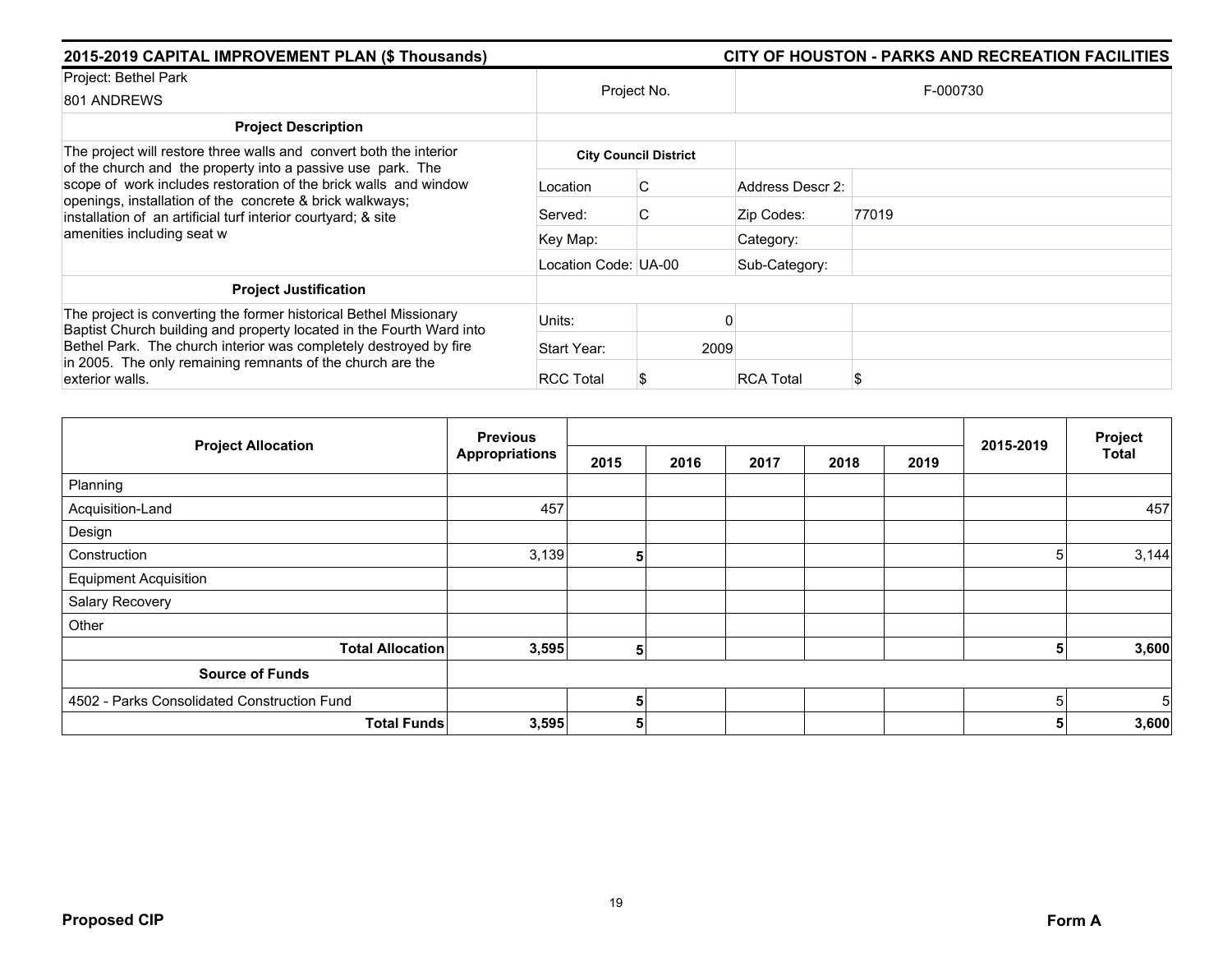| 2015-2019 CAPITAL IMPROVEMENT PLAN (\$ Thousands)                                                                                                                                           |                        |                              |                  |       |  |  |  |  |  |
|---------------------------------------------------------------------------------------------------------------------------------------------------------------------------------------------|------------------------|------------------------------|------------------|-------|--|--|--|--|--|
| Project: Wildheather Park                                                                                                                                                                   |                        | Project No.                  | F-000744         |       |  |  |  |  |  |
| 14900 WILDHEATHER                                                                                                                                                                           |                        |                              |                  |       |  |  |  |  |  |
| <b>Project Description</b>                                                                                                                                                                  |                        |                              |                  |       |  |  |  |  |  |
| The community has worked with the Houston Parks Board to develop a<br>concept plan for the park. Desired amenities include a walking                                                        |                        | <b>City Council District</b> |                  |       |  |  |  |  |  |
| trail, playground, picnic shelter, spray ground, benches and tables,<br>drinking fountain and landscaping. HPARD/GSD would meet with the<br>community to prioritize the needs for the park. | Location               | Κ                            | Address Descr 2: |       |  |  |  |  |  |
|                                                                                                                                                                                             | Served:                | K                            | Zip Codes:       | 77053 |  |  |  |  |  |
|                                                                                                                                                                                             | Key Map:               |                              | Category:        |       |  |  |  |  |  |
|                                                                                                                                                                                             | Location Code: PK-L302 |                              | Sub-Category:    |       |  |  |  |  |  |
| <b>Project Justification</b>                                                                                                                                                                |                        |                              |                  |       |  |  |  |  |  |
| The park has an existing parking lot, small basketball court and<br>baseball field and very few trees.                                                                                      | Units:                 |                              |                  |       |  |  |  |  |  |
|                                                                                                                                                                                             | Start Year:            | 2014                         |                  |       |  |  |  |  |  |
|                                                                                                                                                                                             | <b>RCC Total</b>       |                              | <b>RCA Total</b> | \$    |  |  |  |  |  |

| <b>Project Allocation</b>                   | <b>Previous</b>       |      |                 |      | 2015-2019 | Project |     |              |
|---------------------------------------------|-----------------------|------|-----------------|------|-----------|---------|-----|--------------|
|                                             | <b>Appropriations</b> | 2015 | 2016            | 2017 | 2018      | 2019    |     | <b>Total</b> |
| Planning                                    |                       |      |                 |      |           |         |     |              |
| Acquisition-Land                            |                       |      |                 |      |           |         |     |              |
| Design                                      | 95                    |      |                 |      |           |         |     | 95           |
| Construction                                |                       | 800  |                 |      |           |         | 800 | 800          |
| <b>Equipment Acquisition</b>                |                       | 40   |                 |      |           |         | 40  | 40           |
| Salary Recovery                             |                       | 40   | 10 <sup>1</sup> |      |           |         | 50  | 50           |
| Other                                       |                       | 14   |                 |      |           |         | 14  | 14           |
| <b>Total Allocation</b>                     | 95                    | 894  | 10              |      |           |         | 904 | 999          |
| <b>Source of Funds</b>                      |                       |      |                 |      |           |         |     |              |
| 4502 - Parks Consolidated Construction Fund | 95                    | 894  | 10 <sup>1</sup> |      |           |         | 904 | 999          |
| <b>Total Funds</b>                          | 95                    | 894  | 10 <sup>1</sup> |      |           |         | 904 | 999          |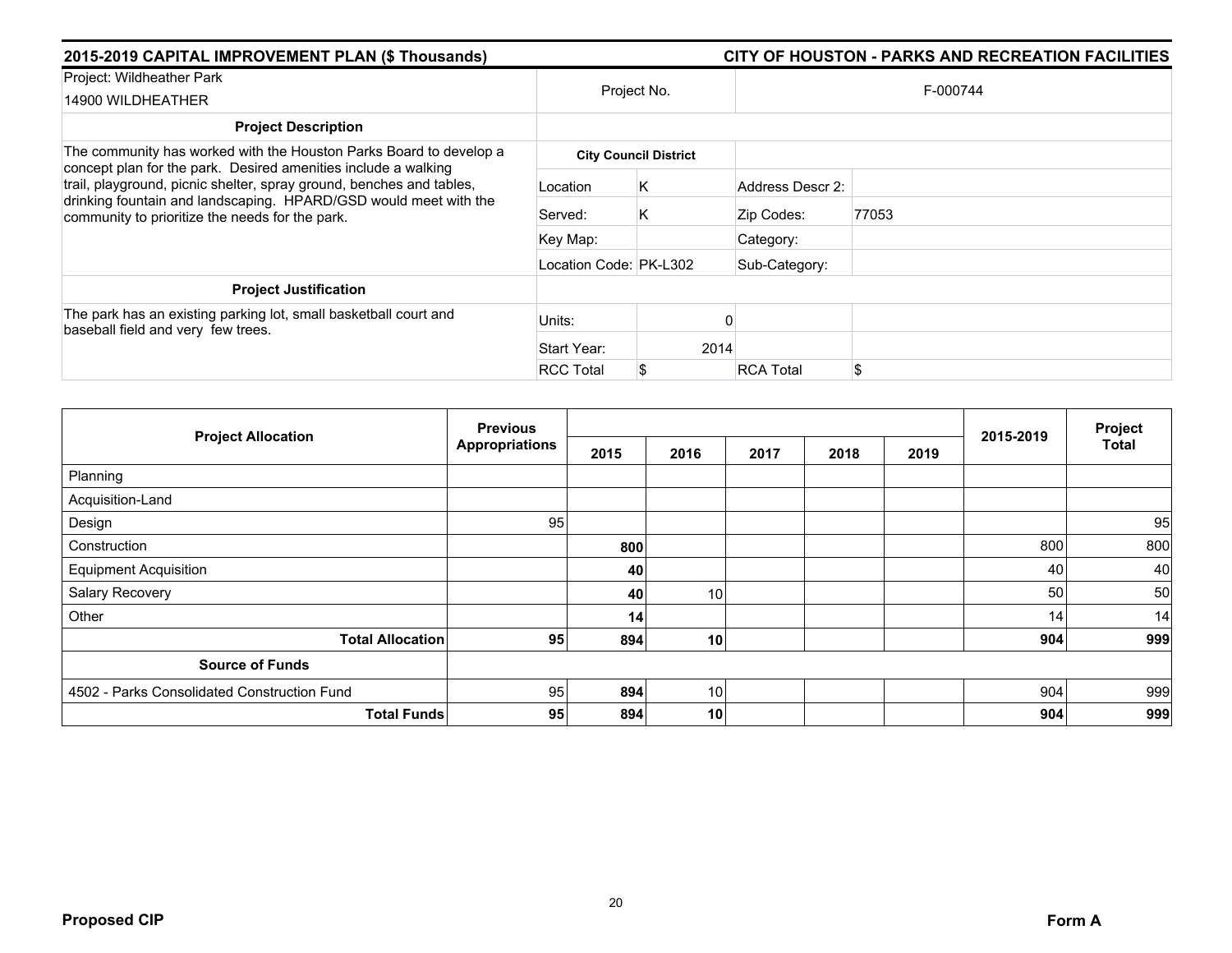| 2015-2019 CAPITAL IMPROVEMENT PLAN (\$ Thousands)                                                                                     |                        |                              |                       | CITY OF HOUSTON - PARKS AND RECREATION FACILITIES |  |  |  |  |
|---------------------------------------------------------------------------------------------------------------------------------------|------------------------|------------------------------|-----------------------|---------------------------------------------------|--|--|--|--|
| Project: Judson Robinson Sr. Park Community Centr<br>1422 LEDWICKE                                                                    | Project No.            |                              | F-000746              |                                                   |  |  |  |  |
| <b>Project Description</b>                                                                                                            |                        |                              |                       |                                                   |  |  |  |  |
| HPARD prototype community center is 11,200 square feet and has a<br>full size gym, two classrooms, lobby, restrooms, servery, office  |                        | <b>City Council District</b> |                       |                                                   |  |  |  |  |
| and storage which provides space for youth, senior and neighborhood<br>programs.                                                      | Location               | B                            | Address Descr 2:      |                                                   |  |  |  |  |
|                                                                                                                                       | Served:                | B                            | Zip Codes:            | 77029                                             |  |  |  |  |
|                                                                                                                                       | Key Map:               |                              | Category:             |                                                   |  |  |  |  |
|                                                                                                                                       | Location Code: PK-B208 |                              | Sub-Category:         |                                                   |  |  |  |  |
| <b>Project Justification</b>                                                                                                          |                        |                              |                       |                                                   |  |  |  |  |
| The existing community center was built in 1961 and no renovations<br>have occurred since 1995. The building is 3,240 square feet and | Units:                 |                              |                       |                                                   |  |  |  |  |
| does not meet the communities needs. The parking lot is in poor                                                                       | Start Year:            |                              |                       |                                                   |  |  |  |  |
| condition and not adequate for the park and community center.<br>Sidewalks are also broken and need to be replaced.                   | <b>RCC Total</b>       |                              | <b>RCA Total</b><br>S |                                                   |  |  |  |  |

| <b>Project Allocation</b>                   | <b>Previous</b><br><b>Appropriations</b> |       |      |      | 2015-2019 | Project |       |              |
|---------------------------------------------|------------------------------------------|-------|------|------|-----------|---------|-------|--------------|
|                                             |                                          | 2015  | 2016 | 2017 | 2018      | 2019    |       | <b>Total</b> |
| Planning                                    |                                          |       |      |      |           |         |       |              |
| Acquisition-Land                            |                                          |       |      |      |           |         |       |              |
| Design                                      |                                          |       |      |      |           |         |       |              |
| Construction                                |                                          | 3,132 | 30   |      |           |         | 3,162 | 3,162        |
| <b>Equipment Acquisition</b>                |                                          |       |      |      |           |         |       |              |
| Salary Recovery                             |                                          | 40    | 40   | 20   |           |         | 100   | 100          |
| Other                                       |                                          | 85    |      |      |           |         | 85    | 85           |
| <b>Total Allocation</b>                     |                                          | 3,257 | 70   | 20   |           |         | 3,347 | 3,347        |
| <b>Source of Funds</b>                      |                                          |       |      |      |           |         |       |              |
| 4502 - Parks Consolidated Construction Fund |                                          | 3,257 | 70   | 20   |           |         | 3,347 | 3,347        |
| <b>Total Funds</b>                          |                                          | 3,257 | 70   | 20   |           |         | 3,347 | 3,347        |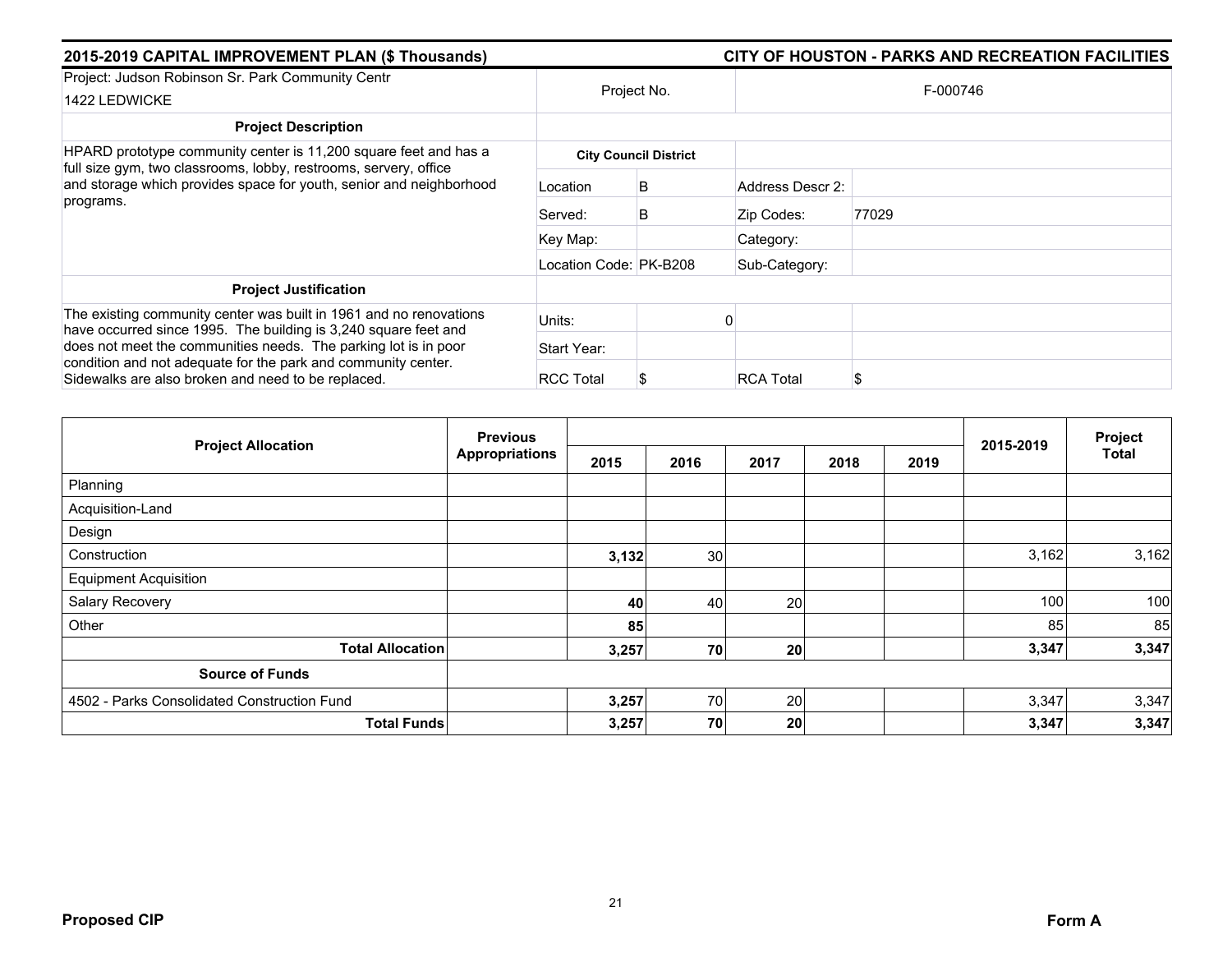| 2015-2019 CAPITAL IMPROVEMENT PLAN (\$ Thousands)                                                                                                                                                 |                        |                              |                  | CITY OF HOUSTON - PARKS AND RECREATION FACILITIES |
|---------------------------------------------------------------------------------------------------------------------------------------------------------------------------------------------------|------------------------|------------------------------|------------------|---------------------------------------------------|
| Project: Hermann Park Electrical Upgrades<br>6001 FANNIN                                                                                                                                          | Project No.            |                              |                  | F-000748                                          |
| <b>Project Description</b>                                                                                                                                                                        |                        |                              |                  |                                                   |
| The primary service of switchgear, lines, transformers looping<br>around the park perimeter need to be replaced and upgraded to<br>current standards and codes.                                   |                        | <b>City Council District</b> |                  |                                                   |
|                                                                                                                                                                                                   | Location               | D                            | Address Descr 2: |                                                   |
|                                                                                                                                                                                                   | Served:                | W                            | Zip Codes:       | 77030                                             |
|                                                                                                                                                                                                   | Key Map:               |                              | Category:        |                                                   |
|                                                                                                                                                                                                   | Location Code: PK-D701 |                              | Sub-Category:    |                                                   |
| <b>Project Justification</b>                                                                                                                                                                      |                        |                              |                  |                                                   |
| The existing primary service including switchgear, lines,<br>transformers currently serving the park, the Houston Zoo, Lake<br>Plaza, Japanese Garden, Miller Outdoor Theatre and the golf course | Units:                 |                              |                  |                                                   |
|                                                                                                                                                                                                   | Start Year:            |                              | 2012             |                                                   |
| maintenance facility are over 30 years old and antiquated. If the<br>system fails, service interruptions could be extensive and costly.                                                           | <b>RCC Total</b>       |                              | <b>RCA Total</b> | S                                                 |

| <b>Project Allocation</b>                   | <b>Previous</b>       |       |                 |      | 2015-2019 | Project |       |              |
|---------------------------------------------|-----------------------|-------|-----------------|------|-----------|---------|-------|--------------|
|                                             | <b>Appropriations</b> | 2015  | 2016            | 2017 | 2018      | 2019    |       | <b>Total</b> |
| Planning                                    |                       |       |                 |      |           |         |       |              |
| Acquisition-Land                            |                       |       |                 |      |           |         |       |              |
| Design                                      | 393                   |       |                 |      |           |         |       | 393          |
| Construction                                | 268                   | 2,000 |                 |      |           |         | 2,000 | 2,268        |
| <b>Equipment Acquisition</b>                |                       |       |                 |      |           |         |       |              |
| Salary Recovery                             |                       | 40    | 12 <sub>1</sub> |      |           |         | 52    | 52           |
| Other                                       |                       | 25    |                 |      |           |         | 25    | 25           |
| <b>Total Allocation</b>                     | 661                   | 2,065 | 12              |      |           |         | 2,077 | 2,738        |
| <b>Source of Funds</b>                      |                       |       |                 |      |           |         |       |              |
| 4502 - Parks Consolidated Construction Fund | 661                   | 2,065 | 12              |      |           |         | 2,077 | 2,738        |
| <b>Total Funds</b>                          | 661                   | 2,065 | 12              |      |           |         | 2,077 | 2,738        |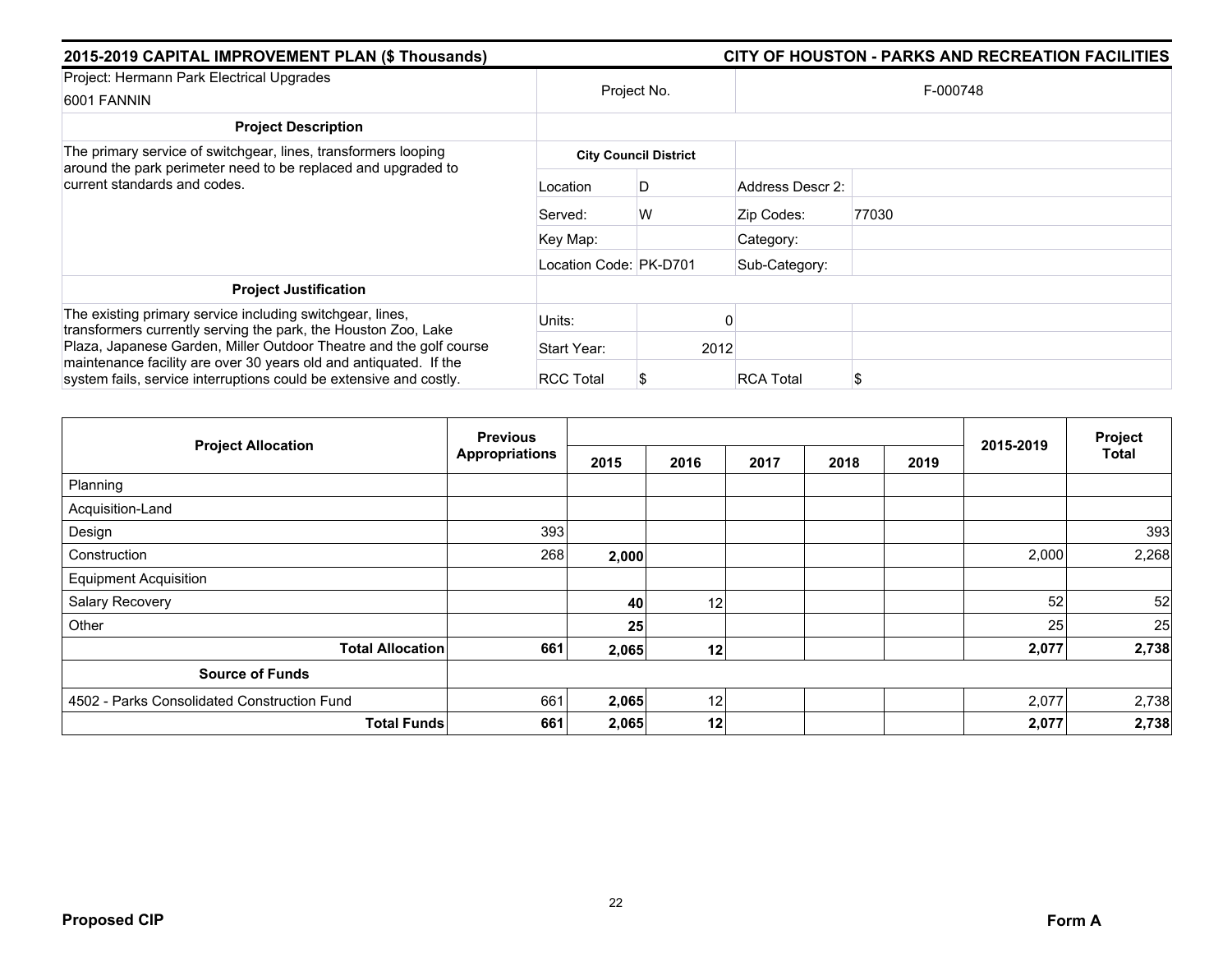| 2015-2019 CAPITAL IMPROVEMENT PLAN (\$ Thousands)                                                                                  | CITY OF HOUSTON - PARKS AND RECREATION FACILITIES |                              |                  |       |  |  |  |
|------------------------------------------------------------------------------------------------------------------------------------|---------------------------------------------------|------------------------------|------------------|-------|--|--|--|
| Project: Gragg Park<br>2999 S. WAYSIDE DRIVE                                                                                       | Project No.                                       |                              | F-000750         |       |  |  |  |
| <b>Project Description</b>                                                                                                         |                                                   |                              |                  |       |  |  |  |
| Provide upgraded soccer fields and parking lot along with new<br>walking trails, playground, sprayground and picnic shelter.       |                                                   | <b>City Council District</b> |                  |       |  |  |  |
|                                                                                                                                    | Location                                          |                              | Address Descr 2: |       |  |  |  |
|                                                                                                                                    | Served:                                           |                              | Zip Codes:       | 77023 |  |  |  |
|                                                                                                                                    | Key Map:                                          |                              | Category:        |       |  |  |  |
|                                                                                                                                    | Location Code: PK-C304                            |                              | Sub-Category:    |       |  |  |  |
| <b>Project Justification</b>                                                                                                       |                                                   |                              |                  |       |  |  |  |
| Develop Gragg Park with park amenities for the community. The<br>existing soccer fields are highly used and in poor condition, the | Units:                                            |                              |                  |       |  |  |  |
| community uses the existing drive and sidewalks as a walking                                                                       | Start Year:                                       | 2014                         |                  |       |  |  |  |
| trail. Condition of the walks and drives are in poor condition and<br>the soccer fields are in need of an upgrade.                 | <b>RCC Total</b>                                  |                              | <b>RCA Total</b> | ን     |  |  |  |

|                                             | <b>Previous</b>       |       |      |      | 2015-2019 | Project |       |              |
|---------------------------------------------|-----------------------|-------|------|------|-----------|---------|-------|--------------|
| <b>Project Allocation</b>                   | <b>Appropriations</b> | 2015  | 2016 | 2017 | 2018      | 2019    |       | <b>Total</b> |
| Planning                                    |                       |       |      |      |           |         |       |              |
| Acquisition-Land                            |                       |       |      |      |           |         |       |              |
| Design                                      | 250                   |       |      |      |           |         |       | 250          |
| Construction                                |                       | 2,009 |      |      |           |         | 2,009 | 2,009        |
| <b>Equipment Acquisition</b>                |                       |       |      |      |           |         |       |              |
| Salary Recovery                             |                       | 40    | 40   | 20   |           |         | 100   | 100          |
| Other                                       |                       | 35    |      |      |           |         | 35    | 35           |
| <b>Total Allocation</b>                     | 250                   | 2,084 | 40   | 20   |           |         | 2,144 | 2,394        |
| <b>Source of Funds</b>                      |                       |       |      |      |           |         |       |              |
| 4502 - Parks Consolidated Construction Fund | 250                   | 2,084 | 40   | 20   |           |         | 2,144 | 2,394        |
| <b>Total Funds</b>                          | 250                   | 2,084 | 40   | 20   |           |         | 2,144 | 2,394        |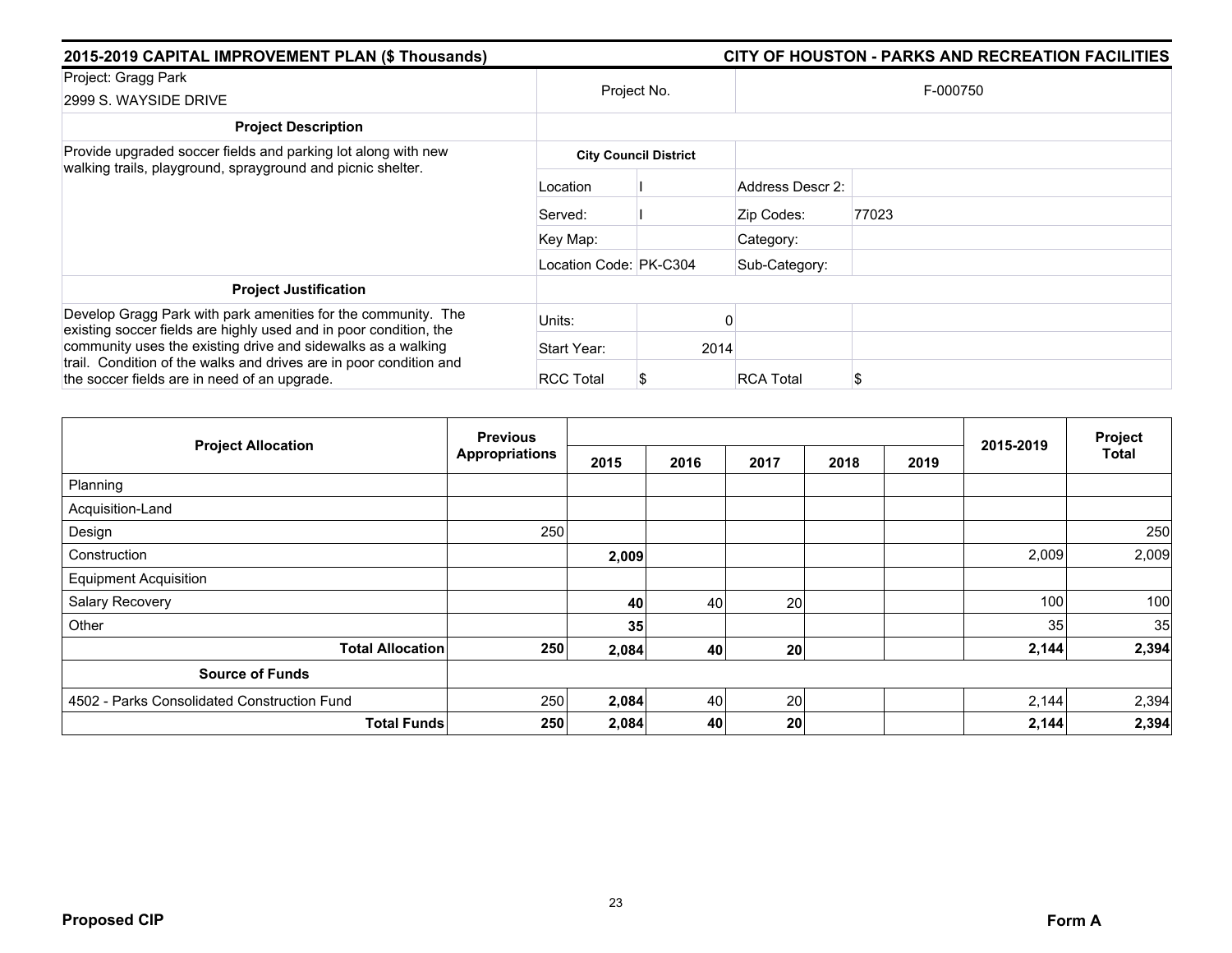| 2015-2019 CAPITAL IMPROVEMENT PLAN (\$ Thousands)                                                                                                              |                        |                              |                  | CITY OF HOUSTON - PARKS AND RECREATION FACILITIES |  |  |  |  |
|----------------------------------------------------------------------------------------------------------------------------------------------------------------|------------------------|------------------------------|------------------|---------------------------------------------------|--|--|--|--|
| Project: Jaycee Park                                                                                                                                           |                        |                              |                  |                                                   |  |  |  |  |
| 1300 SEAMIST                                                                                                                                                   |                        | Project No.                  |                  | F-000758                                          |  |  |  |  |
| <b>Project Description</b>                                                                                                                                     |                        |                              |                  |                                                   |  |  |  |  |
| Construct small picnic shelters (approx. 16' x24') with pads and                                                                                               |                        | <b>City Council District</b> |                  |                                                   |  |  |  |  |
| tables. Replace the tennis court fencing and small sitting area<br>adjacent to the tennis court. Renovate the baseball/softball<br>field, update field lights. | Location               | C.                           | Address Descr 2: |                                                   |  |  |  |  |
|                                                                                                                                                                | Served:                | C                            | Zip Codes:       | 77008                                             |  |  |  |  |
|                                                                                                                                                                | Key Map:               |                              | Category:        |                                                   |  |  |  |  |
|                                                                                                                                                                | Location Code: PK-A208 |                              | Sub-Category:    |                                                   |  |  |  |  |
| <b>Project Justification</b>                                                                                                                                   |                        |                              |                  |                                                   |  |  |  |  |
| Currently this park has aging ballfield and tennis court fencing,<br>and has few opportunities for area residents to gather.                                   | Units:                 |                              |                  |                                                   |  |  |  |  |
|                                                                                                                                                                | Start Year:            | 2010                         |                  |                                                   |  |  |  |  |
|                                                                                                                                                                | <b>RCC Total</b>       |                              | <b>RCA Total</b> | \$                                                |  |  |  |  |

|                                             | <b>Previous</b>       |      |                 |      |      | 2015-2019 | Project |              |
|---------------------------------------------|-----------------------|------|-----------------|------|------|-----------|---------|--------------|
| <b>Project Allocation</b>                   | <b>Appropriations</b> | 2015 | 2016            | 2017 | 2018 | 2019      |         | <b>Total</b> |
| Planning                                    |                       |      |                 |      |      |           |         |              |
| Acquisition-Land                            |                       |      |                 |      |      |           |         |              |
| Design                                      | 20                    |      |                 |      |      |           |         | 20           |
| Construction                                |                       | 337  |                 |      |      |           | 337     | 344          |
| <b>Equipment Acquisition</b>                |                       | 13   |                 |      |      |           | 13      | 13           |
| Salary Recovery                             |                       | 40   | 10 <sub>1</sub> |      |      |           | 50      | 50           |
| Other                                       |                       |      |                 |      |      |           |         |              |
| <b>Total Allocation</b>                     | 27                    | 390  | 10              |      |      |           | 400     | 427          |
| <b>Source of Funds</b>                      |                       |      |                 |      |      |           |         |              |
| 4502 - Parks Consolidated Construction Fund | 20                    | 390  | 10 <sup>1</sup> |      |      |           | 400     | 420          |
| <b>Total Funds</b>                          | 27                    | 390  | 10 <sup>1</sup> |      |      |           | 400     | 427          |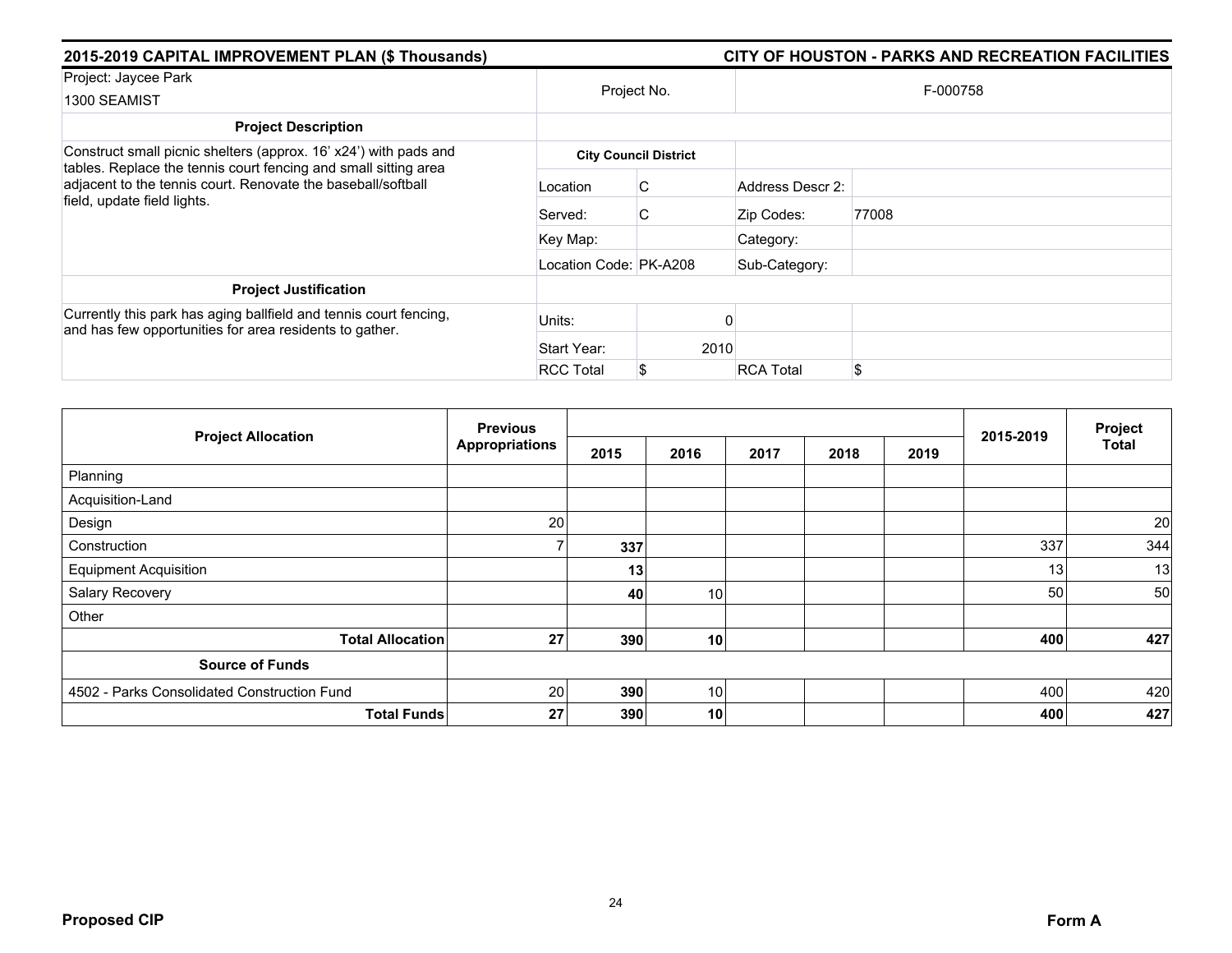| 2015-2019 CAPITAL IMPROVEMENT PLAN (\$ Thousands)                                                                                                                                                       |                      |                              |                  | CITY OF HOUSTON - PARKS AND RECREATION FACILITIES |  |  |  |
|---------------------------------------------------------------------------------------------------------------------------------------------------------------------------------------------------------|----------------------|------------------------------|------------------|---------------------------------------------------|--|--|--|
| Project: Mandell Park                                                                                                                                                                                   | Project No.          |                              | F-000759         |                                                   |  |  |  |
| 1501 RICHMOND AVENUE                                                                                                                                                                                    |                      |                              |                  |                                                   |  |  |  |
| <b>Project Description</b>                                                                                                                                                                              |                      |                              |                  |                                                   |  |  |  |
| A renovation project is underway to complete improvements within the<br>park. The construction is being completed through the Houston                                                                   |                      | <b>City Council District</b> |                  |                                                   |  |  |  |
| Parks Board. The requested funds are for Salary Recovery, used for<br>Project Management oversight of the construction.                                                                                 | Location             | С                            | Address Descr 2: |                                                   |  |  |  |
|                                                                                                                                                                                                         | Served:              | C                            | Zip Codes:       | 77006                                             |  |  |  |
|                                                                                                                                                                                                         | Key Map:             |                              | Category:        |                                                   |  |  |  |
|                                                                                                                                                                                                         | Location Code: UA-00 |                              | Sub-Category:    |                                                   |  |  |  |
| <b>Project Justification</b>                                                                                                                                                                            |                      |                              |                  |                                                   |  |  |  |
| Mandell Park has been heavily used by the neighborhood but has<br>received very few amenities and upgrades since it's acquisition in<br>2003. A neighborhood friends group has raised funds to complete | Units:               |                              |                  |                                                   |  |  |  |
|                                                                                                                                                                                                         | Start Year:          | 2014                         |                  |                                                   |  |  |  |
| improvements within the park.                                                                                                                                                                           | <b>RCC Total</b>     |                              | <b>RCA Total</b> | \$                                                |  |  |  |

|                                             | <b>Previous</b>           |      |      |      |      | Project |           |              |
|---------------------------------------------|---------------------------|------|------|------|------|---------|-----------|--------------|
| <b>Project Allocation</b>                   | <b>Appropriations</b>     | 2015 | 2016 | 2017 | 2018 | 2019    | 2015-2019 | <b>Total</b> |
| Planning                                    |                           |      |      |      |      |         |           |              |
| Acquisition-Land                            |                           |      |      |      |      |         |           |              |
| Design                                      |                           |      |      |      |      |         |           |              |
| Construction                                | 315                       |      |      |      |      |         |           | 315          |
| <b>Equipment Acquisition</b>                |                           |      |      |      |      |         |           |              |
| Salary Recovery                             |                           | 10   |      |      |      |         | 10        | 10           |
| Other                                       |                           |      |      |      |      |         |           |              |
| <b>Total Allocation</b>                     | 315                       | 10   |      |      |      |         | 10        | 325          |
| <b>Source of Funds</b>                      |                           |      |      |      |      |         |           |              |
| 4502 - Parks Consolidated Construction Fund |                           | 10   |      |      |      |         | 10        | 10           |
|                                             | <b>Total Funds</b><br>315 | 10   |      |      |      |         | 10        | 325          |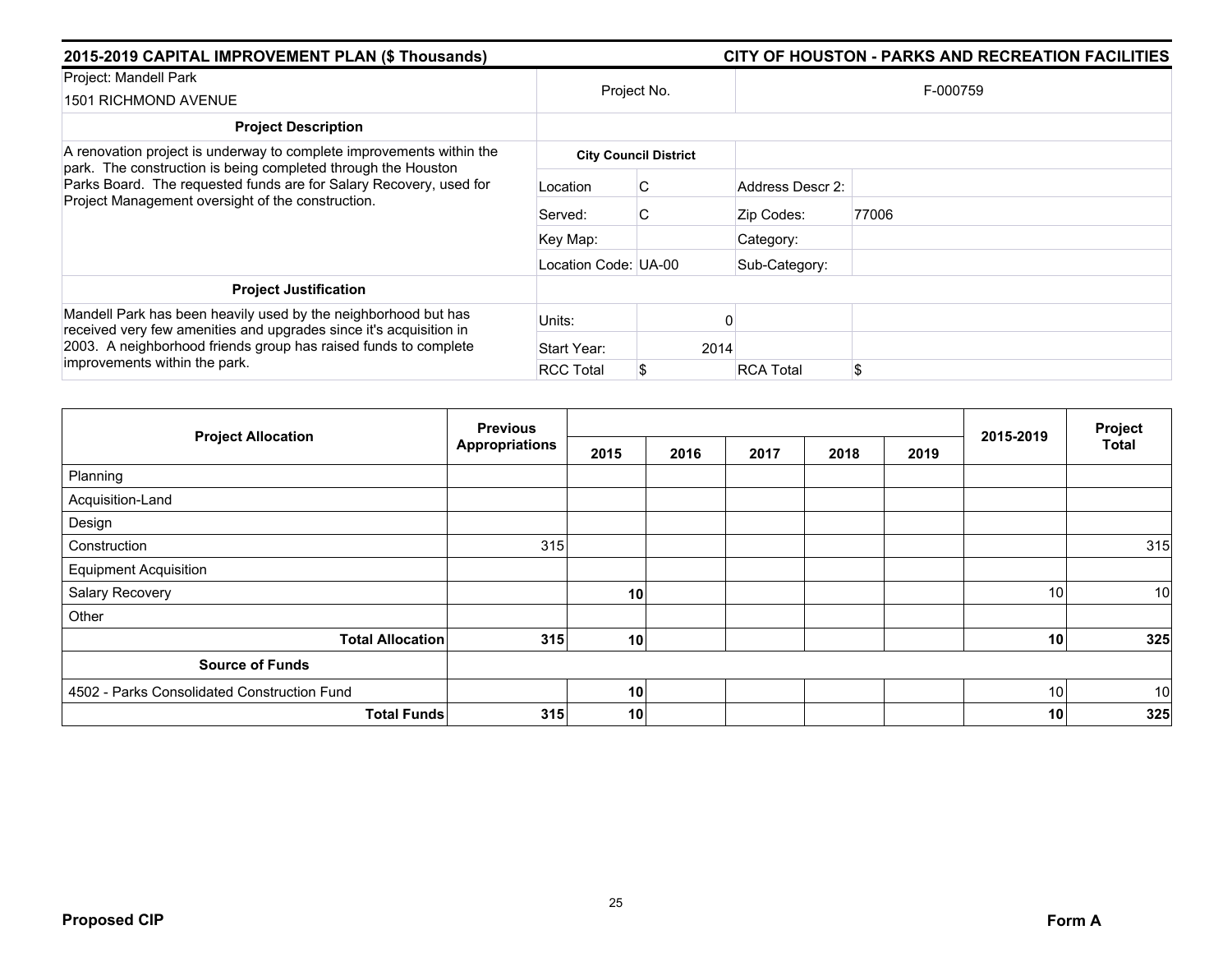| 2015-2019 CAPITAL IMPROVEMENT PLAN (\$ Thousands)                                                                                                                                                                     |                        |                              | CITY OF HOUSTON - PARKS AND RECREATION FACILITIES |          |  |  |  |  |
|-----------------------------------------------------------------------------------------------------------------------------------------------------------------------------------------------------------------------|------------------------|------------------------------|---------------------------------------------------|----------|--|--|--|--|
| Project: Haden Park Parking<br>1404 WITTE ROAD                                                                                                                                                                        |                        | Project No.                  |                                                   | F-000761 |  |  |  |  |
| <b>Project Description</b>                                                                                                                                                                                            |                        |                              |                                                   |          |  |  |  |  |
| Project will build additional parking spaces to alleviate on-street                                                                                                                                                   |                        | <b>City Council District</b> |                                                   |          |  |  |  |  |
| parking demand and will include other site improvements (detention<br>and accessibility) in the park to service the increased visitation<br>caused by the park's renovations which occurred over the last 5<br>years. | Location               | A                            | Address Descr 2:                                  |          |  |  |  |  |
|                                                                                                                                                                                                                       | Served:                | A                            | Zip Codes:                                        | 77080    |  |  |  |  |
|                                                                                                                                                                                                                       | Key Map:               |                              | Category:                                         |          |  |  |  |  |
|                                                                                                                                                                                                                       | Location Code: PK-E307 |                              | Sub-Category:                                     |          |  |  |  |  |
| <b>Project Justification</b>                                                                                                                                                                                          |                        |                              |                                                   |          |  |  |  |  |
| Haden Park was renovated within the last five years with a new<br>playground, walking trail and pavilion, thus increasing the<br>visitations to the park and has increased on street parking.                         | Units:                 |                              |                                                   |          |  |  |  |  |
|                                                                                                                                                                                                                       | Start Year:            | 2014                         |                                                   |          |  |  |  |  |
|                                                                                                                                                                                                                       | <b>RCC Total</b>       |                              | <b>RCA Total</b>                                  | \$       |  |  |  |  |

|                                             | <b>Previous</b>       |      | 2015-2019       | Project |      |      |     |              |
|---------------------------------------------|-----------------------|------|-----------------|---------|------|------|-----|--------------|
| <b>Project Allocation</b>                   | <b>Appropriations</b> | 2015 | 2016            | 2017    | 2018 | 2019 |     | <b>Total</b> |
| Planning                                    |                       |      |                 |         |      |      |     |              |
| Acquisition-Land                            |                       |      |                 |         |      |      |     |              |
| Design                                      | 50                    | 50   |                 |         |      |      | 50  | 100          |
| Construction                                |                       | 170  |                 |         |      |      | 170 | 170          |
| <b>Equipment Acquisition</b>                |                       | 15   |                 |         |      |      | 15  | 15           |
| Salary Recovery                             |                       | 30   | 10 <sup>1</sup> |         |      |      | 40  | 40           |
| Other                                       |                       |      |                 |         |      |      |     |              |
| <b>Total Allocation</b>                     | 50                    | 265  | 10              |         |      |      | 275 | 325          |
| <b>Source of Funds</b>                      |                       |      |                 |         |      |      |     |              |
| 4502 - Parks Consolidated Construction Fund | 50                    | 265  | 10 <sup>1</sup> |         |      |      | 275 | 325          |
| <b>Total Funds</b>                          | 50                    | 265  | 10 <sup>1</sup> |         |      |      | 275 | 325          |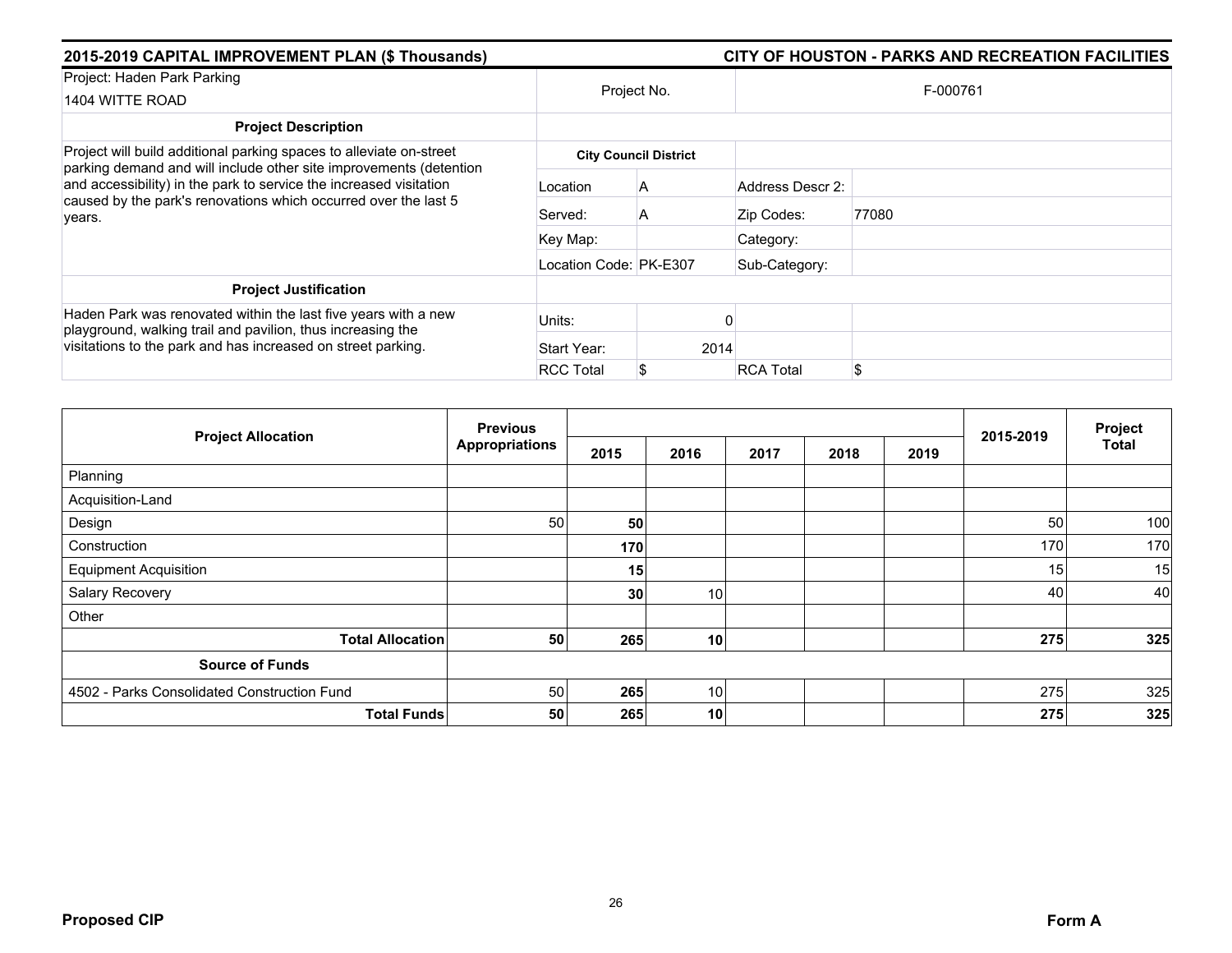| 2015-2019 CAPITAL IMPROVEMENT PLAN (\$ Thousands)                                                                                                                                                                          |                              | CITY OF HOUSTON - PARKS AND RECREATION FACILITIES |                  |       |  |  |  |
|----------------------------------------------------------------------------------------------------------------------------------------------------------------------------------------------------------------------------|------------------------------|---------------------------------------------------|------------------|-------|--|--|--|
| Project: Lansdale and Crain Park Improvements<br>8201 ROOS AND 9051 TRIOLA                                                                                                                                                 |                              | Project No.                                       | F-000762         |       |  |  |  |
| <b>Project Description</b>                                                                                                                                                                                                 |                              |                                                   |                  |       |  |  |  |
| Haden Park was renovated within the last five years with a new<br>playground, walking trail and pavilion, thus increasing the<br>visitations to the park and has increased on street parking.                              | <b>City Council District</b> |                                                   |                  |       |  |  |  |
|                                                                                                                                                                                                                            | Location                     |                                                   | Address Descr 2: |       |  |  |  |
|                                                                                                                                                                                                                            | Served:                      |                                                   | Zip Codes:       | 77036 |  |  |  |
|                                                                                                                                                                                                                            | Key Map:                     |                                                   | Category:        |       |  |  |  |
|                                                                                                                                                                                                                            | Location Code: PK-E217       |                                                   | Sub-Category:    |       |  |  |  |
| <b>Project Justification</b>                                                                                                                                                                                               |                              |                                                   |                  |       |  |  |  |
| Lansdale pool was removed in FY 2013 because the facility was past<br>it expected life and was not cost effective to repair. Meetings                                                                                      | Units:                       |                                                   |                  |       |  |  |  |
| were held with the community and a sprayground was discussed as an<br>option for the pool replacement. The asphalt trail at Crain Park<br>is cracked and scaling, trail needs to be replaced with a new<br>concrete trail. | Start Year:                  |                                                   | 2014             |       |  |  |  |
|                                                                                                                                                                                                                            | <b>RCC Total</b>             |                                                   | <b>RCA Total</b> | S     |  |  |  |

|                                             | <b>Previous</b>       |       |      | 2015-2019 | Project |      |       |       |
|---------------------------------------------|-----------------------|-------|------|-----------|---------|------|-------|-------|
| <b>Project Allocation</b>                   | <b>Appropriations</b> | 2015  | 2016 | 2017      | 2018    | 2019 |       | Total |
| Planning                                    |                       |       |      |           |         |      |       |       |
| Acquisition-Land                            |                       |       |      |           |         |      |       |       |
| Design                                      | 40                    |       |      |           |         |      |       | 40    |
| Construction                                |                       | 1,228 |      |           |         |      | 1,228 | 1,228 |
| <b>Equipment Acquisition</b>                |                       |       |      |           |         |      |       |       |
| Salary Recovery                             |                       | 30    | 15   |           |         |      | 45    | 45    |
| Other                                       |                       |       |      |           |         |      |       |       |
| <b>Total Allocation</b>                     | 40                    | 1,258 | 15   |           |         |      | 1,273 | 1,313 |
| <b>Source of Funds</b>                      |                       |       |      |           |         |      |       |       |
| 4035 - Parks & Recreation Dedication Fund   |                       | 143   |      |           |         |      | 143   | 143   |
| 4502 - Parks Consolidated Construction Fund | 40                    | 205   | 15   |           |         |      | 220   | 260   |
| <b>TIRZ</b>                                 |                       | 910   |      |           |         |      | 910   | 910   |
| <b>Total Funds</b>                          | 40                    | 1,258 | 15   |           |         |      | 1,273 | 1,313 |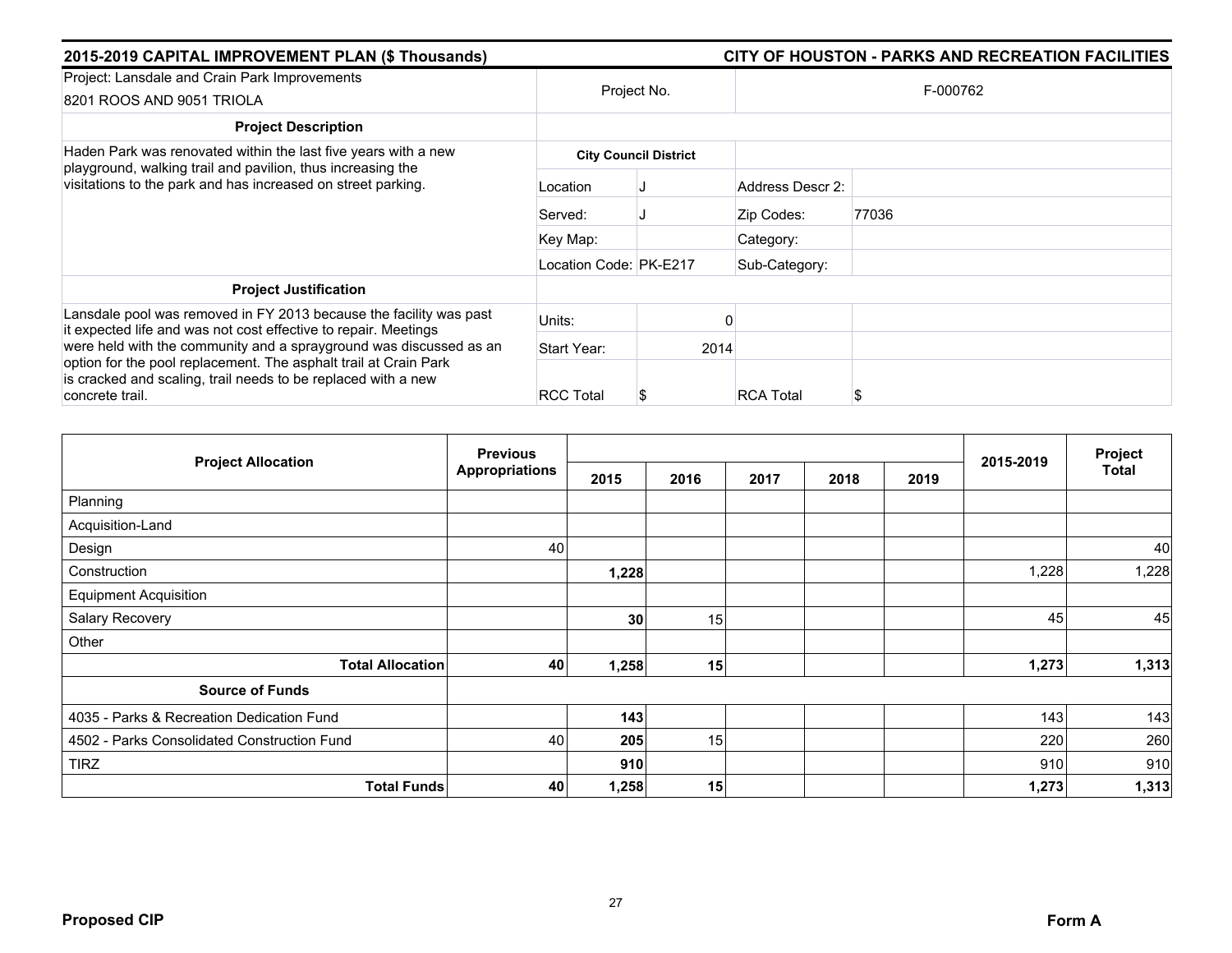| 2015-2019 CAPITAL IMPROVEMENT PLAN (\$ Thousands)                                                                                                                 |                        |                              | CITY OF HOUSTON - PARKS AND RECREATION FACILITIES |       |  |  |  |
|-------------------------------------------------------------------------------------------------------------------------------------------------------------------|------------------------|------------------------------|---------------------------------------------------|-------|--|--|--|
| Project: Alief Park & Community Ctr Parking Lot<br>11903 BELLAIRE BLVD                                                                                            | Project No.            |                              | F-000771                                          |       |  |  |  |
| <b>Project Description</b>                                                                                                                                        |                        |                              |                                                   |       |  |  |  |
| Renovate the meeting room and install sound proofing. Paint doors<br>and walls. Repair portions of the parking lot that are not drivable.                         |                        | <b>City Council District</b> |                                                   |       |  |  |  |
|                                                                                                                                                                   | Location               |                              | Address Descr 2:                                  |       |  |  |  |
|                                                                                                                                                                   | Served:                | F                            | Zip Codes:                                        | 77072 |  |  |  |
|                                                                                                                                                                   | Key Map:               |                              | Category:                                         |       |  |  |  |
|                                                                                                                                                                   | Location Code: PK-M305 |                              | Sub-Category:                                     |       |  |  |  |
| <b>Project Justification</b>                                                                                                                                      |                        |                              |                                                   |       |  |  |  |
| The building and parking lot are in poor condition. The long term<br>proposal for a Neighborhood Center would completely replace the<br>building and parking lot. | Units:                 |                              |                                                   |       |  |  |  |
|                                                                                                                                                                   | Start Year:            |                              |                                                   |       |  |  |  |
|                                                                                                                                                                   | <b>RCC Total</b>       |                              | <b>RCA Total</b>                                  | \$    |  |  |  |

| <b>Project Allocation</b>                   | <b>Previous</b><br><b>Appropriations</b> |      |      |      |      | 2015-2019 | Project |             |
|---------------------------------------------|------------------------------------------|------|------|------|------|-----------|---------|-------------|
|                                             |                                          | 2015 | 2016 | 2017 | 2018 | 2019      |         | Total       |
| Planning                                    |                                          |      |      |      |      |           |         |             |
| Acquisition-Land                            |                                          |      |      |      |      |           |         |             |
| Design                                      |                                          | 70   |      |      |      |           | 70      | 70          |
| Construction                                |                                          | 450  |      |      |      |           | 450     | 450         |
| <b>Equipment Acquisition</b>                |                                          |      |      |      |      |           |         |             |
| Salary Recovery                             |                                          | 40   |      |      |      |           | 40      | 40          |
| Other                                       |                                          |      |      |      |      |           |         |             |
| <b>Total Allocation</b>                     |                                          | 560  |      |      |      |           | 560     | 560         |
| <b>Source of Funds</b>                      |                                          |      |      |      |      |           |         |             |
| 4502 - Parks Consolidated Construction Fund |                                          | 560  |      |      |      |           | 560     | 560         |
| <b>Future Bond Election</b>                 |                                          |      |      |      |      |           |         | $\mathbf 0$ |
| <b>Total Funds</b>                          |                                          | 560  |      |      |      |           | 560     | 560         |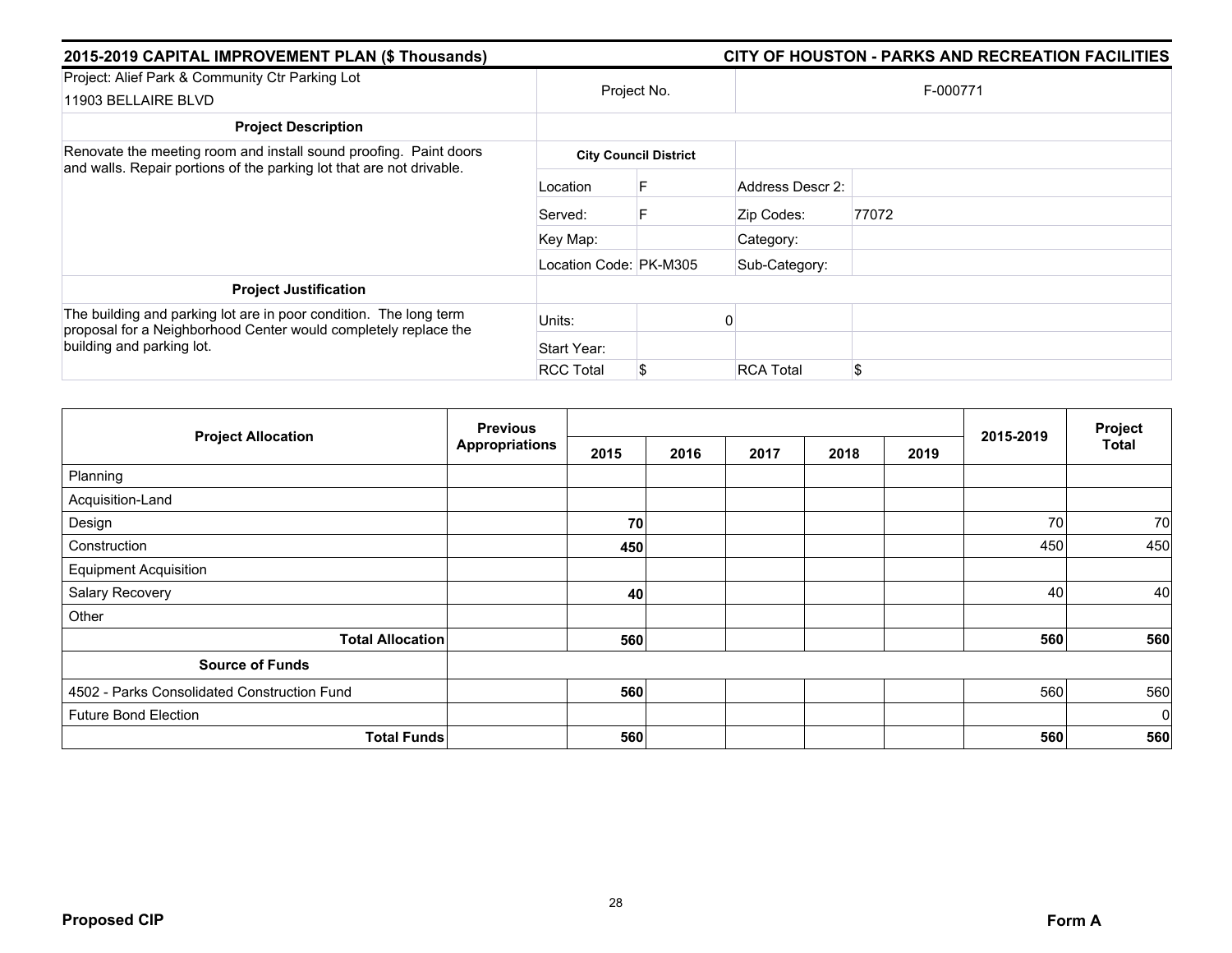| 2015-2019 CAPITAL IMPROVEMENT PLAN (\$ Thousands)                                                                                                                                                                                                                           |                      |                              |                  |          |
|-----------------------------------------------------------------------------------------------------------------------------------------------------------------------------------------------------------------------------------------------------------------------------|----------------------|------------------------------|------------------|----------|
| Project: Avenue Place Park<br>4000 IRVINGTON                                                                                                                                                                                                                                | Project No.          |                              |                  | F-000774 |
| <b>Project Description</b>                                                                                                                                                                                                                                                  |                      |                              |                  |          |
| Creation of a small pocket park with a hike/bike trail connection                                                                                                                                                                                                           |                      | <b>City Council District</b> |                  |          |
| to Irvington Park, a larger neighborhood park. This project is<br>being funded with park dedication funds of \$140K by the<br>developer Avenue CDC & the developer is dedicating an additional<br>funds of \$210K for hike & bike trail and other site amenities.           | Location             | H                            | Address Descr 2: |          |
|                                                                                                                                                                                                                                                                             | Served:              | H                            | Zip Codes:       | 77009    |
|                                                                                                                                                                                                                                                                             | Key Map:             | 451Y                         | Category:        |          |
|                                                                                                                                                                                                                                                                             | Location Code: UA-00 |                              | Sub-Category:    |          |
| <b>Project Justification</b>                                                                                                                                                                                                                                                |                      |                              |                  |          |
| As a requirement of the park dedication ordinance, funds and/or park<br>land is required to develop property within the City of Houston.<br>The developer is providing a combination of both funds and land in<br>the community to develop park space in the new community. | Units:               |                              |                  |          |
|                                                                                                                                                                                                                                                                             | Start Year:          |                              |                  |          |
|                                                                                                                                                                                                                                                                             | <b>RCC Total</b>     |                              | <b>RCA Total</b> | \$       |

| <b>Project Allocation</b>                   | <b>Previous</b><br><b>Appropriations</b> |      |      |      |      | 2015-2019 | Project |       |
|---------------------------------------------|------------------------------------------|------|------|------|------|-----------|---------|-------|
|                                             |                                          | 2015 | 2016 | 2017 | 2018 | 2019      |         | Total |
| Planning                                    |                                          |      |      |      |      |           |         |       |
| Acquisition-Land                            |                                          |      |      |      |      |           |         |       |
| Design                                      |                                          | 15   |      |      |      |           | 15      | 15    |
| Construction                                |                                          | 140  |      |      |      |           | 140     | 140   |
| <b>Equipment Acquisition</b>                |                                          |      |      |      |      |           |         |       |
| Salary Recovery                             |                                          | 20   |      |      |      |           | 20      | 20    |
| Other                                       |                                          |      |      |      |      |           |         |       |
| <b>Total Allocation</b>                     |                                          | 175  |      |      |      |           | 175     | 175   |
| <b>Source of Funds</b>                      |                                          |      |      |      |      |           |         |       |
| 4035 - Parks & Recreation Dedication Fund   |                                          | 140  |      |      |      |           | 140     | 140   |
| 4502 - Parks Consolidated Construction Fund |                                          | 35   |      |      |      |           | 35      | 35    |
| <b>Total Funds</b>                          |                                          | 175  |      |      |      |           | 175     | 175   |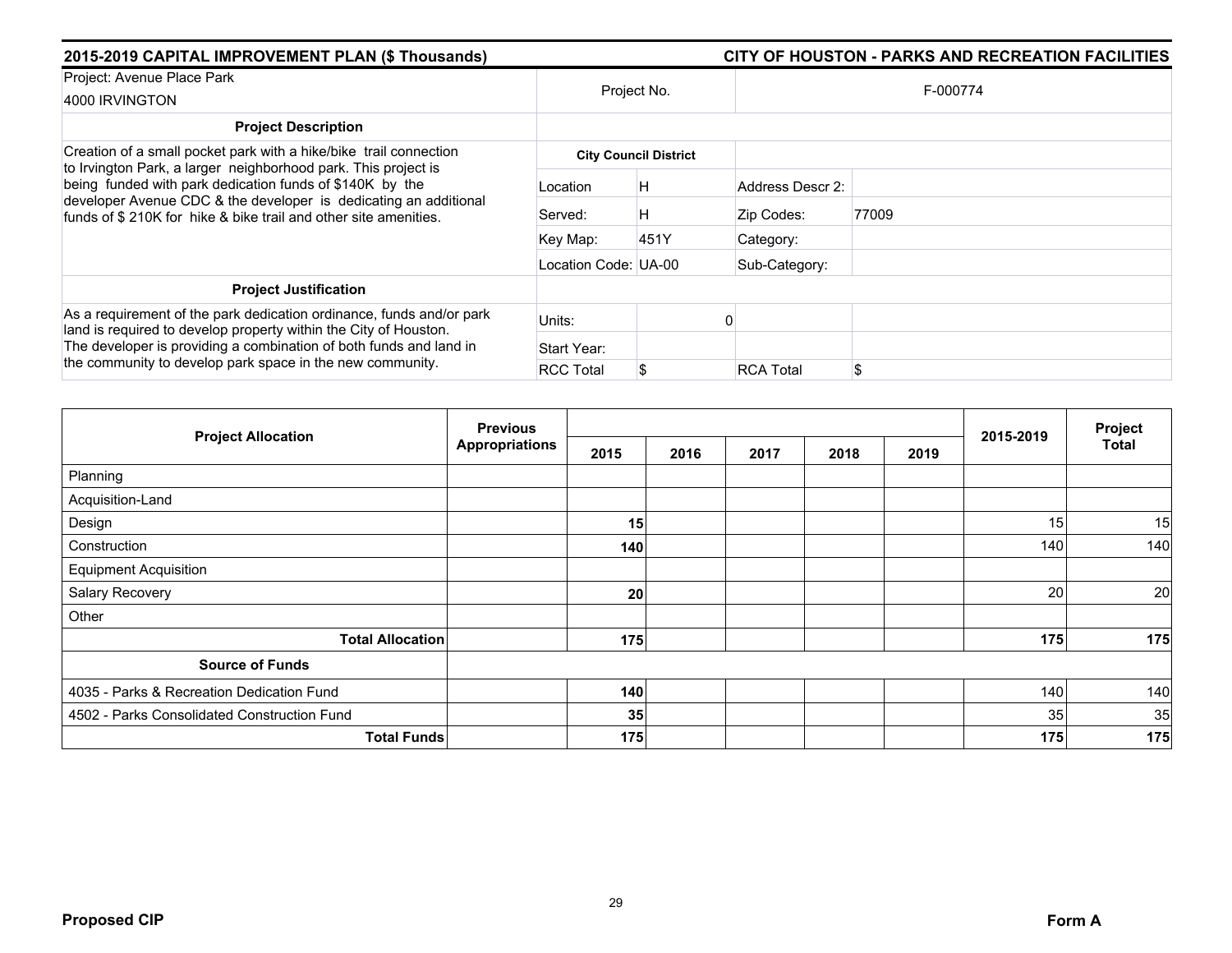| 2015-2019 CAPITAL IMPROVEMENT PLAN (\$ Thousands)                                                                                                                              |                        |                              |                  |          |  |
|--------------------------------------------------------------------------------------------------------------------------------------------------------------------------------|------------------------|------------------------------|------------------|----------|--|
| Project: Grady Park<br>1700 YORKTOWN                                                                                                                                           |                        | Project No.                  |                  | F-000775 |  |
| <b>Project Description</b>                                                                                                                                                     |                        |                              |                  |          |  |
| The business community has hired a design firm and given funds to<br>improve the trail system, add a desired basketball court, and create<br>identifiable entries to the park. |                        | <b>City Council District</b> |                  |          |  |
|                                                                                                                                                                                | Location               | G                            | Address Descr 2: |          |  |
|                                                                                                                                                                                | Served:                | G                            | Zip Codes:       | 77056    |  |
|                                                                                                                                                                                | Key Map:               |                              | Category:        |          |  |
|                                                                                                                                                                                | Location Code: PK-E213 |                              | Sub-Category:    |          |  |
| <b>Project Justification</b>                                                                                                                                                   |                        |                              |                  |          |  |
| The business community and citizens want to upgrade the park<br>amenities, improve circulation within the park and create                                                      | Units:                 |                              |                  |          |  |
| distinguishable entrances and signage to the park, which is                                                                                                                    | Start Year:            |                              |                  |          |  |
| currently lacking.                                                                                                                                                             | <b>RCC Total</b>       |                              | <b>RCA Total</b> | \$       |  |

|                                             | <b>Previous</b>       |      |      | 2015-2019 | Project |      |     |              |
|---------------------------------------------|-----------------------|------|------|-----------|---------|------|-----|--------------|
| <b>Project Allocation</b>                   | <b>Appropriations</b> | 2015 | 2016 | 2017      | 2018    | 2019 |     | <b>Total</b> |
| Planning                                    |                       |      |      |           |         |      |     |              |
| Acquisition-Land                            |                       |      |      |           |         |      |     |              |
| Design                                      |                       |      |      |           |         |      |     |              |
| Construction                                |                       | 852  |      |           |         |      | 852 | 852          |
| <b>Equipment Acquisition</b>                |                       |      |      |           |         |      |     |              |
| Salary Recovery                             |                       | 20   |      |           |         |      | 20  | 20           |
| Other                                       |                       |      |      |           |         |      |     |              |
| <b>Total Allocation</b>                     |                       | 872  |      |           |         |      | 872 | 872          |
| <b>Source of Funds</b>                      |                       |      |      |           |         |      |     |              |
| 4012 - PARKS SPECIAL FUND                   |                       | 450  |      |           |         |      | 450 | 450          |
| 4035 - Parks & Recreation Dedication Fund   |                       | 300  |      |           |         |      | 300 | 300          |
| 4502 - Parks Consolidated Construction Fund |                       | 122  |      |           |         |      | 122 | 122          |
| <b>Total Funds</b>                          |                       | 872  |      |           |         |      | 872 | 872          |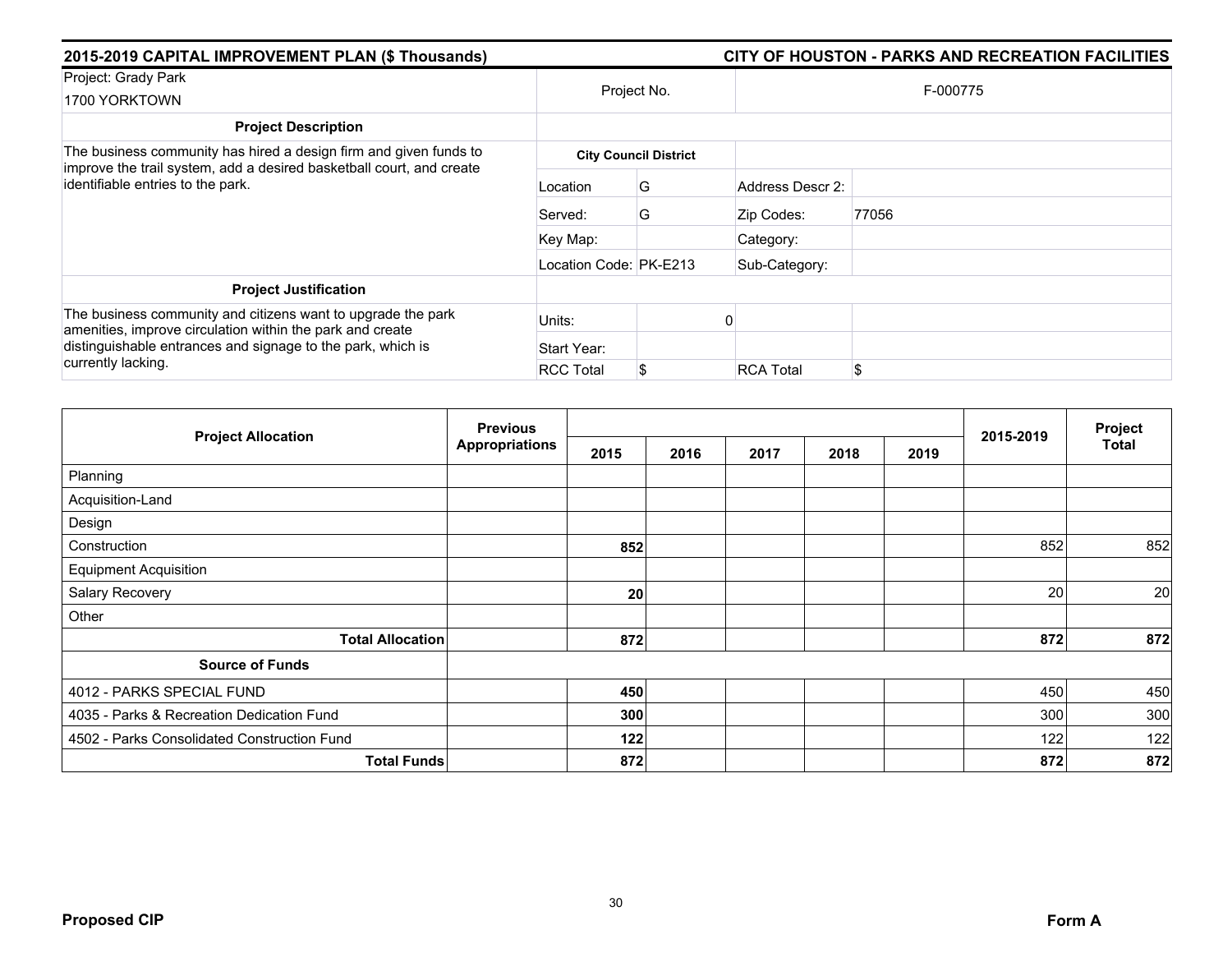| 2015-2019 CAPITAL IMPROVEMENT PLAN (\$ Thousands)                                             |                      |                              |                  | CITY OF HOUSTON - PARKS AND RECREATION FACILITIES |
|-----------------------------------------------------------------------------------------------|----------------------|------------------------------|------------------|---------------------------------------------------|
| Project: Minor Projects and Renovations                                                       |                      | Project No.                  |                  | F-000780                                          |
| <b>Project Description</b>                                                                    |                      |                              |                  |                                                   |
| For unanticipated minor projects, renovations<br>and project costs that are needed during the |                      | <b>City Council District</b> |                  |                                                   |
| year.                                                                                         | Location             |                              | Address Descr 2: |                                                   |
|                                                                                               | Served:              |                              | Zip Codes:       |                                                   |
|                                                                                               | Key Map:             |                              | Category:        |                                                   |
|                                                                                               | Location Code: UA-00 |                              | Sub-Category:    |                                                   |
| <b>Project Justification</b>                                                                  |                      |                              |                  |                                                   |
| For the continued operation of city services and<br>facilities.                               | Units:               |                              |                  |                                                   |
|                                                                                               | Start Year:          |                              |                  |                                                   |
|                                                                                               | <b>RCC Total</b>     | S                            | <b>RCA Total</b> | \$                                                |

| <b>Project Allocation</b>                   | <b>Previous</b>       |      |      |      |      | Project |           |              |
|---------------------------------------------|-----------------------|------|------|------|------|---------|-----------|--------------|
|                                             | <b>Appropriations</b> | 2015 | 2016 | 2017 | 2018 | 2019    | 2015-2019 | <b>Total</b> |
| Planning                                    |                       |      |      |      |      |         |           |              |
| Acquisition-Land                            |                       |      |      |      |      |         |           |              |
| Design                                      |                       |      |      |      |      |         |           |              |
| Construction                                |                       | 975  | 331  | 714  | 943  | 262     | 3,225     | 3,225        |
| <b>Equipment Acquisition</b>                |                       |      |      |      |      |         |           |              |
| Salary Recovery                             |                       |      |      |      |      |         |           |              |
| Other                                       |                       |      |      |      |      |         |           |              |
| <b>Total Allocation</b>                     |                       | 975  | 331  | 714  | 943  | 262     | 3,225     | 3,225        |
| <b>Source of Funds</b>                      |                       |      |      |      |      |         |           |              |
| 4502 - Parks Consolidated Construction Fund |                       | 975  | 331  | 714  | 943  | 262     | 3,225     | 3,225        |
| <b>Total Funds</b>                          |                       | 975  | 331  | 714  | 943  | 262     | 3,225     | 3,225        |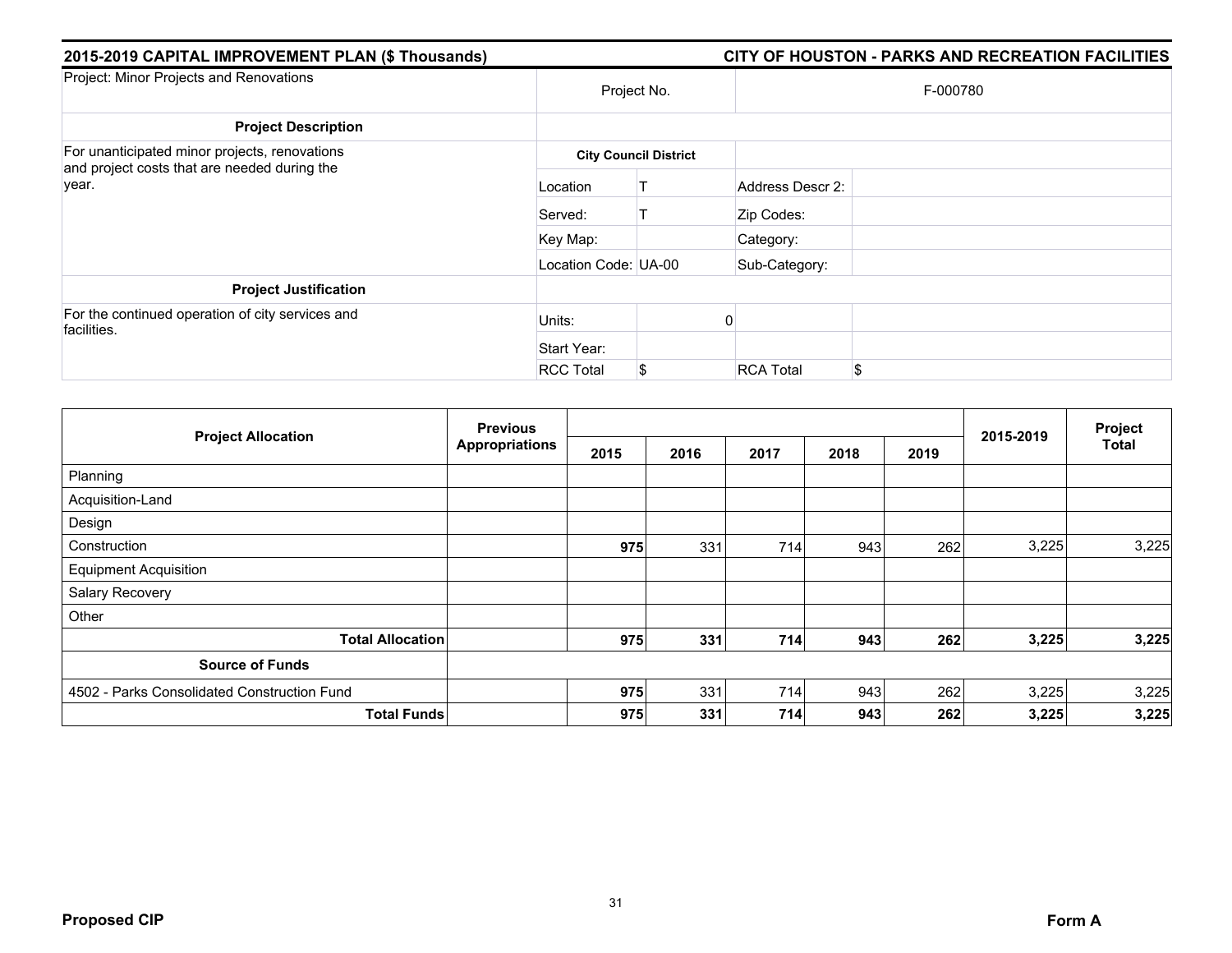| 2015-2019 CAPITAL IMPROVEMENT PLAN (\$ Thousands)                                                                                       |                      | CITY OF HOUSTON - PARKS AND RECREATION FACILITIES |                        |  |  |  |
|-----------------------------------------------------------------------------------------------------------------------------------------|----------------------|---------------------------------------------------|------------------------|--|--|--|
| Project: Facility Assessment Items Priority 1&2<br>VARIOUS LOCATIONS                                                                    | Project No.          |                                                   | F-000781               |  |  |  |
| <b>Project Description</b>                                                                                                              |                      |                                                   |                        |  |  |  |
| The work includes items that correct safety hazards, stop accelerated                                                                   |                      | <b>City Council District</b>                      |                        |  |  |  |
| deterioration, return a facility to operation and items that may<br>cause intermittent operations or rapiddeterioration.                | Location             | v                                                 | Address Descr 2:       |  |  |  |
|                                                                                                                                         | Served:              | W                                                 | Zip Codes:             |  |  |  |
|                                                                                                                                         | Key Map:             |                                                   | Category:              |  |  |  |
|                                                                                                                                         | Location Code: UA-00 |                                                   | Sub-Category:          |  |  |  |
| <b>Project Justification</b>                                                                                                            |                      |                                                   |                        |  |  |  |
| A Facility Condition Assessment (FCA) in FY13 identified items that<br>need immediateattention. Items identified as Priority 1 and 2are | Units:               |                                                   |                        |  |  |  |
| defined as currently critical or potentiallycritical. Potentially<br>critical items may becomecritical by FY 14.                        | Start Year:          | 2014                                              |                        |  |  |  |
|                                                                                                                                         | <b>RCC Total</b>     |                                                   | \$<br><b>RCA Total</b> |  |  |  |

|                                             | <b>Previous</b>       |      |      | Project |      |      |           |              |
|---------------------------------------------|-----------------------|------|------|---------|------|------|-----------|--------------|
| <b>Project Allocation</b>                   | <b>Appropriations</b> | 2015 | 2016 | 2017    | 2018 | 2019 | 2015-2019 | <b>Total</b> |
| Planning                                    |                       |      |      |         |      |      |           |              |
| Acquisition-Land                            |                       |      |      |         |      |      |           |              |
| Design                                      | 50                    | 128  | 128  |         |      |      | 256       | 306          |
| Construction                                | 508                   | 389  | 389  |         |      |      | 777       | 1,285        |
| <b>Equipment Acquisition</b>                |                       |      |      |         |      |      |           |              |
| Salary Recovery                             |                       | 58   | 58   |         |      |      | 116       | 116          |
| Other                                       |                       | 22   | 22   |         |      |      | 44        | 44           |
| <b>Total Allocation</b>                     | 558                   | 597  | 597  |         |      |      | 1,193     | 1,751        |
| <b>Source of Funds</b>                      |                       |      |      |         |      |      |           |              |
| 4502 - Parks Consolidated Construction Fund | 558                   | 597  | 597  |         |      |      | 1,193     | 1,751        |
| <b>Total Funds</b>                          | 558                   | 597  | 597  |         |      |      | 1,193     | 1,751        |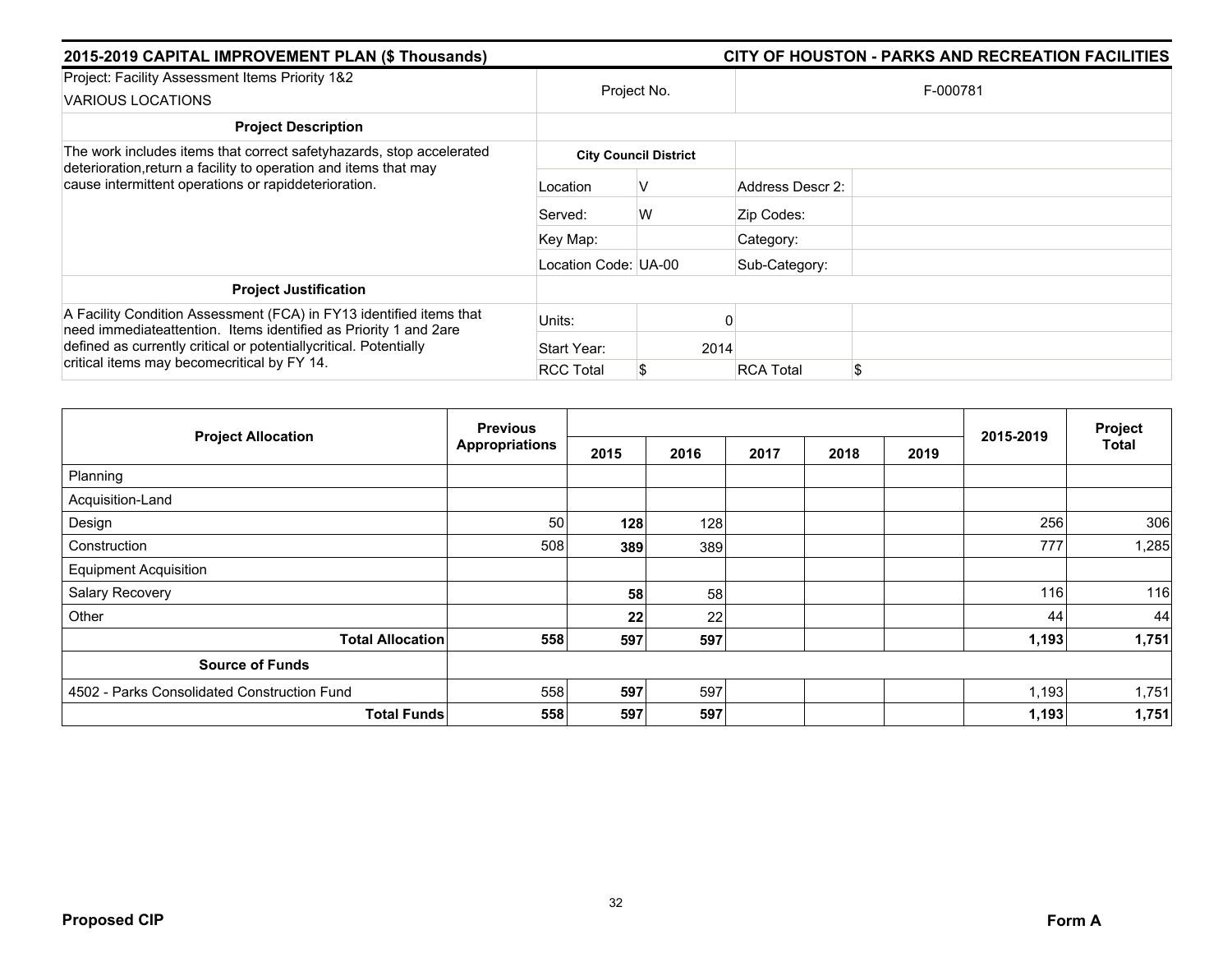| 2015-2019 CAPITAL IMPROVEMENT PLAN (\$ Thousands)                                                                                                                                                                                              |                      | CITY OF HOUSTON - PARKS AND RECREATION FACILITIES |                  |       |  |  |  |
|------------------------------------------------------------------------------------------------------------------------------------------------------------------------------------------------------------------------------------------------|----------------------|---------------------------------------------------|------------------|-------|--|--|--|
| Project: International District Trail Development<br>7777 DAIRY ASHFORD                                                                                                                                                                        | Project No.          |                                                   | F-000782         |       |  |  |  |
| <b>Project Description</b>                                                                                                                                                                                                                     |                      |                                                   |                  |       |  |  |  |
| The International Management District ("IMD") Bikeways project is<br>located in southwest Houston along existing Harris County Flood                                                                                                           |                      | <b>City Council District</b>                      |                  |       |  |  |  |
| Control District conveyance channels. The trail will connect a<br>number of parks in District F.                                                                                                                                               | Location             |                                                   | Address Descr 2: |       |  |  |  |
|                                                                                                                                                                                                                                                | Served:              | F                                                 | Zip Codes:       | 77072 |  |  |  |
|                                                                                                                                                                                                                                                | Key Map:             |                                                   | Category:        |       |  |  |  |
|                                                                                                                                                                                                                                                | Location Code: UA-00 |                                                   | Sub-Category:    |       |  |  |  |
| <b>Project Justification</b>                                                                                                                                                                                                                   |                      |                                                   |                  |       |  |  |  |
| The City of Houston received a grant for new trail development in<br>District F. No COH management was included in the project and the<br>private funding is in jeopardy. HPARD has the opportunity to take<br>over this this capital project. | Units:               |                                                   |                  |       |  |  |  |
|                                                                                                                                                                                                                                                | Start Year:          |                                                   |                  |       |  |  |  |
|                                                                                                                                                                                                                                                | <b>RCC Total</b>     |                                                   | <b>RCA Total</b> | \$    |  |  |  |

| <b>Project Allocation</b>                   | <b>Previous</b>       |       |      |      | Project |      |           |              |
|---------------------------------------------|-----------------------|-------|------|------|---------|------|-----------|--------------|
|                                             | <b>Appropriations</b> | 2015  | 2016 | 2017 | 2018    | 2019 | 2015-2019 | <b>Total</b> |
| Planning                                    |                       |       |      |      |         |      |           |              |
| Acquisition-Land                            |                       |       |      |      |         |      |           |              |
| Design                                      |                       | 296   |      |      |         |      | 296       | 296          |
| Construction                                |                       | 1,699 |      |      |         |      | 1,699     | 1,699        |
| <b>Equipment Acquisition</b>                |                       |       |      |      |         |      |           |              |
| Salary Recovery                             |                       | 40    | 10   |      |         |      | 50        | 50           |
| Other                                       |                       |       |      |      |         |      |           |              |
| <b>Total Allocation</b>                     |                       | 2,035 | 10   |      |         |      | 2,045     | 2,045        |
| <b>Source of Funds</b>                      |                       |       |      |      |         |      |           |              |
| 4502 - Parks Consolidated Construction Fund |                       | 227   | 10   |      |         |      | 237       | 237          |
| Grants                                      |                       | 1,606 |      |      |         |      | 1,606     | 1,606        |
| <b>Private Funding</b>                      |                       | 201   |      |      |         |      | 201       | 201          |
| <b>Total Funds</b>                          |                       | 2,035 | 10   |      |         |      | 2,045     | 2,045        |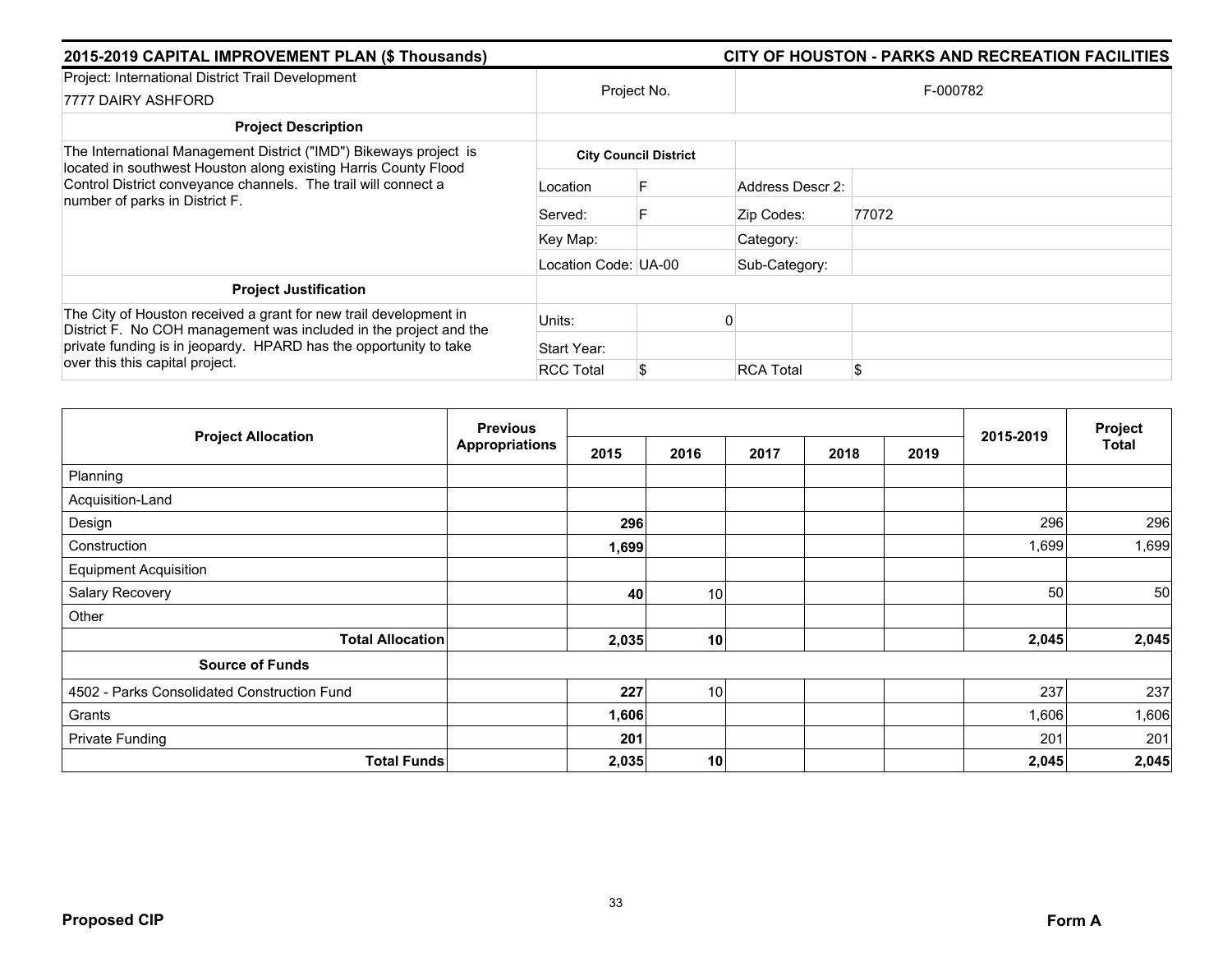| 2015-2019 CAPITAL IMPROVEMENT PLAN (\$ Thousands)                                                                                                                                                                           |                      |                              |                  | CITY OF HOUSTON - PARKS AND RECREATION FACILITIES |  |  |  |
|-----------------------------------------------------------------------------------------------------------------------------------------------------------------------------------------------------------------------------|----------------------|------------------------------|------------------|---------------------------------------------------|--|--|--|
| Project: Sharpstown Building and Pool Study<br>6600 HARBOR TOWN DRIVE                                                                                                                                                       |                      | Project No.                  | F-000783         |                                                   |  |  |  |
| <b>Project Description</b>                                                                                                                                                                                                  |                      |                              |                  |                                                   |  |  |  |
| The project will relocate the pool and create a new drop off area                                                                                                                                                           |                      | <b>City Council District</b> |                  |                                                   |  |  |  |
| for the golf course / center users. Additionally it will repair,<br>replace and refurbish a variety of items currently needed for the<br>facility.                                                                          | Location             |                              | Address Descr 2: |                                                   |  |  |  |
|                                                                                                                                                                                                                             | Served:              |                              | Zip Codes:       | 77036                                             |  |  |  |
|                                                                                                                                                                                                                             | Key Map:             |                              | Category:        |                                                   |  |  |  |
|                                                                                                                                                                                                                             | Location Code: UA-00 |                              | Sub-Category:    |                                                   |  |  |  |
| <b>Project Justification</b>                                                                                                                                                                                                |                      |                              |                  |                                                   |  |  |  |
| The golf center, concession area and swimming pool are all contained<br>in one building. The facility was built in 1955 and renovated in                                                                                    | Units:               |                              |                  |                                                   |  |  |  |
| 1978 and has many operational and mechanical issues Work includes:<br>replace electrical service/distribution system; construct new<br>metal canopy; exterior replacement of paint and covering; exterior<br>brick repairs; | Start Year:          |                              | 2014             |                                                   |  |  |  |
|                                                                                                                                                                                                                             | <b>RCC Total</b>     |                              | <b>RCA Total</b> | S                                                 |  |  |  |

| <b>Project Allocation</b>                   | <b>Previous</b>       |       |       |      | 2015-2019       | Project |       |              |
|---------------------------------------------|-----------------------|-------|-------|------|-----------------|---------|-------|--------------|
|                                             | <b>Appropriations</b> | 2015  | 2016  | 2017 | 2018            | 2019    |       | <b>Total</b> |
| Planning                                    |                       |       | 25    | 25   |                 |         | 50    | 50           |
| Acquisition-Land                            |                       |       |       |      |                 |         |       |              |
| Design                                      | 60                    | 250   | 250   |      |                 |         | 500   | 560          |
| Construction                                |                       | 1,000 | 1,000 |      |                 |         | 2,000 | 2,000        |
| <b>Equipment Acquisition</b>                |                       |       |       |      |                 |         |       |              |
| Salary Recovery                             |                       | 20    | 40    | 40   | 10              |         | 110   | 110          |
| Other                                       |                       |       |       |      |                 |         |       |              |
| <b>Total Allocation</b>                     | 60                    | 1,270 | 1,315 | 65   | 10              |         | 2,660 | 2,720        |
| <b>Source of Funds</b>                      |                       |       |       |      |                 |         |       |              |
| 4502 - Parks Consolidated Construction Fund | 60                    | 270   | 315   | 65   | 10 <sup>1</sup> |         | 660   | 720          |
| <b>TIRZ</b>                                 |                       | 1,000 | 1,000 |      |                 |         | 2,000 | 2,000        |
| <b>Total Funds</b>                          | 60                    | 1,270 | 1,315 | 65   | 10              |         | 2,660 | 2,720        |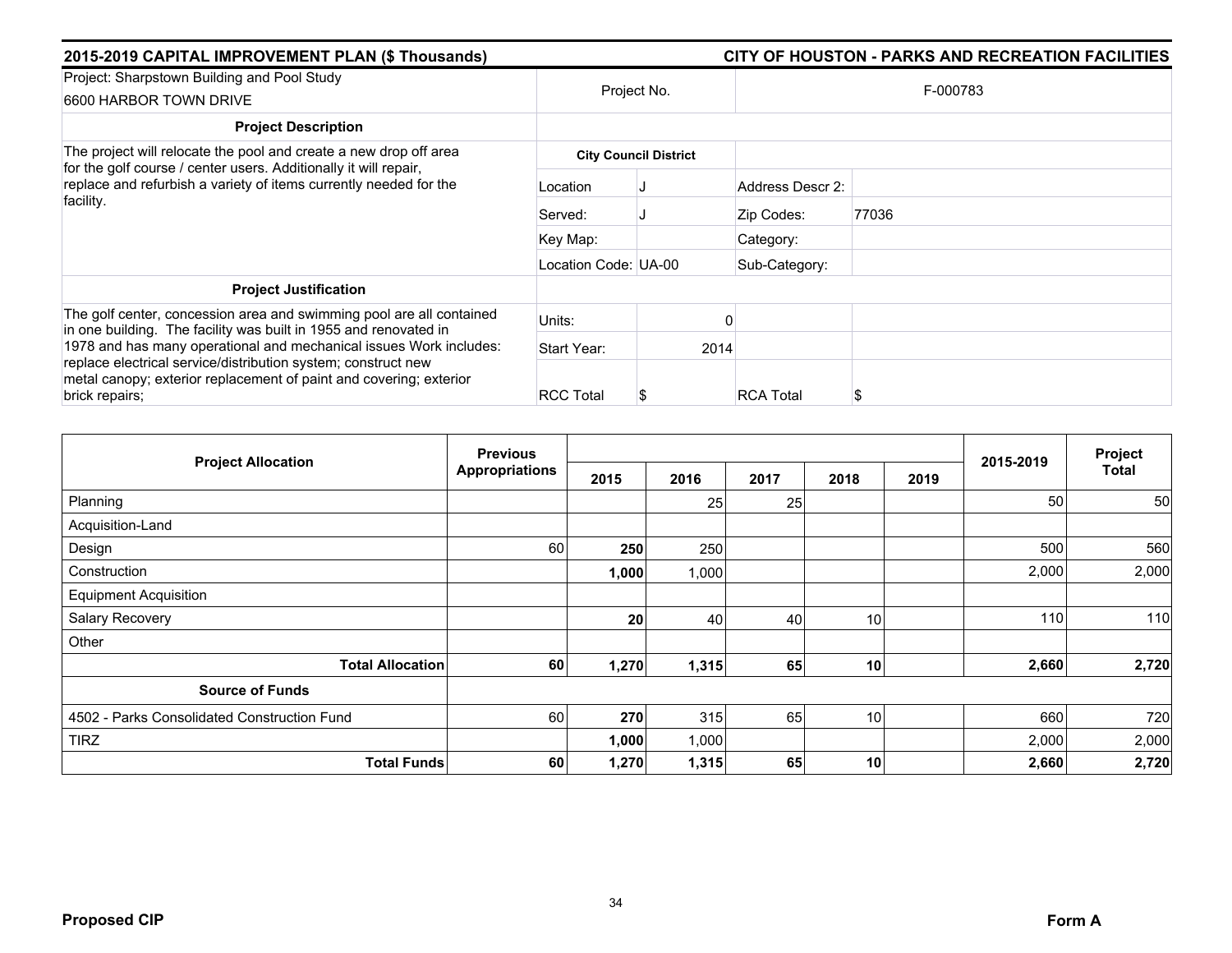| 2015-2019 CAPITAL IMPROVEMENT PLAN (\$ Thousands)                                                                                   |                      |                              | CITY OF HOUSTON - PARKS AND RECREATION FACILITIES |
|-------------------------------------------------------------------------------------------------------------------------------------|----------------------|------------------------------|---------------------------------------------------|
| Project: Lee LeClear Tennis Center Improvement<br>9501 SOUTH GESSNER                                                                | Project No.          |                              | F-000784                                          |
| <b>Project Description</b>                                                                                                          |                      |                              |                                                   |
| Renovate or replace the buildings. Improvethe courts and grounds.<br>Provide shade.                                                 |                      | <b>City Council District</b> |                                                   |
|                                                                                                                                     | Location             |                              | Address Descr 2:                                  |
|                                                                                                                                     | Served:              | v                            | 77074<br>Zip Codes:                               |
|                                                                                                                                     | Key Map:             |                              | Category:                                         |
|                                                                                                                                     | Location Code: UA-00 |                              | Sub-Category:                                     |
| <b>Project Justification</b>                                                                                                        |                      |                              |                                                   |
| The existing tennis center has had few improvements in the past<br>15-20 years. The tennis center building/restrooms are in need of | Units:               |                              |                                                   |
| replacement and the courts, fences, walks and grounds need to be                                                                    | Start Year:          |                              |                                                   |
| improved. The site needs to have shade structures for the patrons<br>to have shade when they are off the court.                     | <b>RCC Total</b>     |                              | <b>RCA Total</b><br>S                             |

| <b>Project Allocation</b>                   | <b>Previous</b>       |                 |       |      | Project |      |           |              |
|---------------------------------------------|-----------------------|-----------------|-------|------|---------|------|-----------|--------------|
|                                             | <b>Appropriations</b> | 2015            | 2016  | 2017 | 2018    | 2019 | 2015-2019 | <b>Total</b> |
| Planning                                    |                       |                 |       |      |         |      |           |              |
| Acquisition-Land                            |                       |                 |       |      |         |      |           |              |
| Design                                      |                       |                 | 204   |      |         |      | 204       | 204          |
| Construction                                |                       |                 | 5,000 |      |         |      | 5,000     | 5,000        |
| <b>Equipment Acquisition</b>                |                       |                 |       |      |         |      |           |              |
| Salary Recovery                             |                       | 10              | 40    | 20   |         |      | 70        | 70           |
| Other                                       |                       |                 |       |      |         |      |           |              |
| <b>Total Allocation</b>                     |                       | 10              | 5,244 | 20   |         |      | 5,274     | 5,274        |
| <b>Source of Funds</b>                      |                       |                 |       |      |         |      |           |              |
| 4502 - Parks Consolidated Construction Fund |                       | 10              | 244   | 20   |         |      | 274       | 274          |
| Frds Of Lee LeClear                         |                       |                 | 5,000 |      |         |      | 5,000     | 5,000        |
| <b>Total Funds</b>                          |                       | 10 <sup>1</sup> | 5,244 | 20   |         |      | 5,274     | 5,274        |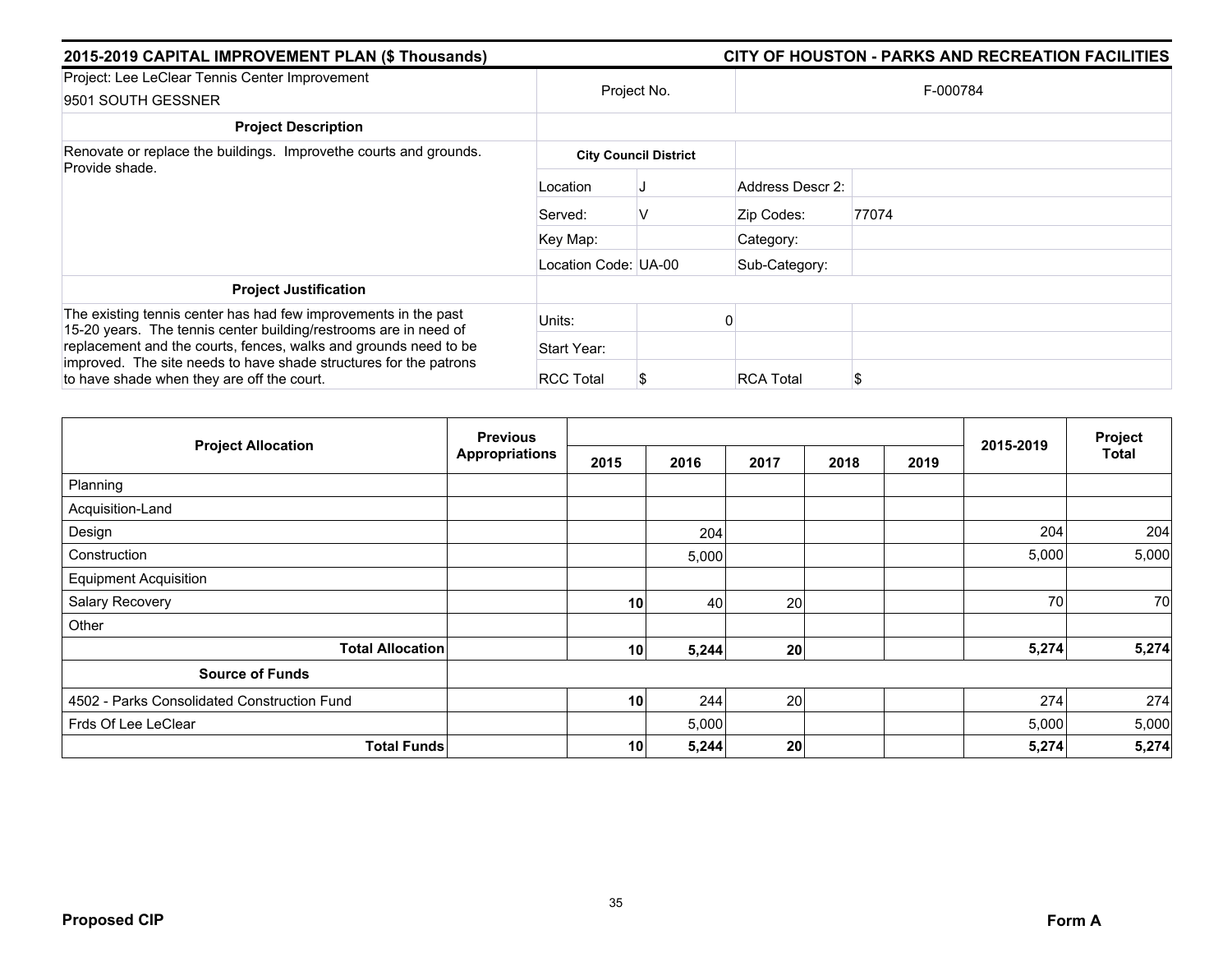| 2015-2019 CAPITAL IMPROVEMENT PLAN (\$ Thousands)                                                                                                                                          |                        |                              |                       | CITY OF HOUSTON - PARKS AND RECREATION FACILITIES |  |  |
|--------------------------------------------------------------------------------------------------------------------------------------------------------------------------------------------|------------------------|------------------------------|-----------------------|---------------------------------------------------|--|--|
| Project: Edgewood Park & Community Center<br>5803 BELFORT                                                                                                                                  | Project No.            |                              | F-000785              |                                                   |  |  |
| <b>Project Description</b>                                                                                                                                                                 |                        |                              |                       |                                                   |  |  |
| Replace the center with a new recreation center and upgrade the<br>surrounding site and existing parking. HPARD prototype community                                                        |                        | <b>City Council District</b> |                       |                                                   |  |  |
| center is 11,200 square feet and has a full size gym, two<br>classrooms, lobby, restrooms, severy, office and storage which<br>provides space for youth, senior and neighborhood programs. | Location               | D                            | Address Descr 2:      |                                                   |  |  |
|                                                                                                                                                                                            | Served:                | D                            | Zip Codes:            | 77033                                             |  |  |
|                                                                                                                                                                                            | Key Map:               |                              | Category:             |                                                   |  |  |
|                                                                                                                                                                                            | Location Code: PK-K303 |                              | Sub-Category:         |                                                   |  |  |
| <b>Project Justification</b>                                                                                                                                                               |                        |                              |                       |                                                   |  |  |
| In 2012, the gym was demolished due to structural failure. The<br>building is approximately 2,356 sq. ft. and is comprised of a                                                            | Units:                 |                              |                       |                                                   |  |  |
| small activity room (bldg 1) and restrooms/mech room (bldg 2). The<br>space limits the type of recreation and wellness programing and<br>doesn't meet the communities.                     | Start Year:            |                              |                       |                                                   |  |  |
|                                                                                                                                                                                            | <b>RCC Total</b>       |                              | <b>RCA Total</b><br>ъ |                                                   |  |  |

| <b>Project Allocation</b>                   | <b>Previous</b>       |      |      |       |                 |      | 2015-2019 | Project |
|---------------------------------------------|-----------------------|------|------|-------|-----------------|------|-----------|---------|
|                                             | <b>Appropriations</b> | 2015 | 2016 | 2017  | 2018            | 2019 |           | Total   |
| Planning                                    |                       |      |      |       |                 |      |           |         |
| Acquisition-Land                            |                       |      |      |       |                 |      |           |         |
| Design                                      |                       |      | 460  |       |                 |      | 460       | 460     |
| Construction                                |                       |      |      | 3,400 |                 |      | 3,400     | 3,400   |
| <b>Equipment Acquisition</b>                |                       |      |      | 63    |                 |      | 63        | 63      |
| Salary Recovery                             |                       |      | 40   | 40    | 10 <sub>1</sub> |      | 90        | 90      |
| Other                                       |                       |      |      | 53    |                 |      | 53        | 53      |
| <b>Total Allocation</b>                     |                       |      | 500  | 3,556 | 10              |      | 4,066     | 4,066   |
| <b>Source of Funds</b>                      |                       |      |      |       |                 |      |           |         |
| 4502 - Parks Consolidated Construction Fund |                       |      | 500  | 3,556 | 10              |      | 4,066     | 4,066   |
| <b>Total Funds</b>                          |                       |      | 500  | 3,556 | 10              |      | 4,066     | 4,066   |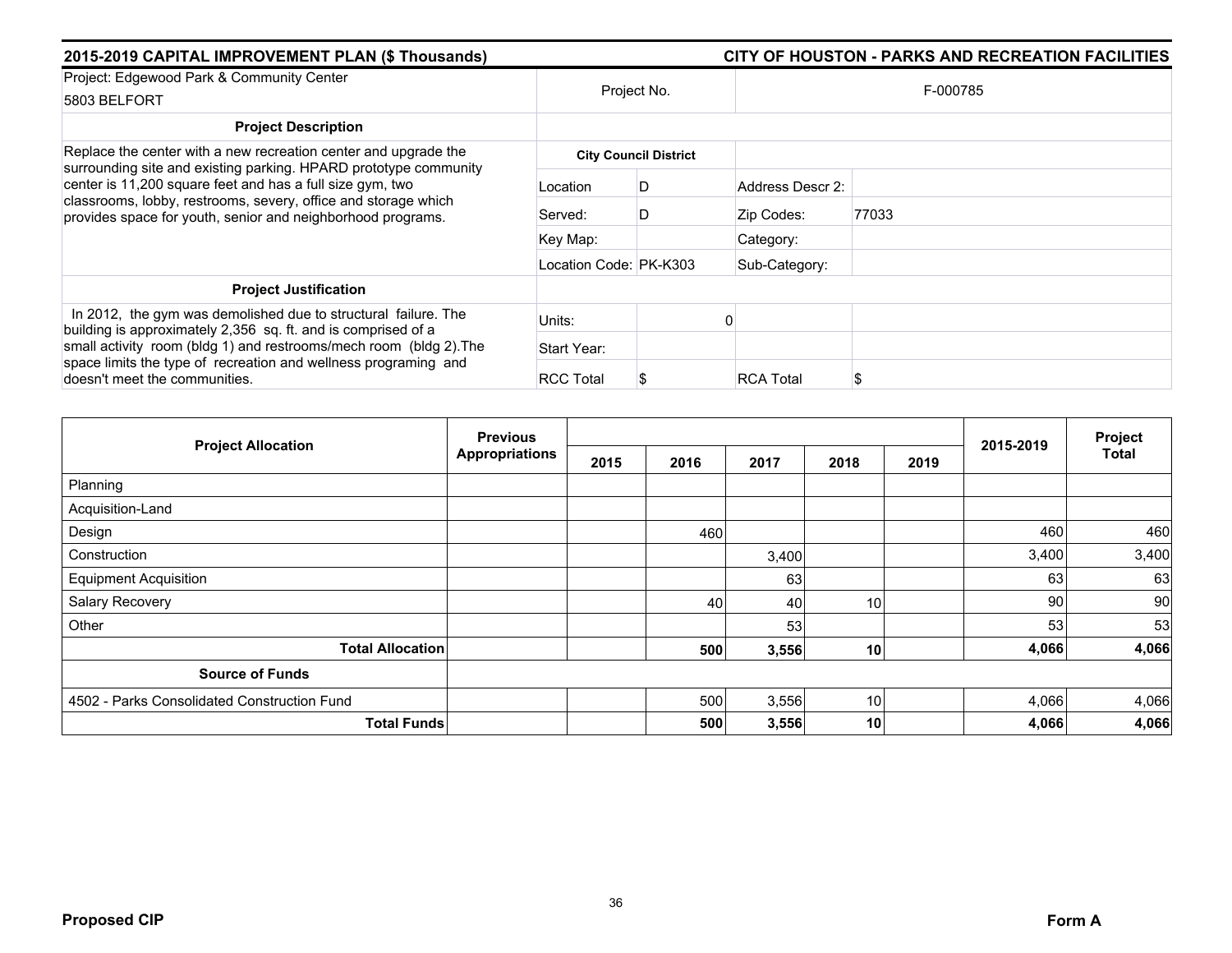| 2015-2019 CAPITAL IMPROVEMENT PLAN (\$ Thousands)                                                                                                                |                      |                              | CITY OF HOUSTON - PARKS AND RECREATION FACILITIES |  |  |  |  |
|------------------------------------------------------------------------------------------------------------------------------------------------------------------|----------------------|------------------------------|---------------------------------------------------|--|--|--|--|
| Project: Hermann Park (conservancy)<br>6001 FANNIN                                                                                                               | Project No.          |                              | F-000788                                          |  |  |  |  |
| <b>Project Description</b>                                                                                                                                       |                      |                              |                                                   |  |  |  |  |
| The Hermann Park Conservancy continues it's mission to improve and                                                                                               |                      | <b>City Council District</b> |                                                   |  |  |  |  |
| maintain Hermann Park. Through their efforts, millions of dollars<br>have been raised through private donations to implement the master<br>plan for the park.    | Location             | D                            | Address Descr 2:                                  |  |  |  |  |
|                                                                                                                                                                  | Served:              | W                            | 77030<br>Zip Codes:                               |  |  |  |  |
|                                                                                                                                                                  | Key Map:             |                              | Category:                                         |  |  |  |  |
|                                                                                                                                                                  | Location Code: UA-00 |                              | Sub-Category:                                     |  |  |  |  |
| <b>Project Justification</b>                                                                                                                                     |                      |                              |                                                   |  |  |  |  |
| Hermann Park is a 445 acre park, heavily used park by citizens and<br>visitors to Houston alike. Numerous projects have been master                              | Units:               |                              |                                                   |  |  |  |  |
| planned to enhance the visitor experience, protect the park's<br>natural resources, improve existing facilities and improve the<br>ability to maintain the park. | Start Year:          |                              |                                                   |  |  |  |  |
|                                                                                                                                                                  | <b>RCC Total</b>     |                              | <b>RCA Total</b><br>\$                            |  |  |  |  |

| <b>Project Allocation</b>                   | <b>Previous</b>       |       |      |       | Project |       |           |        |
|---------------------------------------------|-----------------------|-------|------|-------|---------|-------|-----------|--------|
|                                             | <b>Appropriations</b> | 2015  | 2016 | 2017  | 2018    | 2019  | 2015-2019 | Total  |
| Planning                                    |                       |       |      |       |         |       |           |        |
| Acquisition-Land                            |                       |       |      |       |         |       |           |        |
| Design                                      |                       | 300   | 100  | 750   | 2,000   | 300   | 3,450     | 3,450  |
| Construction                                |                       | 1,324 | 810  | 1,340 | 14,400  | 3,150 | 21,024    | 21,024 |
| <b>Equipment Acquisition</b>                |                       |       |      |       |         |       |           |        |
| Salary Recovery                             |                       | 40    |      | 40    | 40      | 40    | 160       | 160    |
| Other                                       |                       |       |      |       |         |       |           |        |
| <b>Total Allocation</b>                     |                       | 1,664 | 910  | 2,130 | 16,440  | 3,490 | 24,634    | 24,634 |
| <b>Source of Funds</b>                      |                       |       |      |       |         |       |           |        |
| 4502 - Parks Consolidated Construction Fund |                       | 974   |      | 1,080 | 1,140   | 40    | 3,234     | 3,234  |
| Private Funding                             |                       | 690   | 910  | 1,050 | 15,300  | 3,450 | 21,400    | 21,400 |
| <b>Total Funds</b>                          |                       | 1,664 | 910  | 2,130 | 16,440  | 3,490 | 24,634    | 24,634 |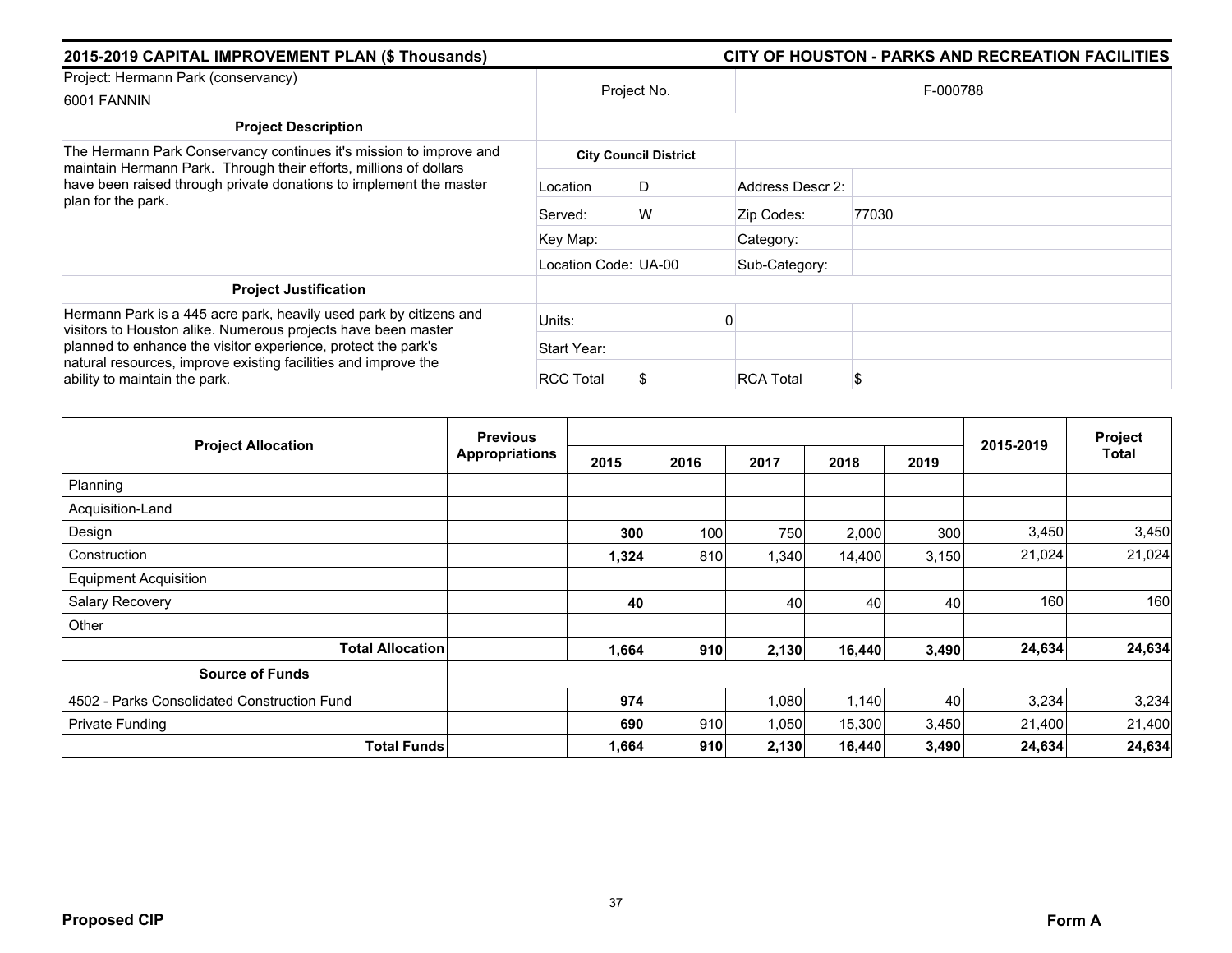| 2015-2019 CAPITAL IMPROVEMENT PLAN (\$ Thousands)                                                                                                                                                                                                                                                  |                      |                              | CITY OF HOUSTON - PARKS AND RECREATION FACILITIES |          |  |  |  |
|----------------------------------------------------------------------------------------------------------------------------------------------------------------------------------------------------------------------------------------------------------------------------------------------------|----------------------|------------------------------|---------------------------------------------------|----------|--|--|--|
| Project: Tranquillity Fountain<br><b>400 RUSK</b>                                                                                                                                                                                                                                                  |                      | Project No.                  |                                                   | F-000790 |  |  |  |
| <b>Project Description</b>                                                                                                                                                                                                                                                                         |                      |                              |                                                   |          |  |  |  |
| In order to make the pumps operational again, the contractor needs                                                                                                                                                                                                                                 |                      | <b>City Council District</b> |                                                   |          |  |  |  |
| to rebuild portions of the fountain mechanical system that have<br>been eroded away in order to make the entire system water tight.<br>When the pumps were removed it was discovered that the sub slabs<br>were severely eroded and need to be replaced in order for the pumps<br>to operate at th | Location             |                              | Address Descr 2:                                  |          |  |  |  |
|                                                                                                                                                                                                                                                                                                    | Served:              | W                            | Zip Codes:                                        | 77002    |  |  |  |
|                                                                                                                                                                                                                                                                                                    | Key Map:             |                              | Category:                                         |          |  |  |  |
|                                                                                                                                                                                                                                                                                                    | Location Code: UA-00 |                              | Sub-Category:                                     |          |  |  |  |
| <b>Project Justification</b>                                                                                                                                                                                                                                                                       |                      |                              |                                                   |          |  |  |  |
| The fountain mechanical system in Tranquillity Park was leaking<br>large amounts of water into the parking garage below. The Houston                                                                                                                                                               | Units:               |                              |                                                   |          |  |  |  |
| Parks Board hired a contractor in investigate the leak, and it was<br>determined that the leak was stemming from the existing pumps. The<br>fountain is currently not in use because the pumps are<br>disassembled in a shop.                                                                      | Start Year:          |                              |                                                   |          |  |  |  |
|                                                                                                                                                                                                                                                                                                    | <b>RCC Total</b>     |                              | <b>RCA Total</b>                                  | S        |  |  |  |

|                                             | <b>Previous</b>       |      | Project |      |      |      |           |              |
|---------------------------------------------|-----------------------|------|---------|------|------|------|-----------|--------------|
| <b>Project Allocation</b>                   | <b>Appropriations</b> | 2015 | 2016    | 2017 | 2018 | 2019 | 2015-2019 | <b>Total</b> |
| Planning                                    |                       |      |         |      |      |      |           |              |
| Acquisition-Land                            |                       |      |         |      |      |      |           |              |
| Design                                      |                       |      |         |      |      |      |           |              |
| Construction                                |                       |      |         |      |      |      |           |              |
| <b>Equipment Acquisition</b>                |                       |      |         |      |      |      |           |              |
| Salary Recovery                             |                       | 20   |         |      |      |      | 20        | 20           |
| Other                                       |                       |      |         |      |      |      |           |              |
| <b>Total Allocation</b>                     |                       | 20   |         |      |      |      | 20        | 20           |
| <b>Source of Funds</b>                      |                       |      |         |      |      |      |           |              |
| 4502 - Parks Consolidated Construction Fund |                       | 20   |         |      |      |      | 20        | 20           |
| <b>Total Funds</b>                          |                       | 20   |         |      |      |      | 20        | 20           |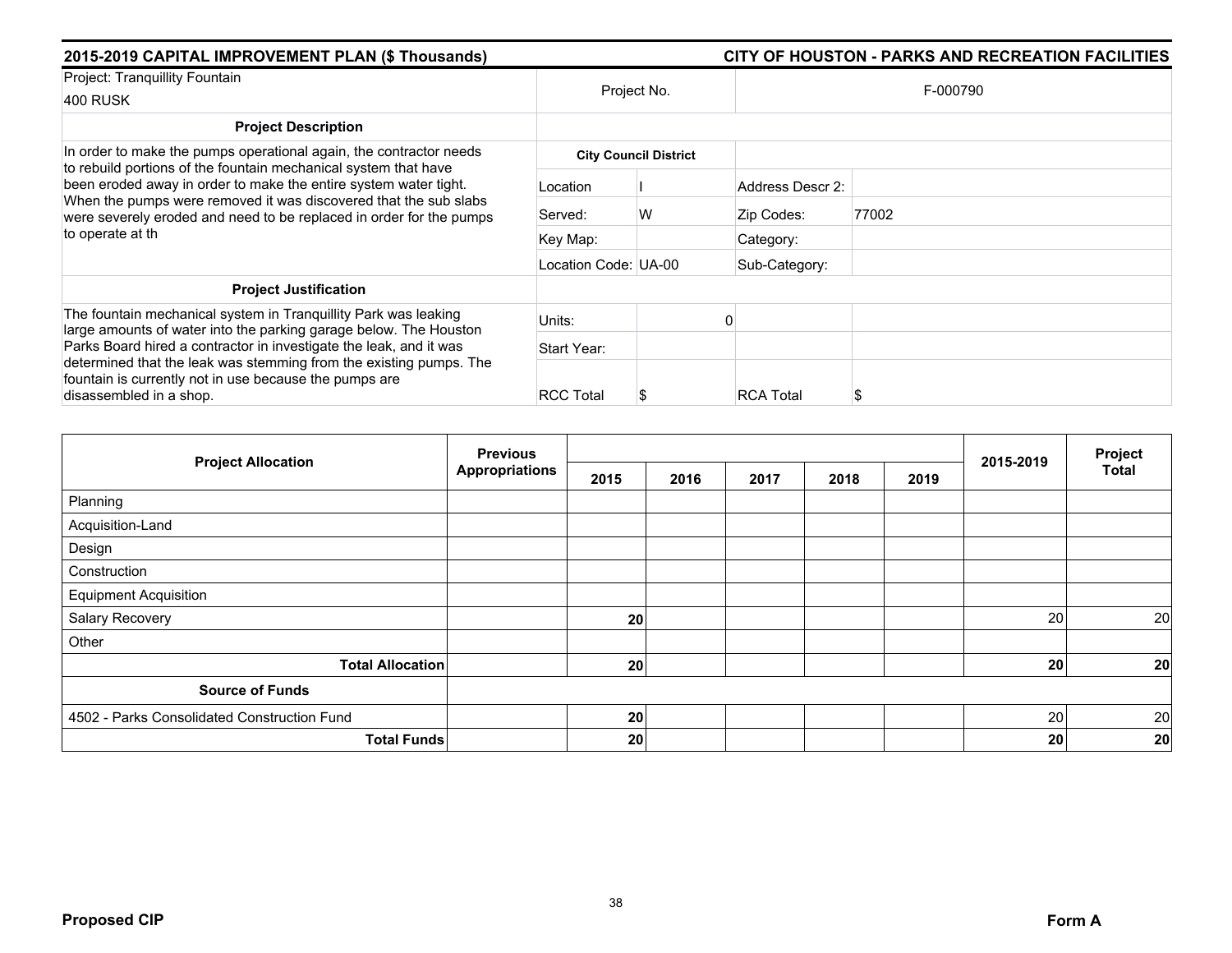| 2015-2019 CAPITAL IMPROVEMENT PLAN (\$ Thousands)                                                                    |                        |                              |                  | CITY OF HOUSTON - PARKS AND RECREATION FACILITIES |  |  |  |
|----------------------------------------------------------------------------------------------------------------------|------------------------|------------------------------|------------------|---------------------------------------------------|--|--|--|
| Project: Buffalo Bayou Park - BB Partnership Proj<br>ALLEN PARKWAY TO S. SHEPHERD TO MEMORIAL                        | Project No.            |                              | F-000801         |                                                   |  |  |  |
| <b>Project Description</b>                                                                                           |                        |                              |                  |                                                   |  |  |  |
| Project is adding new jogging/walking trails, restroom facilities,<br>site amenities and parking areas for the park. |                        | <b>City Council District</b> |                  |                                                   |  |  |  |
|                                                                                                                      | Location               | Η                            | Address Descr 2: |                                                   |  |  |  |
|                                                                                                                      | Served:                | W                            | Zip Codes:       | 77002                                             |  |  |  |
|                                                                                                                      | Key Map:               |                              | Category:        |                                                   |  |  |  |
|                                                                                                                      | Location Code: PK-H201 |                              | Sub-Category:    |                                                   |  |  |  |
| <b>Project Justification</b>                                                                                         |                        |                              |                  |                                                   |  |  |  |
| Buffalo Park running & walking trails are need of replacement.                                                       | Units:                 |                              |                  |                                                   |  |  |  |
|                                                                                                                      | Start Year:            |                              |                  |                                                   |  |  |  |
|                                                                                                                      | <b>RCC Total</b>       | \$                           | <b>RCA Total</b> | \$                                                |  |  |  |

| <b>Project Allocation</b>                   | <b>Previous</b>       |        |      |      |      | Project |           |        |
|---------------------------------------------|-----------------------|--------|------|------|------|---------|-----------|--------|
|                                             | <b>Appropriations</b> | 2015   | 2016 | 2017 | 2018 | 2019    | 2015-2019 | Total  |
| Planning                                    |                       |        |      |      |      |         |           |        |
| Acquisition-Land                            |                       |        |      |      |      |         |           |        |
| Design                                      |                       |        |      |      |      |         |           |        |
| Construction                                |                       | 10,000 |      |      |      |         | 10,000    | 10,000 |
| <b>Equipment Acquisition</b>                |                       |        |      |      |      |         |           |        |
| Salary Recovery                             |                       | 20     |      |      |      |         | 20        | 20     |
| Other                                       |                       |        |      |      |      |         |           |        |
| <b>Total Allocation</b>                     |                       | 10,020 |      |      |      |         | 10,020    | 10,020 |
| <b>Source of Funds</b>                      |                       |        |      |      |      |         |           |        |
| 4502 - Parks Consolidated Construction Fund |                       | 20     |      |      |      |         | 20        | 20     |
| <b>BB Partnership</b>                       |                       | 10,000 |      |      |      |         | 10,000    | 10,000 |
| <b>Total Funds</b>                          |                       | 10,020 |      |      |      |         | 10,020    | 10,020 |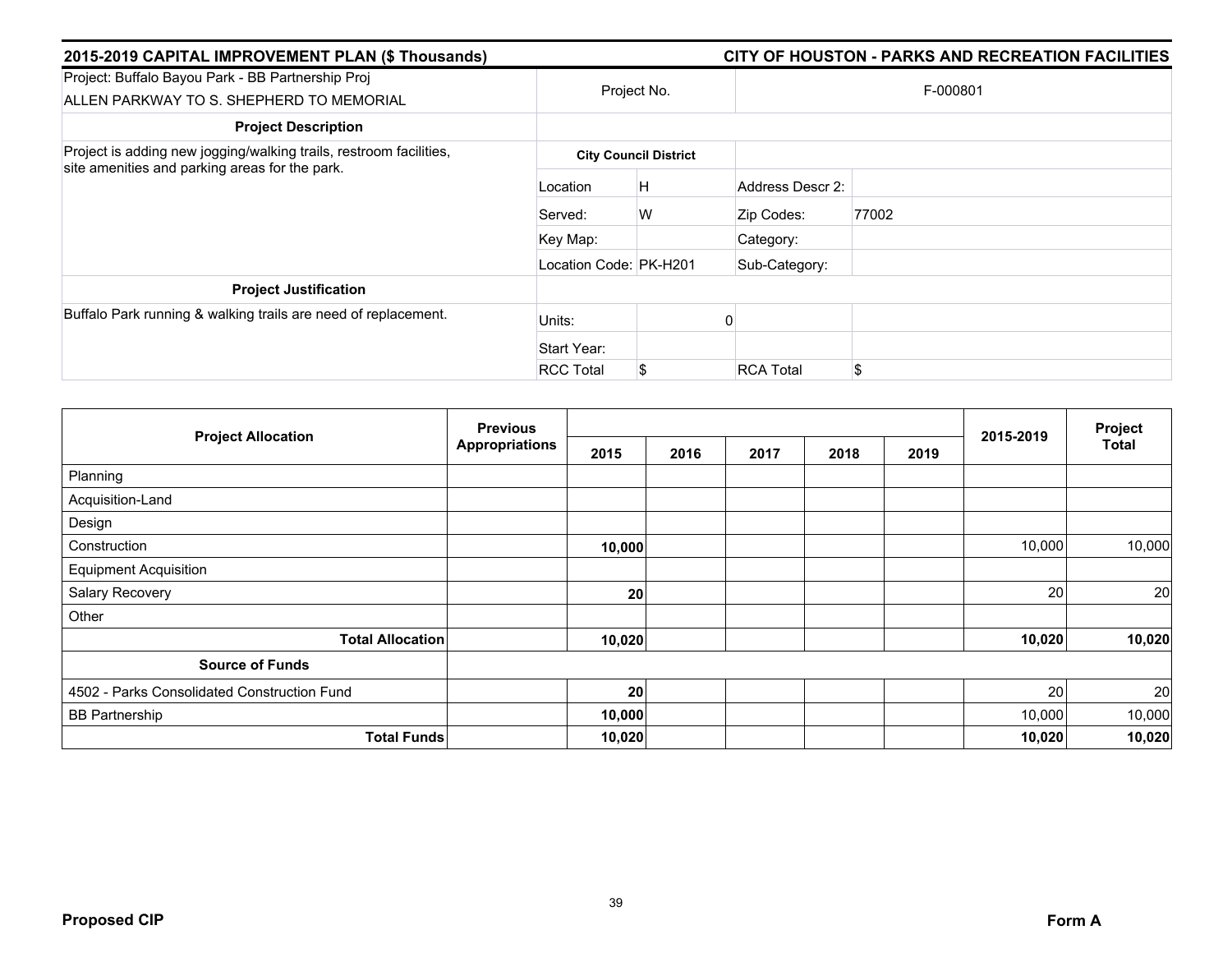| 2015-2019 CAPITAL IMPROVEMENT PLAN (\$ Thousands)                                                                                       | CITY OF HOUSTON - PARKS AND RECREATION FACILITIES |                              |                  |       |  |  |  |
|-----------------------------------------------------------------------------------------------------------------------------------------|---------------------------------------------------|------------------------------|------------------|-------|--|--|--|
| Project: Furniture for the Buffalo Bayou Facility<br>103 SABINE                                                                         | Project No.                                       |                              | F-000802         |       |  |  |  |
| <b>Project Description</b>                                                                                                              |                                                   |                              |                  |       |  |  |  |
| Purchase furniture for the new modular building.                                                                                        |                                                   | <b>City Council District</b> |                  |       |  |  |  |
|                                                                                                                                         | Location                                          | H                            | Address Descr 2: |       |  |  |  |
|                                                                                                                                         | Served:                                           | W                            | Zip Codes:       | 77002 |  |  |  |
|                                                                                                                                         | Key Map:                                          |                              | Category:        |       |  |  |  |
|                                                                                                                                         | Location Code: PK-H201                            |                              | Sub-Category:    |       |  |  |  |
| <b>Project Justification</b>                                                                                                            |                                                   |                              |                  |       |  |  |  |
| Buffalo Bayou Partnership is building a new maintenance facility for<br>Buffalo Bayou Park. The partnership is purchasing a new modular | Units:                                            |                              |                  |       |  |  |  |
| office building to be shared by HPARD maintenance staff and BBP                                                                         | Start Year:                                       |                              |                  |       |  |  |  |
| maintenance staff.                                                                                                                      | <b>RCC Total</b>                                  |                              | <b>RCA Total</b> | \$    |  |  |  |

|                                             | <b>Previous</b>       |      |      | Project |      |      |           |              |
|---------------------------------------------|-----------------------|------|------|---------|------|------|-----------|--------------|
| <b>Project Allocation</b>                   | <b>Appropriations</b> | 2015 | 2016 | 2017    | 2018 | 2019 | 2015-2019 | <b>Total</b> |
| Planning                                    |                       |      |      |         |      |      |           |              |
| Acquisition-Land                            |                       |      |      |         |      |      |           |              |
| Design                                      |                       |      |      |         |      |      |           |              |
| Construction                                |                       |      |      |         |      |      |           |              |
| <b>Equipment Acquisition</b>                |                       | 40   |      |         |      |      | 40        | 40           |
| Salary Recovery                             |                       |      |      |         |      |      |           |              |
| Other                                       |                       |      |      |         |      |      |           |              |
| <b>Total Allocation</b>                     |                       | 40   |      |         |      |      | 40        | 40           |
| <b>Source of Funds</b>                      |                       |      |      |         |      |      |           |              |
| 4502 - Parks Consolidated Construction Fund |                       | 40   |      |         |      |      | 40        | 40           |
| <b>Total Funds</b>                          |                       | 40   |      |         |      |      | 40        | 40           |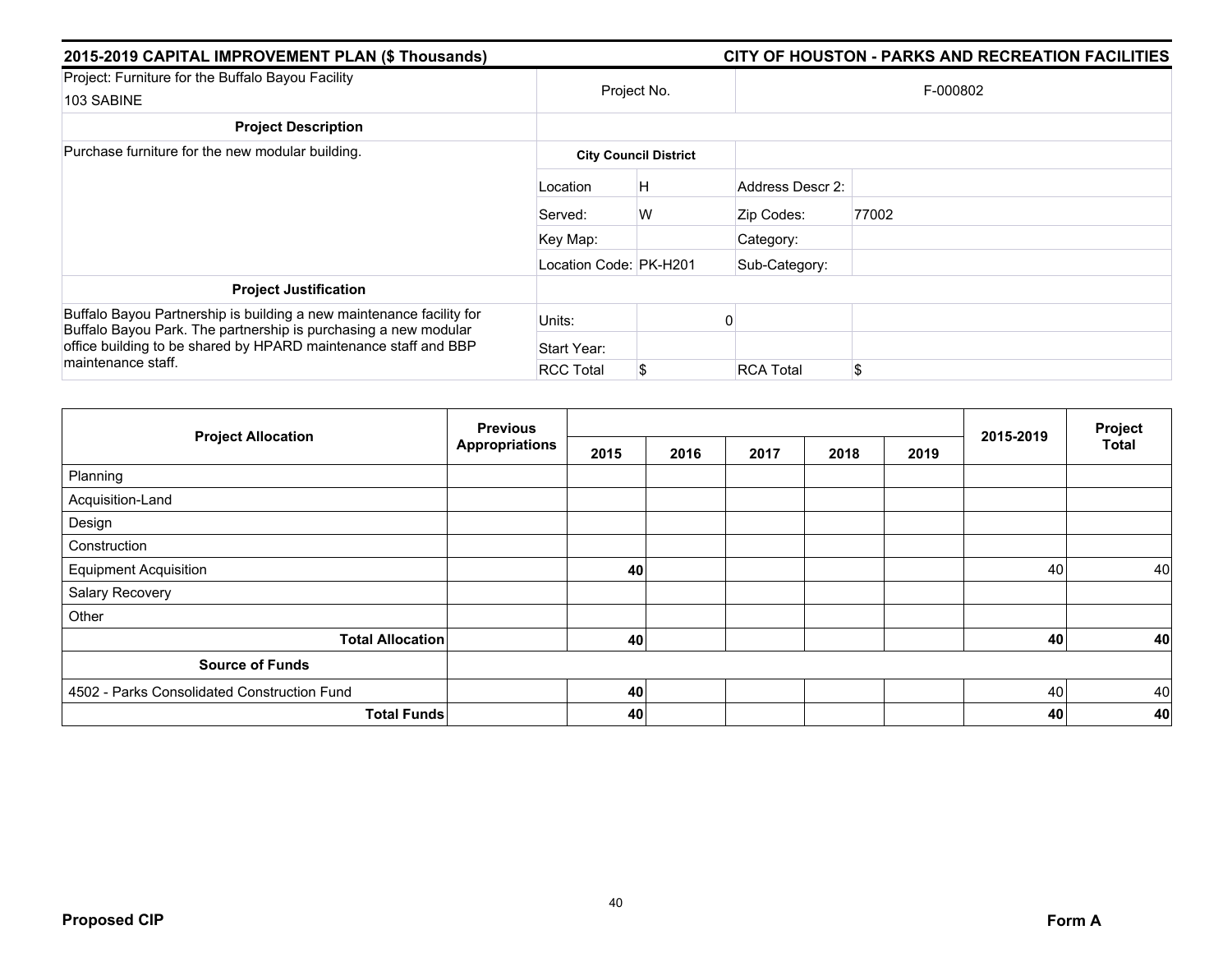| 2015-2019 CAPITAL IMPROVEMENT PLAN (\$ Thousands)                                                                                                 |                        |                              |                  | CITY OF HOUSTON - PARKS AND RECREATION FACILITIES |  |  |  |
|---------------------------------------------------------------------------------------------------------------------------------------------------|------------------------|------------------------------|------------------|---------------------------------------------------|--|--|--|
| Project: Burnett Bayland Skatepark<br>6000 CHIMNEY ROCK                                                                                           | Project No.            |                              | F-000803         |                                                   |  |  |  |
| <b>Project Description</b>                                                                                                                        |                        |                              |                  |                                                   |  |  |  |
| Upgrades suggested for the park include a                                                                                                         |                        | <b>City Council District</b> |                  |                                                   |  |  |  |
| concrete skate pad with ramps and other<br>features designed for various skill levels.                                                            | Location               |                              | Address Descr 2: |                                                   |  |  |  |
|                                                                                                                                                   | Served:                |                              | Zip Codes:       | 77081                                             |  |  |  |
|                                                                                                                                                   | Key Map:               |                              | Category:        |                                                   |  |  |  |
|                                                                                                                                                   | Location Code: PK-H201 |                              | Sub-Category:    |                                                   |  |  |  |
| <b>Project Justification</b>                                                                                                                      |                        |                              |                  |                                                   |  |  |  |
| In 2013 the community submitted a request for<br>improvements to Burnett Bayland Park, to help<br>upgrade amenities in the park; specifically the | Units:                 |                              |                  |                                                   |  |  |  |
|                                                                                                                                                   | Start Year:            |                              |                  |                                                   |  |  |  |
| addition of a skate park.                                                                                                                         | <b>RCC Total</b>       |                              | <b>RCA Total</b> | \$                                                |  |  |  |

|                                             | <b>Previous</b>       |      |      |      |      |      |           | Project      |
|---------------------------------------------|-----------------------|------|------|------|------|------|-----------|--------------|
| <b>Project Allocation</b>                   | <b>Appropriations</b> | 2015 | 2016 | 2017 | 2018 | 2019 | 2015-2019 | <b>Total</b> |
| Planning                                    |                       |      |      |      |      |      |           | 0            |
| Acquisition-Land                            |                       |      |      |      |      |      |           |              |
| Design                                      |                       | 50   |      |      |      |      | 50        | 50           |
| Construction                                |                       |      | 315  |      |      |      | 315       | 315          |
| <b>Equipment Acquisition</b>                |                       |      |      |      |      |      |           |              |
| Salary Recovery                             |                       | 20   | 20   |      |      |      | 40        | 40           |
| Other                                       |                       |      |      |      |      |      |           |              |
| <b>Total Allocation</b>                     |                       | 70   | 335  |      |      |      | 405       | 405          |
| <b>Source of Funds</b>                      |                       |      |      |      |      |      |           |              |
| 4502 - Parks Consolidated Construction Fund |                       | 70   | 335  |      |      |      | 405       | 405          |
| <b>Total Funds</b>                          |                       | 70   | 335  |      |      |      | 405       | 405          |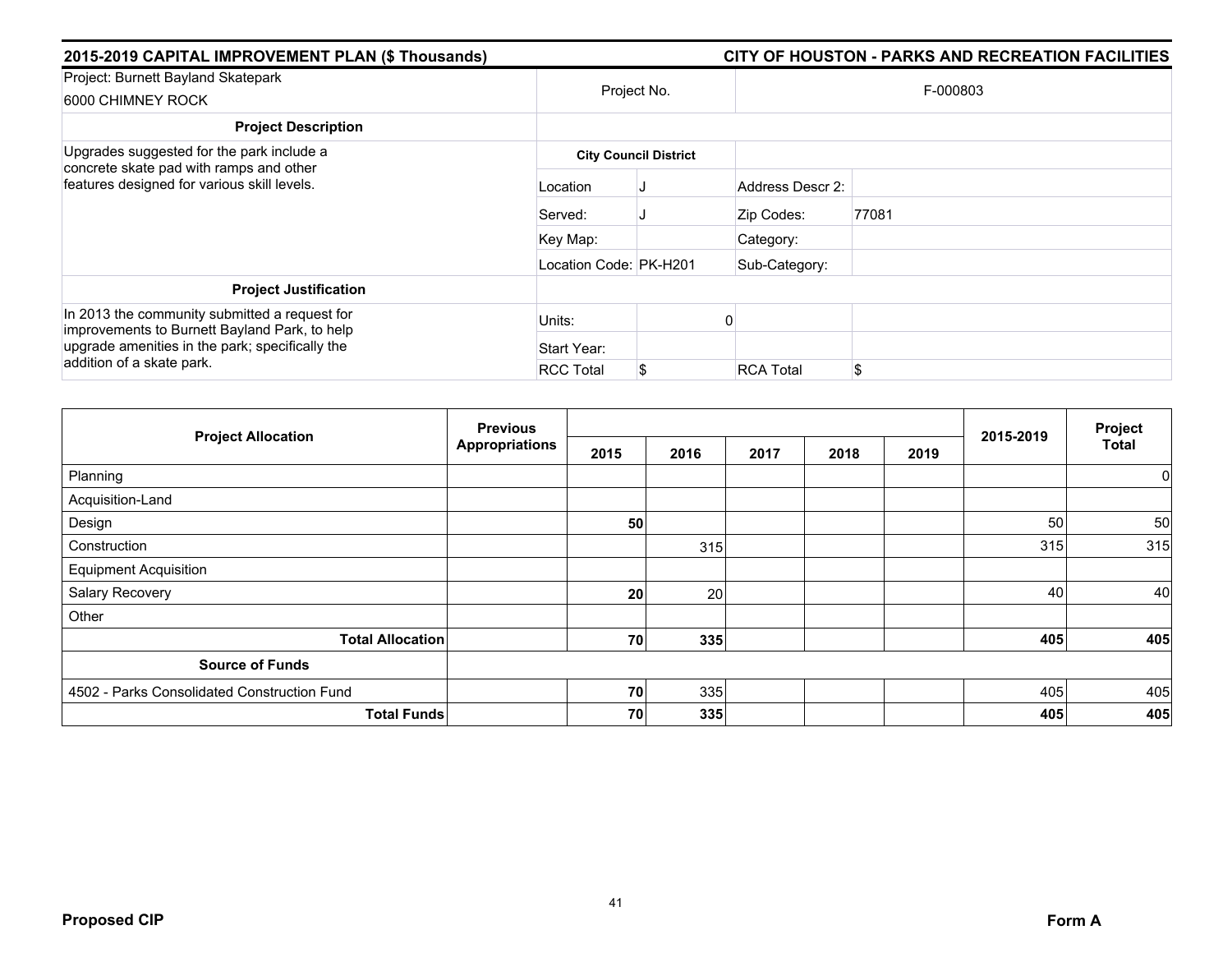| 2015-2019 CAPITAL IMPROVEMENT PLAN (\$ Thousands)                                                                                 |                        |                              |                  | CITY OF HOUSTON - PARKS AND RECREATION FACILITIES |  |  |  |
|-----------------------------------------------------------------------------------------------------------------------------------|------------------------|------------------------------|------------------|---------------------------------------------------|--|--|--|
| Project: Clinton Community Center Soffit/Roof Rep<br>200 MISSISSIPPI                                                              | Project No.            |                              | F-000804         |                                                   |  |  |  |
| <b>Project Description</b>                                                                                                        |                        |                              |                  |                                                   |  |  |  |
| Renovation will extend the life of this structure.                                                                                |                        | <b>City Council District</b> |                  |                                                   |  |  |  |
|                                                                                                                                   | Location               | B                            | Address Descr 2: |                                                   |  |  |  |
|                                                                                                                                   | Served:                | B                            | Zip Codes:       | 77029                                             |  |  |  |
|                                                                                                                                   | Key Map:               |                              | Category:        |                                                   |  |  |  |
|                                                                                                                                   | Location Code: PK-H201 |                              | Sub-Category:    |                                                   |  |  |  |
| <b>Project Justification</b>                                                                                                      |                        |                              |                  |                                                   |  |  |  |
| The soffits has failed and impact the function ofthe building.<br>Currently the issue is beingreviewed by an architect. They will | Units:                 |                              |                  |                                                   |  |  |  |
| assess theroof and structure and any interior damages.                                                                            | Start Year:            |                              |                  |                                                   |  |  |  |
|                                                                                                                                   | <b>RCC Total</b>       |                              | <b>RCA Total</b> | \$                                                |  |  |  |

|                                             | <b>Previous</b>       |      |      |      |      | Project |           |              |
|---------------------------------------------|-----------------------|------|------|------|------|---------|-----------|--------------|
| <b>Project Allocation</b>                   | <b>Appropriations</b> | 2015 | 2016 | 2017 | 2018 | 2019    | 2015-2019 | <b>Total</b> |
| Planning                                    |                       |      |      |      |      |         |           |              |
| Acquisition-Land                            |                       |      |      |      |      |         |           |              |
| Design                                      |                       |      |      |      |      |         |           |              |
| Construction                                |                       | 345  |      |      |      |         | 345       | 345          |
| <b>Equipment Acquisition</b>                |                       |      |      |      |      |         |           |              |
| Salary Recovery                             |                       | 15   |      |      |      |         | 15        | 15           |
| Other                                       |                       |      |      |      |      |         |           |              |
| <b>Total Allocation</b>                     |                       | 360  |      |      |      |         | 360       | 360          |
| <b>Source of Funds</b>                      |                       |      |      |      |      |         |           |              |
| 4502 - Parks Consolidated Construction Fund |                       | 360  |      |      |      |         | 360       | 360          |
|                                             | <b>Total Funds</b>    | 360  |      |      |      |         | 360       | 360          |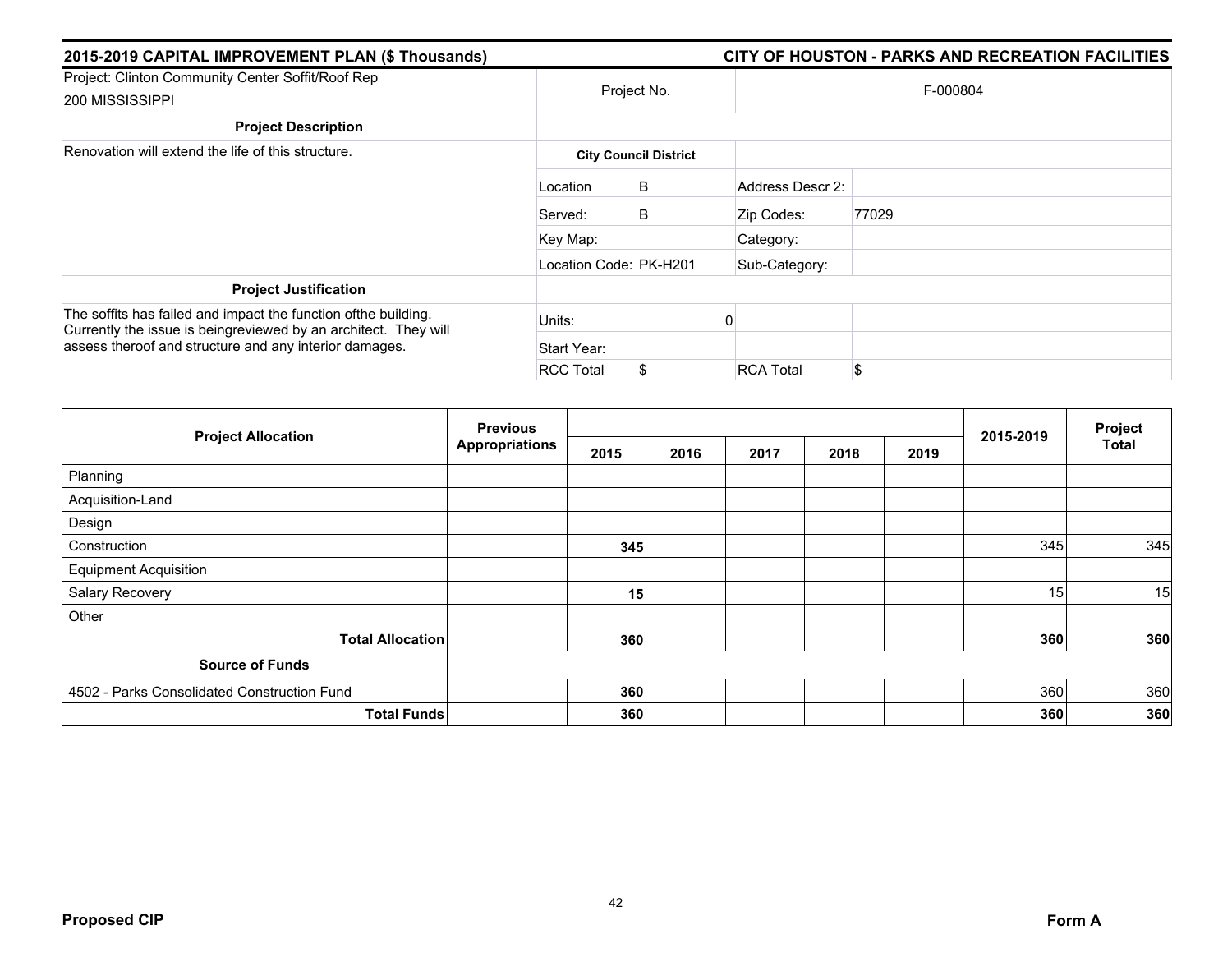| 2015-2019 CAPITAL IMPROVEMENT PLAN (\$ Thousands)                                                                                                                                            |                        |                              |                  | CITY OF HOUSTON - PARKS AND RECREATION FACILITIES |
|----------------------------------------------------------------------------------------------------------------------------------------------------------------------------------------------|------------------------|------------------------------|------------------|---------------------------------------------------|
| Project: Cullen Park Path<br>19008 SAUMS (CULLEN PARK)                                                                                                                                       |                        | Project No.                  |                  | F-000805                                          |
| <b>Project Description</b>                                                                                                                                                                   |                        |                              |                  |                                                   |
| Build a 10' wide shared use path along Barker Cypress Road, from<br>Park Ten to S. Park View Dr., to connect Cullen Park to the Park<br>Corridor. to implement the master plan for the park. |                        | <b>City Council District</b> |                  |                                                   |
|                                                                                                                                                                                              | Location               | A                            | Address Descr 2: |                                                   |
|                                                                                                                                                                                              | Served:                | A                            | Zip Codes:       | 77084                                             |
|                                                                                                                                                                                              | Key Map:               |                              | Category:        |                                                   |
|                                                                                                                                                                                              | Location Code: PK-H201 |                              | Sub-Category:    |                                                   |
| <b>Project Justification</b>                                                                                                                                                                 |                        |                              |                  |                                                   |
| The City of Houston received a grant for trail development. The<br>trail is needed to connect Cullen Park to the Park corridor.                                                              | Units:                 |                              |                  |                                                   |
|                                                                                                                                                                                              | Start Year:            |                              |                  |                                                   |
|                                                                                                                                                                                              | <b>RCC Total</b>       |                              | <b>RCA Total</b> | \$                                                |

| <b>Project Allocation</b>                   | <b>Previous</b>       |      |      |      | 2015-2019 | Project |     |              |
|---------------------------------------------|-----------------------|------|------|------|-----------|---------|-----|--------------|
|                                             | <b>Appropriations</b> | 2015 | 2016 | 2017 | 2018      | 2019    |     | <b>Total</b> |
| Planning                                    |                       |      |      |      |           |         |     |              |
| Acquisition-Land                            |                       |      |      |      |           |         | ⇁   |              |
| Design                                      |                       | 93   |      |      |           |         | 93  | 93           |
| Construction                                |                       |      | 703  |      |           |         | 703 | 703          |
| <b>Equipment Acquisition</b>                |                       | 25   |      |      |           |         | 25  | 25           |
| Salary Recovery                             |                       | 20   | 40   | 20   |           |         | 80  | 80           |
| Other                                       |                       |      |      |      |           |         |     |              |
| <b>Total Allocation</b>                     |                       | 145  | 743  | 20   |           |         | 907 | 907          |
| <b>Source of Funds</b>                      |                       |      |      |      |           |         |     |              |
| 4502 - Parks Consolidated Construction Fund |                       | 20   | 40   | 20   |           |         | 80  | 80           |
| Grants                                      |                       | 100  | 562  |      |           |         | 662 | 662          |
| <b>Private Funding</b>                      |                       | 25   | 141  |      |           |         | 165 | 165          |
| <b>Total Funds</b>                          |                       | 145  | 743  | 20   |           |         | 907 | 907          |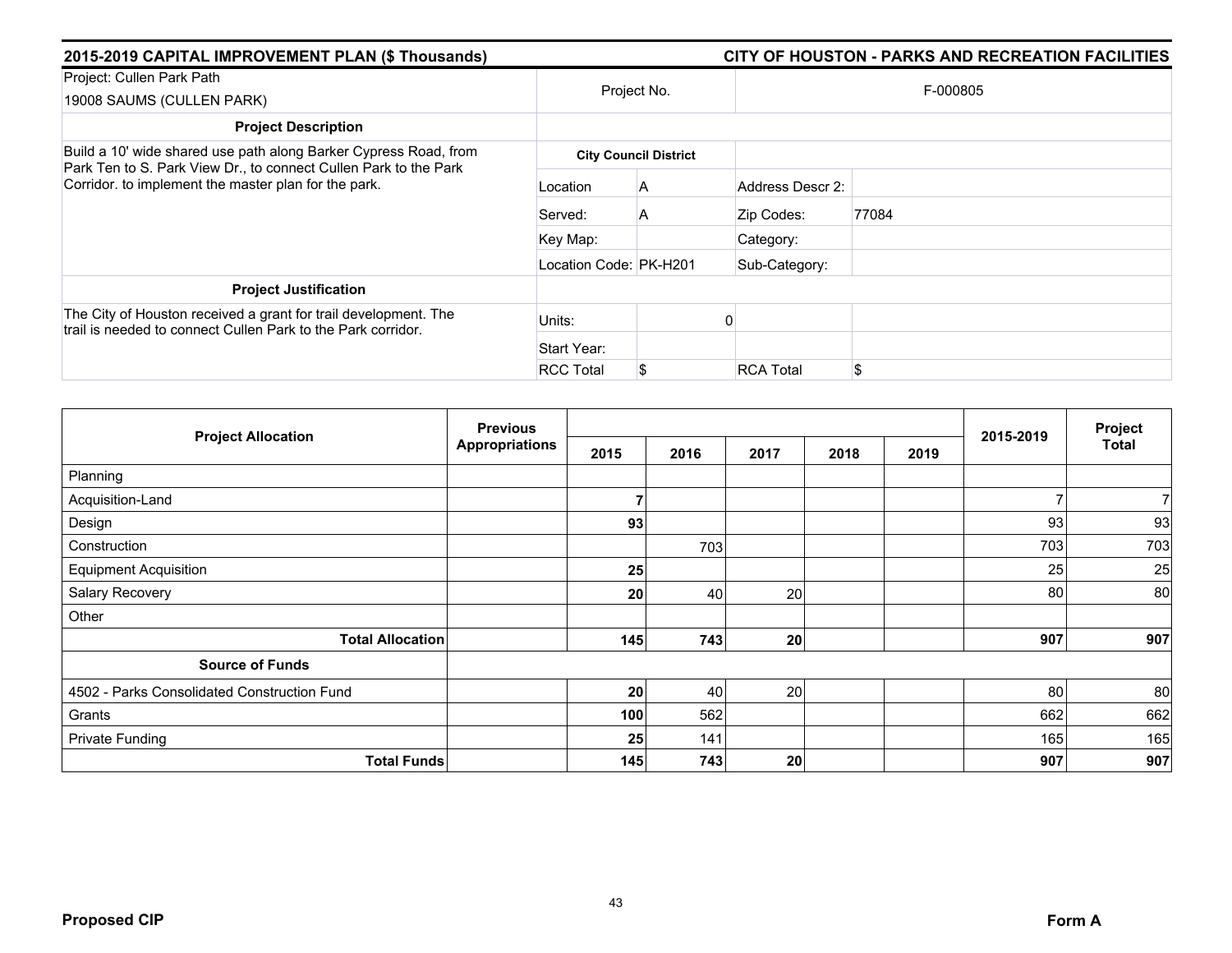| 2015-2019 CAPITAL IMPROVEMENT PLAN (\$ Thousands)                                 |                        |                              |                  | CITY OF HOUSTON - PARKS AND RECREATION FACILITIES |  |  |
|-----------------------------------------------------------------------------------|------------------------|------------------------------|------------------|---------------------------------------------------|--|--|
| Project: Glenshire Park Parking Lot<br>12100 RICEVILLE SCHOOL RD.                 | Project No.            |                              |                  | F-000806                                          |  |  |
| <b>Project Description</b>                                                        |                        |                              |                  |                                                   |  |  |
| Remove the existing parking lot and provide new                                   |                        | <b>City Council District</b> |                  |                                                   |  |  |
| concrete surface parking lot with security pole<br>lighting.                      | Location               | K.                           | Address Descr 2: |                                                   |  |  |
|                                                                                   | Served:                | Κ                            | Zip Codes:       | 77031                                             |  |  |
|                                                                                   | Key Map:               |                              | Category:        |                                                   |  |  |
|                                                                                   | Location Code: PK-H201 |                              | Sub-Category:    |                                                   |  |  |
| <b>Project Justification</b>                                                      |                        |                              |                  |                                                   |  |  |
| The existing parking lot is in a deteriorated<br>condition and needs replacement. | Units:                 |                              |                  |                                                   |  |  |
|                                                                                   | Start Year:            |                              |                  |                                                   |  |  |
|                                                                                   | <b>RCC Total</b>       |                              | <b>RCA Total</b> | \$                                                |  |  |

| <b>Project Allocation</b>                   | <b>Previous</b><br><b>Appropriations</b> |      |      |      |      | Project |           |              |
|---------------------------------------------|------------------------------------------|------|------|------|------|---------|-----------|--------------|
|                                             |                                          | 2015 | 2016 | 2017 | 2018 | 2019    | 2015-2019 | <b>Total</b> |
| Planning                                    |                                          |      |      |      |      |         |           | $\mathbf 0$  |
| Acquisition-Land                            |                                          |      |      |      |      |         |           |              |
| Design                                      |                                          |      |      | 80   |      |         | 80        | 80           |
| Construction                                |                                          |      |      |      | 485  |         | 485       | 485          |
| <b>Equipment Acquisition</b>                |                                          |      |      |      |      |         |           |              |
| Salary Recovery                             |                                          |      |      | 13   | 25   |         | 38        | 38           |
| Other                                       |                                          |      |      |      |      |         |           |              |
| <b>Total Allocation</b>                     |                                          |      |      | 93   | 510  |         | 603       | 603          |
| <b>Source of Funds</b>                      |                                          |      |      |      |      |         |           |              |
| 4502 - Parks Consolidated Construction Fund |                                          |      |      | 93   | 510  |         | 603       | 603          |
| <b>Total Funds</b>                          |                                          |      |      | 93   | 510  |         | 603       | 603          |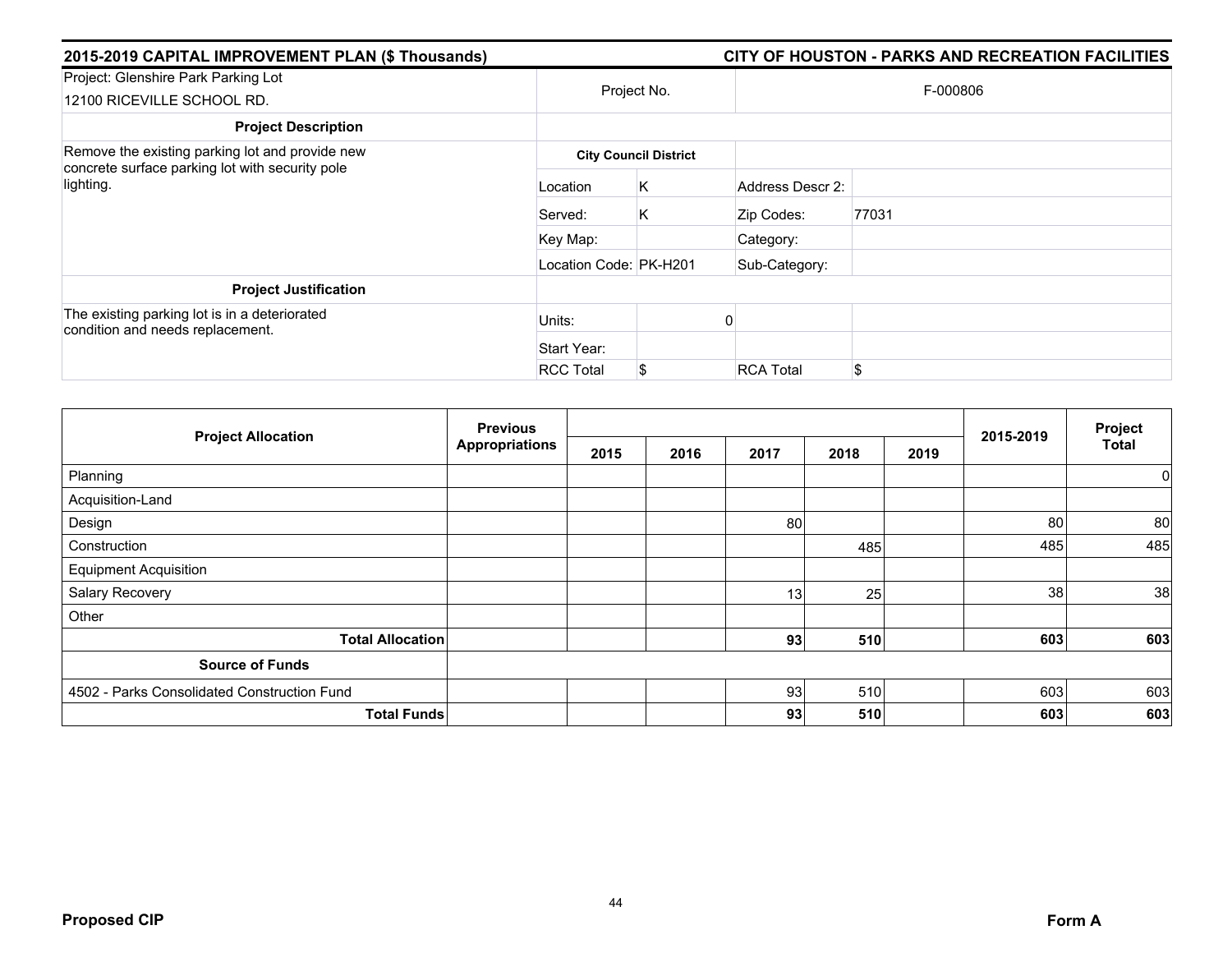| 2015-2019 CAPITAL IMPROVEMENT PLAN (\$ Thousands)                                                                                                                                                            |                        |                              |                  |          |  |
|--------------------------------------------------------------------------------------------------------------------------------------------------------------------------------------------------------------|------------------------|------------------------------|------------------|----------|--|
| Project: Keegan's Bayou Hike and Bike Trail<br>ALONG KEEGAN'S BAYOU WEST OF BRAYS BAYOU                                                                                                                      |                        | Project No.                  |                  | F-000808 |  |
| <b>Project Description</b>                                                                                                                                                                                   |                        |                              |                  |          |  |
| TxDOT Hike and Bike Trail Enhancement Project that is currently<br>under construction along Keegan's Bayou.                                                                                                  |                        | <b>City Council District</b> |                  |          |  |
|                                                                                                                                                                                                              | Location               | F.J                          | Address Descr 2: |          |  |
|                                                                                                                                                                                                              | Served:                | v                            | Zip Codes:       | 77096    |  |
|                                                                                                                                                                                                              | Key Map:               |                              | Category:        |          |  |
|                                                                                                                                                                                                              | Location Code: PK-H201 |                              | Sub-Category:    |          |  |
| <b>Project Justification</b>                                                                                                                                                                                 |                        |                              |                  |          |  |
| This trail connects to Brays Bayou in Southwest Houston and expands<br>west along Keegan's Bayou. It will greatly enhance its access and<br>usability by Southwest patrons and will be a popular route among | Units:                 |                              |                  |          |  |
|                                                                                                                                                                                                              | Start Year:            |                              |                  |          |  |
| outdoor enthusiast                                                                                                                                                                                           | <b>RCC Total</b>       |                              | <b>RCA Total</b> | \$       |  |

|                                             | <b>Previous</b>       |      |      |      |      |      |           | Project      |
|---------------------------------------------|-----------------------|------|------|------|------|------|-----------|--------------|
| <b>Project Allocation</b>                   | <b>Appropriations</b> | 2015 | 2016 | 2017 | 2018 | 2019 | 2015-2019 | <b>Total</b> |
| Planning                                    |                       |      |      |      |      |      |           |              |
| Acquisition-Land                            |                       |      |      |      |      |      |           |              |
| Design                                      |                       |      |      |      |      |      |           |              |
| Construction                                |                       |      |      |      |      |      |           |              |
| <b>Equipment Acquisition</b>                |                       |      |      |      |      |      |           |              |
| Salary Recovery                             |                       | 10   |      |      |      |      | 10        | 10           |
| Other                                       |                       |      |      |      |      |      |           |              |
| <b>Total Allocation</b>                     |                       | 10   |      |      |      |      | 10        | 10           |
| <b>Source of Funds</b>                      |                       |      |      |      |      |      |           |              |
| 4502 - Parks Consolidated Construction Fund |                       | 10   |      |      |      |      | 10        | 10           |
| <b>Total Funds</b>                          |                       | 10   |      |      |      |      | 10        | 10           |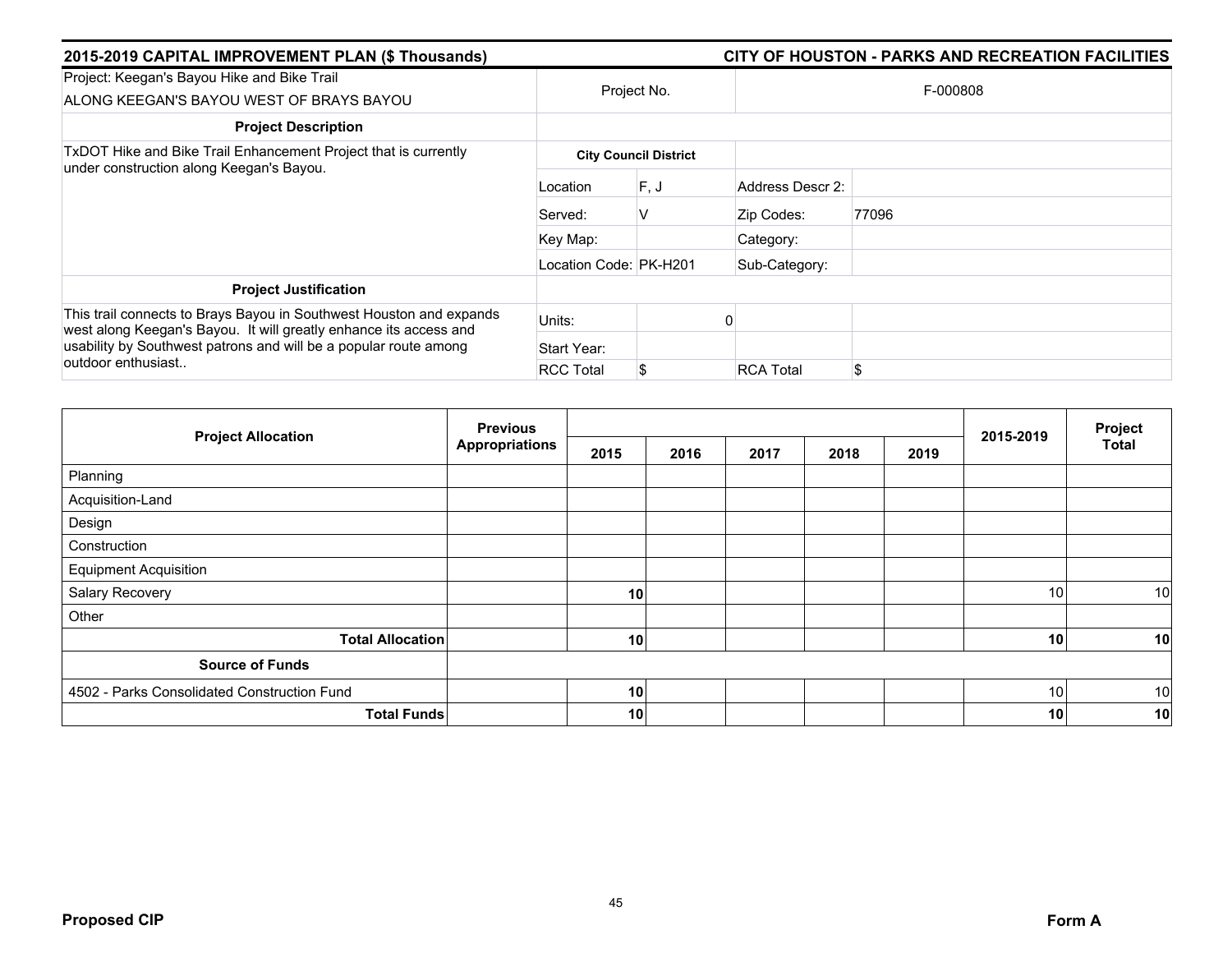| 2015-2019 CAPITAL IMPROVEMENT PLAN (\$ Thousands)                                                       |                        | CITY OF HOUSTON - PARKS AND RECREATION FACILITIES |                  |       |  |  |  |
|---------------------------------------------------------------------------------------------------------|------------------------|---------------------------------------------------|------------------|-------|--|--|--|
| Project: Memorial Park Lieberman & Woodway<br><b>MEMORIAL PARK</b>                                      | Project No.            |                                                   | F-000809         |       |  |  |  |
| <b>Project Description</b>                                                                              |                        |                                                   |                  |       |  |  |  |
| Trail is being realigned within the park and will be given a new<br>concrete border to limit expansion. |                        | <b>City Council District</b>                      |                  |       |  |  |  |
|                                                                                                         | Location               | C                                                 | Address Descr 2: |       |  |  |  |
|                                                                                                         | Served:                | W                                                 | Zip Codes:       | 77007 |  |  |  |
|                                                                                                         | Key Map:               |                                                   | Category:        |       |  |  |  |
|                                                                                                         | Location Code: PK-H201 |                                                   | Sub-Category:    |       |  |  |  |
| <b>Project Justification</b>                                                                            |                        |                                                   |                  |       |  |  |  |
| Memorial Park Seymour Liebermann Trail has continued to expand and<br>needs to be renovated.            | Units:                 |                                                   |                  |       |  |  |  |
|                                                                                                         | Start Year:            |                                                   |                  |       |  |  |  |
|                                                                                                         | <b>RCC Total</b>       |                                                   | <b>RCA Total</b> | \$    |  |  |  |

|                                             | <b>Previous</b><br><b>Appropriations</b> |       |      |       | 2015-2019 | Project |        |        |
|---------------------------------------------|------------------------------------------|-------|------|-------|-----------|---------|--------|--------|
| <b>Project Allocation</b>                   |                                          | 2015  | 2016 | 2017  | 2018      | 2019    |        | Total  |
| Planning                                    |                                          |       |      |       |           |         |        |        |
| Acquisition-Land                            |                                          |       |      |       |           |         |        |        |
| Design                                      |                                          | 750   | 500  |       |           |         | 1,250  | 1,250  |
| Construction                                |                                          | 6,750 |      | 3,000 |           |         | 9,750  | 9,750  |
| <b>Equipment Acquisition</b>                |                                          |       |      |       |           |         |        |        |
| Salary Recovery                             |                                          | 15    | 10   | 10    |           |         | 35     | 35     |
| Other                                       |                                          |       |      |       |           |         |        |        |
| <b>Total Allocation</b>                     |                                          | 7,515 | 510  | 3,010 |           |         | 11,035 | 11,035 |
| <b>Source of Funds</b>                      |                                          |       |      |       |           |         |        |        |
| 4502 - Parks Consolidated Construction Fund |                                          | 15    | 10   | 10    |           |         | 35     | 35     |
| MP CONSERVANCY                              |                                          | 7,500 | 500  | 3,000 |           |         | 11,000 | 11,000 |
| <b>Total Funds</b>                          |                                          | 7,515 | 510  | 3,010 |           |         | 11,035 | 11,035 |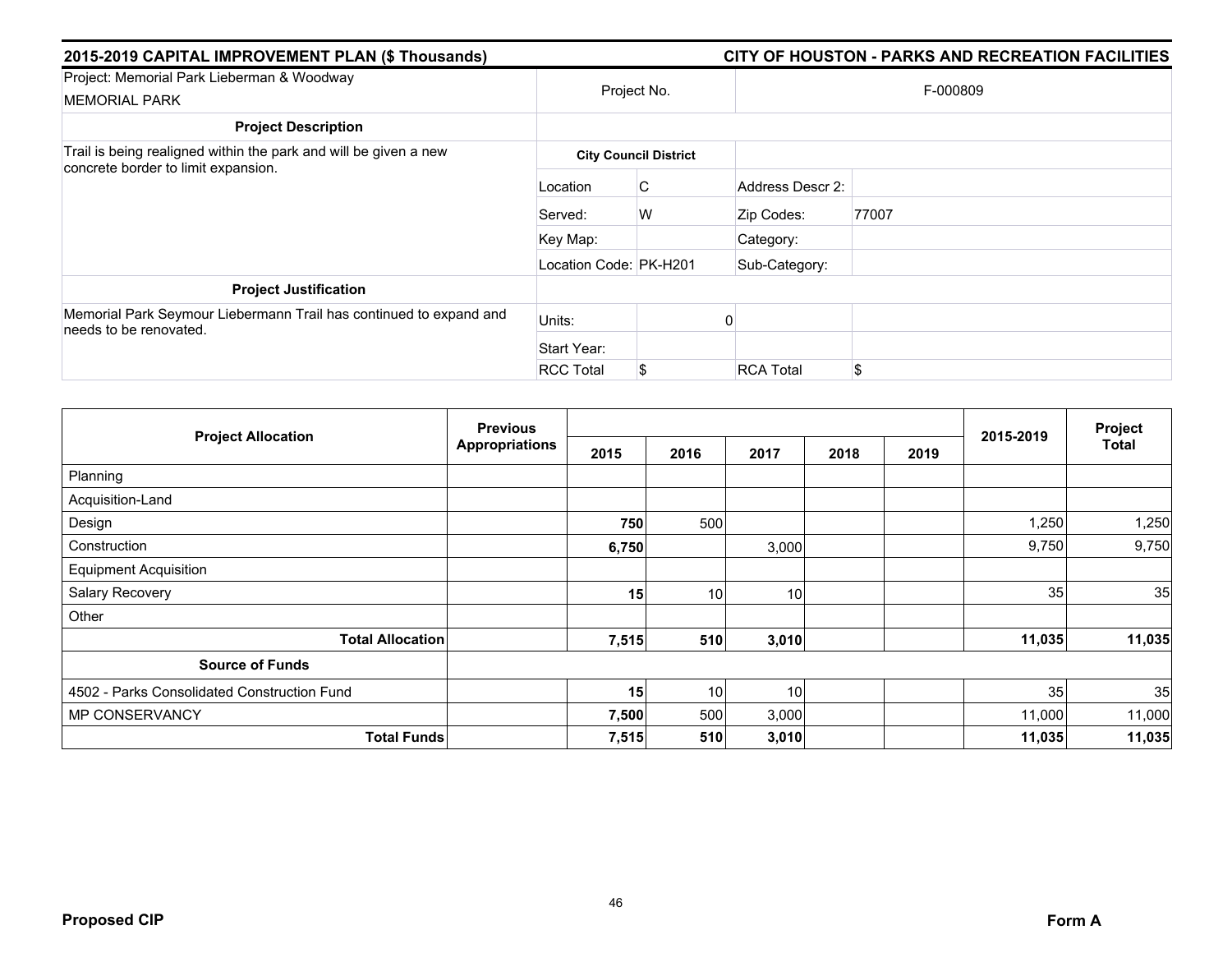| 2015-2019 CAPITAL IMPROVEMENT PLAN (\$ Thousands)                                                                                                                       |                        | CITY OF HOUSTON - PARKS AND RECREATION FACILITIES |                  |       |  |  |  |
|-------------------------------------------------------------------------------------------------------------------------------------------------------------------------|------------------------|---------------------------------------------------|------------------|-------|--|--|--|
| Project: Memorial Park HCFCD Demonstration Proj.<br><b>MEMORIAL PARK</b>                                                                                                | Project No.            |                                                   | F-000810         |       |  |  |  |
| <b>Project Description</b>                                                                                                                                              |                        |                                                   |                  |       |  |  |  |
| HCFCD is planning to used new erosion control methods which both<br>stabilizes embankments and plant vegetation to help reduce erosion<br>along the banks of the bayou. |                        | <b>City Council District</b>                      |                  |       |  |  |  |
|                                                                                                                                                                         | Location               | C                                                 | Address Descr 2: |       |  |  |  |
|                                                                                                                                                                         | Served:                | W                                                 | Zip Codes:       | 77007 |  |  |  |
|                                                                                                                                                                         | Key Map:               |                                                   | Category:        |       |  |  |  |
|                                                                                                                                                                         | Location Code: PK-H201 |                                                   | Sub-Category:    |       |  |  |  |
| <b>Project Justification</b>                                                                                                                                            |                        |                                                   |                  |       |  |  |  |
| Buffalo Bayou in Memorial Park has severe erosion problems.                                                                                                             | Units:                 |                                                   |                  |       |  |  |  |
|                                                                                                                                                                         | Start Year:            |                                                   |                  |       |  |  |  |
|                                                                                                                                                                         | <b>RCC Total</b>       | S                                                 | <b>RCA Total</b> | \$    |  |  |  |

| <b>Project Allocation</b>                   | <b>Previous</b><br><b>Appropriations</b> |       |      |      |      | Project |           |              |
|---------------------------------------------|------------------------------------------|-------|------|------|------|---------|-----------|--------------|
|                                             |                                          | 2015  | 2016 | 2017 | 2018 | 2019    | 2015-2019 | <b>Total</b> |
| Planning                                    |                                          |       |      |      |      |         |           |              |
| Acquisition-Land                            |                                          |       |      |      |      |         |           |              |
| Design                                      |                                          |       |      |      |      |         |           |              |
| Construction                                |                                          | 5,750 |      |      |      |         | 5,750     | 5,750        |
| <b>Equipment Acquisition</b>                |                                          |       |      |      |      |         |           |              |
| Salary Recovery                             |                                          | 10    | 10   |      |      |         | 20        | 20           |
| Other                                       |                                          |       |      |      |      |         |           |              |
| <b>Total Allocation</b>                     |                                          | 5,760 | 10   |      |      |         | 5,770     | 5,770        |
| <b>Source of Funds</b>                      |                                          |       |      |      |      |         |           |              |
| 4502 - Parks Consolidated Construction Fund |                                          | 10    | 10   |      |      |         | 20        | 20           |
| <b>HCFCD</b>                                |                                          | 5,750 |      |      |      |         | 5,750     | 5,750        |
| <b>Total Funds</b>                          |                                          | 5,760 | 10   |      |      |         | 5,770     | 5,770        |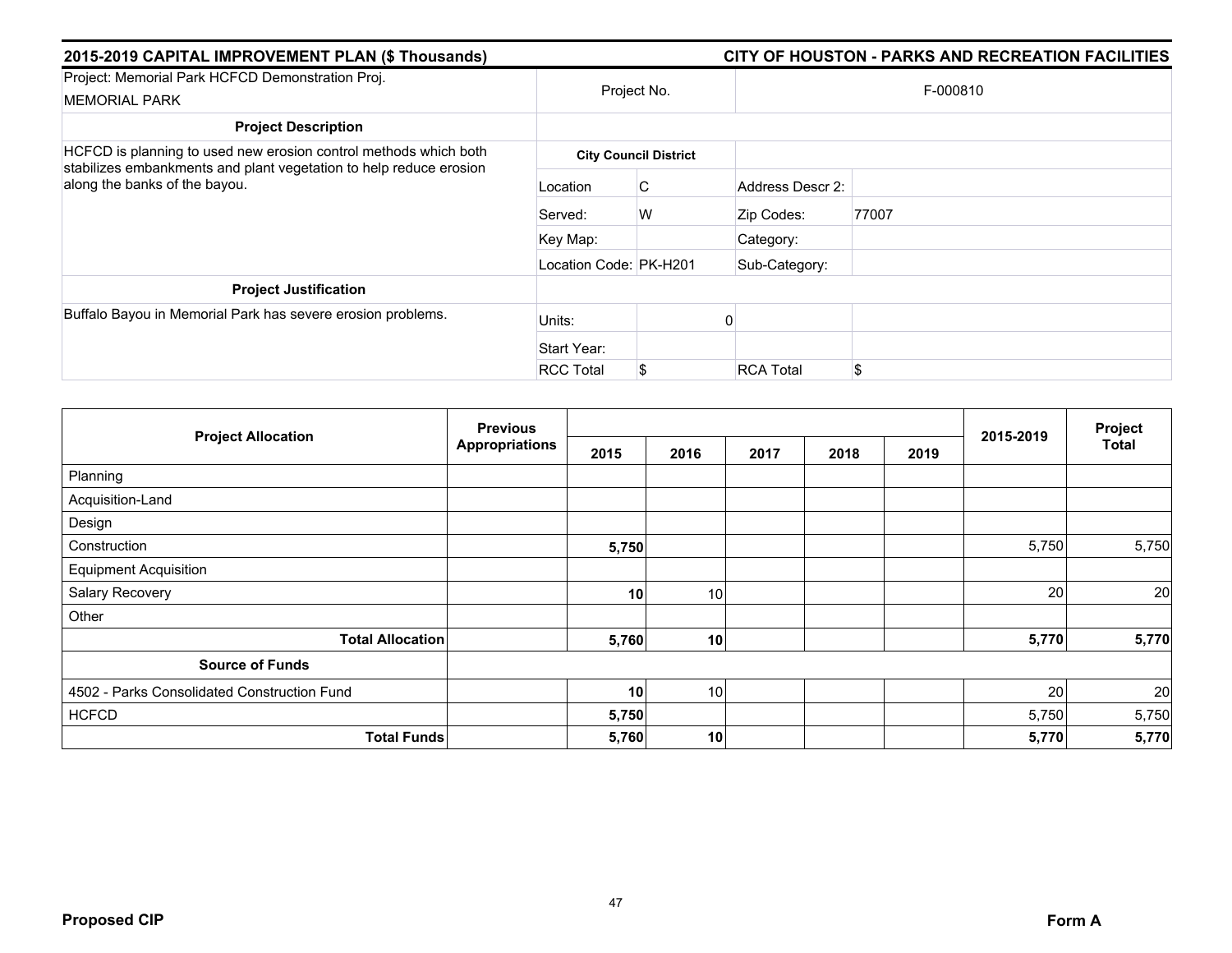| 2015-2019 CAPITAL IMPROVEMENT PLAN (\$ Thousands)                                                                                                      |                        | CITY OF HOUSTON - PARKS AND RECREATION FACILITIES |                  |          |  |  |  |
|--------------------------------------------------------------------------------------------------------------------------------------------------------|------------------------|---------------------------------------------------|------------------|----------|--|--|--|
| Project: Memorial Park - Houston Arboretum M.P.<br>SOUTH OF MEMORIAL DRIVE BETWEEN 610 WEST                                                            | Project No.            |                                                   |                  | F-000811 |  |  |  |
| <b>Project Description</b>                                                                                                                             |                        |                                                   |                  |          |  |  |  |
| Houston Arboretum/Nature Center received funds to do a long range<br>master plan. Masterplan has been completed and now raising funds<br>to implement. |                        | <b>City Council District</b>                      |                  |          |  |  |  |
|                                                                                                                                                        | Location               | C                                                 | Address Descr 2: |          |  |  |  |
|                                                                                                                                                        | Served:                | W                                                 | Zip Codes:       | 77007    |  |  |  |
|                                                                                                                                                        | Key Map:               |                                                   | Category:        |          |  |  |  |
|                                                                                                                                                        | Location Code: PK-H201 |                                                   | Sub-Category:    |          |  |  |  |
| <b>Project Justification</b>                                                                                                                           |                        |                                                   |                  |          |  |  |  |
| Houston Arboretum/Nature Center needs to be renovated and expanded<br>for the citizens.                                                                | Units:                 |                                                   |                  |          |  |  |  |
|                                                                                                                                                        | Start Year:            |                                                   |                  |          |  |  |  |
|                                                                                                                                                        | <b>RCC Total</b>       |                                                   | <b>RCA Total</b> | \$       |  |  |  |

| <b>Project Allocation</b>                   | <b>Previous</b><br><b>Appropriations</b> |       |        |        |       | Project |                 |                 |
|---------------------------------------------|------------------------------------------|-------|--------|--------|-------|---------|-----------------|-----------------|
|                                             |                                          | 2015  | 2016   | 2017   | 2018  | 2019    | 2015-2019       | Total           |
| Planning                                    |                                          |       |        |        |       |         |                 |                 |
| Acquisition-Land                            |                                          |       |        |        |       |         |                 |                 |
| Design                                      |                                          | 1,500 | 1,500  | 358    |       |         | 3,358           | 3,358           |
| Construction                                |                                          | 5,000 | 12,000 | 12,000 | 6,000 |         | 35,000          | 35,000          |
| <b>Equipment Acquisition</b>                |                                          |       |        |        |       |         |                 |                 |
| Salary Recovery                             |                                          | 10    |        |        |       |         | 10              | 10              |
| Other                                       |                                          |       |        |        |       |         |                 |                 |
| <b>Total Allocation</b>                     |                                          | 6,510 | 13,500 | 12,358 | 6,000 |         | 38,368          | 38,368          |
| <b>Source of Funds</b>                      |                                          |       |        |        |       |         |                 |                 |
| 4502 - Parks Consolidated Construction Fund |                                          | 10    |        |        |       |         | 10 <sup>1</sup> | 10 <sup>1</sup> |
| <b>Private Funding</b>                      |                                          | 6,500 | 13,500 | 12,358 | 6,000 |         | 38,358          | 38,358          |
| <b>Total Funds</b>                          |                                          | 6,510 | 13,500 | 12,358 | 6,000 |         | 38,368          | 38,368          |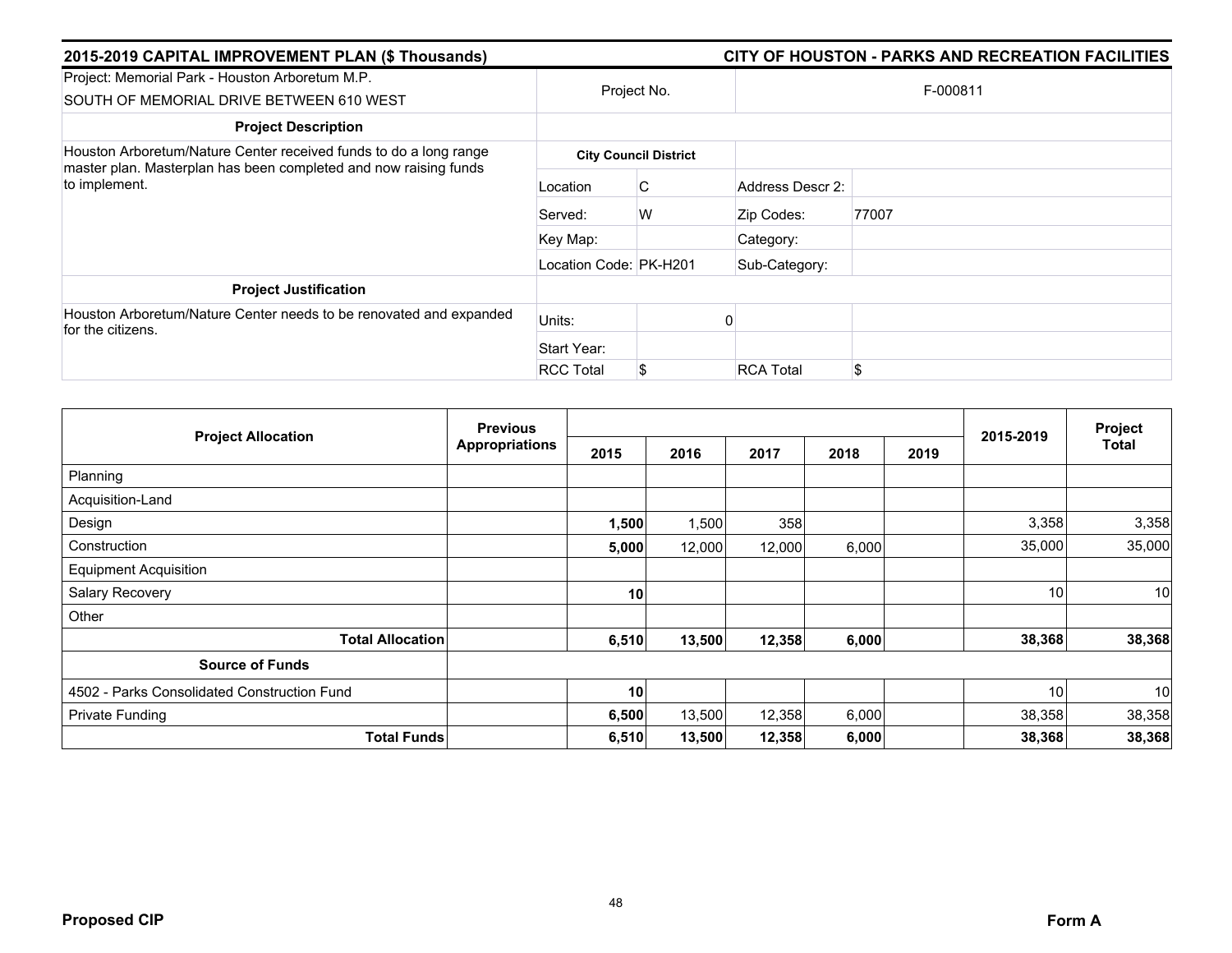| 2015-2019 CAPITAL IMPROVEMENT PLAN (\$ Thousands)                                                                                |                        |                              |                  | CITY OF HOUSTON - PARKS AND RECREATION FACILITIES |  |  |  |
|----------------------------------------------------------------------------------------------------------------------------------|------------------------|------------------------------|------------------|---------------------------------------------------|--|--|--|
| Project: Pleasantville Ball Field Lighting<br>2001 CENTRAL                                                                       |                        | Project No.                  | F-000812         |                                                   |  |  |  |
| <b>Project Description</b>                                                                                                       |                        |                              |                  |                                                   |  |  |  |
| New electrical service and lights will be installedat ball field to                                                              |                        | <b>City Council District</b> |                  |                                                   |  |  |  |
| provide a safe environment forcontinued recreation after daylight<br>hours andenhance the park's services to the community.      | Location               | B                            | Address Descr 2: |                                                   |  |  |  |
|                                                                                                                                  | Served:                | B                            | Zip Codes:       | 77017                                             |  |  |  |
|                                                                                                                                  | Key Map:               |                              | Category:        |                                                   |  |  |  |
|                                                                                                                                  | Location Code: PK-H201 |                              | Sub-Category:    |                                                   |  |  |  |
| <b>Project Justification</b>                                                                                                     |                        |                              |                  |                                                   |  |  |  |
| Lighting of the football field will stimulate thepark experience<br>along with other amenitieswill provide safe continuation and | Units:                 |                              |                  |                                                   |  |  |  |
| enhanceservices to the community for recreational, social and<br>health benefits.                                                | Start Year:            |                              |                  |                                                   |  |  |  |
|                                                                                                                                  | <b>RCC Total</b>       |                              | <b>RCA Total</b> | \$                                                |  |  |  |

| <b>Project Allocation</b>                   | <b>Previous</b>       |      |      |      | Project         |      |           |              |
|---------------------------------------------|-----------------------|------|------|------|-----------------|------|-----------|--------------|
|                                             | <b>Appropriations</b> | 2015 | 2016 | 2017 | 2018            | 2019 | 2015-2019 | <b>Total</b> |
| Planning                                    |                       |      |      |      |                 |      |           |              |
| Acquisition-Land                            |                       |      |      |      |                 |      |           |              |
| Design                                      |                       |      |      | 100  |                 |      | 100       | 100          |
| Construction                                |                       |      |      | 550  |                 |      | 550       | 550          |
| <b>Equipment Acquisition</b>                |                       |      |      |      |                 |      |           |              |
| Salary Recovery                             |                       |      |      | 40   | 10 <sub>1</sub> |      | 50        | 50           |
| Other                                       |                       |      |      |      |                 |      |           |              |
| <b>Total Allocation</b>                     |                       |      |      | 690  | 10              |      | 700       | 700          |
| <b>Source of Funds</b>                      |                       |      |      |      |                 |      |           |              |
| 4502 - Parks Consolidated Construction Fund |                       |      |      | 690  | 10              |      | 700       | 700          |
| <b>Total Funds</b>                          |                       |      |      | 690  | 10 <sub>1</sub> |      | 700       | 700          |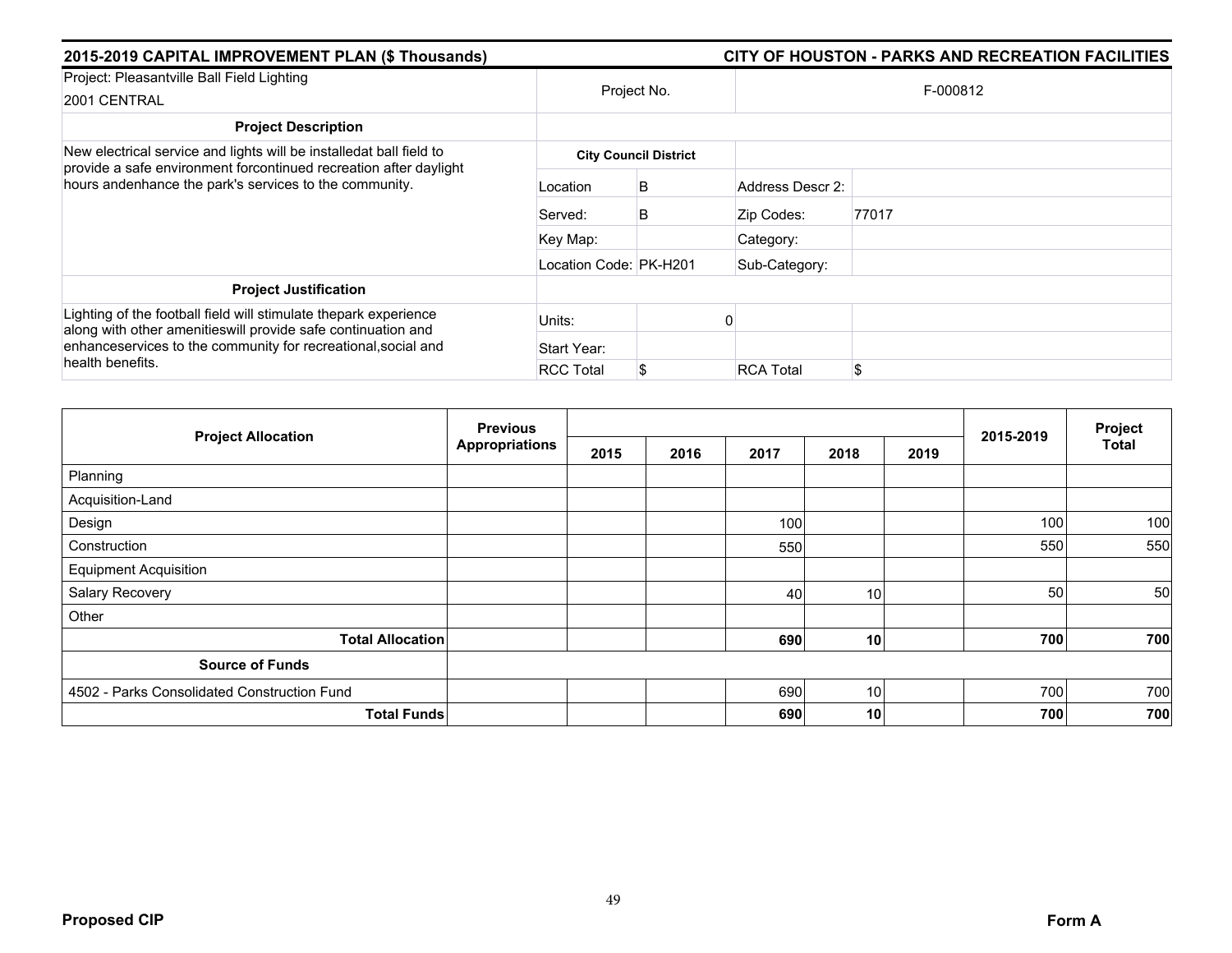| 2015-2019 CAPITAL IMPROVEMENT PLAN (\$ Thousands)                                                                           |                        | CITY OF HOUSTON - PARKS AND RECREATION FACILITIES |                  |          |  |  |  |
|-----------------------------------------------------------------------------------------------------------------------------|------------------------|---------------------------------------------------|------------------|----------|--|--|--|
| Project: Sagemont Pool Parking Lot Lighting<br>11507 HUGHES ROAD                                                            | Project No.            |                                                   |                  | F-000813 |  |  |  |
| <b>Project Description</b>                                                                                                  |                        |                                                   |                  |          |  |  |  |
| Provide 3-4 pole lights to pool parking lot and 4 pole lights to the                                                        |                        | <b>City Council District</b>                      |                  |          |  |  |  |
| tennis courts. Will also correctdrainage on the south side of the<br>pool.                                                  | Location               | D                                                 | Address Descr 2: |          |  |  |  |
|                                                                                                                             | Served:                | D                                                 | Zip Codes:       | 77089    |  |  |  |
|                                                                                                                             | Key Map:               |                                                   | Category:        |          |  |  |  |
|                                                                                                                             | Location Code: PK-H201 |                                                   | Sub-Category:    |          |  |  |  |
| <b>Project Justification</b>                                                                                                |                        |                                                   |                  |          |  |  |  |
| Both the pool and tennis court are popularfacilities in the<br>community for evening and nighttime usage and needs adequate | Units:                 |                                                   |                  |          |  |  |  |
| lighting.                                                                                                                   | Start Year:            |                                                   |                  |          |  |  |  |
|                                                                                                                             | <b>RCC Total</b>       |                                                   | <b>RCA Total</b> | \$       |  |  |  |

| <b>Project Allocation</b>                   | <b>Previous</b><br><b>Appropriations</b> |      |      | 2015-2019 | Project |      |     |              |
|---------------------------------------------|------------------------------------------|------|------|-----------|---------|------|-----|--------------|
|                                             |                                          | 2015 | 2016 | 2017      | 2018    | 2019 |     | <b>Total</b> |
| Planning                                    |                                          |      |      |           |         |      |     |              |
| Acquisition-Land                            |                                          |      |      |           |         |      |     |              |
| Design                                      |                                          |      |      |           |         |      |     |              |
| Construction                                |                                          |      |      | 146       |         |      | 146 | 146          |
| <b>Equipment Acquisition</b>                |                                          |      |      |           |         |      |     |              |
| Salary Recovery                             |                                          |      |      | 13        |         |      | 13  | 13           |
| Other                                       |                                          |      |      |           |         |      |     |              |
| <b>Total Allocation</b>                     |                                          |      |      | 159       |         |      | 159 | 159          |
| <b>Source of Funds</b>                      |                                          |      |      |           |         |      |     |              |
| 4502 - Parks Consolidated Construction Fund |                                          |      |      | 159       |         |      | 159 | 159          |
| <b>Total Funds</b>                          |                                          |      |      | 159       |         |      | 159 | 159          |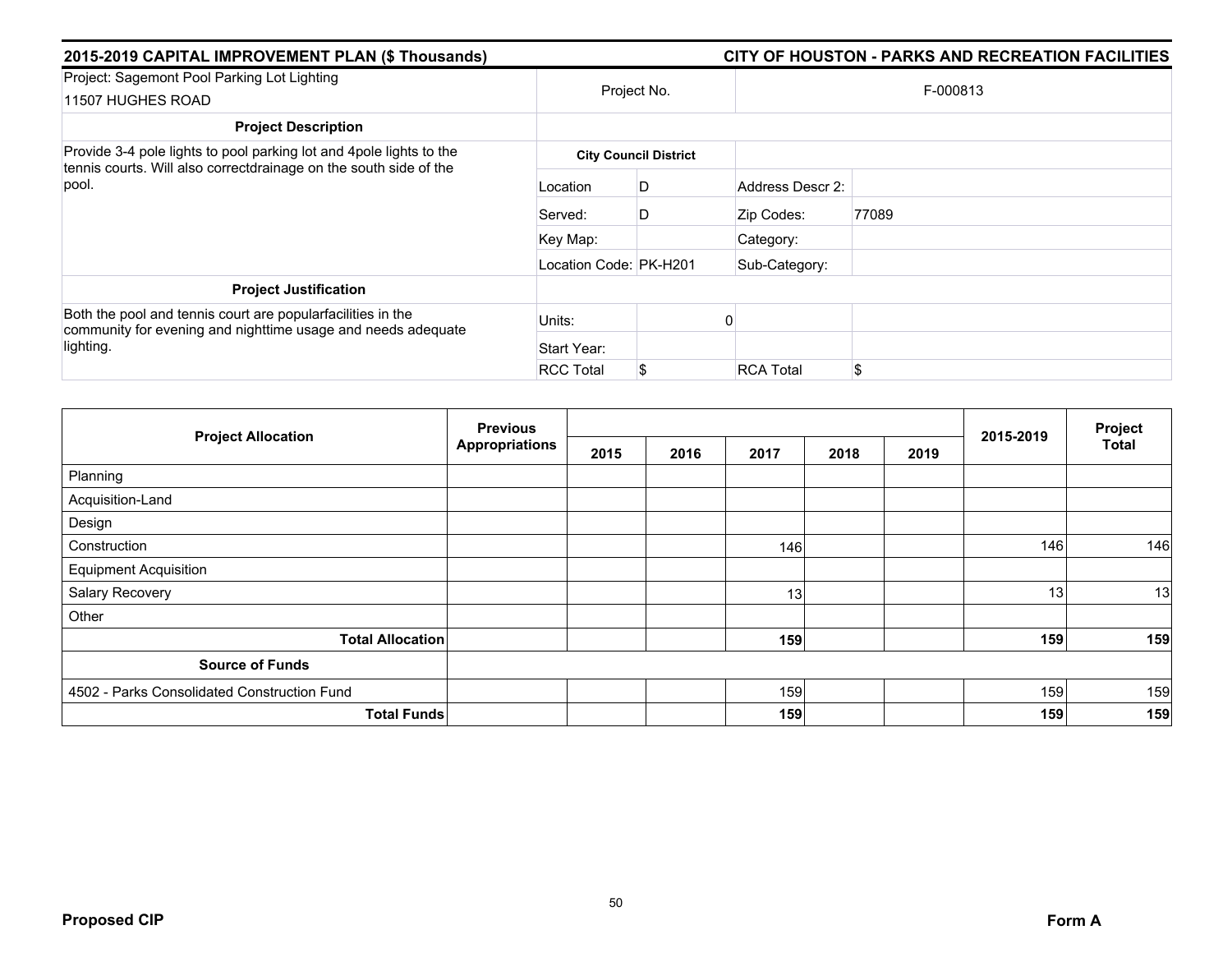| 2015-2019 CAPITAL IMPROVEMENT PLAN (\$ Thousands)                                                                                        |                        |                              | CITY OF HOUSTON - PARKS AND RECREATION FACILITIES |  |  |  |  |  |
|------------------------------------------------------------------------------------------------------------------------------------------|------------------------|------------------------------|---------------------------------------------------|--|--|--|--|--|
| Project: Sharpstown Clubhouse and Concessions<br>6600 HARBORTOWN                                                                         |                        | Project No.                  | F-000814                                          |  |  |  |  |  |
| <b>Project Description</b>                                                                                                               |                        |                              |                                                   |  |  |  |  |  |
| Renovations will be made in order to bring the facility up to code<br>and allow for new concessionaire to bring in equipment and provide |                        | <b>City Council District</b> |                                                   |  |  |  |  |  |
| services. Updates must be made in order to secure applicable<br>permits for food service and for ADA accessibility.                      | Location               |                              | Address Descr 2:                                  |  |  |  |  |  |
|                                                                                                                                          | Served:                |                              | 77036<br>Zip Codes:                               |  |  |  |  |  |
|                                                                                                                                          | Key Map:               |                              | Category:                                         |  |  |  |  |  |
|                                                                                                                                          | Location Code: PK-H201 |                              | Sub-Category:                                     |  |  |  |  |  |
| <b>Project Justification</b>                                                                                                             |                        |                              |                                                   |  |  |  |  |  |
| This project was unplanned but is necessary for improvements related<br>to Parks operations and unexpected needs related to the facility | Units:                 |                              |                                                   |  |  |  |  |  |
| infrastructure. Project will design and renovate the existing                                                                            | Start Year:            |                              |                                                   |  |  |  |  |  |
| concession facility in order to provide concessions for the golf<br>course, swimming pool patrons and surrounding community.             | <b>RCC Total</b>       |                              | <b>RCA Total</b><br>S                             |  |  |  |  |  |

| <b>Project Allocation</b>                   | <b>Previous</b>       |      |                 |      | Project |      |           |              |
|---------------------------------------------|-----------------------|------|-----------------|------|---------|------|-----------|--------------|
|                                             | <b>Appropriations</b> | 2015 | 2016            | 2017 | 2018    | 2019 | 2015-2019 | <b>Total</b> |
| Planning                                    |                       |      |                 |      |         |      |           |              |
| Acquisition-Land                            |                       |      |                 |      |         |      |           |              |
| Design                                      |                       |      |                 |      |         |      |           |              |
| Construction                                |                       | 150  |                 |      |         |      | 150       | 150          |
| <b>Equipment Acquisition</b>                |                       |      |                 |      |         |      |           |              |
| Salary Recovery                             |                       | 25   | 10              |      |         |      | 35        | 35           |
| Other                                       |                       |      |                 |      |         |      |           |              |
| <b>Total Allocation</b>                     |                       | 175  | 10              |      |         |      | 185       | 185          |
| <b>Source of Funds</b>                      |                       |      |                 |      |         |      |           |              |
| 4502 - Parks Consolidated Construction Fund |                       | 175  | 10              |      |         |      | 185       | 185          |
| <b>Total Funds</b>                          |                       | 175  | 10 <sub>l</sub> |      |         |      | 185       | 185          |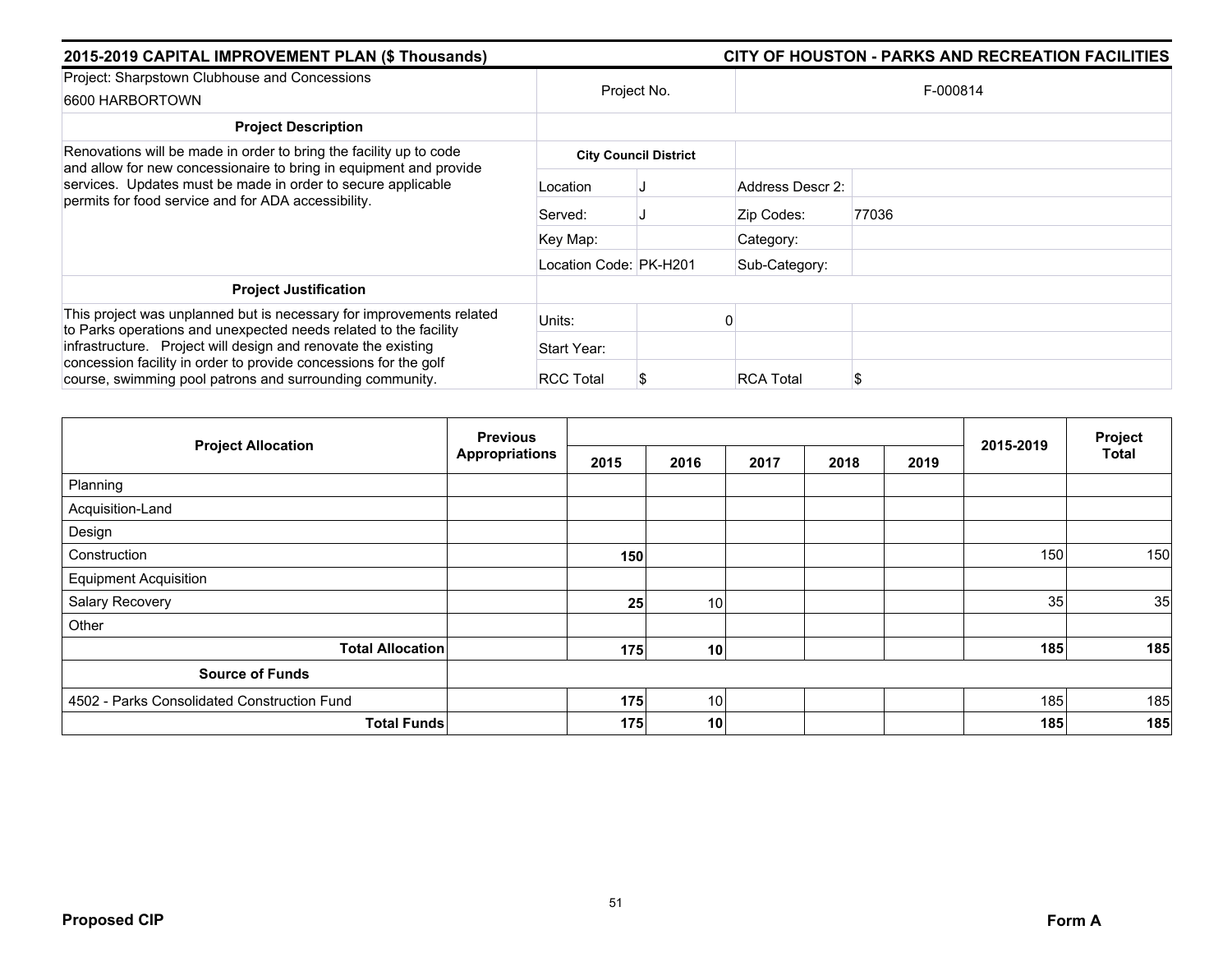| 2015-2019 CAPITAL IMPROVEMENT PLAN (\$ Thousands)                                                            |                        | CITY OF HOUSTON - PARKS AND RECREATION FACILITIES |                  |          |  |  |
|--------------------------------------------------------------------------------------------------------------|------------------------|---------------------------------------------------|------------------|----------|--|--|
| Project: Willow Water Hole Educational Outreach<br>5300 GASMER                                               | Project No.            |                                                   |                  | F-000815 |  |  |
| <b>Project Description</b>                                                                                   |                        |                                                   |                  |          |  |  |
| WWH received a Coastal Impact AssistanceProgram grant to provide<br>trails and educationalareas in the park. |                        | <b>City Council District</b>                      |                  |          |  |  |
|                                                                                                              | Location               | Κ                                                 | Address Descr 2: |          |  |  |
|                                                                                                              | Served:                | K.                                                | Zip Codes:       | 77035    |  |  |
|                                                                                                              | Key Map:               |                                                   | Category:        |          |  |  |
|                                                                                                              | Location Code: PK-H201 |                                                   | Sub-Category:    |          |  |  |
| <b>Project Justification</b>                                                                                 |                        |                                                   |                  |          |  |  |
| Willow Water Hole needs to provide visitors siteamenities to expand<br>the park usage.                       | Units:                 |                                                   |                  |          |  |  |
|                                                                                                              | Start Year:            |                                                   |                  |          |  |  |
|                                                                                                              | <b>RCC Total</b>       |                                                   | <b>RCA Total</b> | \$       |  |  |

| <b>Project Allocation</b>                   | <b>Previous</b>       |      |      |      |      | Project |           |       |
|---------------------------------------------|-----------------------|------|------|------|------|---------|-----------|-------|
|                                             | <b>Appropriations</b> | 2015 | 2016 | 2017 | 2018 | 2019    | 2015-2019 | Total |
| Planning                                    |                       |      |      |      |      |         |           |       |
| Acquisition-Land                            |                       |      |      |      |      |         |           |       |
| Design                                      |                       | 319  |      |      |      |         | 319       | 319   |
| Construction                                |                       |      |      |      |      |         |           |       |
| <b>Equipment Acquisition</b>                |                       |      |      |      |      |         |           |       |
| Salary Recovery                             |                       | 40   |      |      |      |         | 40        | 40    |
| Other                                       |                       |      |      |      |      |         |           |       |
| <b>Total Allocation</b>                     |                       | 359  |      |      |      |         | 359       | 359   |
| <b>Source of Funds</b>                      |                       |      |      |      |      |         |           |       |
| 4502 - Parks Consolidated Construction Fund |                       | 40   |      |      |      |         | 40        | 40    |
| <b>WILLOW PARTNERS</b>                      |                       | 319  |      |      |      |         | 319       | 319   |
| <b>Total Funds</b>                          |                       | 359  |      |      |      |         | 359       | 359   |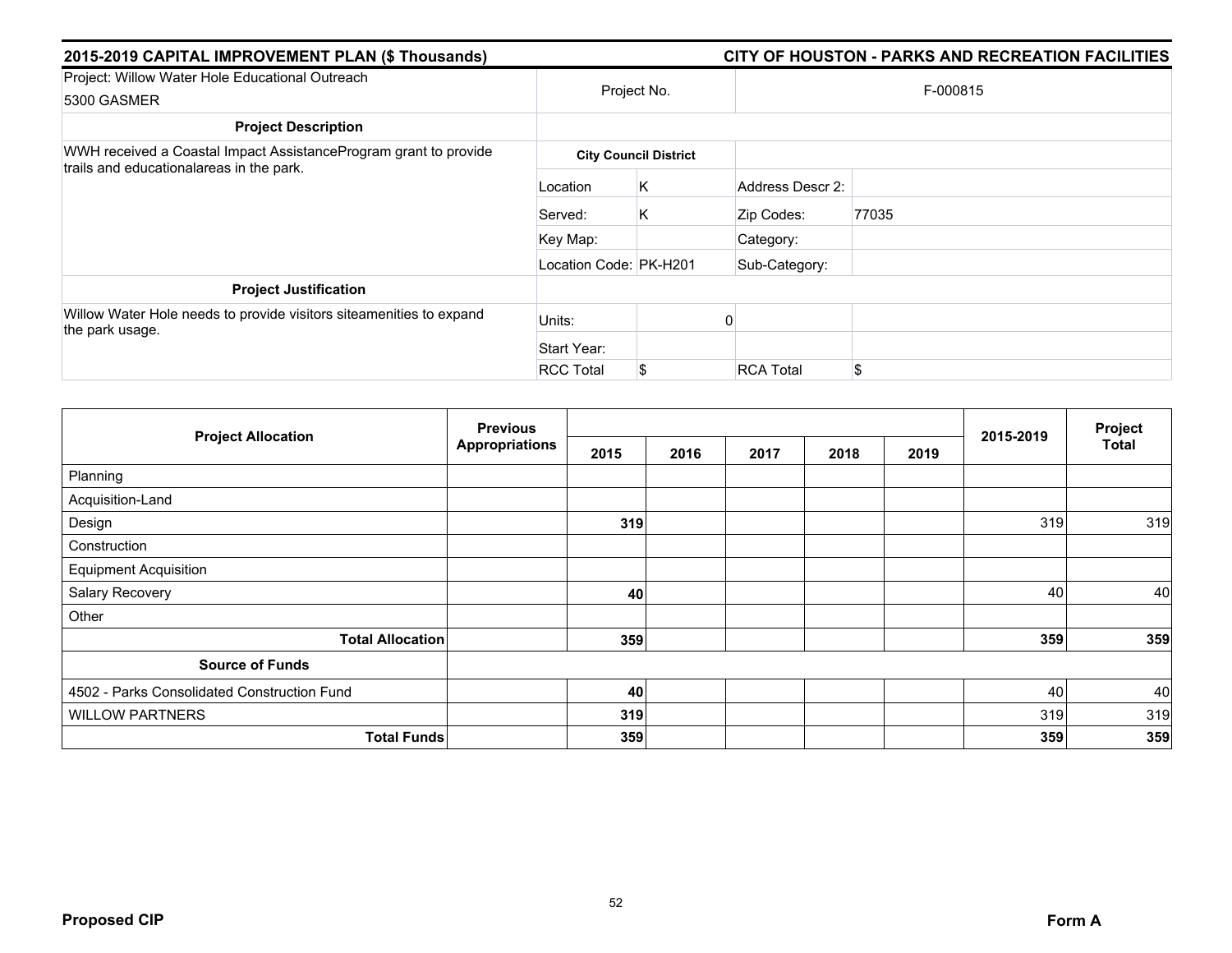| 2015-2019 CAPITAL IMPROVEMENT PLAN (\$ Thousands)                                                                         |                        | CITY OF HOUSTON - PARKS AND RECREATION FACILITIES |                  |          |  |  |  |  |
|---------------------------------------------------------------------------------------------------------------------------|------------------------|---------------------------------------------------|------------------|----------|--|--|--|--|
| Project: Willow Waterhole Levitt Pavilion<br>5300 GASMER                                                                  |                        | Project No.                                       |                  | F-000816 |  |  |  |  |
| <b>Project Description</b>                                                                                                |                        |                                                   |                  |          |  |  |  |  |
| Willow Waterhole received a Coastal ImpactAssistance Program grant<br>to provide trails andeducational areas in the park. |                        | <b>City Council District</b>                      |                  |          |  |  |  |  |
|                                                                                                                           | Location               | Κ                                                 | Address Descr 2: |          |  |  |  |  |
|                                                                                                                           | Served:                | K.                                                | Zip Codes:       | 77035    |  |  |  |  |
|                                                                                                                           | Key Map:               |                                                   | Category:        |          |  |  |  |  |
|                                                                                                                           | Location Code: PK-H201 |                                                   | Sub-Category:    |          |  |  |  |  |
| <b>Project Justification</b>                                                                                              |                        |                                                   |                  |          |  |  |  |  |
| Willow Water Hole needs to provide visitors siteamenities to expand<br>the park usage.                                    | Units:                 |                                                   |                  |          |  |  |  |  |
|                                                                                                                           | Start Year:            |                                                   |                  |          |  |  |  |  |
|                                                                                                                           | <b>RCC Total</b>       |                                                   | <b>RCA Total</b> | \$       |  |  |  |  |

| <b>Project Allocation</b>                   | <b>Previous</b>       |       |       |       | 2015-2019 | Project |       |       |
|---------------------------------------------|-----------------------|-------|-------|-------|-----------|---------|-------|-------|
|                                             | <b>Appropriations</b> | 2015  | 2016  | 2017  | 2018      | 2019    |       | Total |
| Planning                                    |                       |       |       |       |           |         |       |       |
| Acquisition-Land                            |                       |       |       |       |           |         |       |       |
| Design                                      |                       | 1,300 | 300   |       |           |         | 1,600 | 1,600 |
| Construction                                |                       |       | 4,500 | 3,500 |           |         | 8,000 | 8,000 |
| <b>Equipment Acquisition</b>                |                       |       |       |       |           |         |       |       |
| Salary Recovery                             |                       | 10    |       |       |           |         | 10    | 10    |
| Other                                       |                       |       |       |       |           |         |       |       |
| <b>Total Allocation</b>                     |                       | 1,310 | 4,800 | 3,500 |           |         | 9,610 | 9,610 |
| <b>Source of Funds</b>                      |                       |       |       |       |           |         |       |       |
| 4502 - Parks Consolidated Construction Fund |                       | 10    |       |       |           |         | 10    | 10    |
| <b>WILLOW PARTNERS</b>                      |                       | 1,300 | 4,800 | 3,500 |           |         | 9,600 | 9,600 |
| <b>Total Funds</b>                          |                       | 1,310 | 4,800 | 3,500 |           |         | 9,610 | 9,610 |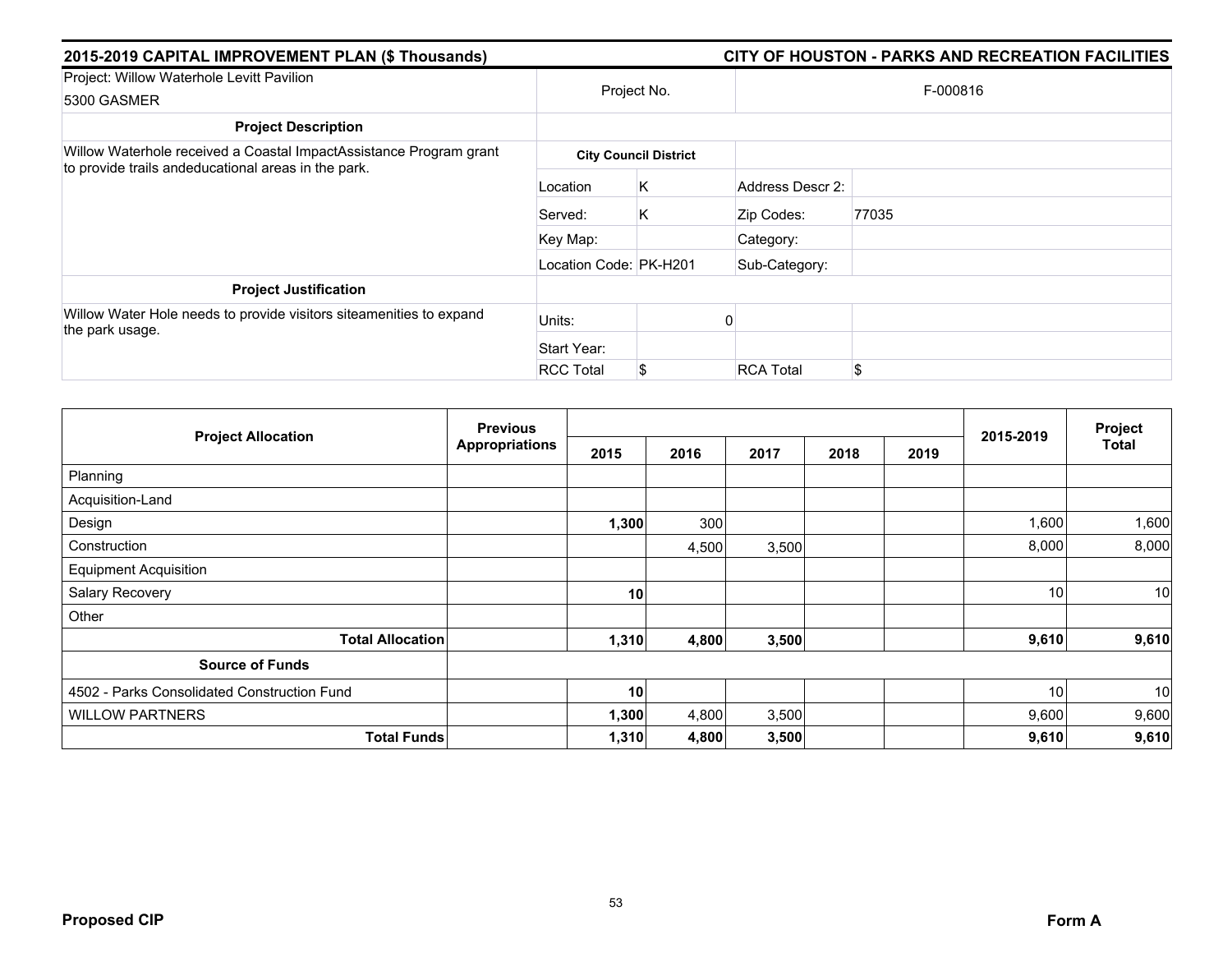| 2015-2019 CAPITAL IMPROVEMENT PLAN (\$ Thousands)                                                                                | CITY OF HOUSTON - PARKS AND RECREATION FACILITIES |                              |                  |       |  |  |  |
|----------------------------------------------------------------------------------------------------------------------------------|---------------------------------------------------|------------------------------|------------------|-------|--|--|--|
| Project: Milby Park Ball Field Lighting<br>2001 CENTRAL                                                                          | Project No.                                       |                              | F-000818         |       |  |  |  |
| <b>Project Description</b>                                                                                                       |                                                   |                              |                  |       |  |  |  |
| Light the area currently being used for soccer.                                                                                  |                                                   | <b>City Council District</b> |                  |       |  |  |  |
|                                                                                                                                  | Location                                          |                              | Address Descr 2: |       |  |  |  |
|                                                                                                                                  | Served:                                           |                              | Zip Codes:       | 77017 |  |  |  |
|                                                                                                                                  | Key Map:                                          |                              | Category:        |       |  |  |  |
|                                                                                                                                  | Location Code: PK-A306                            |                              | Sub-Category:    |       |  |  |  |
| <b>Project Justification</b>                                                                                                     |                                                   |                              |                  |       |  |  |  |
| Lighting of the soccer field will stimulate the park experience<br>along with other amenities will provide safe continuation and | Units:                                            |                              |                  |       |  |  |  |
| enhance services to the community for recreational, social and                                                                   | Start Year:                                       |                              |                  |       |  |  |  |
| health benefits.                                                                                                                 | <b>RCC Total</b>                                  |                              | <b>RCA Total</b> | \$    |  |  |  |

| <b>Project Allocation</b>                   | <b>Previous</b>       |      |      |      |      | Project |           |                 |
|---------------------------------------------|-----------------------|------|------|------|------|---------|-----------|-----------------|
|                                             | <b>Appropriations</b> | 2015 | 2016 | 2017 | 2018 | 2019    | 2015-2019 | <b>Total</b>    |
| Planning                                    |                       |      |      |      |      |         |           |                 |
| Acquisition-Land                            |                       |      |      |      |      |         |           |                 |
| Design                                      |                       |      |      |      |      |         |           |                 |
| Construction                                |                       |      |      |      |      |         |           |                 |
| <b>Equipment Acquisition</b>                |                       |      |      |      |      |         |           |                 |
| Salary Recovery                             |                       | 20   |      |      |      |         | 20        | 20              |
| Other                                       |                       |      |      |      |      |         |           |                 |
| <b>Total Allocation</b>                     |                       | 20   |      |      |      |         | 20        | 20 <sub>l</sub> |
| <b>Source of Funds</b>                      |                       |      |      |      |      |         |           |                 |
| 4502 - Parks Consolidated Construction Fund |                       | 20   |      |      |      |         | 20        | 20              |
| <b>Total Funds</b>                          |                       | 20   |      |      |      |         | 20        | 20              |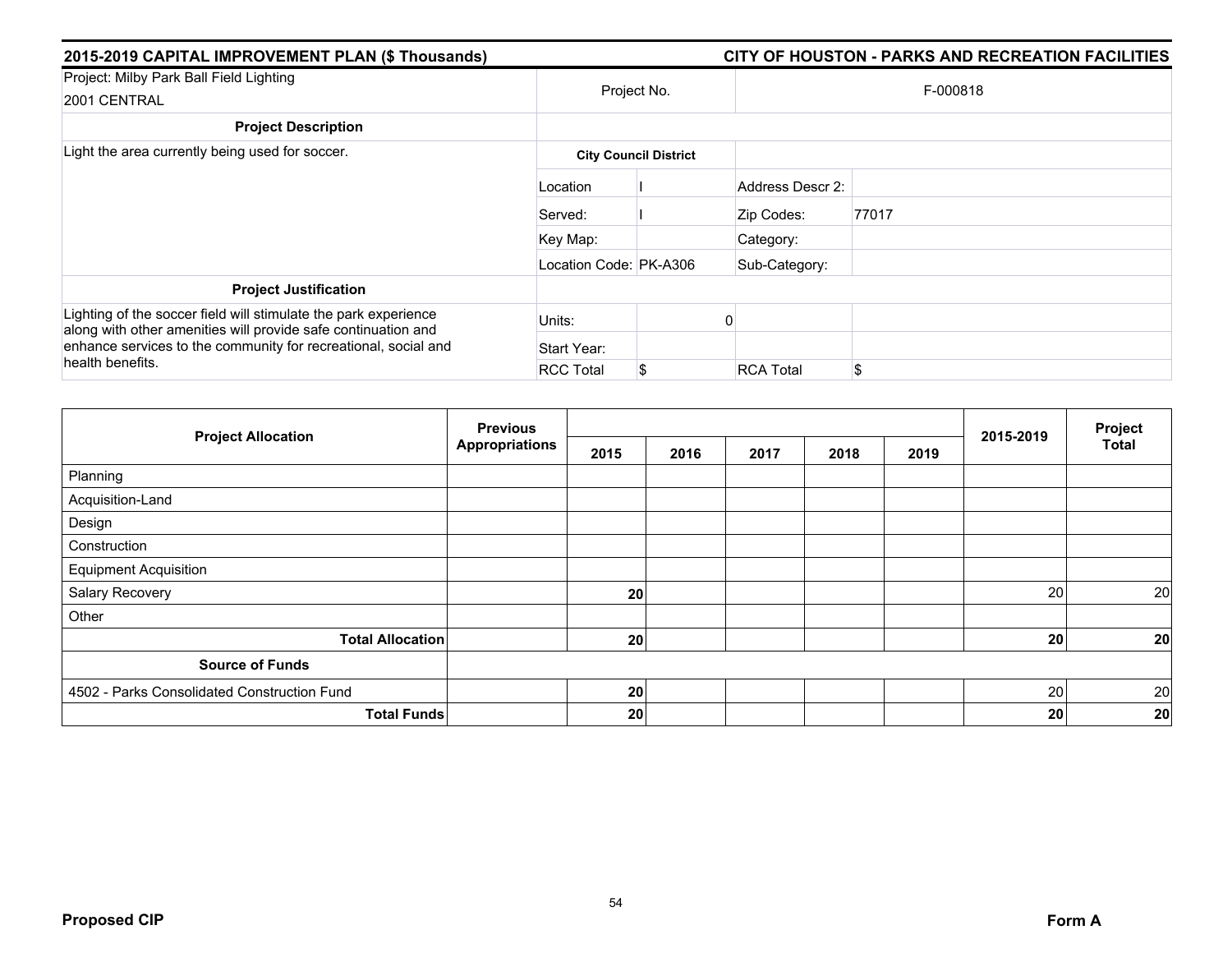| 2015-2019 CAPITAL IMPROVEMENT PLAN (\$ Thousands)                                                                                                                                                                    | CITY OF HOUSTON - PARKS AND RECREATION FACILITIES |                              |                  |          |  |  |  |
|----------------------------------------------------------------------------------------------------------------------------------------------------------------------------------------------------------------------|---------------------------------------------------|------------------------------|------------------|----------|--|--|--|
| Project: Braeburn Glen Park<br>9501 SOUTH GESSNER                                                                                                                                                                    | Project No.                                       |                              |                  | F-504C14 |  |  |  |
| <b>Project Description</b>                                                                                                                                                                                           |                                                   |                              |                  |          |  |  |  |
| Provide upgrades to the parking lot, park and tennis center entry.                                                                                                                                                   |                                                   | <b>City Council District</b> |                  |          |  |  |  |
|                                                                                                                                                                                                                      | Location                                          |                              | Address Descr 2: |          |  |  |  |
|                                                                                                                                                                                                                      | Served:                                           |                              | Zip Codes:       | 77074    |  |  |  |
|                                                                                                                                                                                                                      | Key Map:                                          |                              | Category:        |          |  |  |  |
|                                                                                                                                                                                                                      | Location Code: PK-L216                            |                              | Sub-Category:    |          |  |  |  |
| <b>Project Justification</b>                                                                                                                                                                                         |                                                   |                              |                  |          |  |  |  |
| The existing parking lot is in poor condition with little lighting.<br>This lot serves the park and the tennis center. The dumpster sits<br>at the park entry and upgrades to existing park amenities are<br>needed. | Units:                                            |                              |                  |          |  |  |  |
|                                                                                                                                                                                                                      | Start Year:                                       | 2010                         |                  |          |  |  |  |
|                                                                                                                                                                                                                      | <b>RCC Total</b>                                  |                              | <b>RCA Total</b> | \$       |  |  |  |

|                                             | <b>Previous</b>       |      |                 |      | Project |      |           |              |
|---------------------------------------------|-----------------------|------|-----------------|------|---------|------|-----------|--------------|
| <b>Project Allocation</b>                   | <b>Appropriations</b> | 2015 | 2016            | 2017 | 2018    | 2019 | 2015-2019 | <b>Total</b> |
| Planning                                    |                       |      |                 |      |         |      |           |              |
| Acquisition-Land                            |                       |      |                 |      |         |      |           |              |
| Design                                      | 90                    |      |                 |      |         |      |           | 90           |
| Construction                                | 65                    | 670  |                 |      |         |      | 670       | 735          |
| <b>Equipment Acquisition</b>                | 30                    |      |                 |      |         |      |           | 30           |
| Salary Recovery                             |                       | 40   | 10 <sup>1</sup> |      |         |      | 50        | 50           |
| Other                                       |                       | 11   |                 |      |         |      | 11        | 11           |
| <b>Total Allocation</b>                     | 185                   | 721  | 10              |      |         |      | 731       | 915          |
| <b>Source of Funds</b>                      |                       |      |                 |      |         |      |           |              |
| 4502 - Parks Consolidated Construction Fund | 106                   | 721  | 10 <sup>1</sup> |      |         |      | 731       | 836          |
| <b>Future Bond Election</b>                 |                       |      |                 |      |         |      |           | $\mathbf 0$  |
| <b>Total Funds</b>                          | 185                   | 721  | 10              |      |         |      | 731       | 915          |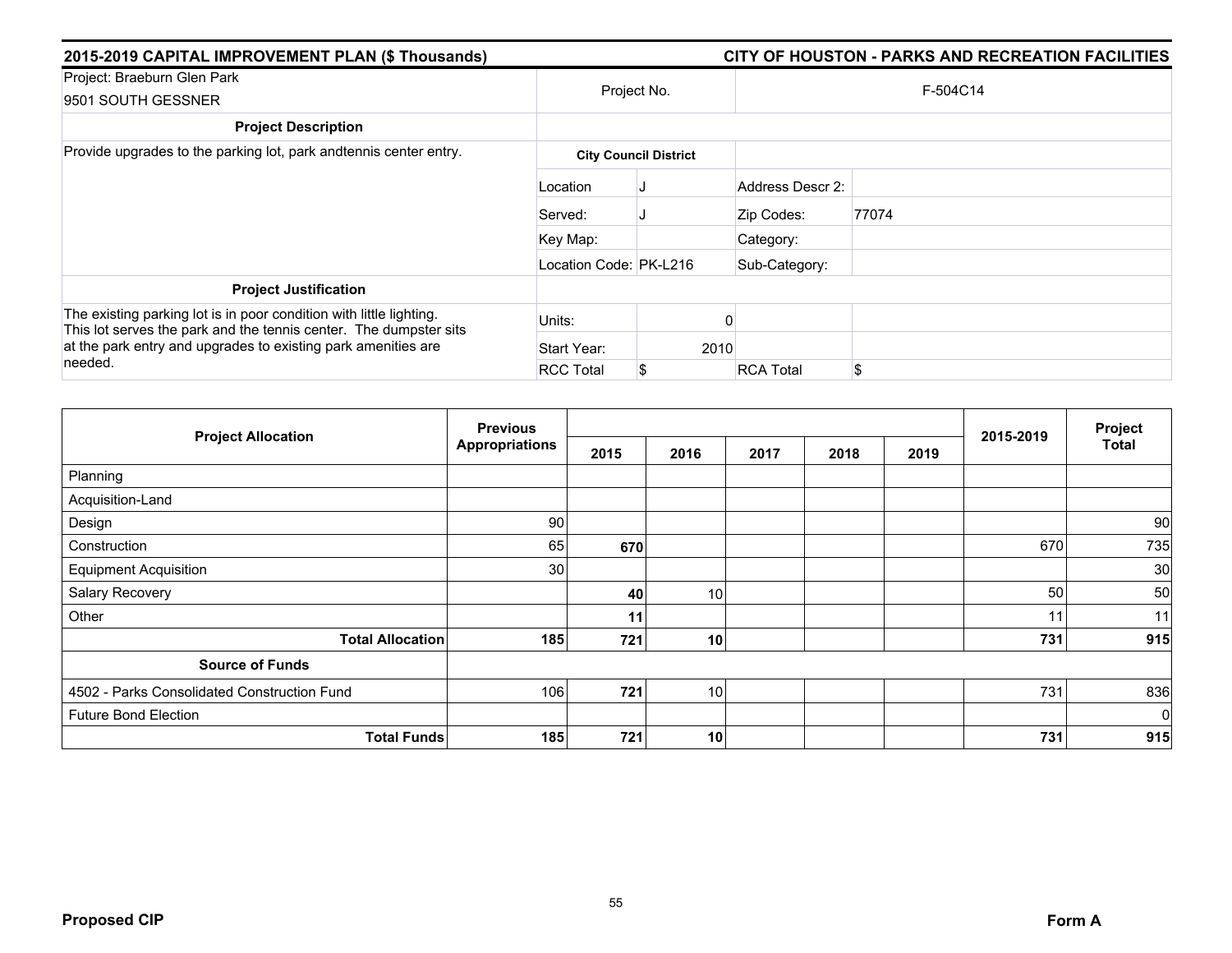| 2015-2019 CAPITAL IMPROVEMENT PLAN (\$ Thousands)                                                                                            |                      |                              |                  | CITY OF HOUSTON - PARKS AND RECREATION FACILITIES |  |  |
|----------------------------------------------------------------------------------------------------------------------------------------------|----------------------|------------------------------|------------------|---------------------------------------------------|--|--|
| Project: Bayou Greenways 2020<br>BAYOU GREENWAYS 2020 PROJECT                                                                                |                      | Project No.                  | F-BG2020         |                                                   |  |  |
| <b>Project Description</b>                                                                                                                   |                      |                              |                  |                                                   |  |  |
| Bayou Greenways 2020 will add park land,<br>trails and natural habitat, native wildlife and                                                  |                      | <b>City Council District</b> |                  |                                                   |  |  |
| promote the health and welfare of the<br>citizens of Houston and its surrounding areas<br>by linking the City's existing stretches of linear | Location             | ν                            | Address Descr 2: |                                                   |  |  |
|                                                                                                                                              | Served:              | v                            | Zip Codes:       |                                                   |  |  |
| parks, trails and larger traditional parks with<br>new greenways.                                                                            | Key Map:             |                              | Category:        |                                                   |  |  |
|                                                                                                                                              | Location Code: UA-00 |                              | Sub-Category:    |                                                   |  |  |
| <b>Project Justification</b>                                                                                                                 |                      |                              |                  |                                                   |  |  |
| The Bayou Greenways 2020 is a<br>public/private project with the purpose of                                                                  | Units:               |                              |                  |                                                   |  |  |
| creating an integrated system of connected                                                                                                   | Start Year:          | 2014                         |                  |                                                   |  |  |
| linear parks with walking, running and bicycle<br>trails along the nine (9) major bayous with<br>the City limits.                            | <b>RCC Total</b>     |                              | <b>RCA Total</b> |                                                   |  |  |

| <b>Project Allocation</b>                   | <b>Previous</b>       |      |      |      |      |      | 2015-2019 | Project      |
|---------------------------------------------|-----------------------|------|------|------|------|------|-----------|--------------|
|                                             | <b>Appropriations</b> | 2015 | 2016 | 2017 | 2018 | 2019 |           | <b>Total</b> |
| Planning                                    |                       |      |      |      |      |      |           |              |
| Acquisition-Land                            |                       |      |      |      |      |      |           |              |
| Design                                      |                       |      |      |      |      |      |           |              |
| Construction                                | 11,400                |      |      |      |      |      |           | 11,400       |
| <b>Equipment Acquisition</b>                |                       |      |      |      |      |      |           |              |
| Salary Recovery                             |                       |      |      |      |      |      |           |              |
| Other                                       |                       |      |      |      |      |      |           |              |
| <b>Total Allocation</b>                     | 11,400                |      |      |      |      |      |           | 11,400       |
| <b>Source of Funds</b>                      |                       |      |      |      |      |      |           |              |
| 4502 - Parks Consolidated Construction Fund | 11,400                |      |      |      |      |      |           | 11,400       |
| <b>Total Funds</b>                          | 11,400                |      |      |      |      |      |           | 11,400       |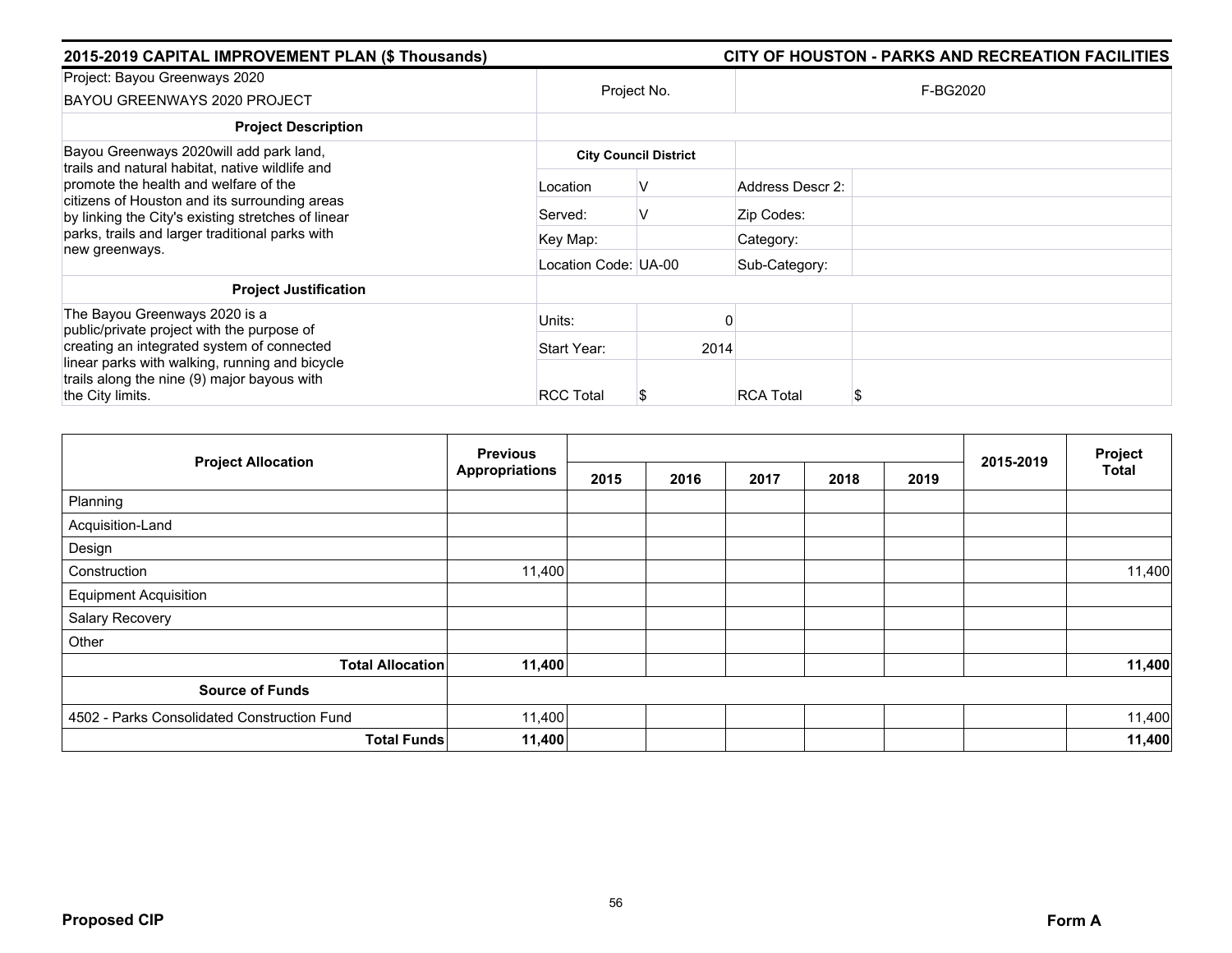| 2015-2019 CAPITAL IMPROVEMENT PLAN (\$ Thousands)                                                                                                                                                                                    |                      |                              | CITY OF HOUSTON - PARKS AND RECREATION FACILITIES |
|--------------------------------------------------------------------------------------------------------------------------------------------------------------------------------------------------------------------------------------|----------------------|------------------------------|---------------------------------------------------|
| Project: BG2020 - Buffalo Bayou Greenway Land<br>BG2020 - BUFFALO BAYOU GREENWAY LAND                                                                                                                                                | Project No.          |                              | F-BGBB99                                          |
| <b>Project Description</b>                                                                                                                                                                                                           |                      |                              |                                                   |
| Bayou Greenways 2020 will add park land, trails and natural habitat,                                                                                                                                                                 |                      | <b>City Council District</b> |                                                   |
| native wildlife andpromote the health and welfare of thecitizens<br>of Houston and its surrounding areasby linking the City's existing<br>stretches of linearparks, trails and larger traditional parks<br>withnew greenways.        | Location             | C                            | Address Descr 2:                                  |
|                                                                                                                                                                                                                                      | Served:              | W                            | Zip Codes:                                        |
|                                                                                                                                                                                                                                      | Key Map:             |                              | Category:                                         |
|                                                                                                                                                                                                                                      | Location Code: UA-00 |                              | Sub-Category:                                     |
| <b>Project Justification</b>                                                                                                                                                                                                         |                      |                              |                                                   |
| The Bayou Greenways 2020 is apublic/private project with the purpose<br>ofcreating an integrated system of connectedlinear parks with<br>walking, running and bicycletrails along the nine (9) major bayous<br>with the City limits. | Units:               |                              |                                                   |
|                                                                                                                                                                                                                                      | Start Year:          |                              |                                                   |
|                                                                                                                                                                                                                                      | <b>RCC Total</b>     |                              | \$<br><b>RCA Total</b>                            |

| <b>Project Allocation</b>                   | <b>Previous</b>       |      |      |      | Project |      |           |              |
|---------------------------------------------|-----------------------|------|------|------|---------|------|-----------|--------------|
|                                             | <b>Appropriations</b> | 2015 | 2016 | 2017 | 2018    | 2019 | 2015-2019 | <b>Total</b> |
| Planning                                    |                       |      |      |      |         |      |           |              |
| Acquisition-Land                            |                       | 375  | 375  |      |         |      | 750       | 750          |
| Design                                      |                       |      |      |      |         |      |           |              |
| Construction                                |                       |      |      |      |         |      |           |              |
| <b>Equipment Acquisition</b>                |                       |      |      |      |         |      |           |              |
| Salary Recovery                             |                       |      |      |      |         |      |           |              |
| Other                                       |                       |      |      |      |         |      |           |              |
| <b>Total Allocation</b>                     |                       | 375  | 375  |      |         |      | 750       | 750          |
| <b>Source of Funds</b>                      |                       |      |      |      |         |      |           |              |
| 4502 - Parks Consolidated Construction Fund |                       |      |      |      |         |      |           | $\mathbf 0$  |
| <b>HPB Fundraising</b>                      |                       | 375  | 375  |      |         |      | 750       | 750          |
| <b>Total Funds</b>                          |                       | 375  | 375  |      |         |      | 750       | 750          |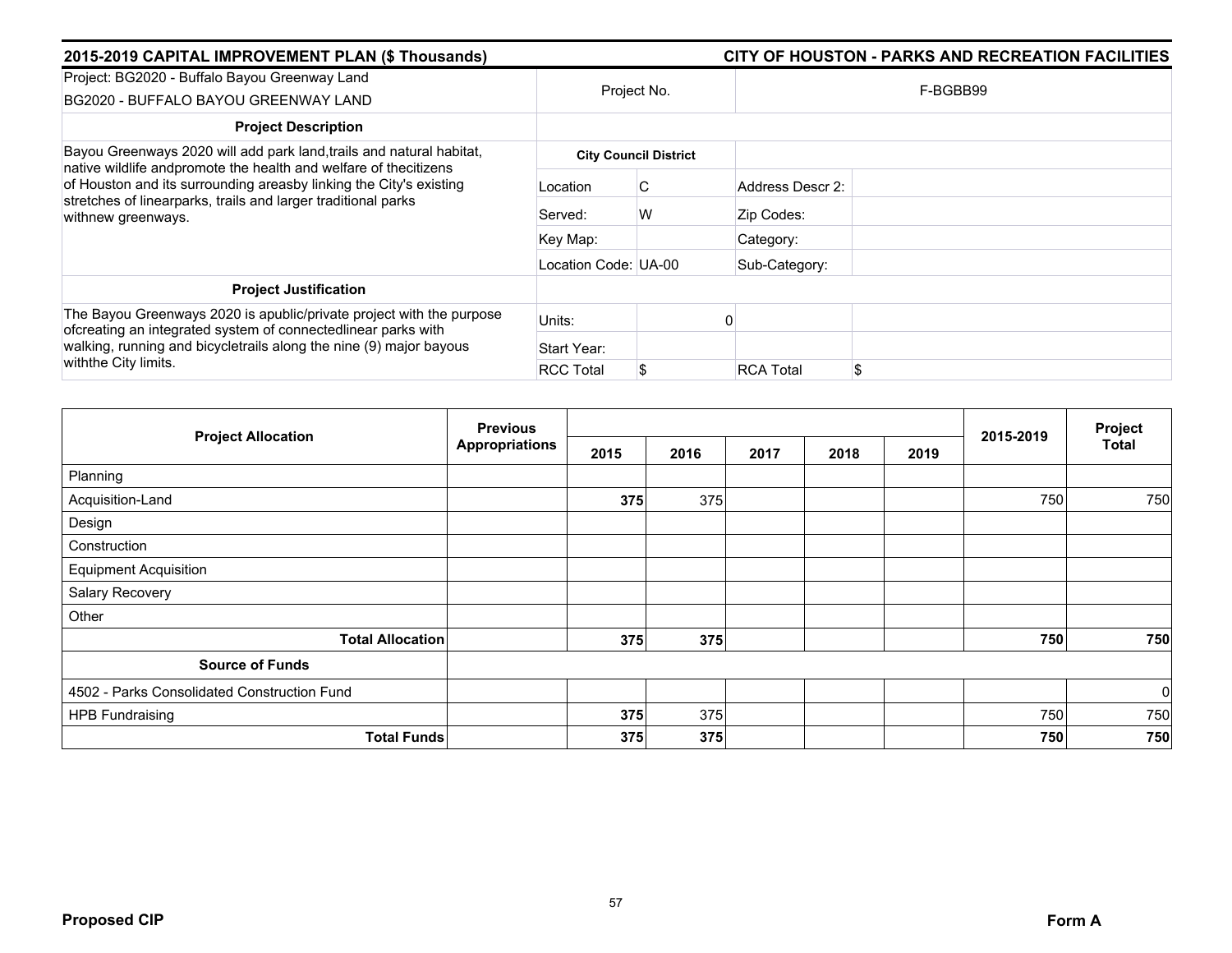| 2015-2019 CAPITAL IMPROVEMENT PLAN (\$ Thousands)                                                                                            |                        |                              |                  | CITY OF HOUSTON - PARKS AND RECREATION FACILITIES |  |  |
|----------------------------------------------------------------------------------------------------------------------------------------------|------------------------|------------------------------|------------------|---------------------------------------------------|--|--|
| Project: BG2020 - Brays Trail Development<br>HERMANN PARK ALONG BRAYS BAYOU                                                                  | Project No.            |                              | F-BGBR01         |                                                   |  |  |
| <b>Project Description</b>                                                                                                                   |                        |                              |                  |                                                   |  |  |
| Bayou Greenways 2020 will add park land,<br>trails and natural habitat, native wildlife and                                                  |                        | <b>City Council District</b> |                  |                                                   |  |  |
| promote the health and welfare of the<br>citizens of Houston and its surrounding areas<br>by linking the City's existing stretches of linear | Location               | D                            | Address Descr 2: |                                                   |  |  |
|                                                                                                                                              | Served:                | D                            | Zip Codes:       | <b>VARIOUS</b>                                    |  |  |
| parks, trails and larger traditional parks with<br>new greenways.                                                                            | Key Map:               |                              | Category:        |                                                   |  |  |
|                                                                                                                                              | Location Code: PK-H201 |                              | Sub-Category:    |                                                   |  |  |
| <b>Project Justification</b>                                                                                                                 |                        |                              |                  |                                                   |  |  |
| The Bayou Greenways 2020 is a<br>public/private project with the purpose of                                                                  | Units:                 |                              |                  |                                                   |  |  |
| creating an integrated system of connected                                                                                                   | Start Year:            |                              |                  |                                                   |  |  |
| linear parks with walking, running and bicycle<br>trails along the nine (9) major bayous with<br>the City limits.                            | <b>RCC Total</b>       | J                            | <b>RCA Total</b> |                                                   |  |  |

|                                             | <b>Previous</b>       | 2015-2019 | Project         |      |      |      |     |              |
|---------------------------------------------|-----------------------|-----------|-----------------|------|------|------|-----|--------------|
| <b>Project Allocation</b>                   | <b>Appropriations</b> | 2015      | 2016            | 2017 | 2018 | 2019 |     | <b>Total</b> |
| Planning                                    |                       | 94        |                 |      |      |      | 94  | 94           |
| Acquisition-Land                            |                       |           |                 |      |      |      |     |              |
| Design                                      |                       | 100       |                 |      |      |      | 100 | 100          |
| Construction                                |                       |           | 650             |      |      |      | 650 | 650          |
| <b>Equipment Acquisition</b>                |                       |           |                 |      |      |      |     |              |
| Salary Recovery                             |                       | 20        | 30 <sup>°</sup> | 10   |      |      | 60  | 60           |
| Other                                       |                       |           |                 |      |      |      |     |              |
| <b>Total Allocation</b>                     |                       | 214       | 680             | 10   |      |      | 904 | 904          |
| <b>Source of Funds</b>                      |                       |           |                 |      |      |      |     |              |
| 4502 - Parks Consolidated Construction Fund |                       | 20        | 30 <sup>°</sup> | 10   |      |      | 60  | 60           |
| <b>GRANTS</b>                               |                       |           |                 |      |      |      |     | $\mathbf 0$  |
| <b>HPB Fundraising</b>                      |                       | 194       | 650             |      |      |      | 844 | 844          |
| <b>Total Funds</b>                          |                       | 214       | 680             | 10   |      |      | 904 | 904          |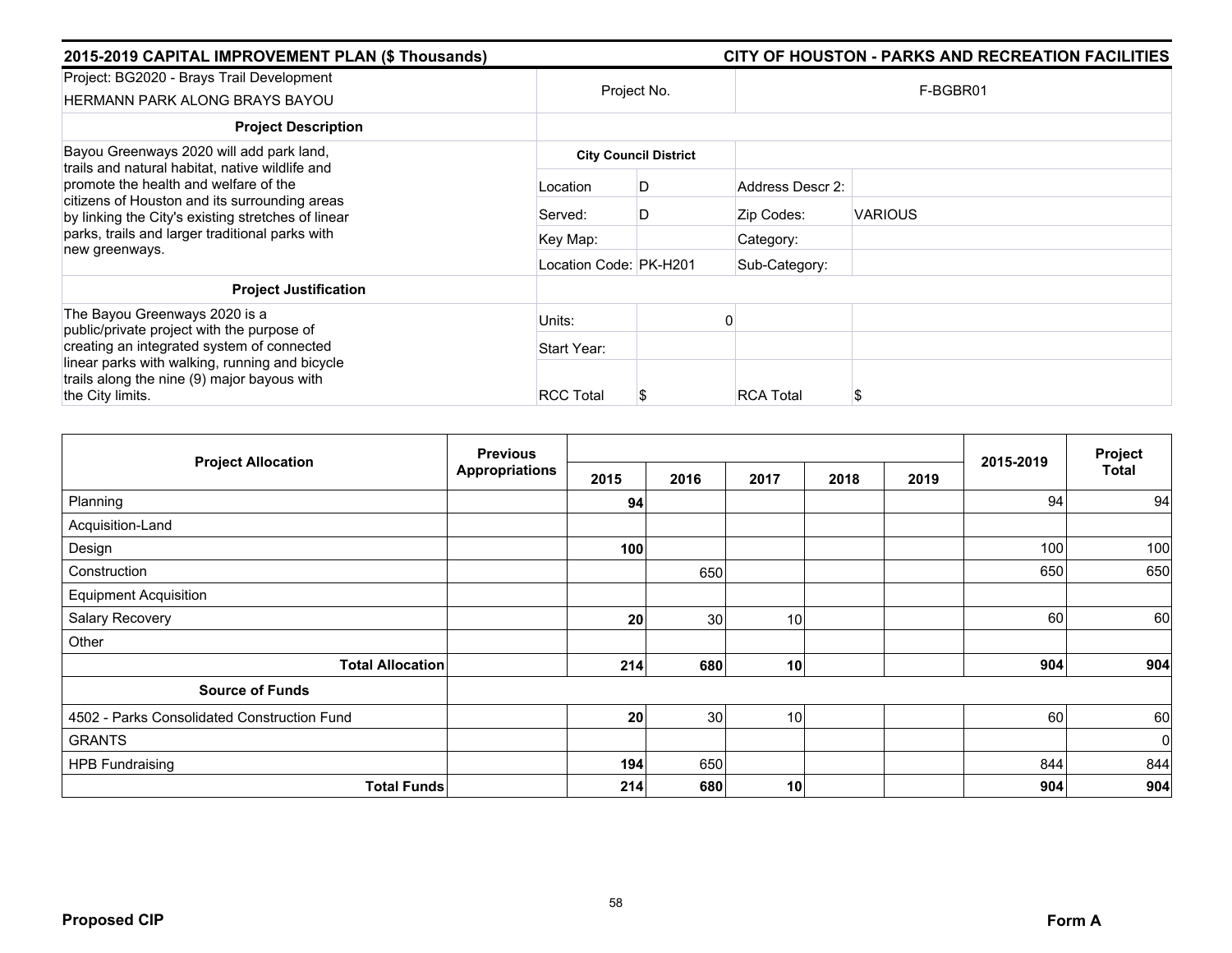| 2015-2019 CAPITAL IMPROVEMENT PLAN (\$ Thousands)                                                                                                                                               |                      |                              |                  | CITY OF HOUSTON - PARKS AND RECREATION FACILITIES |
|-------------------------------------------------------------------------------------------------------------------------------------------------------------------------------------------------|----------------------|------------------------------|------------------|---------------------------------------------------|
| Project: BG2020 - MLK to Calhoun (MacGregor Park)<br>MLK TO CALHOUN (MACGREGOR PARK)                                                                                                            | Project No.          |                              |                  | F-BGBR10                                          |
| <b>Project Description</b>                                                                                                                                                                      |                      |                              |                  |                                                   |
| Bayou Greenways 2020 will add park land,                                                                                                                                                        |                      | <b>City Council District</b> |                  |                                                   |
| trails and natural habitat, native wildlife and<br>promote the health and welfare of the<br>citizens of Houston and its surrounding areas<br>by linking the City's existing stretches of linear | Location             | D                            | Address Descr 2: |                                                   |
|                                                                                                                                                                                                 | Served:              | W                            | Zip Codes:       | 77021                                             |
| parks, trails and larger traditional parks with<br>new greenways.                                                                                                                               | Key Map:             |                              | Category:        |                                                   |
|                                                                                                                                                                                                 | Location Code: UA-00 |                              | Sub-Category:    |                                                   |
| <b>Project Justification</b>                                                                                                                                                                    |                      |                              |                  |                                                   |
| The Bayou Greenways 2020 is a<br>public/private project with the purpose of                                                                                                                     | Units:               |                              |                  |                                                   |
| creating an integrated system of connected                                                                                                                                                      | Start Year:          |                              |                  |                                                   |
| linear parks with walking, running and bicycle<br>trails along the nine (9) major bayous with<br>the City limits.                                                                               | <b>RCC Total</b>     | S                            | <b>RCA Total</b> |                                                   |

| <b>Project Allocation</b>                   | <b>Previous</b>       |      |      |      |      |      |           | Project      |
|---------------------------------------------|-----------------------|------|------|------|------|------|-----------|--------------|
|                                             | <b>Appropriations</b> | 2015 | 2016 | 2017 | 2018 | 2019 | 2015-2019 | <b>Total</b> |
| Planning                                    |                       |      |      |      |      |      |           |              |
| Acquisition-Land                            |                       |      |      |      |      |      |           | $\mathbf 0$  |
| Design                                      |                       |      |      |      | 30   | 30   | 60        | 60           |
| Construction                                |                       |      |      |      |      | 300  | 300       | 300          |
| <b>Equipment Acquisition</b>                |                       |      |      |      |      |      |           |              |
| Salary Recovery                             |                       |      |      |      |      |      |           |              |
| Other                                       |                       |      |      |      |      |      |           |              |
| <b>Total Allocation</b>                     |                       |      |      |      | 30   | 330  | 360       | 360          |
| <b>Source of Funds</b>                      |                       |      |      |      |      |      |           |              |
| 4502 - Parks Consolidated Construction Fund |                       |      |      |      |      | 300  | 300       | 300          |
| <b>HPB Fundraising</b>                      |                       |      |      |      | 30   | 30   | 60        | 60           |
| <b>Total Funds</b>                          |                       |      |      |      | 30   | 330  | 360       | 360          |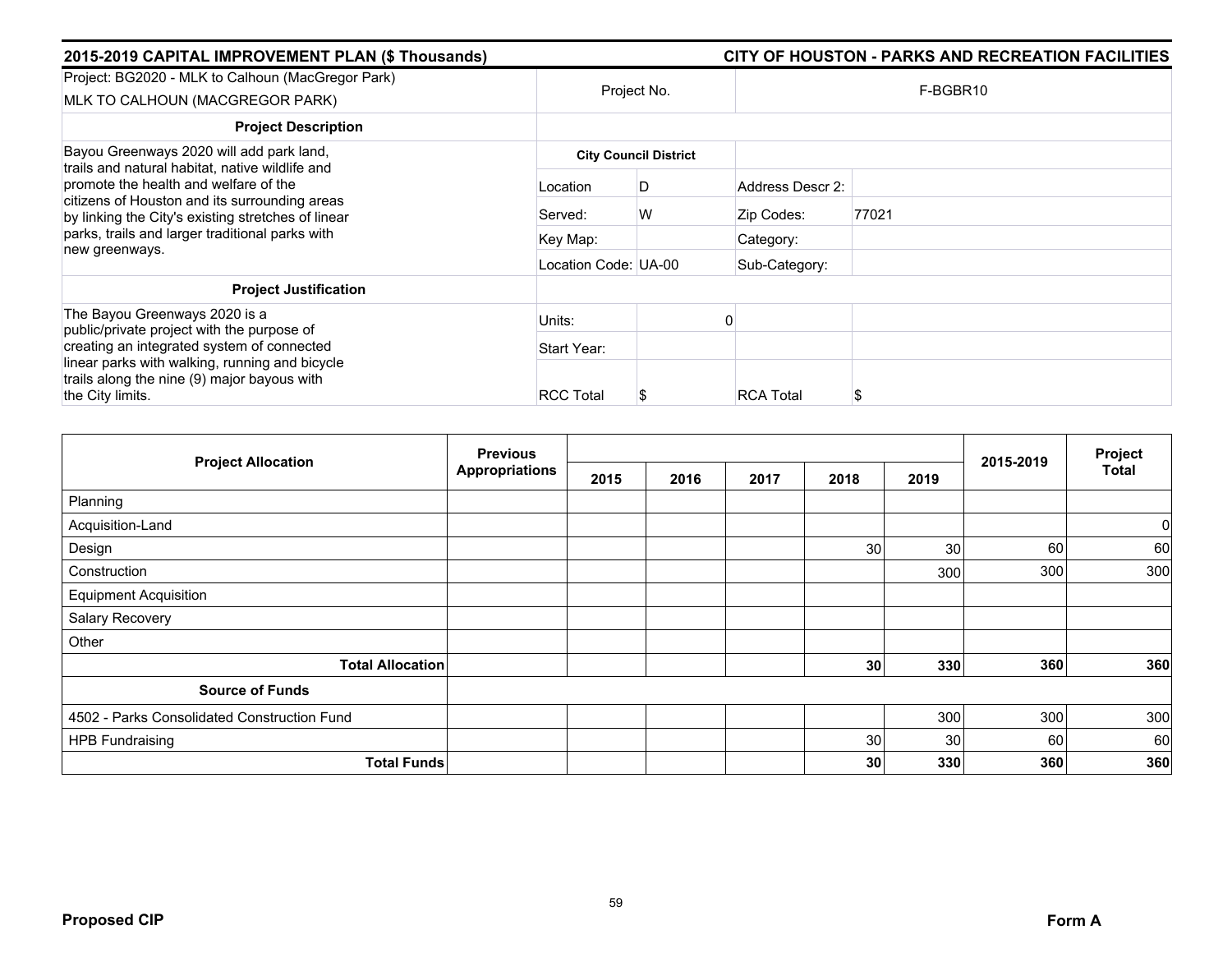| 2015-2019 CAPITAL IMPROVEMENT PLAN (\$ Thousands)                                                                                            |                      |                              |                  | CITY OF HOUSTON - PARKS AND RECREATION FACILITIES |
|----------------------------------------------------------------------------------------------------------------------------------------------|----------------------|------------------------------|------------------|---------------------------------------------------|
| Project: BG2020 - Calhoun to Scott<br>BG2020 - CALHOUN TO SCOTT                                                                              |                      | Project No.                  |                  | F-BGBR11                                          |
| <b>Project Description</b>                                                                                                                   |                      |                              |                  |                                                   |
| Bayou Greenways 2020 will add park land,<br>trails and natural habitat, native wildlife and                                                  |                      | <b>City Council District</b> |                  |                                                   |
| promote the health and welfare of the<br>citizens of Houston and its surrounding areas<br>by linking the City's existing stretches of linear | Location             | D                            | Address Descr 2: |                                                   |
|                                                                                                                                              | Served:              | W                            | Zip Codes:       | 77021                                             |
| parks, trails and larger traditional parks with<br>new greenways.                                                                            | Key Map:             |                              | Category:        |                                                   |
|                                                                                                                                              | Location Code: UA-00 |                              | Sub-Category:    |                                                   |
| <b>Project Justification</b>                                                                                                                 |                      |                              |                  |                                                   |
| The Bayou Greenways 2020 is a<br>public/private project with the purpose of                                                                  | Units:               |                              |                  |                                                   |
| creating an integrated system of connected                                                                                                   | Start Year:          |                              |                  |                                                   |
| linear parks with walking, running and bicycle<br>trails along the nine (9) major bayous with<br>the City limits.                            | <b>RCC Total</b>     | Ъ                            | <b>RCA Total</b> | S                                                 |

| <b>Project Allocation</b>                   | <b>Previous</b>       |      |      |      |      |      |           | Project      |
|---------------------------------------------|-----------------------|------|------|------|------|------|-----------|--------------|
|                                             | <b>Appropriations</b> | 2015 | 2016 | 2017 | 2018 | 2019 | 2015-2019 | <b>Total</b> |
| Planning                                    |                       |      |      |      |      |      |           |              |
| Acquisition-Land                            |                       |      |      |      |      |      |           | $\mathbf 0$  |
| Design                                      |                       |      |      |      | 85   | 85   | 170       | 170          |
| Construction                                |                       |      |      |      |      | 500  | 500       | 500          |
| <b>Equipment Acquisition</b>                |                       |      |      |      |      |      |           |              |
| Salary Recovery                             |                       |      |      |      |      |      |           |              |
| Other                                       |                       |      |      |      |      |      |           |              |
| <b>Total Allocation</b>                     |                       |      |      |      | 85   | 585  | 670       | 670          |
| <b>Source of Funds</b>                      |                       |      |      |      |      |      |           |              |
| 4502 - Parks Consolidated Construction Fund |                       |      |      |      |      | 500  | 500       | 500          |
| <b>HPB Fundraising</b>                      |                       |      |      |      | 85   | 85   | 170       | 170          |
| <b>Total Funds</b>                          |                       |      |      |      | 85   | 585  | 670       | 670          |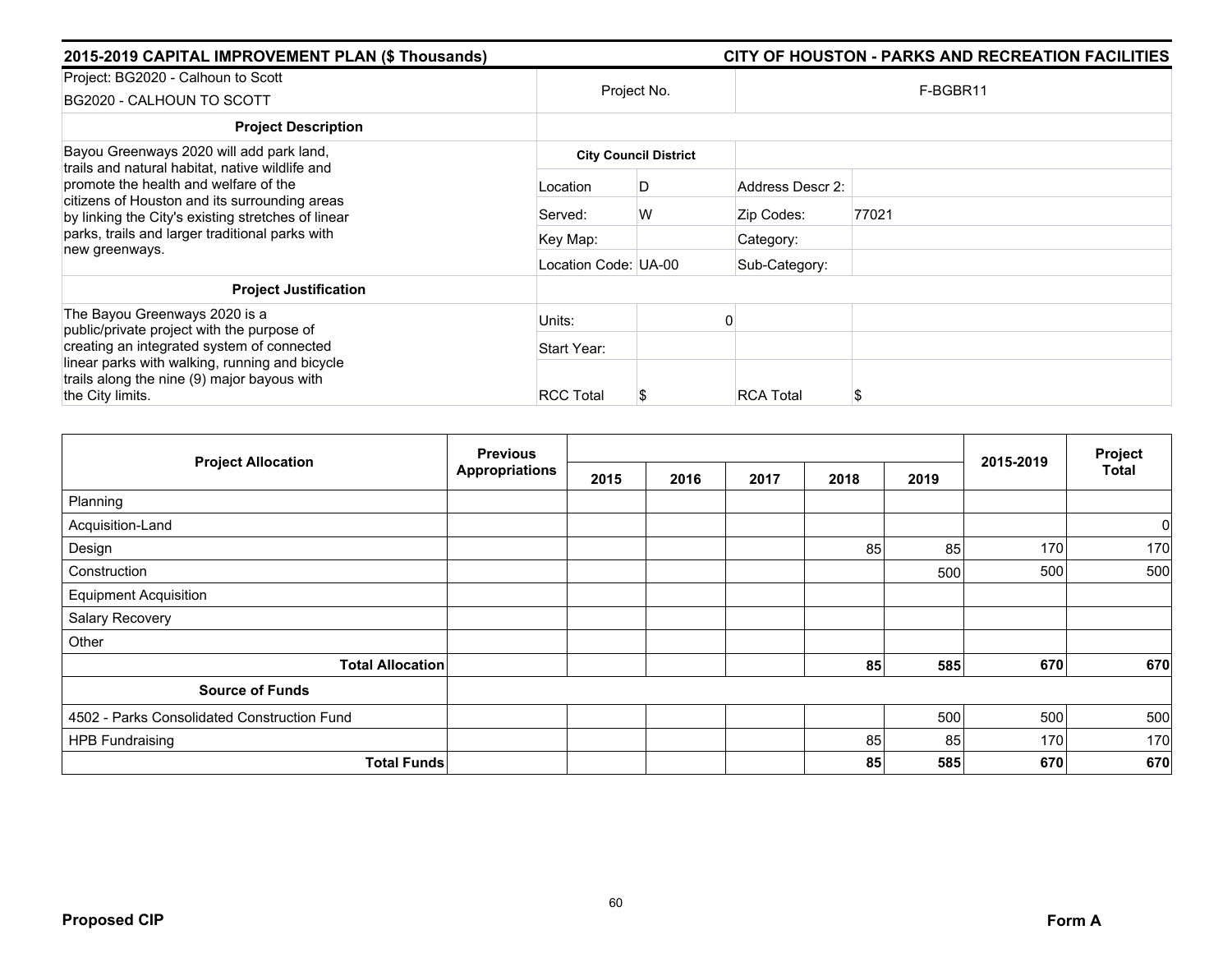| 2015-2019 CAPITAL IMPROVEMENT PLAN (\$ Thousands)                                                                                            |                              |             |                  | CITY OF HOUSTON - PARKS AND RECREATION FACILITIES |  |  |  |  |
|----------------------------------------------------------------------------------------------------------------------------------------------|------------------------------|-------------|------------------|---------------------------------------------------|--|--|--|--|
| Project: BG2020 - Scott to Columbia Tap<br>BG2020 - SCOTT TO COLUMBIA TAP                                                                    |                              | Project No. | F-BGBR12         |                                                   |  |  |  |  |
| <b>Project Description</b>                                                                                                                   |                              |             |                  |                                                   |  |  |  |  |
| Bayou Greenways 2020 will add park land,<br>trails and natural habitat, native wildlife and                                                  | <b>City Council District</b> |             |                  |                                                   |  |  |  |  |
| promote the health and welfare of the<br>citizens of Houston and its surrounding areas<br>by linking the City's existing stretches of linear | Location                     | D           | Address Descr 2: |                                                   |  |  |  |  |
|                                                                                                                                              | Served:                      | W           | Zip Codes:       | 77004                                             |  |  |  |  |
| parks, trails and larger traditional parks with<br>new greenways.                                                                            | Key Map:                     |             | Category:        |                                                   |  |  |  |  |
|                                                                                                                                              | Location Code: UA-00         |             | Sub-Category:    |                                                   |  |  |  |  |
| <b>Project Justification</b>                                                                                                                 |                              |             |                  |                                                   |  |  |  |  |
| The Bayou Greenways 2020 is a<br>public/private project with the purpose of                                                                  | Units:                       |             |                  |                                                   |  |  |  |  |
| creating an integrated system of connected                                                                                                   | Start Year:                  |             |                  |                                                   |  |  |  |  |
| linear parks with walking, running and bicycle<br>trails along the nine (9) major bayous with<br>the City limits.                            | <b>RCC Total</b>             |             | <b>RCA Total</b> | S                                                 |  |  |  |  |

| <b>Project Allocation</b>                   | <b>Previous</b>       |      |      |      | 2015-2019 | Project |     |              |
|---------------------------------------------|-----------------------|------|------|------|-----------|---------|-----|--------------|
|                                             | <b>Appropriations</b> | 2015 | 2016 | 2017 | 2018      | 2019    |     | <b>Total</b> |
| Planning                                    |                       |      |      |      |           |         |     |              |
| Acquisition-Land                            |                       |      |      |      |           |         |     | $\mathbf 0$  |
| Design                                      |                       |      |      |      | 95        | 95      | 190 | 190          |
| Construction                                |                       |      |      |      |           | 550     | 550 | 550          |
| <b>Equipment Acquisition</b>                |                       |      |      |      |           |         |     |              |
| Salary Recovery                             |                       |      |      |      |           |         |     |              |
| Other                                       |                       |      |      |      |           |         |     |              |
| <b>Total Allocation</b>                     |                       |      |      |      | 95        | 645     | 740 | 740          |
| <b>Source of Funds</b>                      |                       |      |      |      |           |         |     |              |
| 4502 - Parks Consolidated Construction Fund |                       |      |      |      |           | 550     | 550 | 550          |
| <b>HPB Fundraising</b>                      |                       |      |      |      | 95        | 95      | 190 | 190          |
| <b>Total Funds</b>                          |                       |      |      |      | 95        | 645     | 740 | 740          |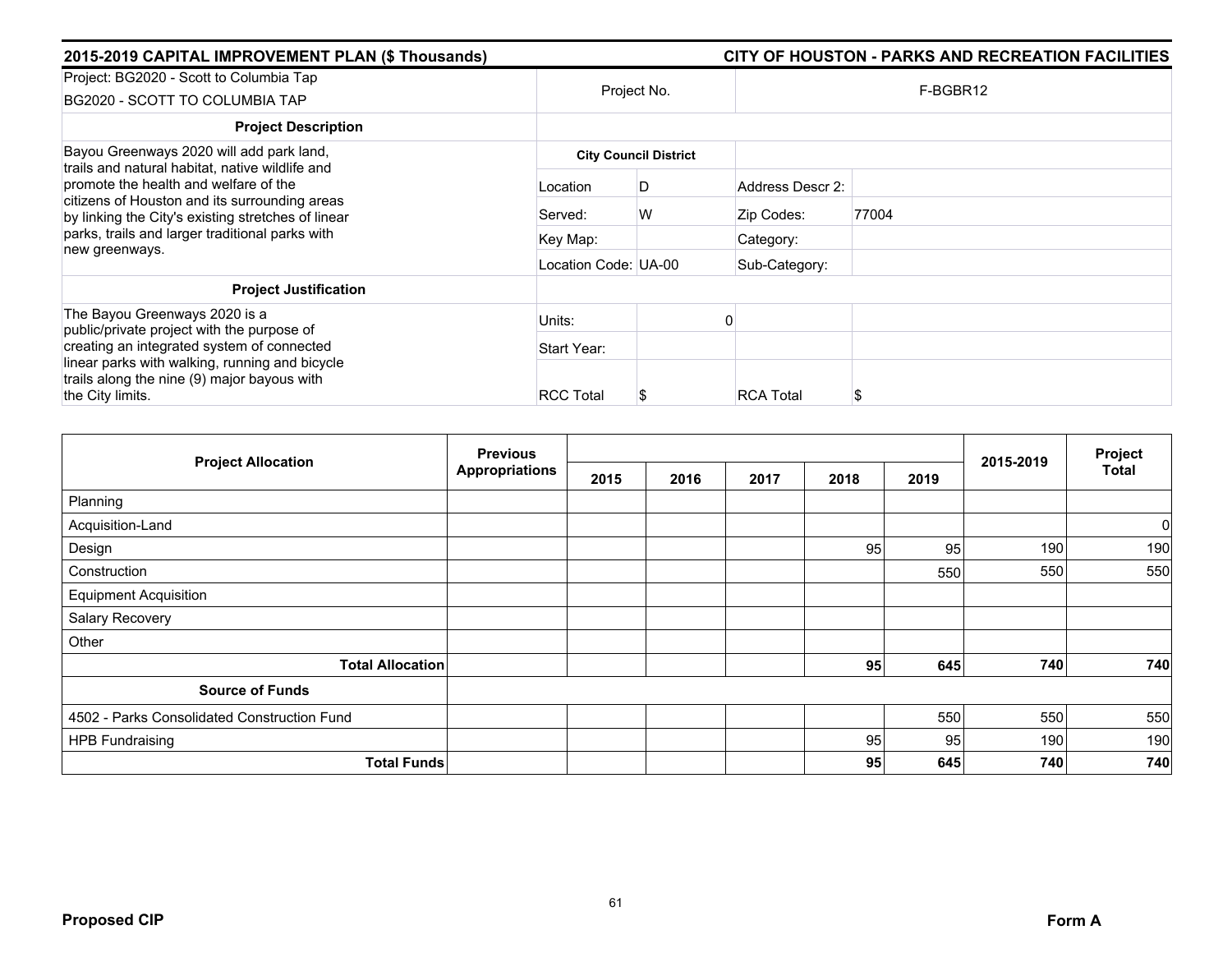| 2015-2019 CAPITAL IMPROVEMENT PLAN (\$ Thousands)                                                                                            |                      |                              |                  | CITY OF HOUSTON - PARKS AND RECREATION FACILITIES |
|----------------------------------------------------------------------------------------------------------------------------------------------|----------------------|------------------------------|------------------|---------------------------------------------------|
| Project: BG2020 - Columbia Tap to Almeda<br>BG2020 - COLUMBIA TAP TO ALMEDA                                                                  |                      | Project No.                  | F-BGBR13         |                                                   |
| <b>Project Description</b>                                                                                                                   |                      |                              |                  |                                                   |
| Bayou Greenways 2020 will add park land,<br>trails and natural habitat, native wildlife and                                                  |                      | <b>City Council District</b> |                  |                                                   |
| promote the health and welfare of the<br>citizens of Houston and its surrounding areas<br>by linking the City's existing stretches of linear | Location             | D                            | Address Descr 2: |                                                   |
|                                                                                                                                              | Served:              | W                            | Zip Codes:       | 77004                                             |
| parks, trails and larger traditional parks with<br>new greenways.                                                                            | Key Map:             |                              | Category:        |                                                   |
|                                                                                                                                              | Location Code: UA-00 |                              | Sub-Category:    |                                                   |
| <b>Project Justification</b>                                                                                                                 |                      |                              |                  |                                                   |
| The Bayou Greenways 2020 is a<br>public/private project with the purpose of                                                                  | Units:               |                              |                  |                                                   |
| creating an integrated system of connected                                                                                                   | Start Year:          |                              |                  |                                                   |
| linear parks with walking, running and bicycle<br>trails along the nine (9) major bayous with<br>the City limits.                            | <b>RCC Total</b>     |                              | <b>RCA Total</b> | S                                                 |

| <b>Project Allocation</b>                   | <b>Previous</b>       | 2015-2019 | Project |      |      |      |     |              |
|---------------------------------------------|-----------------------|-----------|---------|------|------|------|-----|--------------|
|                                             | <b>Appropriations</b> | 2015      | 2016    | 2017 | 2018 | 2019 |     | <b>Total</b> |
| Planning                                    |                       |           |         |      |      |      |     |              |
| Acquisition-Land                            |                       |           |         |      |      |      |     |              |
| Design                                      |                       |           |         |      | 50   | 50   | 100 | 100          |
| Construction                                |                       |           |         |      |      | 325  | 325 | 325          |
| <b>Equipment Acquisition</b>                |                       |           |         |      |      |      |     |              |
| Salary Recovery                             |                       |           |         |      |      |      |     |              |
| Other                                       |                       |           |         |      |      |      |     |              |
| <b>Total Allocation</b>                     |                       |           |         |      | 50   | 375  | 425 | 425          |
| <b>Source of Funds</b>                      |                       |           |         |      |      |      |     |              |
| 4502 - Parks Consolidated Construction Fund |                       |           |         |      |      | 325  | 325 | 325          |
| <b>HPB Fundraising</b>                      |                       |           |         |      | 50   | 50   | 100 | 100          |
| <b>Total Funds</b>                          |                       |           |         |      | 50   | 375  | 425 | 425          |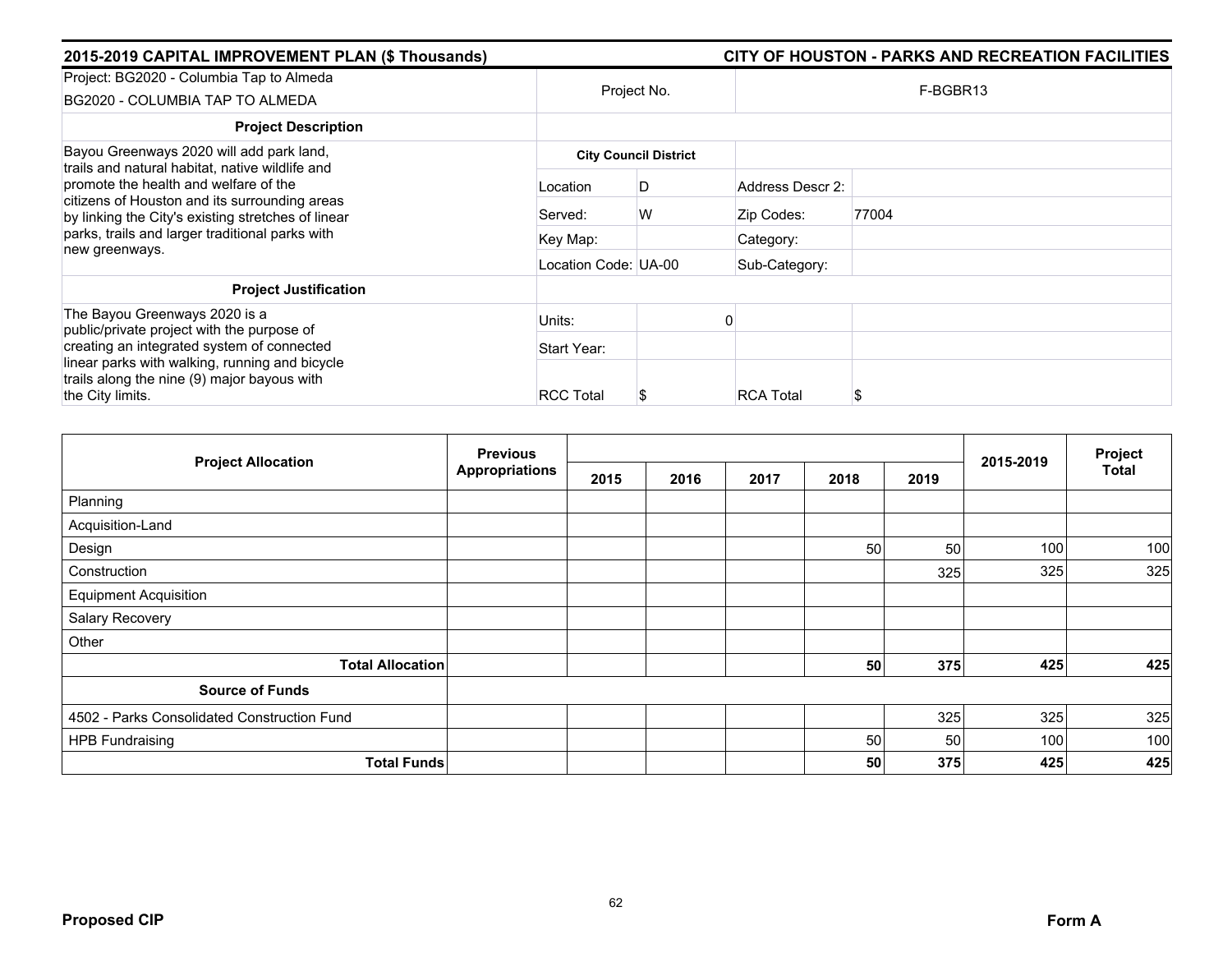| 2015-2019 CAPITAL IMPROVEMENT PLAN (\$ Thousands)                                                                                            |                      |                              |                  | CITY OF HOUSTON - PARKS AND RECREATION FACILITIES |
|----------------------------------------------------------------------------------------------------------------------------------------------|----------------------|------------------------------|------------------|---------------------------------------------------|
| Project: BG2020 - Braeburn Glen to HWY 59<br>BG2020 - BRAEBURN GLEN TO HWY 59                                                                |                      | Project No.                  |                  | F-BGBR26                                          |
| <b>Project Description</b>                                                                                                                   |                      |                              |                  |                                                   |
| Bayou Greenways 2020 will add park land,<br>trails and natural habitat, native wildlife and                                                  |                      | <b>City Council District</b> |                  |                                                   |
| promote the health and welfare of the<br>citizens of Houston and its surrounding areas<br>by linking the City's existing stretches of linear | Location             |                              | Address Descr 2: |                                                   |
|                                                                                                                                              | Served:              | W                            | Zip Codes:       | 77030                                             |
| parks, trails and larger traditional parks with<br>new greenways.                                                                            | Key Map:             |                              | Category:        |                                                   |
|                                                                                                                                              | Location Code: UA-00 |                              | Sub-Category:    |                                                   |
| <b>Project Justification</b>                                                                                                                 |                      |                              |                  |                                                   |
| The Bayou Greenways 2020 is a<br>public/private project with the purpose of                                                                  | Units:               |                              |                  |                                                   |
| creating an integrated system of connected                                                                                                   | Start Year:          |                              |                  |                                                   |
| linear parks with walking, running and bicycle<br>trails along the nine (9) major bayous with<br>the City limits.                            | <b>RCC Total</b>     | Ъ                            | <b>RCA Total</b> | S                                                 |

| <b>Project Allocation</b>                   | <b>Previous</b>       |      |      |      |      |      |           | Project |
|---------------------------------------------|-----------------------|------|------|------|------|------|-----------|---------|
|                                             | <b>Appropriations</b> | 2015 | 2016 | 2017 | 2018 | 2019 | 2015-2019 | Total   |
| Planning                                    |                       |      |      |      |      |      |           |         |
| Acquisition-Land                            |                       |      | 750  | 750  |      |      | 1,500     | 1,500   |
| Design                                      |                       |      |      | 50   | 50   |      | 100       | 100     |
| Construction                                |                       |      |      |      | 250  | 250  | 500       | 500     |
| <b>Equipment Acquisition</b>                |                       |      |      |      |      |      |           |         |
| Salary Recovery                             |                       |      |      |      |      |      |           |         |
| Other                                       |                       |      |      |      |      |      |           |         |
| <b>Total Allocation</b>                     |                       |      | 750  | 800  | 300  | 250  | 2,100     | 2,100   |
| <b>Source of Funds</b>                      |                       |      |      |      |      |      |           |         |
| 4502 - Parks Consolidated Construction Fund |                       |      |      |      | 250  | 250  | 500       | 500     |
| <b>HPB Fundraising</b>                      |                       |      | 750  | 800  | 50   |      | 1,600     | 1,600   |
| <b>Total Funds</b>                          |                       |      | 750  | 800  | 300  | 250  | 2,100     | 2,100   |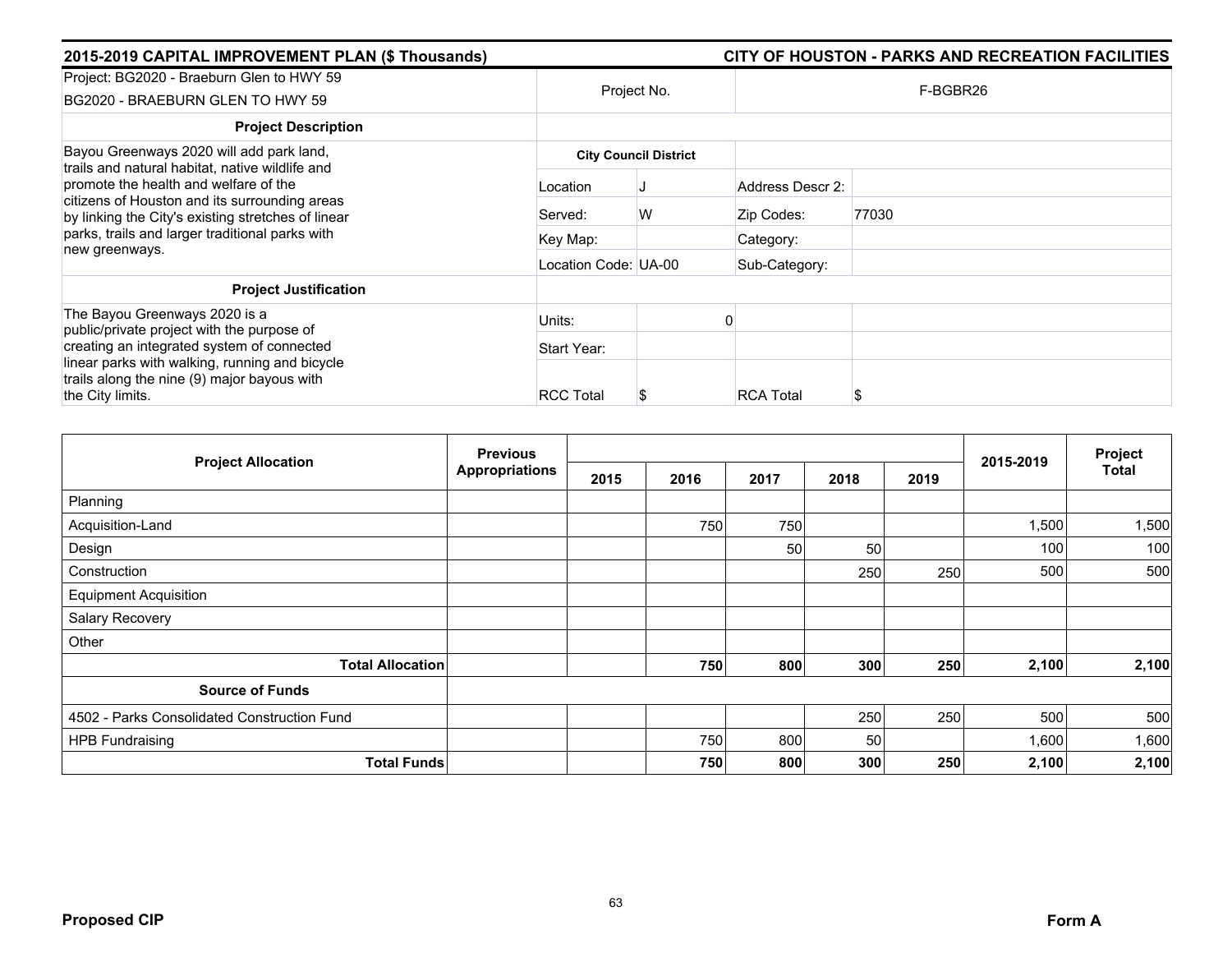| 2015-2019 CAPITAL IMPROVEMENT PLAN (\$ Thousands)                                                                                                                                                                                           |                      |                              |                  | CITY OF HOUSTON - PARKS AND RECREATION FACILITIES |
|---------------------------------------------------------------------------------------------------------------------------------------------------------------------------------------------------------------------------------------------|----------------------|------------------------------|------------------|---------------------------------------------------|
| Project: BG2020 - US 59 to BW8<br>BG2020 - US 59 TO BW8                                                                                                                                                                                     |                      | Project No.                  |                  | F-BGBR27                                          |
| <b>Project Description</b>                                                                                                                                                                                                                  |                      |                              |                  |                                                   |
| Bayou Greenways 2020 will add park land,<br>trails and natural habitat, native wildlife and<br>promote the health and welfare of the<br>citizens of Houston and its surrounding areas<br>by linking the City's existing stretches of linear |                      | <b>City Council District</b> |                  |                                                   |
|                                                                                                                                                                                                                                             | Location             |                              | Address Descr 2: |                                                   |
|                                                                                                                                                                                                                                             | Served:              | W                            | Zip Codes:       | 77089                                             |
| parks, trails and larger traditional parks with<br>new greenways.                                                                                                                                                                           | Key Map:             |                              | Category:        |                                                   |
|                                                                                                                                                                                                                                             | Location Code: UA-00 |                              | Sub-Category:    |                                                   |
| <b>Project Justification</b>                                                                                                                                                                                                                |                      |                              |                  |                                                   |
| The Bayou Greenways 2020 is a<br>public/private project with the purpose of                                                                                                                                                                 | Units:               |                              |                  |                                                   |
| creating an integrated system of connected                                                                                                                                                                                                  | Start Year:          |                              |                  |                                                   |
| linear parks with walking, running and bicycle<br>trails along the nine (9) major bayous with<br>the City limits.                                                                                                                           | <b>RCC Total</b>     | Ъ                            | <b>RCA Total</b> | S                                                 |

|                                             | <b>Previous</b>       |      | 2015-2019 | Project |      |       |       |              |
|---------------------------------------------|-----------------------|------|-----------|---------|------|-------|-------|--------------|
| <b>Project Allocation</b>                   | <b>Appropriations</b> | 2015 | 2016      | 2017    | 2018 | 2019  |       | <b>Total</b> |
| Planning                                    |                       |      |           |         |      |       |       |              |
| Acquisition-Land                            |                       |      |           |         |      |       |       | $\mathbf 0$  |
| Design                                      |                       |      |           |         | 300  | 300   | 600   | 600          |
| Construction                                |                       |      |           |         |      | 1,750 | 1,750 | 1,750        |
| <b>Equipment Acquisition</b>                |                       |      |           |         |      |       |       |              |
| Salary Recovery                             |                       |      |           |         |      |       |       |              |
| Other                                       |                       |      |           |         |      |       |       |              |
| <b>Total Allocation</b>                     |                       |      |           |         | 300  | 2,050 | 2,350 | 2,350        |
| <b>Source of Funds</b>                      |                       |      |           |         |      |       |       |              |
| 4502 - Parks Consolidated Construction Fund |                       |      |           |         |      | 1,750 | 1,750 | 1,750        |
| <b>HPB Fundraising</b>                      |                       |      |           |         | 300  | 300   | 600   | 600          |
| <b>Total Funds</b>                          |                       |      |           |         | 300  | 2,050 | 2,350 | 2,350        |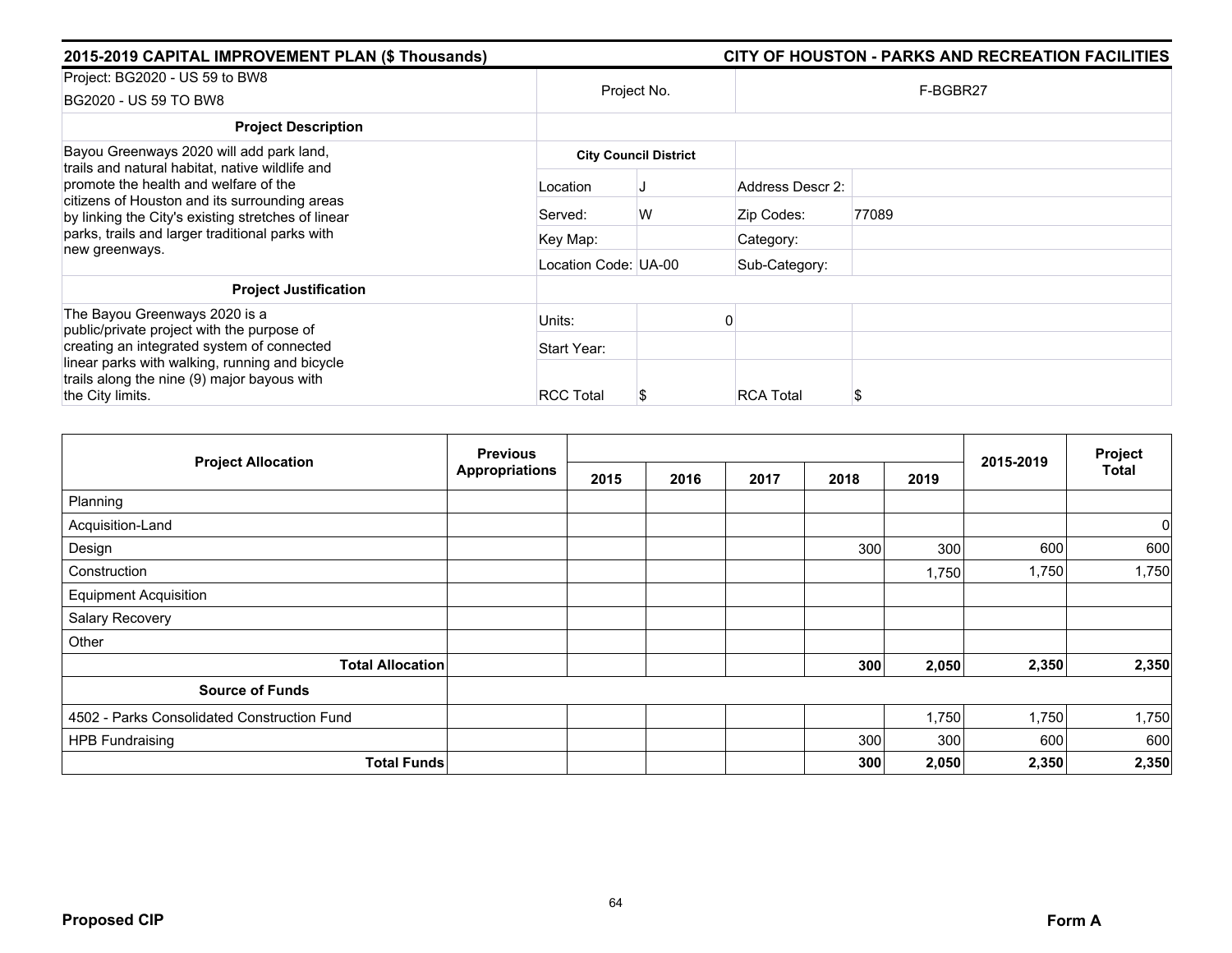| 2015-2019 CAPITAL IMPROVEMENT PLAN (\$ Thousands)                                                                                            |                      |                              |                  | CITY OF HOUSTON - PARKS AND RECREATION FACILITIES |
|----------------------------------------------------------------------------------------------------------------------------------------------|----------------------|------------------------------|------------------|---------------------------------------------------|
| Project: BG2020 - Arthur Story Pk to Dairy Ashfrd<br>BG2020 - ARTHUR STORY PK TO DAIRY ASHFRD                                                |                      | Project No.                  |                  | F-BGBR28                                          |
| <b>Project Description</b>                                                                                                                   |                      |                              |                  |                                                   |
| Bayou Greenways 2020 will add park land,<br>trails and natural habitat, native wildlife and                                                  |                      | <b>City Council District</b> |                  |                                                   |
| promote the health and welfare of the<br>citizens of Houston and its surrounding areas<br>by linking the City's existing stretches of linear | Location             |                              | Address Descr 2: |                                                   |
|                                                                                                                                              | Served:              | W                            | Zip Codes:       | 77072                                             |
| parks, trails and larger traditional parks with<br>new greenways.                                                                            | Key Map:             |                              | Category:        |                                                   |
|                                                                                                                                              | Location Code: UA-00 |                              | Sub-Category:    |                                                   |
| <b>Project Justification</b>                                                                                                                 |                      |                              |                  |                                                   |
| The Bayou Greenways 2020 is a<br>public/private project with the purpose of                                                                  | Units:               |                              |                  |                                                   |
| creating an integrated system of connected                                                                                                   | Start Year:          |                              |                  |                                                   |
| linear parks with walking, running and bicycle<br>trails along the nine (9) major bayous with                                                |                      |                              |                  |                                                   |
| the City limits.                                                                                                                             | <b>RCC Total</b>     |                              | <b>RCA Total</b> | S                                                 |

| <b>Project Allocation</b>                   | <b>Previous</b>       |      | 2015-2019 | Project |      |      |       |              |
|---------------------------------------------|-----------------------|------|-----------|---------|------|------|-------|--------------|
|                                             | <b>Appropriations</b> | 2015 | 2016      | 2017    | 2018 | 2019 |       | <b>Total</b> |
| Planning                                    |                       |      |           |         |      |      |       |              |
| Acquisition-Land                            |                       | 217  | 217       |         |      |      | 433   | 433          |
| Design                                      |                       |      | 800       |         |      |      | 800   | 800          |
| Construction                                |                       |      | 2,100     | 2,100   |      |      | 4,200 | 4,200        |
| <b>Equipment Acquisition</b>                |                       |      |           |         |      |      |       |              |
| Salary Recovery                             |                       |      |           |         |      |      |       |              |
| Other                                       |                       |      |           |         |      |      |       |              |
| <b>Total Allocation</b>                     |                       | 217  | 3,117     | 2,100   |      |      | 5,433 | 5,433        |
| <b>Source of Funds</b>                      |                       |      |           |         |      |      |       |              |
| 4502 - Parks Consolidated Construction Fund |                       |      | 2,100     | 2,100   |      |      | 4,200 | 4,200        |
| <b>HPB Fundraising</b>                      |                       | 217  | 1,017     |         |      |      | 1,233 | 1,233        |
| <b>Total Funds</b>                          |                       | 217  | 3,117     | 2,100   |      |      | 5,433 | 5,433        |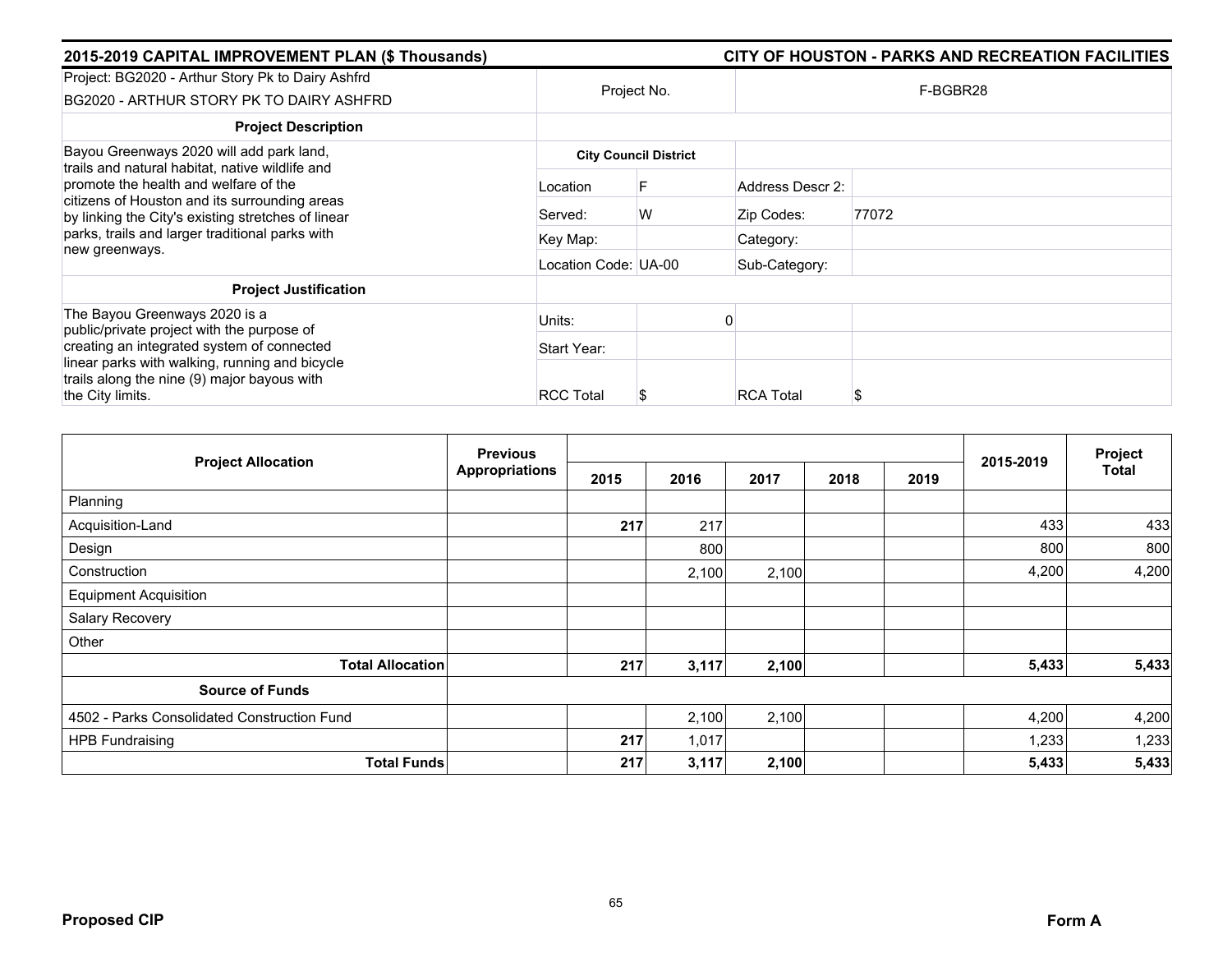| 2015-2019 CAPITAL IMPROVEMENT PLAN (\$ Thousands)                                                                                                                                                                                   |                      | CITY OF HOUSTON - PARKS AND RECREATION FACILITIES |                        |  |  |  |
|-------------------------------------------------------------------------------------------------------------------------------------------------------------------------------------------------------------------------------------|----------------------|---------------------------------------------------|------------------------|--|--|--|
| Project: BG2020 - Westpark Connection (NF - BB)<br>BG2020 - WESTPARK CONNECTION (NF - BB)                                                                                                                                           | Project No.          |                                                   | F-BGBR29               |  |  |  |
| <b>Project Description</b>                                                                                                                                                                                                          |                      |                                                   |                        |  |  |  |
| Bayou Greenways 2020 will add park land, trails and natural habitat,                                                                                                                                                                |                      | <b>City Council District</b>                      |                        |  |  |  |
| native wildlife andpromote the health and welfare of thecitizens<br>of Houston and its surrounding areasby linking the City's existing<br>stretches of linearparks, trails and larger traditional parks<br>withnew greenways.       | Location             |                                                   | Address Descr 2:       |  |  |  |
|                                                                                                                                                                                                                                     | Served:              | W                                                 | Zip Codes:             |  |  |  |
|                                                                                                                                                                                                                                     | Key Map:             |                                                   | Category:              |  |  |  |
|                                                                                                                                                                                                                                     | Location Code: UA-00 |                                                   | Sub-Category:          |  |  |  |
| <b>Project Justification</b>                                                                                                                                                                                                        |                      |                                                   |                        |  |  |  |
| The Bayou Greenways 2020 is apublic/private project with the purpose<br>ofcreating an integrated system of connectedlinear parks with<br>walking, running and bicycletrails along the nine (9) major bayous<br>withthe City limits. | Units:               |                                                   |                        |  |  |  |
|                                                                                                                                                                                                                                     | Start Year:          |                                                   |                        |  |  |  |
|                                                                                                                                                                                                                                     | <b>RCC Total</b>     |                                                   | \$<br><b>RCA Total</b> |  |  |  |

| <b>Project Allocation</b>                   | <b>Previous</b>       |      |      |                 |      |      |           | Project      |
|---------------------------------------------|-----------------------|------|------|-----------------|------|------|-----------|--------------|
|                                             | <b>Appropriations</b> | 2015 | 2016 | 2017            | 2018 | 2019 | 2015-2019 | <b>Total</b> |
| Planning                                    |                       |      |      |                 |      |      |           |              |
| Acquisition-Land                            |                       |      |      |                 |      |      |           |              |
| Design                                      |                       |      |      | 30 <sup>°</sup> | 30   |      | 60        | 60           |
| Construction                                |                       |      |      |                 | 450  |      | 450       | 450          |
| <b>Equipment Acquisition</b>                |                       |      |      |                 |      |      |           |              |
| Salary Recovery                             |                       |      |      |                 |      |      |           |              |
| Other                                       |                       |      |      |                 |      |      |           |              |
| <b>Total Allocation</b>                     |                       |      |      | 30              | 480  |      | 510       | 510          |
| <b>Source of Funds</b>                      |                       |      |      |                 |      |      |           |              |
| 4502 - Parks Consolidated Construction Fund |                       |      |      |                 | 450  |      | 450       | 450          |
| <b>HPB Fundraising</b>                      |                       |      |      | 30              | 30   |      | 60        | 60           |
| <b>Total Funds</b>                          |                       |      |      | 30              | 480  |      | 510       | 510          |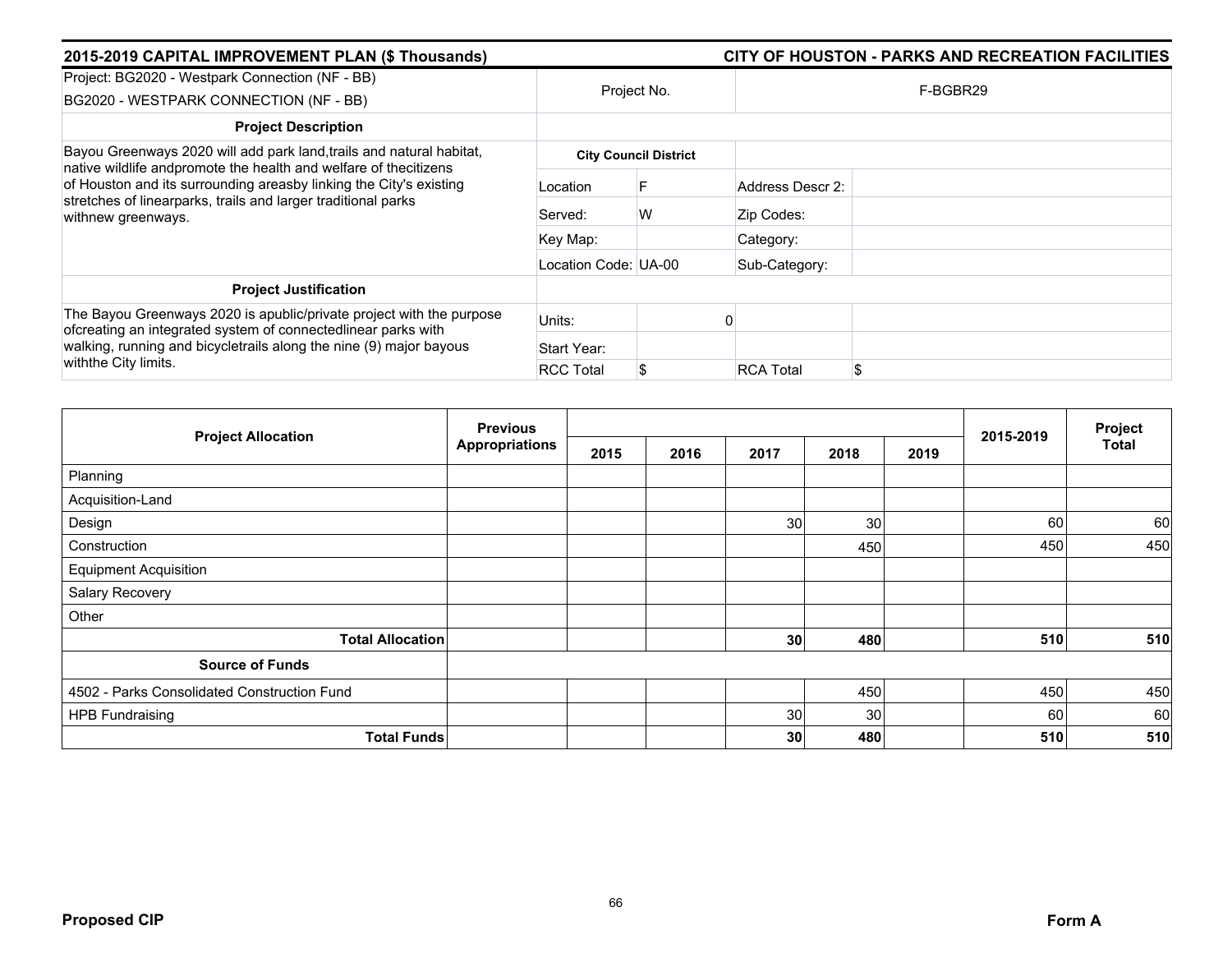| 2015-2019 CAPITAL IMPROVEMENT PLAN (\$ Thousands) |                      |                              | CITY OF HOUSTON - PARKS AND RECREATION FACILITIES |
|---------------------------------------------------|----------------------|------------------------------|---------------------------------------------------|
| Project: BG2020 - Dairy Ashord to Eldridge Det. B | Project No.          |                              | F-BGBR30                                          |
| <b>Project Description</b>                        |                      |                              |                                                   |
|                                                   |                      | <b>City Council District</b> |                                                   |
|                                                   | Location             |                              | Address Descr 2:                                  |
|                                                   | Served:              |                              | Zip Codes:                                        |
|                                                   | Key Map:             |                              | Category:                                         |
|                                                   | Location Code: UA-00 |                              | Sub-Category:                                     |
| <b>Project Justification</b>                      |                      |                              |                                                   |
|                                                   | Units:               |                              |                                                   |
|                                                   | Start Year:          |                              |                                                   |
|                                                   | <b>RCC Total</b>     | \$                           | \$<br><b>RCA Total</b>                            |

|                                             | <b>Previous</b> |      |       |      | Project |      |           |              |
|---------------------------------------------|-----------------|------|-------|------|---------|------|-----------|--------------|
| <b>Project Allocation</b>                   | Appropriations  | 2015 | 2016  | 2017 | 2018    | 2019 | 2015-2019 | <b>Total</b> |
| Planning                                    |                 |      |       |      |         |      |           |              |
| Acquisition-Land                            |                 |      |       |      |         |      |           |              |
| Design                                      |                 |      | 350   |      |         |      | 350       | 350          |
| Construction                                |                 |      | 850   | 850  |         |      | 1,700     | 1,700        |
| <b>Equipment Acquisition</b>                |                 |      |       |      |         |      |           |              |
| Salary Recovery                             |                 |      |       |      |         |      |           |              |
| Other                                       |                 |      |       |      |         |      |           |              |
| <b>Total Allocation</b>                     |                 |      | 1,200 | 850  |         |      | 2,050     | 2,050        |
| <b>Source of Funds</b>                      |                 |      |       |      |         |      |           |              |
| 4502 - Parks Consolidated Construction Fund |                 |      | 850   | 850  |         |      | 1,700     | 1,700        |
| <b>HPB Fundraising</b>                      |                 |      | 350   |      |         |      | 350       | 350          |
| <b>Total Funds</b>                          |                 |      | 1,200 | 850  |         |      | 2,050     | 2,050        |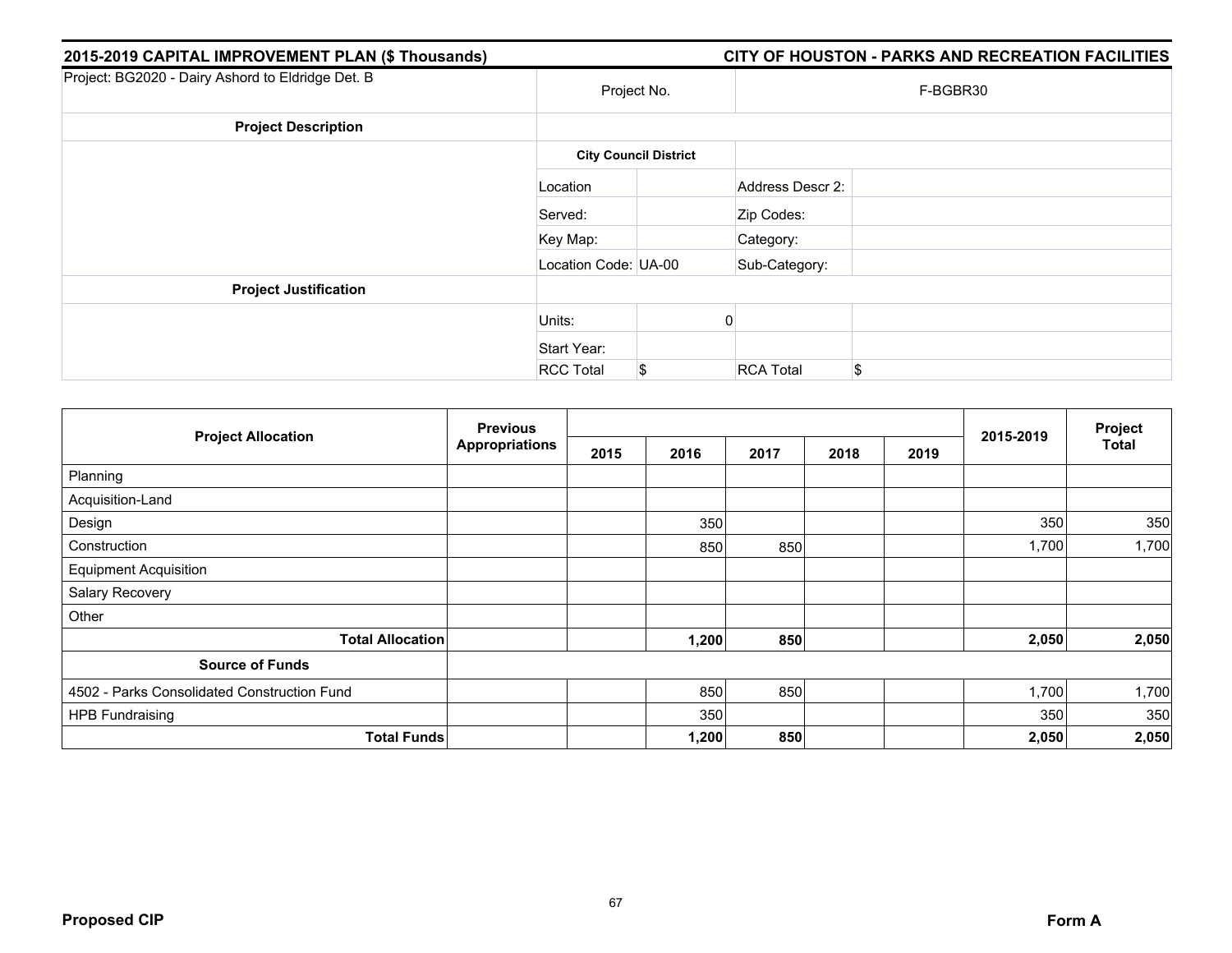| 2015-2019 CAPITAL IMPROVEMENT PLAN (\$ Thousands)                                                                                                                                                                             | CITY OF HOUSTON - PARKS AND RECREATION FACILITIES |   |                  |       |  |  |  |
|-------------------------------------------------------------------------------------------------------------------------------------------------------------------------------------------------------------------------------|---------------------------------------------------|---|------------------|-------|--|--|--|
| Project: BG2020 - Mason Park Bridge<br>BG2020 - MASON PARK BRIDGE                                                                                                                                                             | Project No.                                       |   | F-BGBR40         |       |  |  |  |
| <b>Project Description</b>                                                                                                                                                                                                    |                                                   |   |                  |       |  |  |  |
| Bayou Greenways 2020 will add park land, trails and natural habitat,                                                                                                                                                          | <b>City Council District</b>                      |   |                  |       |  |  |  |
| native wildlife andpromote the health and welfare of thecitizens<br>of Houston and its surrounding areasby linking the City's existing<br>stretches of linearparks, trails and larger traditional parks<br>withnew greenways. | Location                                          |   | Address Descr 2: |       |  |  |  |
|                                                                                                                                                                                                                               | Served:                                           | W | Zip Codes:       | 77449 |  |  |  |
|                                                                                                                                                                                                                               | Key Map:                                          |   | Category:        |       |  |  |  |
|                                                                                                                                                                                                                               | Location Code: UA-00                              |   | Sub-Category:    |       |  |  |  |
| <b>Project Justification</b>                                                                                                                                                                                                  |                                                   |   |                  |       |  |  |  |
| The Bayou Greenways 2020 is apublic/private project with the purpose<br>ofcreating an integrated system of connectedlinear parks with                                                                                         | Units:                                            |   |                  |       |  |  |  |
| walking, running and bicycletrails along the nine (9) major bayous<br>withthe City limits.                                                                                                                                    | Start Year:                                       |   |                  |       |  |  |  |
|                                                                                                                                                                                                                               | <b>RCC Total</b>                                  |   | <b>RCA Total</b> | \$    |  |  |  |

| <b>Project Allocation</b>                   | <b>Previous</b>       |      |       |       |      |      |           | Project      |
|---------------------------------------------|-----------------------|------|-------|-------|------|------|-----------|--------------|
|                                             | <b>Appropriations</b> | 2015 | 2016  | 2017  | 2018 | 2019 | 2015-2019 | <b>Total</b> |
| Planning                                    |                       |      |       |       |      |      |           |              |
| Acquisition-Land                            |                       |      |       |       |      |      |           |              |
| Design                                      |                       | 253  | 253   |       |      |      | 507       | 507          |
| Construction                                |                       |      | 2,209 | 2,209 |      |      | 4,417     | 4,417        |
| <b>Equipment Acquisition</b>                |                       |      |       |       |      |      |           |              |
| Salary Recovery                             |                       |      |       |       |      |      |           |              |
| Other                                       |                       |      |       |       |      |      |           |              |
| <b>Total Allocation</b>                     |                       | 253  | 2,462 | 2,209 |      |      | 4,924     | 4,924        |
| <b>Source of Funds</b>                      |                       |      |       |       |      |      |           |              |
| 4502 - Parks Consolidated Construction Fund |                       |      | 2,209 | 2,209 |      |      | 4,417     | 4,417        |
| <b>HPB Fundraising</b>                      |                       | 253  | 253   |       |      |      | 507       | 507          |
| <b>Total Funds</b>                          |                       | 253  | 2,462 | 2,209 |      |      | 4,924     | 4,924        |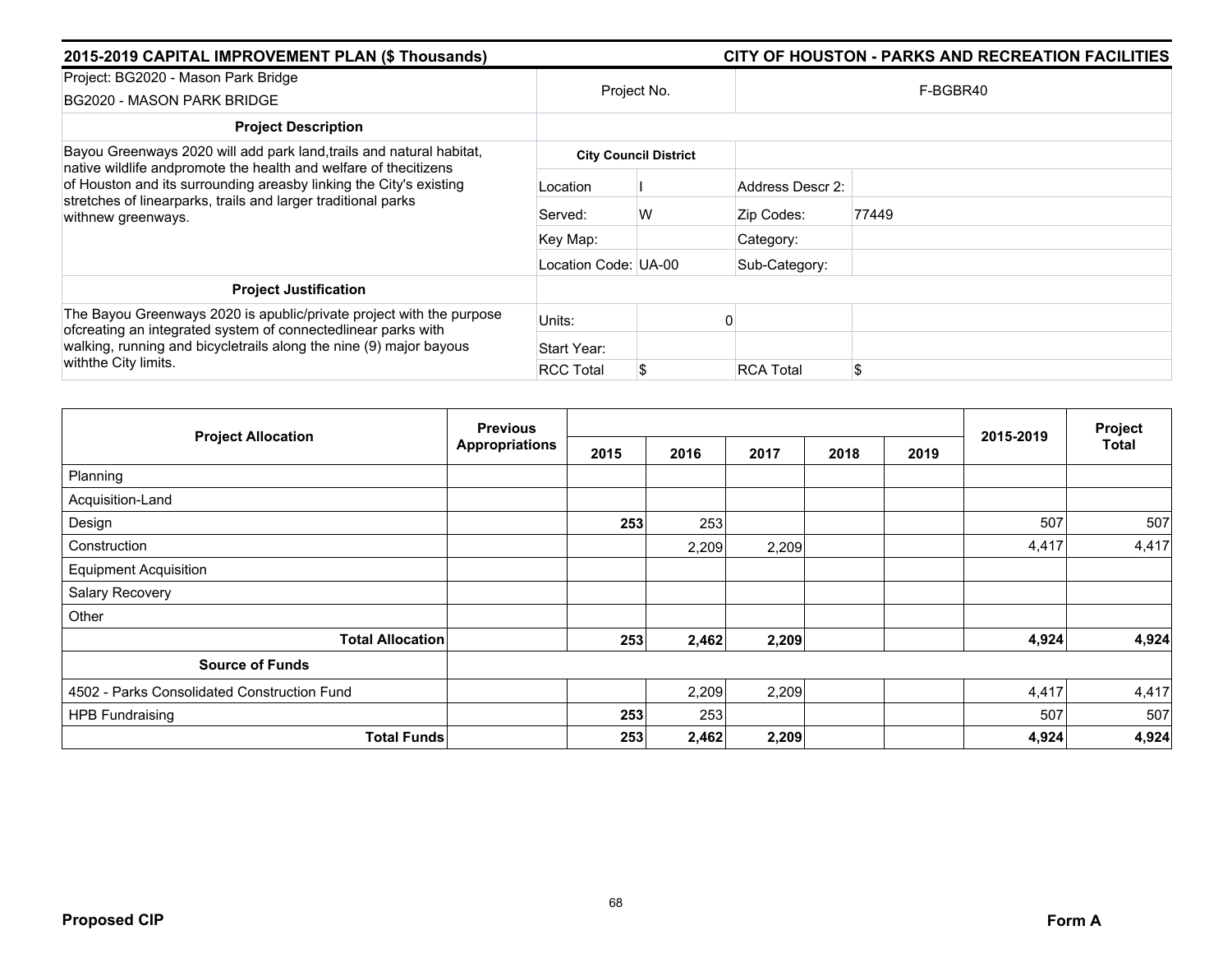| 2015-2019 CAPITAL IMPROVEMENT PLAN (\$ Thousands)                                                                                                                                                                             |                      |                              |                  | CITY OF HOUSTON - PARKS AND RECREATION FACILITIES |  |  |  |
|-------------------------------------------------------------------------------------------------------------------------------------------------------------------------------------------------------------------------------|----------------------|------------------------------|------------------|---------------------------------------------------|--|--|--|
| Project: BG2020 - University Bridge<br>BG2020 - UNIVERSITY BRIDGE                                                                                                                                                             | Project No.          |                              | F-BGBR41         |                                                   |  |  |  |
| <b>Project Description</b>                                                                                                                                                                                                    |                      |                              |                  |                                                   |  |  |  |
| Bayou Greenways 2020 will add park land, trails and natural habitat,                                                                                                                                                          |                      | <b>City Council District</b> |                  |                                                   |  |  |  |
| native wildlife andpromote the health and welfare of thecitizens<br>of Houston and its surrounding areasby linking the City's existing<br>stretches of linearparks, trails and larger traditional parks<br>withnew greenways. | Location             | D                            | Address Descr 2: |                                                   |  |  |  |
|                                                                                                                                                                                                                               | Served:              | W                            | Zip Codes:       | 77449                                             |  |  |  |
|                                                                                                                                                                                                                               | Key Map:             |                              | Category:        |                                                   |  |  |  |
|                                                                                                                                                                                                                               | Location Code: UA-00 |                              | Sub-Category:    |                                                   |  |  |  |
| <b>Project Justification</b>                                                                                                                                                                                                  |                      |                              |                  |                                                   |  |  |  |
| The Bayou Greenways 2020 is apublic/private project with the purpose<br>ofcreating an integrated system of connectedlinear parks with                                                                                         | Units:               |                              |                  |                                                   |  |  |  |
| walking, running and bicycletrails along the nine (9) major bayous<br>withthe City limits.                                                                                                                                    | Start Year:          |                              |                  |                                                   |  |  |  |
|                                                                                                                                                                                                                               | <b>RCC Total</b>     |                              | <b>RCA Total</b> | \$                                                |  |  |  |

| <b>Project Allocation</b>                   | <b>Previous</b>       |      |       |      | Project |      |           |       |
|---------------------------------------------|-----------------------|------|-------|------|---------|------|-----------|-------|
|                                             | <b>Appropriations</b> | 2015 | 2016  | 2017 | 2018    | 2019 | 2015-2019 | Total |
| Planning                                    |                       |      |       |      |         |      |           |       |
| Acquisition-Land                            |                       |      |       |      |         |      |           |       |
| Design                                      |                       | 200  | 200   |      |         |      | 400       | 400   |
| Construction                                |                       |      | 3,414 |      |         |      | 3,414     | 3,414 |
| <b>Equipment Acquisition</b>                |                       |      |       |      |         |      |           |       |
| Salary Recovery                             |                       |      |       |      |         |      |           |       |
| Other                                       |                       |      |       |      |         |      |           |       |
| <b>Total Allocation</b>                     |                       | 200  | 3,614 |      |         |      | 3,814     | 3,814 |
| <b>Source of Funds</b>                      |                       |      |       |      |         |      |           |       |
| 4502 - Parks Consolidated Construction Fund |                       |      | 3,414 |      |         |      | 3,414     | 3,414 |
| <b>HPB Fundraising</b>                      |                       | 200  | 200   |      |         |      | 400       | 400   |
| <b>Total Funds</b>                          |                       | 200  | 3,614 |      |         |      | 3,814     | 3,814 |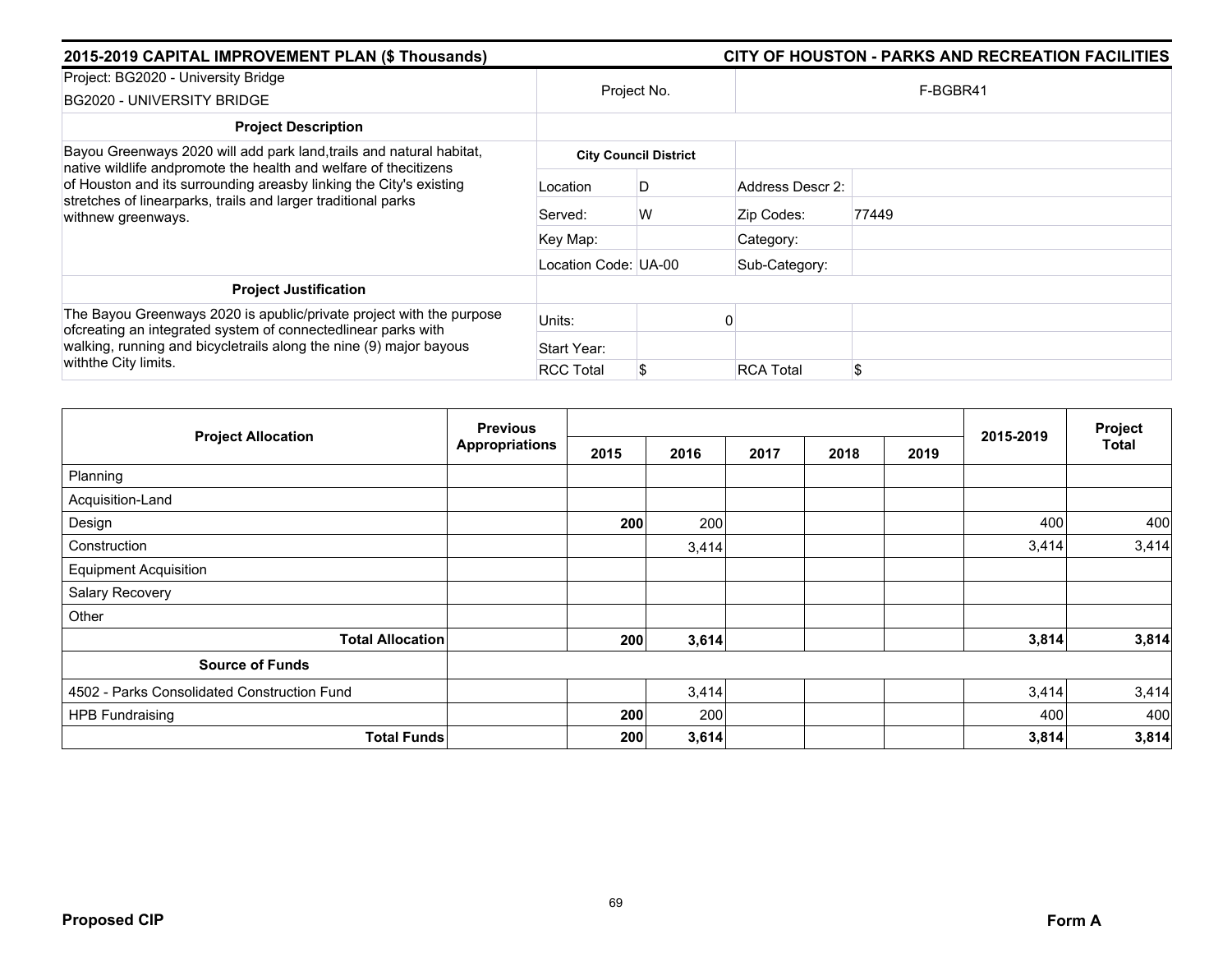| 2015-2019 CAPITAL IMPROVEMENT PLAN (\$ Thousands)                                                                                                                                                                                   |                      |                              | CITY OF HOUSTON - PARKS AND RECREATION FACILITIES |
|-------------------------------------------------------------------------------------------------------------------------------------------------------------------------------------------------------------------------------------|----------------------|------------------------------|---------------------------------------------------|
| Project: BG2020 - Fannin to US 59                                                                                                                                                                                                   | Project No.          |                              |                                                   |
| BG2020 - FANNIN TO US 59                                                                                                                                                                                                            |                      |                              | F-BGBU03                                          |
| <b>Project Description</b>                                                                                                                                                                                                          |                      |                              |                                                   |
| Bayou Greenways 2020 will add park land, trails and natural habitat,<br>native wildlife andpromote the health and welfare of thecitizens                                                                                            |                      | <b>City Council District</b> |                                                   |
| of Houston and its surrounding areasby linking the City's existing<br>stretches of linearparks, trails and larger traditional parks<br>withnew greenways.                                                                           | Location             | H                            | Address Descr 2:                                  |
|                                                                                                                                                                                                                                     | Served:              | W                            | Zip Codes:                                        |
|                                                                                                                                                                                                                                     | Key Map:             |                              | Category:                                         |
|                                                                                                                                                                                                                                     | Location Code: UA-00 |                              | Sub-Category:                                     |
| <b>Project Justification</b>                                                                                                                                                                                                        |                      |                              |                                                   |
| The Bayou Greenways 2020 is apublic/private project with the purpose<br>ofcreating an integrated system of connectedlinear parks with<br>walking, running and bicycletrails along the nine (9) major bayous<br>withthe City limits. | Units:               |                              |                                                   |
|                                                                                                                                                                                                                                     | Start Year:          |                              |                                                   |
|                                                                                                                                                                                                                                     | <b>RCC Total</b>     |                              | \$<br><b>RCA Total</b>                            |

| <b>Project Allocation</b>                   | <b>Previous</b>       |      |       |      |      |      |           | Project      |
|---------------------------------------------|-----------------------|------|-------|------|------|------|-----------|--------------|
|                                             | <b>Appropriations</b> | 2015 | 2016  | 2017 | 2018 | 2019 | 2015-2019 | <b>Total</b> |
| Planning                                    |                       |      |       |      |      |      |           |              |
| Acquisition-Land                            |                       |      |       |      |      |      |           |              |
| Design                                      |                       |      |       |      |      |      |           |              |
| Construction                                |                       |      | 1,700 |      |      |      | 1,700     | 1,700        |
| <b>Equipment Acquisition</b>                |                       |      |       |      |      |      |           |              |
| Salary Recovery                             |                       |      |       |      |      |      |           |              |
| Other                                       |                       |      |       |      |      |      |           |              |
| <b>Total Allocation</b>                     |                       |      | 1,700 |      |      |      | 1,700     | 1,700        |
| <b>Source of Funds</b>                      |                       |      |       |      |      |      |           |              |
| 4502 - Parks Consolidated Construction Fund |                       |      | 1,700 |      |      |      | 1,700     | 1,700        |
| <b>Total Funds</b>                          |                       |      | 1,700 |      |      |      | 1,700     | 1,700        |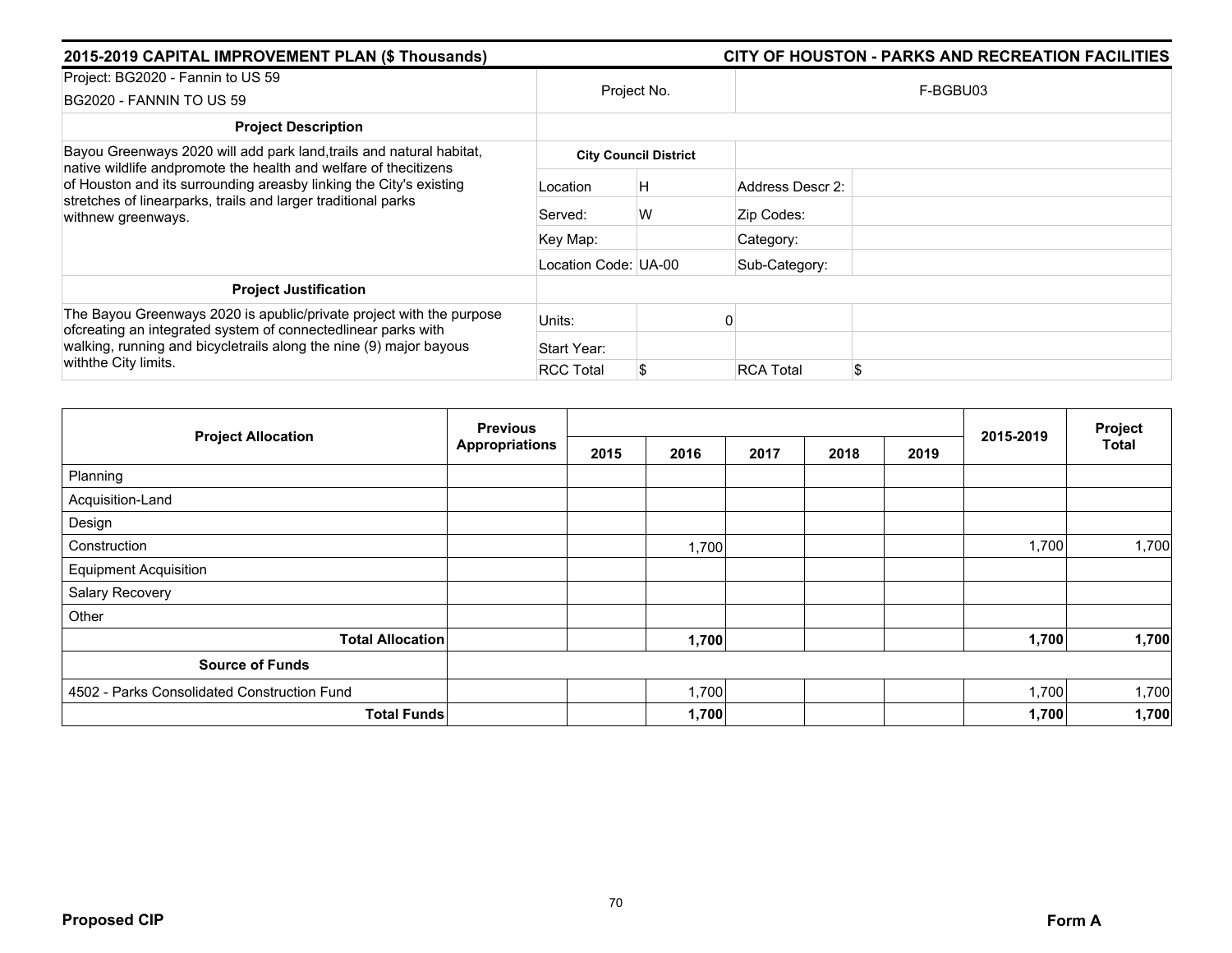| 2015-2019 CAPITAL IMPROVEMENT PLAN (\$ Thousands)                                                                                            |                      |                              |                  | CITY OF HOUSTON - PARKS AND RECREATION FACILITIES |  |  |
|----------------------------------------------------------------------------------------------------------------------------------------------|----------------------|------------------------------|------------------|---------------------------------------------------|--|--|
| Project: BG2020 - Memorial Park Connection<br>BG2020 - MEMORIAL PARK CONNECTION                                                              | Project No.          |                              | F-BGBU04         |                                                   |  |  |
| <b>Project Description</b>                                                                                                                   |                      |                              |                  |                                                   |  |  |
| Bayou Greenways 2020 will add park land,<br>trails and natural habitat, native wildlife and                                                  |                      | <b>City Council District</b> |                  |                                                   |  |  |
| promote the health and welfare of the<br>citizens of Houston and its surrounding areas<br>by linking the City's existing stretches of linear | Location             |                              | Address Descr 2: |                                                   |  |  |
|                                                                                                                                              | Served:              | W                            | Zip Codes:       |                                                   |  |  |
| parks, trails and larger traditional parks with<br>new greenways.                                                                            | Key Map:             |                              | Category:        |                                                   |  |  |
|                                                                                                                                              | Location Code: UA-00 |                              | Sub-Category:    |                                                   |  |  |
| <b>Project Justification</b>                                                                                                                 |                      |                              |                  |                                                   |  |  |
| The Bayou Greenways 2020 is a<br>public/private project with the purpose of                                                                  | Units:               |                              |                  |                                                   |  |  |
| creating an integrated system of connected                                                                                                   | Start Year:          |                              |                  |                                                   |  |  |
| linear parks with walking, running and bicycle<br>trails along the nine (9) major bayous with                                                |                      |                              |                  |                                                   |  |  |
| the City limits.                                                                                                                             | <b>RCC Total</b>     |                              | <b>RCA Total</b> |                                                   |  |  |

|                                             | <b>Previous</b>       |      | 2015-2019 | Project |      |       |       |       |
|---------------------------------------------|-----------------------|------|-----------|---------|------|-------|-------|-------|
| <b>Project Allocation</b>                   | <b>Appropriations</b> | 2015 | 2016      | 2017    | 2018 | 2019  |       | Total |
| Planning                                    |                       |      |           |         |      |       |       |       |
| Acquisition-Land                            |                       |      |           |         |      |       |       |       |
| Design                                      |                       |      |           |         | 175  | 175   | 350   | 350   |
| Construction                                |                       |      |           |         |      | 1,040 | 1,040 | 1,040 |
| <b>Equipment Acquisition</b>                |                       |      |           |         |      |       |       |       |
| Salary Recovery                             |                       |      |           |         |      |       |       |       |
| Other                                       |                       |      |           |         |      |       |       |       |
| <b>Total Allocation</b>                     |                       |      |           |         | 175  | 1,215 | 1,390 | 1,390 |
| <b>Source of Funds</b>                      |                       |      |           |         |      |       |       |       |
| 4502 - Parks Consolidated Construction Fund |                       |      |           |         |      | 1,040 | 1,040 | 1,040 |
| <b>HPB Fundraising</b>                      |                       |      |           |         | 175  | 175   | 350   | 350   |
| <b>Total Funds</b>                          |                       |      |           |         | 175  | 1,215 | 1,390 | 1,390 |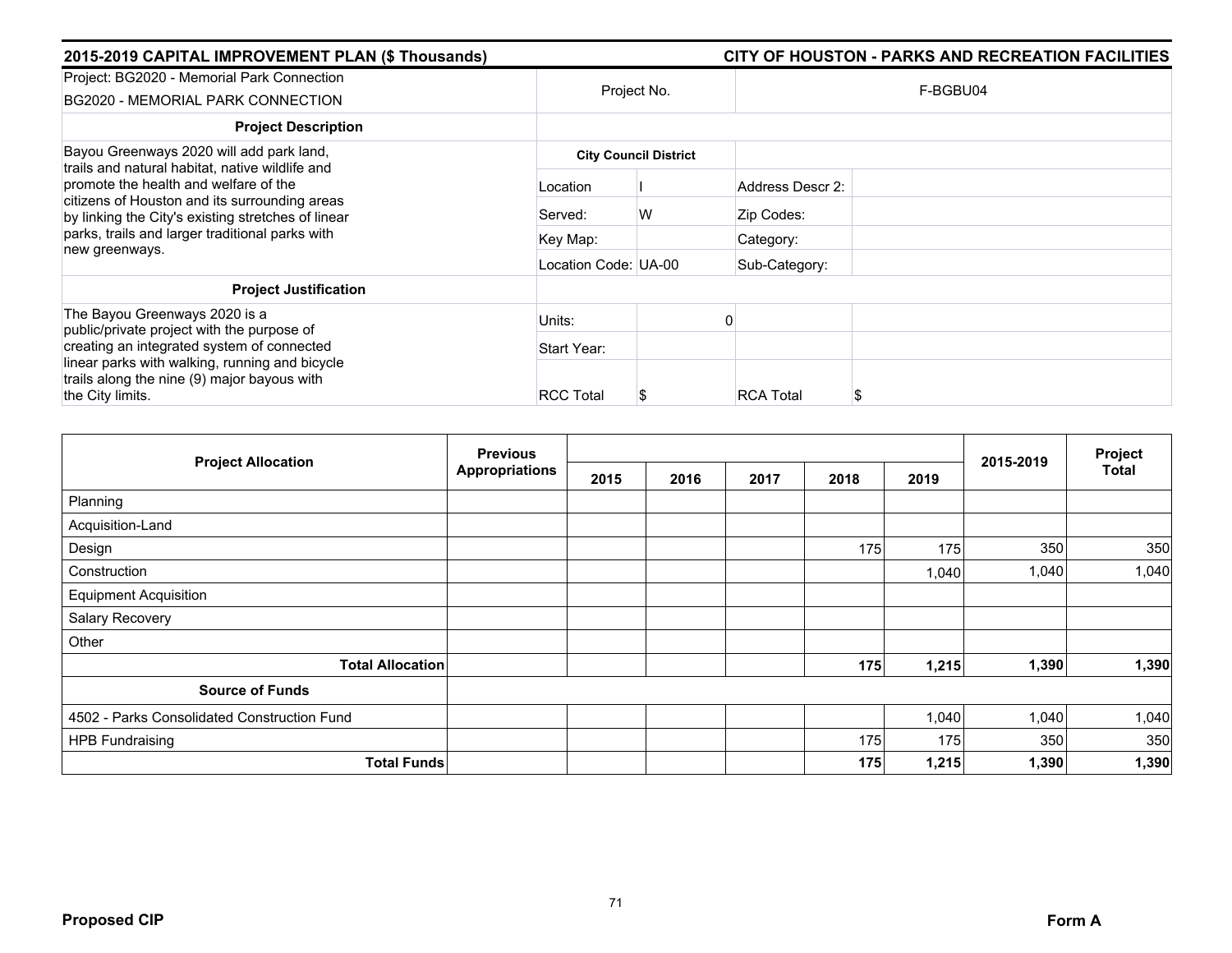| 2015-2019 CAPITAL IMPROVEMENT PLAN (\$ Thousands)                                                                                                                                                                                           |                      |                              |                  | CITY OF HOUSTON - PARKS AND RECREATION FACILITIES |  |  |
|---------------------------------------------------------------------------------------------------------------------------------------------------------------------------------------------------------------------------------------------|----------------------|------------------------------|------------------|---------------------------------------------------|--|--|
| Project: BG2020 - El Franco Lee Pk to W. Pearland<br>BG2020 - EL FRANCO LEE PK TO W. PEARLAN                                                                                                                                                | Project No.          |                              | F-BGCL06         |                                                   |  |  |
| <b>Project Description</b>                                                                                                                                                                                                                  |                      |                              |                  |                                                   |  |  |
| Bayou Greenways 2020 will add park land,<br>trails and natural habitat, native wildlife and<br>promote the health and welfare of the<br>citizens of Houston and its surrounding areas<br>by linking the City's existing stretches of linear |                      | <b>City Council District</b> |                  |                                                   |  |  |
|                                                                                                                                                                                                                                             | Location             | D                            | Address Descr 2: |                                                   |  |  |
|                                                                                                                                                                                                                                             | Served:              | W                            | Zip Codes:       | 77072                                             |  |  |
| parks, trails and larger traditional parks with<br>new greenways.                                                                                                                                                                           | Key Map:             |                              | Category:        |                                                   |  |  |
|                                                                                                                                                                                                                                             | Location Code: UA-00 |                              | Sub-Category:    |                                                   |  |  |
| <b>Project Justification</b>                                                                                                                                                                                                                |                      |                              |                  |                                                   |  |  |
| The Bayou Greenways 2020 is a<br>public/private project with the purpose of                                                                                                                                                                 | Units:               |                              |                  |                                                   |  |  |
| creating an integrated system of connected                                                                                                                                                                                                  | Start Year:          |                              |                  |                                                   |  |  |
| linear parks with walking, running and bicycle<br>trails along the nine (9) major bayous with                                                                                                                                               |                      |                              |                  |                                                   |  |  |
| the City limits.                                                                                                                                                                                                                            | <b>RCC Total</b>     | S                            | <b>RCA Total</b> |                                                   |  |  |

| <b>Project Allocation</b>                   | <b>Previous</b>       |      |      |      |      |      |           | Project |
|---------------------------------------------|-----------------------|------|------|------|------|------|-----------|---------|
|                                             | <b>Appropriations</b> | 2015 | 2016 | 2017 | 2018 | 2019 | 2015-2019 | Total   |
| Planning                                    |                       |      |      |      |      |      |           |         |
| Acquisition-Land                            |                       |      | 82   |      |      |      | 82        | 82      |
| Design                                      |                       |      |      |      | 125  | 125  | 250       | 250     |
| Construction                                |                       |      |      |      |      | 700  | 700       | 700     |
| <b>Equipment Acquisition</b>                |                       |      |      |      |      |      |           |         |
| Salary Recovery                             |                       |      |      |      |      |      |           |         |
| Other                                       |                       |      |      |      |      |      |           |         |
| <b>Total Allocation</b>                     |                       |      | 82   |      | 125  | 825  | 1,032     | 1,032   |
| <b>Source of Funds</b>                      |                       |      |      |      |      |      |           |         |
| 4502 - Parks Consolidated Construction Fund |                       |      |      |      |      | 700  | 700       | 700     |
| <b>HPB Fundraising</b>                      |                       |      | 82   |      | 125  | 125  | 332       | 332     |
| <b>Total Funds</b>                          |                       |      | 82   |      | 125  | 825  | 1,032     | 1,032   |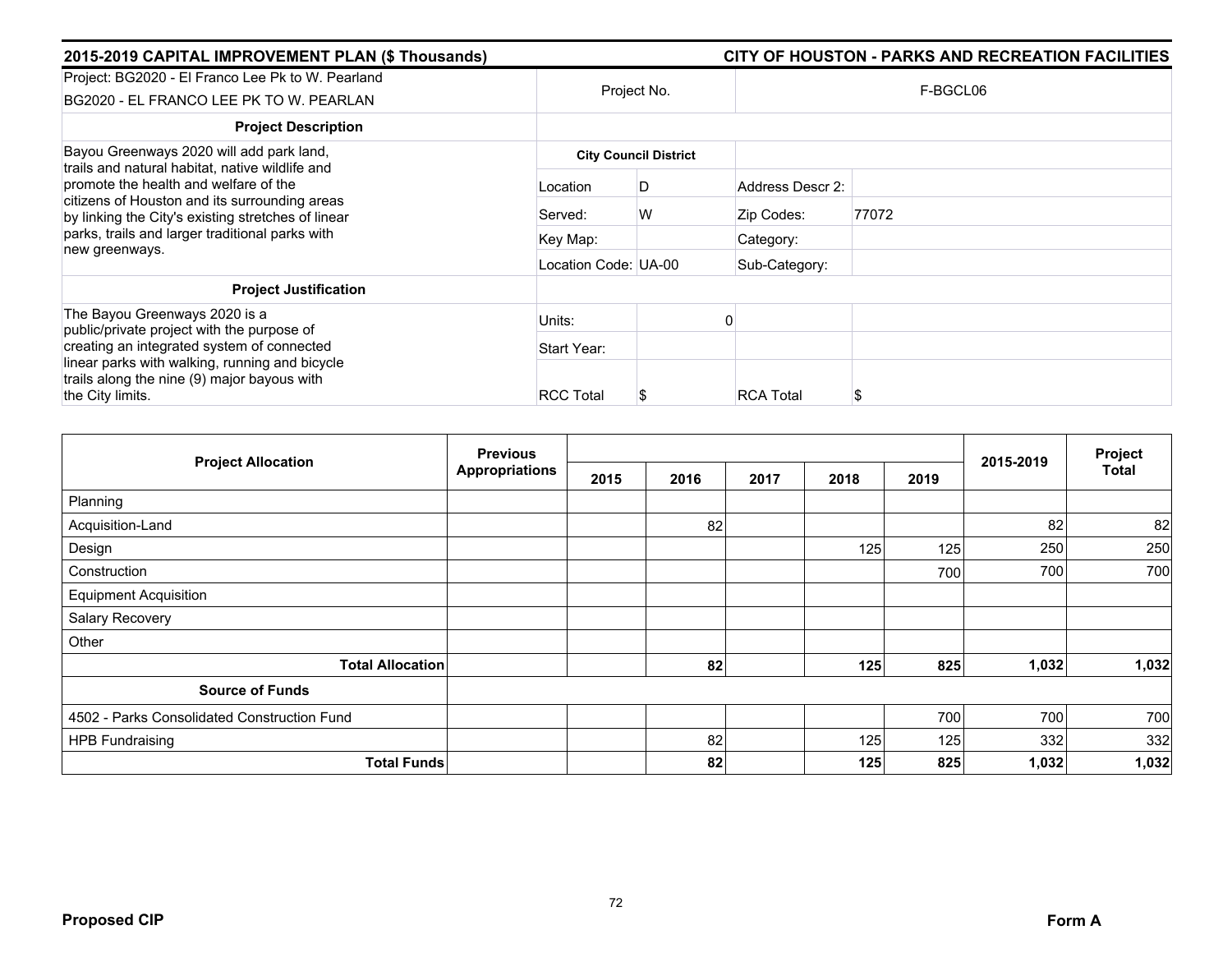| 2015-2019 CAPITAL IMPROVEMENT PLAN (\$ Thousands)                                                                                                                                                                             |                      |                              |                  | CITY OF HOUSTON - PARKS AND RECREATION FACILITIES |
|-------------------------------------------------------------------------------------------------------------------------------------------------------------------------------------------------------------------------------|----------------------|------------------------------|------------------|---------------------------------------------------|
| Project: BG2020 - Pearland Pkwy to Tom Bass Park<br>BG2020 - PEARLAND PKWY TO TOM BASS PARK                                                                                                                                   | Project No.          |                              |                  | F-BGCL07                                          |
| <b>Project Description</b>                                                                                                                                                                                                    |                      |                              |                  |                                                   |
| Bayou Greenways 2020 will add park land, trails and natural habitat,                                                                                                                                                          |                      | <b>City Council District</b> |                  |                                                   |
| native wildlife andpromote the health and welfare of thecitizens<br>of Houston and its surrounding areasby linking the City's existing<br>stretches of linearparks, trails and larger traditional parks<br>withnew greenways. | Location             | D                            | Address Descr 2: |                                                   |
|                                                                                                                                                                                                                               | Served:              | W                            | Zip Codes:       | 77072                                             |
|                                                                                                                                                                                                                               | Key Map:             |                              | Category:        |                                                   |
|                                                                                                                                                                                                                               | Location Code: UA-00 |                              | Sub-Category:    |                                                   |
| <b>Project Justification</b>                                                                                                                                                                                                  |                      |                              |                  |                                                   |
| The Bayou Greenways 2020 is apublic/private project with the purpose<br>ofcreating an integrated system of connectedlinear parks with                                                                                         | Units:               |                              |                  |                                                   |
| walking, running and bicycletrails along the nine (9) major bayous                                                                                                                                                            | Start Year:          |                              |                  |                                                   |
| with the City limits.                                                                                                                                                                                                         | <b>RCC Total</b>     |                              | <b>RCA Total</b> | \$                                                |

|                                             | <b>Previous</b>       |      |       |      |      |       |           |                  |
|---------------------------------------------|-----------------------|------|-------|------|------|-------|-----------|------------------|
| <b>Project Allocation</b>                   | <b>Appropriations</b> | 2015 | 2016  | 2017 | 2018 | 2019  | 2015-2019 | Project<br>Total |
| Planning                                    |                       |      |       |      |      |       |           |                  |
| Acquisition-Land                            |                       |      | ,200  |      |      |       | 1,200     | 1,200            |
| Design                                      |                       |      |       |      | 550  | 555   | 1,105     | 1,105            |
| Construction                                |                       |      |       |      |      | 2,649 | 2,649     | 2,649            |
| <b>Equipment Acquisition</b>                |                       |      |       |      |      |       |           |                  |
| Salary Recovery                             |                       |      |       |      |      |       |           |                  |
| Other                                       |                       |      |       |      |      |       |           |                  |
| <b>Total Allocation</b>                     |                       |      | 1,200 |      | 550  | 3,204 | 4,954     | 4,954            |
| <b>Source of Funds</b>                      |                       |      |       |      |      |       |           |                  |
| 4502 - Parks Consolidated Construction Fund |                       |      |       |      |      |       |           | $\mathbf 0$      |
| <b>HPB Fundraising</b>                      |                       |      | 1,200 |      | 550  | 3,204 | 4,954     | 4,954            |
| <b>Total Funds</b>                          |                       |      | 1,200 |      | 550  | 3,204 | 4,954     | 4,954            |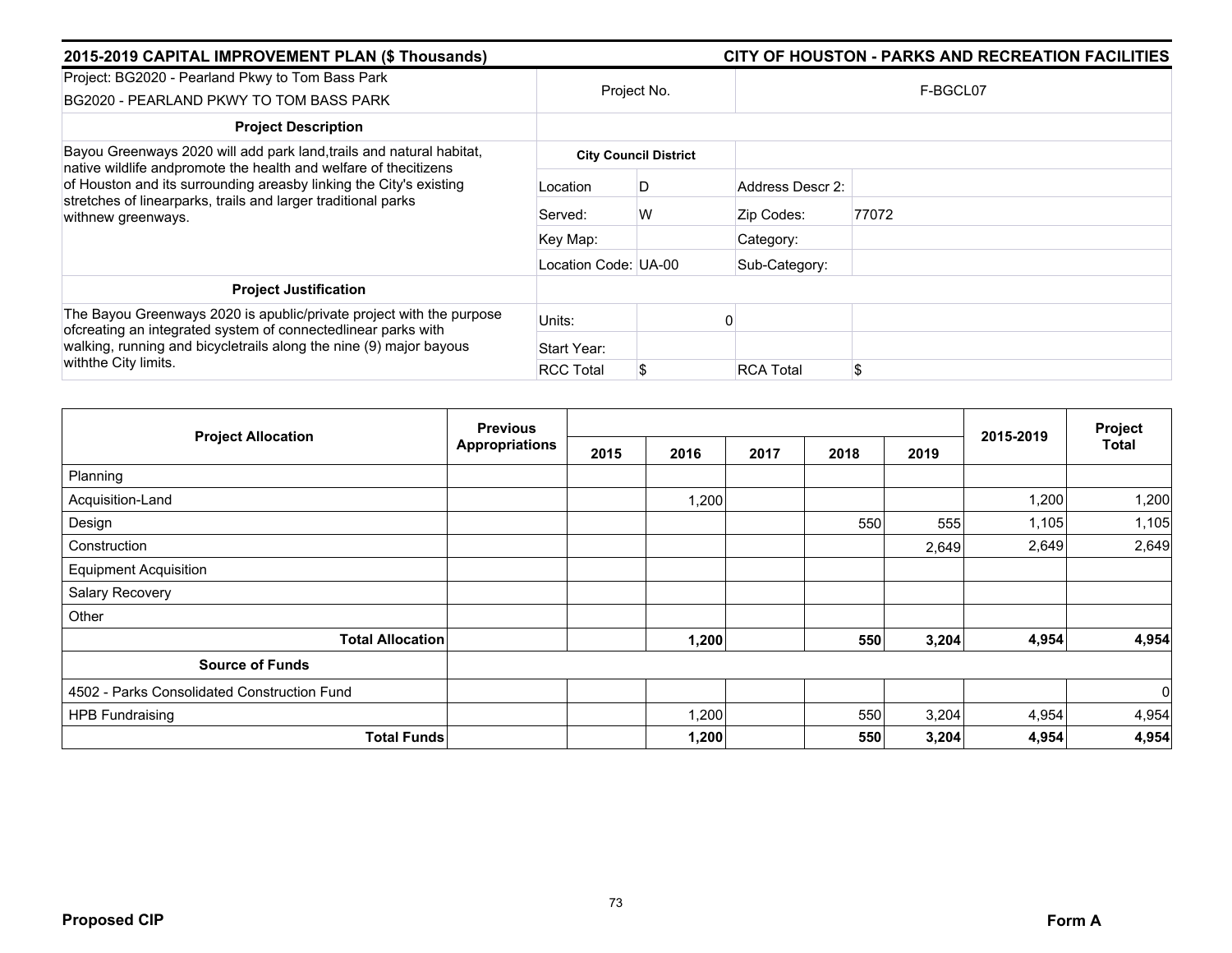| 2015-2019 CAPITAL IMPROVEMENT PLAN (\$ Thousands)                                                                                                                                                                             |                      |                              |                  | CITY OF HOUSTON - PARKS AND RECREATION FACILITIES |
|-------------------------------------------------------------------------------------------------------------------------------------------------------------------------------------------------------------------------------|----------------------|------------------------------|------------------|---------------------------------------------------|
| Project: BG2020 - Greens Bayou Land Acquisitions<br><b>GREENS BAYOU - GREENWAY LAND ACQUISITION</b>                                                                                                                           | Project No.          |                              |                  | F-BGGB99                                          |
| <b>Project Description</b>                                                                                                                                                                                                    |                      |                              |                  |                                                   |
| Bayou Greenways 2020 will add park land, trails and natural habitat,                                                                                                                                                          |                      | <b>City Council District</b> |                  |                                                   |
| native wildlife andpromote the health and welfare of thecitizens<br>of Houston and its surrounding areasby linking the City's existing<br>stretches of linearparks, trails and larger traditional parks<br>withnew greenways. | Location             |                              | Address Descr 2: |                                                   |
|                                                                                                                                                                                                                               | Served:              |                              | Zip Codes:       | 77067                                             |
|                                                                                                                                                                                                                               | Key Map:             |                              | Category:        |                                                   |
|                                                                                                                                                                                                                               | Location Code: UA-00 |                              | Sub-Category:    |                                                   |
| <b>Project Justification</b>                                                                                                                                                                                                  |                      |                              |                  |                                                   |
| The Bayou Greenways 2020 is apublic/private project with the purpose<br>ofcreating an integrated system of connectedlinear parks with                                                                                         | Units:               |                              |                  |                                                   |
| walking, running and bicycletrails along the nine (9) major bayous                                                                                                                                                            | Start Year:          |                              |                  |                                                   |
| with the City limits.                                                                                                                                                                                                         | <b>RCC Total</b>     |                              | <b>RCA Total</b> | \$                                                |

|                                             | <b>Previous</b>       |      |      |      |      |      |           | Project     |
|---------------------------------------------|-----------------------|------|------|------|------|------|-----------|-------------|
| <b>Project Allocation</b>                   | <b>Appropriations</b> | 2015 | 2016 | 2017 | 2018 | 2019 | 2015-2019 | Total       |
| Planning                                    |                       |      |      |      |      |      |           |             |
| Acquisition-Land                            |                       | 314  | 314  | 314  | 314  | 314  | 1,571     | 1,571       |
| Design                                      |                       |      |      |      |      |      |           |             |
| Construction                                |                       |      |      |      |      |      |           |             |
| <b>Equipment Acquisition</b>                |                       |      |      |      |      |      |           |             |
| Salary Recovery                             |                       |      |      |      |      |      |           |             |
| Other                                       |                       |      |      |      |      |      |           |             |
| <b>Total Allocation</b>                     |                       | 314  | 314  | 314  | 314  | 314  | 1,571     | 1,571       |
| <b>Source of Funds</b>                      |                       |      |      |      |      |      |           |             |
| 4502 - Parks Consolidated Construction Fund |                       |      |      |      |      |      |           | $\mathbf 0$ |
| <b>HPB Fundraising</b>                      |                       | 314  | 314  | 314  | 314  | 314  | 1,571     | 1,571       |
| <b>Total Funds</b>                          |                       | 314  | 314  | 314  | 314  | 314  | 1,571     | 1,571       |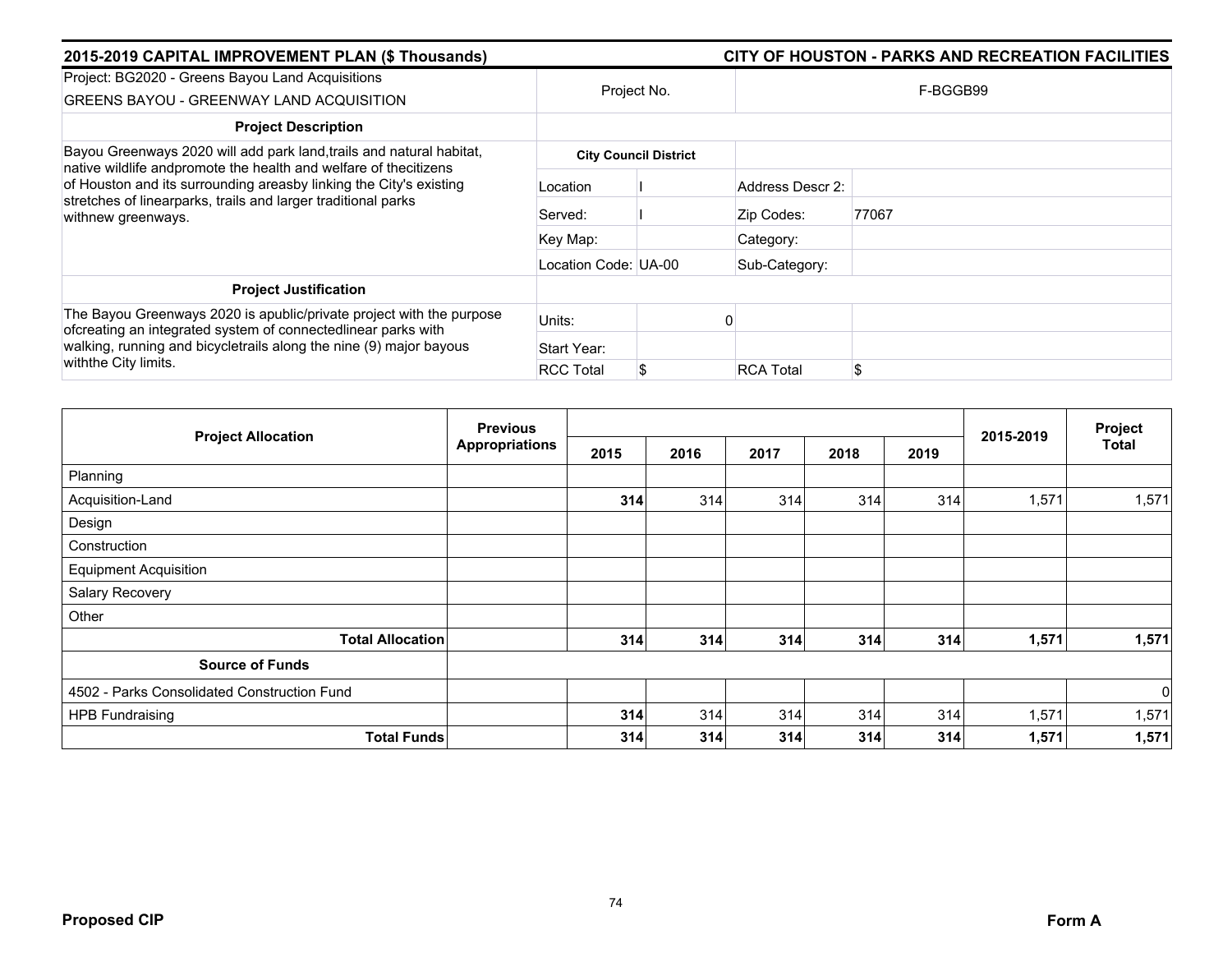| 2015-2019 CAPITAL IMPROVEMENT PLAN (\$ Thousands)                                                                                                                                                                                   |                      | CITY OF HOUSTON - PARKS AND RECREATION FACILITIES |                  |          |  |  |
|-------------------------------------------------------------------------------------------------------------------------------------------------------------------------------------------------------------------------------------|----------------------|---------------------------------------------------|------------------|----------|--|--|
| Project: BG2020 - Bell Foster Pk to Coolgreen<br>BELL FOSTER PARK AND COOLGREEN CORRIDOR                                                                                                                                            | Project No.          |                                                   |                  | F-BGGR01 |  |  |
| <b>Project Description</b>                                                                                                                                                                                                          |                      |                                                   |                  |          |  |  |
| Bayou Greenways 2020 will add park land, trails and natural habitat,                                                                                                                                                                |                      | <b>City Council District</b>                      |                  |          |  |  |
| native wildlife andpromote the health and welfare of thecitizens<br>of Houston and its surrounding areasby linking the City's existing<br>stretches of linearparks, trails and larger traditional parks<br>withnew greenways.       | Location             |                                                   | Address Descr 2: |          |  |  |
|                                                                                                                                                                                                                                     | Served:              | W                                                 | Zip Codes:       | 77013    |  |  |
|                                                                                                                                                                                                                                     | Key Map:             |                                                   | Category:        |          |  |  |
|                                                                                                                                                                                                                                     | Location Code: UA-00 |                                                   | Sub-Category:    |          |  |  |
| <b>Project Justification</b>                                                                                                                                                                                                        |                      |                                                   |                  |          |  |  |
| The Bayou Greenways 2020 is apublic/private project with the purpose<br>ofcreating an integrated system of connectedlinear parks with<br>walking, running and bicycletrails along the nine (9) major bayous<br>withthe City limits. | Units:               |                                                   |                  |          |  |  |
|                                                                                                                                                                                                                                     | Start Year:          |                                                   |                  |          |  |  |
|                                                                                                                                                                                                                                     | <b>RCC Total</b>     |                                                   | <b>RCA Total</b> | \$       |  |  |

| <b>Project Allocation</b>                   | <b>Previous</b>       |      |      |       |       |      |           | Project |
|---------------------------------------------|-----------------------|------|------|-------|-------|------|-----------|---------|
|                                             | <b>Appropriations</b> | 2015 | 2016 | 2017  | 2018  | 2019 | 2015-2019 | Total   |
| Planning                                    |                       |      |      |       |       |      |           |         |
| Acquisition-Land                            |                       |      | 683  |       |       |      | 683       | 683     |
| Design                                      |                       |      | 238  | 238   |       |      | 475       | 475     |
| Construction                                |                       |      |      | 1,170 | 1,170 |      | 2,340     | 2,340   |
| <b>Equipment Acquisition</b>                |                       |      |      |       |       |      |           |         |
| Salary Recovery                             |                       |      |      |       |       |      |           |         |
| Other                                       |                       |      |      |       |       |      |           |         |
| <b>Total Allocation</b>                     |                       |      | 921  | 1,408 | 1,170 |      | 3,498     | 3,498   |
| <b>Source of Funds</b>                      |                       |      |      |       |       |      |           |         |
| 4502 - Parks Consolidated Construction Fund |                       |      |      | 1,170 | 1,170 |      | 2,340     | 2,340   |
| <b>HPB Fundraising</b>                      |                       |      | 921  | 238   |       |      | 1,158     | 1,158   |
| <b>Total Funds</b>                          |                       |      | 921  | 1,408 | 1,170 |      | 3,498     | 3,498   |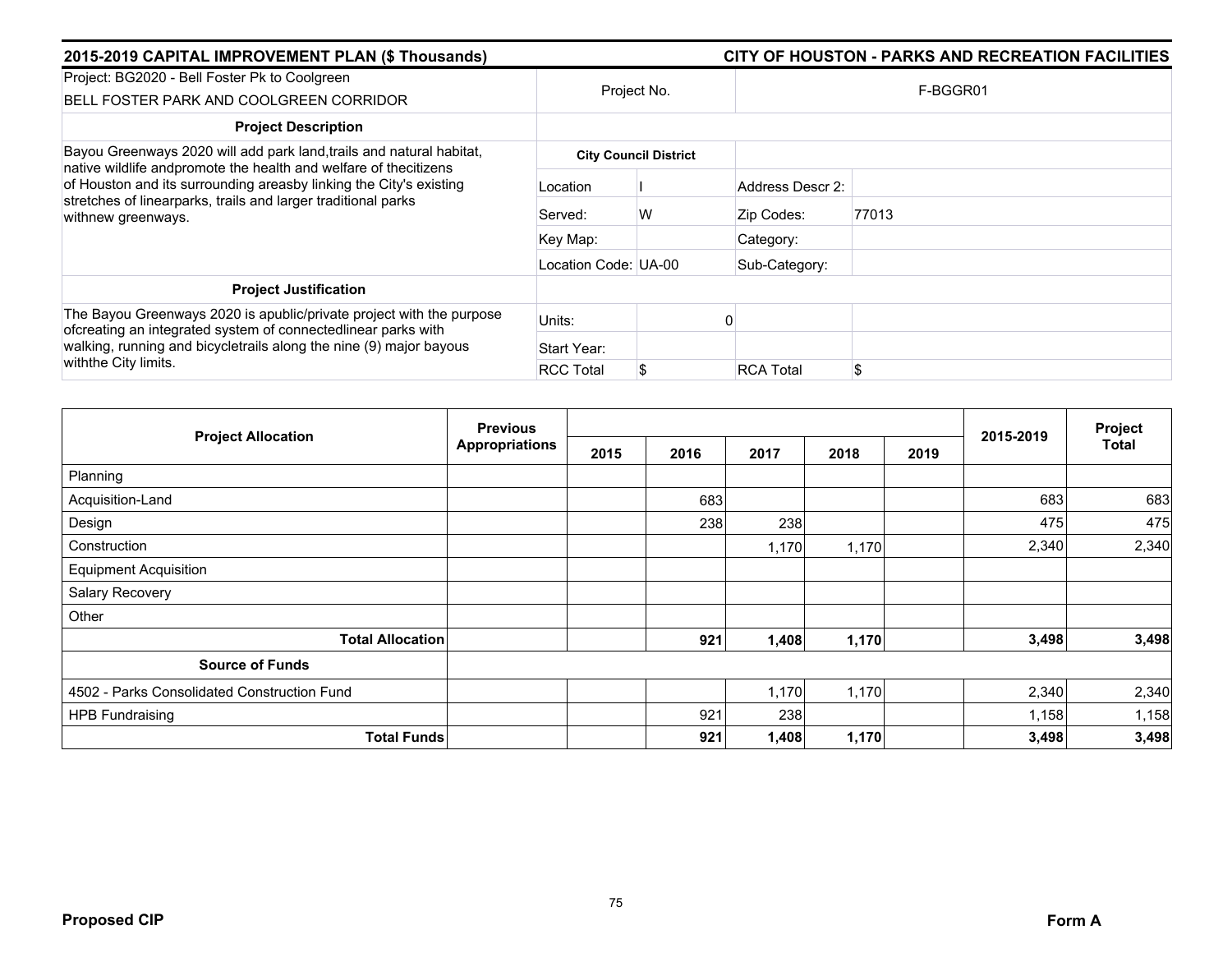| 2015-2019 CAPITAL IMPROVEMENT PLAN (\$ Thousands) |                  |                                                                          | CITY OF HOUSTON - PARKS AND RECREATION FACILITIES |  |  |
|---------------------------------------------------|------------------|--------------------------------------------------------------------------|---------------------------------------------------|--|--|
|                                                   |                  | F-BGGR02                                                                 |                                                   |  |  |
|                                                   |                  |                                                                          |                                                   |  |  |
|                                                   |                  |                                                                          |                                                   |  |  |
| Location                                          |                  | Address Descr 2:                                                         |                                                   |  |  |
| Served:                                           | W                | Zip Codes:                                                               | 77013                                             |  |  |
| Key Map:                                          |                  | Category:                                                                |                                                   |  |  |
|                                                   |                  | Sub-Category:                                                            |                                                   |  |  |
|                                                   |                  |                                                                          |                                                   |  |  |
| Units:                                            |                  |                                                                          |                                                   |  |  |
| Start Year:                                       |                  |                                                                          |                                                   |  |  |
|                                                   |                  |                                                                          |                                                   |  |  |
|                                                   | <b>RCC Total</b> | Project No.<br><b>City Council District</b><br>Location Code: UA-00<br>ъ | <b>RCA Total</b>                                  |  |  |

| <b>Project Allocation</b>                   | <b>Previous</b>       |      |      |       | Project |      |           |              |
|---------------------------------------------|-----------------------|------|------|-------|---------|------|-----------|--------------|
|                                             | <b>Appropriations</b> | 2015 | 2016 | 2017  | 2018    | 2019 | 2015-2019 | <b>Total</b> |
| Planning                                    |                       |      |      |       |         |      |           |              |
| Acquisition-Land                            |                       |      | 303  |       |         |      | 303       | 303          |
| Design                                      |                       |      | 350  | 350   |         |      | 700       | 700          |
| Construction                                |                       |      |      | 1,750 | 1,750   |      | 3,500     | 3,500        |
| <b>Equipment Acquisition</b>                |                       |      |      |       |         |      |           |              |
| Salary Recovery                             |                       |      |      |       |         |      |           |              |
| Other                                       |                       |      |      |       |         |      |           |              |
| <b>Total Allocation</b>                     |                       |      | 653  | 2,100 | 1,750   |      | 4,503     | 4,503        |
| <b>Source of Funds</b>                      |                       |      |      |       |         |      |           |              |
| 4502 - Parks Consolidated Construction Fund |                       |      |      | 1,750 | 1,750   |      | 3,500     | 3,500        |
| <b>HPB Fundraising</b>                      |                       |      | 653  | 350   |         |      | 1,003     | 1,003        |
| <b>Total Funds</b>                          |                       |      | 653  | 2,100 | 1,750   |      | 4,503     | 4,503        |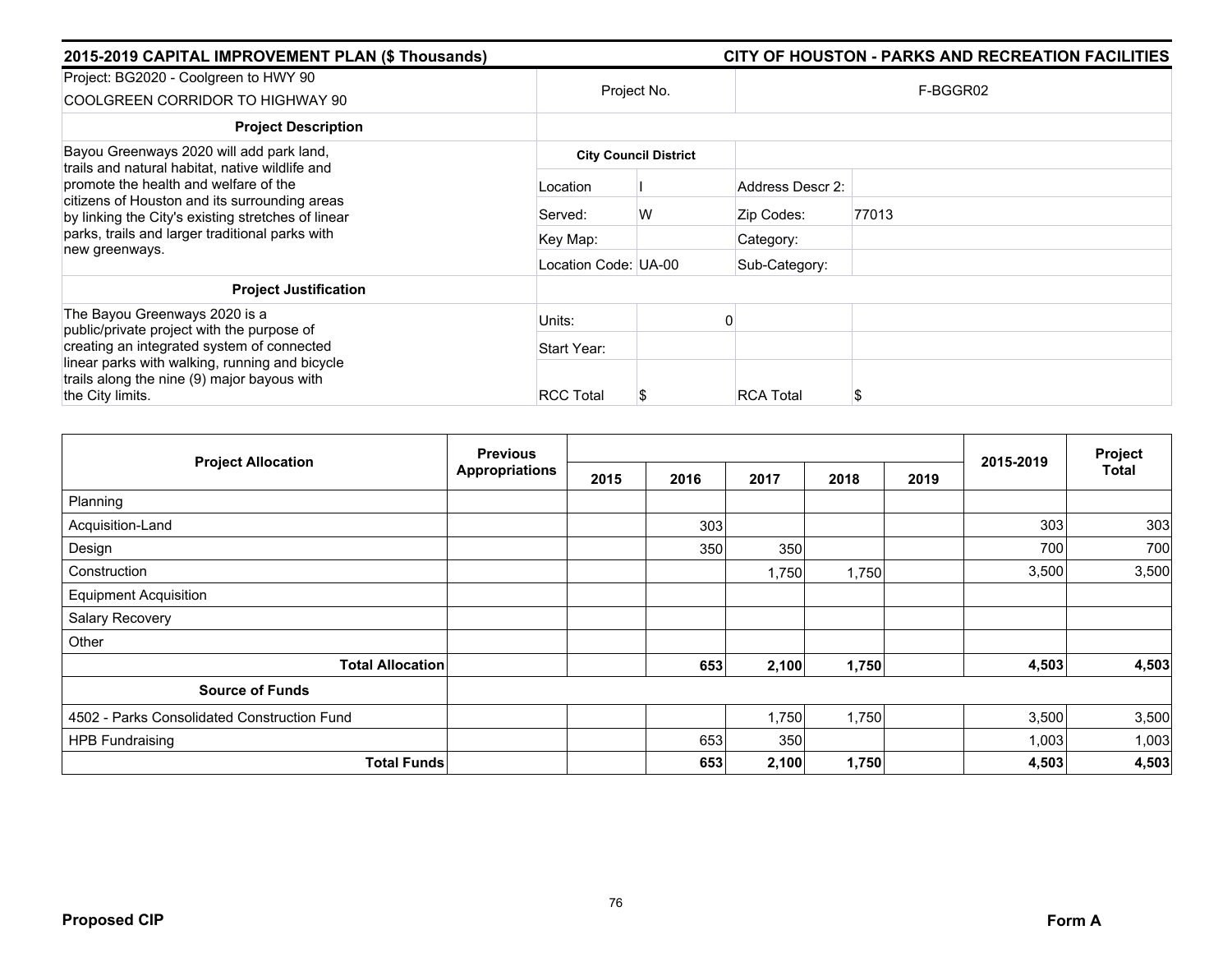| 2015-2019 CAPITAL IMPROVEMENT PLAN (\$ Thousands)                                                                                            |                      |                              |                  | CITY OF HOUSTON - PARKS AND RECREATION FACILITIES |  |  |  |
|----------------------------------------------------------------------------------------------------------------------------------------------|----------------------|------------------------------|------------------|---------------------------------------------------|--|--|--|
| Project: BG2020 - HWY 90 to Brock Park<br><b>HIGHWAY 90 TO BROCK PARK</b>                                                                    | Project No.          |                              | F-BGGR03         |                                                   |  |  |  |
| <b>Project Description</b>                                                                                                                   |                      |                              |                  |                                                   |  |  |  |
| Bayou Greenways 2020 will add park land,<br>trails and natural habitat, native wildlife and                                                  |                      | <b>City Council District</b> |                  |                                                   |  |  |  |
| promote the health and welfare of the<br>citizens of Houston and its surrounding areas<br>by linking the City's existing stretches of linear | Location             | B                            | Address Descr 2: |                                                   |  |  |  |
|                                                                                                                                              | Served:              | B                            | Zip Codes:       | 77044                                             |  |  |  |
| parks, trails and larger traditional parks with<br>new greenways.                                                                            | Key Map:             |                              | Category:        |                                                   |  |  |  |
|                                                                                                                                              | Location Code: UA-00 |                              | Sub-Category:    |                                                   |  |  |  |
| <b>Project Justification</b>                                                                                                                 |                      |                              |                  |                                                   |  |  |  |
| The Bayou Greenways 2020 is a<br>public/private project with the purpose of                                                                  | Units:               |                              |                  |                                                   |  |  |  |
| creating an integrated system of connected                                                                                                   | Start Year:          |                              |                  |                                                   |  |  |  |
| linear parks with walking, running and bicycle<br>trails along the nine (9) major bayous with<br>the City limits.                            | <b>RCC Total</b>     | Ъ                            | <b>RCA Total</b> | S                                                 |  |  |  |

| <b>Project Allocation</b>                   | <b>Previous</b>       |      |      |       |      |      | 2015-2019 | Project |
|---------------------------------------------|-----------------------|------|------|-------|------|------|-----------|---------|
|                                             | <b>Appropriations</b> | 2015 | 2016 | 2017  | 2018 | 2019 |           | Total   |
| Planning                                    |                       |      |      |       |      |      |           |         |
| Acquisition-Land                            |                       |      | 300  |       |      |      | 300       | 300     |
| Design                                      |                       |      | 135  | 135   |      |      | 270       | 270     |
| Construction                                |                       |      |      | 900   | 900  |      | 1,800     | 1,800   |
| <b>Equipment Acquisition</b>                |                       |      |      |       |      |      |           |         |
| Salary Recovery                             |                       |      |      |       |      |      |           |         |
| Other                                       |                       |      |      |       |      |      |           |         |
| <b>Total Allocation</b>                     |                       |      | 435  | 1,035 | 900  |      | 2,370     | 2,370   |
| <b>Source of Funds</b>                      |                       |      |      |       |      |      |           |         |
| 4502 - Parks Consolidated Construction Fund |                       |      |      | 900   | 900  |      | 1,800     | 1,800   |
| <b>HPB Fundraising</b>                      |                       |      | 435  | 135   |      |      | 570       | 570     |
| <b>Total Funds</b>                          |                       |      | 435  | 1,035 | 900  |      | 2,370     | 2,370   |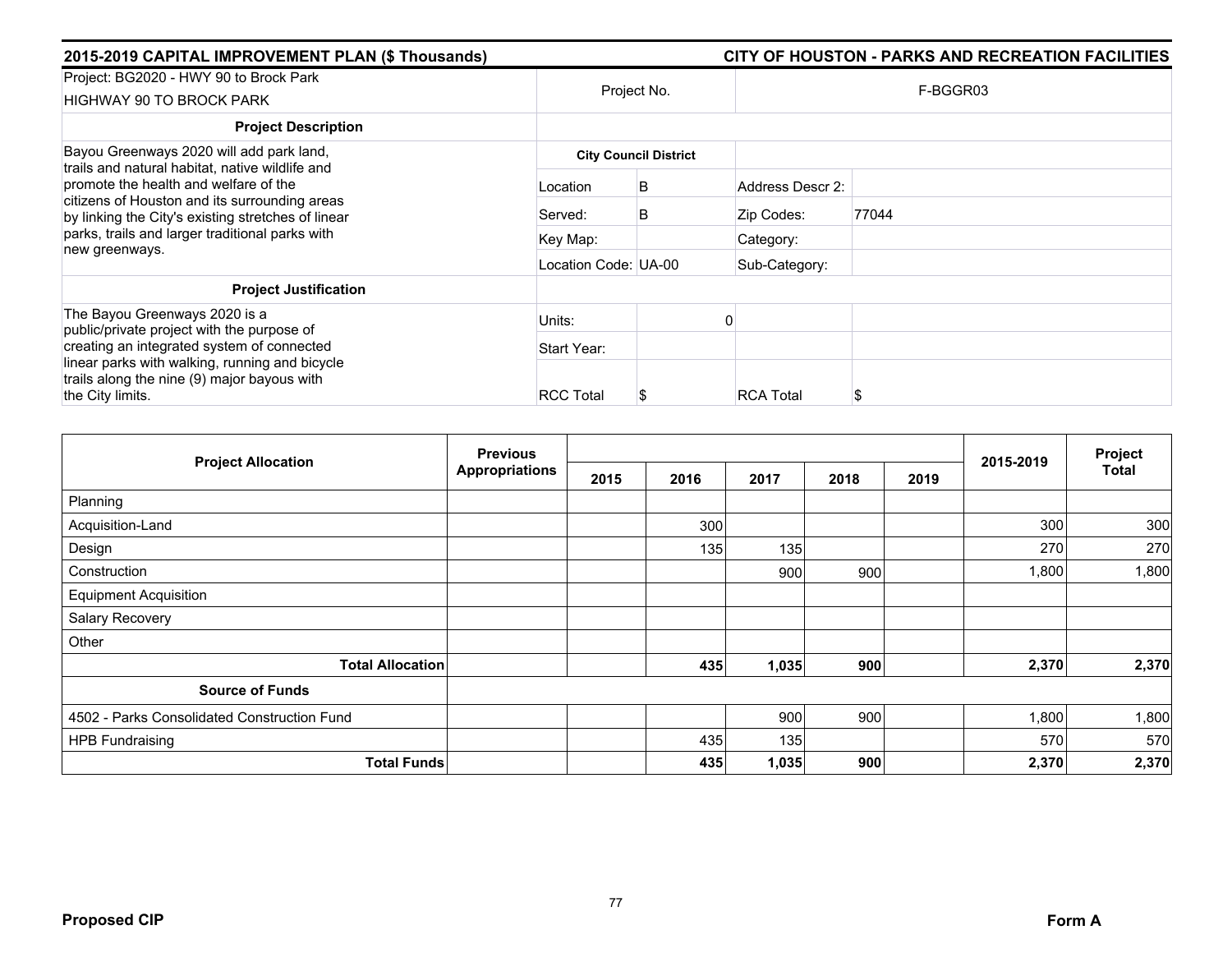| 2015-2019 CAPITAL IMPROVEMENT PLAN (\$ Thousands)                                                                                                                                               |                      |                              |                  | CITY OF HOUSTON - PARKS AND RECREATION FACILITIES |  |  |  |
|-------------------------------------------------------------------------------------------------------------------------------------------------------------------------------------------------|----------------------|------------------------------|------------------|---------------------------------------------------|--|--|--|
| Project: BG2020 - Brock Park to Mt. Houston<br>BROCK PARK TO MOUNT HOUSTON                                                                                                                      | Project No.          |                              | F-BGGR04         |                                                   |  |  |  |
| <b>Project Description</b>                                                                                                                                                                      |                      |                              |                  |                                                   |  |  |  |
| Bayou Greenways 2020 will add park land,                                                                                                                                                        |                      | <b>City Council District</b> |                  |                                                   |  |  |  |
| trails and natural habitat, native wildlife and<br>promote the health and welfare of the<br>citizens of Houston and its surrounding areas<br>by linking the City's existing stretches of linear | Location             | B                            | Address Descr 2: |                                                   |  |  |  |
|                                                                                                                                                                                                 | Served:              | B                            | Zip Codes:       | 77050                                             |  |  |  |
| parks, trails and larger traditional parks with<br>new greenways.                                                                                                                               | Key Map:             |                              | Category:        |                                                   |  |  |  |
|                                                                                                                                                                                                 | Location Code: UA-00 |                              | Sub-Category:    |                                                   |  |  |  |
| <b>Project Justification</b>                                                                                                                                                                    |                      |                              |                  |                                                   |  |  |  |
| The Bayou Greenways 2020 is a<br>public/private project with the purpose of                                                                                                                     | Units:               |                              |                  |                                                   |  |  |  |
| creating an integrated system of connected                                                                                                                                                      | Start Year:          |                              |                  |                                                   |  |  |  |
| linear parks with walking, running and bicycle<br>trails along the nine (9) major bayous with<br>the City limits.                                                                               | <b>RCC Total</b>     | Ъ                            | <b>RCA Total</b> | S                                                 |  |  |  |

| <b>Project Allocation</b>                   | <b>Previous</b>       | 2015-2019 | Project |      |       |       |       |              |
|---------------------------------------------|-----------------------|-----------|---------|------|-------|-------|-------|--------------|
|                                             | <b>Appropriations</b> | 2015      | 2016    | 2017 | 2018  | 2019  |       | <b>Total</b> |
| Planning                                    |                       |           |         |      |       |       |       |              |
| Acquisition-Land                            |                       | 100       | 100     |      |       |       | 200   | 200          |
| Design                                      |                       |           |         | 200  | 200   |       | 400   | 400          |
| Construction                                |                       |           |         |      | 1,500 | 1,500 | 3,000 | 3,000        |
| <b>Equipment Acquisition</b>                |                       |           |         |      |       |       |       |              |
| Salary Recovery                             |                       |           |         |      |       |       |       | $\mathbf 0$  |
| Other                                       |                       |           |         |      |       |       |       |              |
| <b>Total Allocation</b>                     |                       | 100       | 100     | 200  | 1,700 | 1,500 | 3,600 | 3,600        |
| <b>Source of Funds</b>                      |                       |           |         |      |       |       |       |              |
| 4502 - Parks Consolidated Construction Fund |                       |           |         |      |       |       |       | $\mathbf 0$  |
| <b>HPB Fundraising</b>                      |                       | 100       | 100     | 200  | 1,700 | 1,500 | 3,600 | 3,600        |
| <b>Total Funds</b>                          |                       | 100       | 100     | 200  | 1,700 | 1,500 | 3,600 | 3,600        |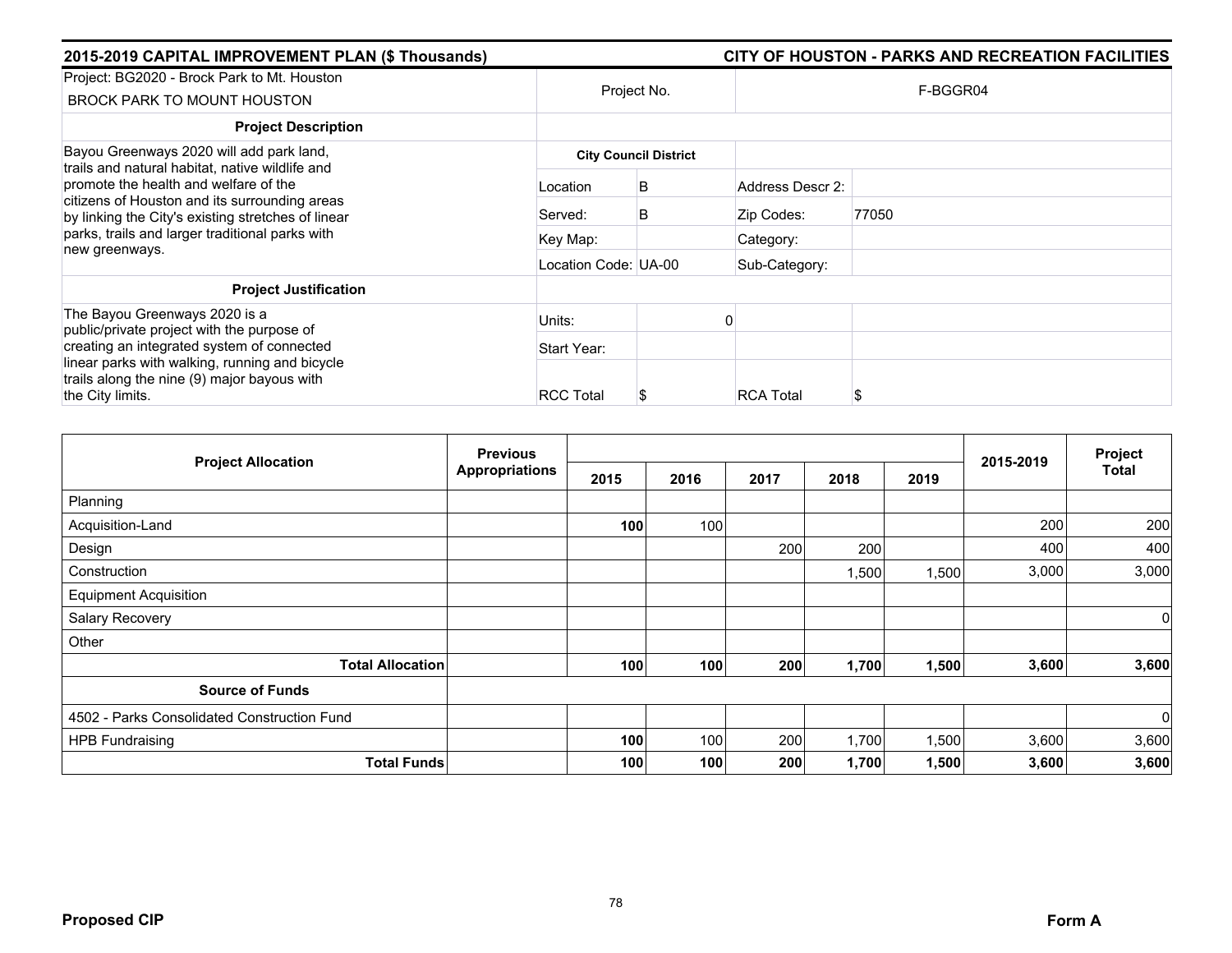| 2015-2019 CAPITAL IMPROVEMENT PLAN (\$ Thousands)                                                                                            |                              |             |                  | CITY OF HOUSTON - PARKS AND RECREATION FACILITIES |  |  |  |  |
|----------------------------------------------------------------------------------------------------------------------------------------------|------------------------------|-------------|------------------|---------------------------------------------------|--|--|--|--|
| Project: BG2020 - BWY 8 to Aldine Westfield<br>BELTWAY 8 TO ALDINE WESTFIELD                                                                 |                              | Project No. |                  | F-BGGR05                                          |  |  |  |  |
| <b>Project Description</b>                                                                                                                   |                              |             |                  |                                                   |  |  |  |  |
| Bayou Greenways 2020 will add park land,<br>trails and natural habitat, native wildlife and                                                  | <b>City Council District</b> |             |                  |                                                   |  |  |  |  |
| promote the health and welfare of the<br>citizens of Houston and its surrounding areas<br>by linking the City's existing stretches of linear | Location                     | B           | Address Descr 2: |                                                   |  |  |  |  |
|                                                                                                                                              | Served:                      | B           | Zip Codes:       | 77032                                             |  |  |  |  |
| parks, trails and larger traditional parks with<br>new greenways.                                                                            | Key Map:                     |             | Category:        |                                                   |  |  |  |  |
|                                                                                                                                              | Location Code: UA-00         |             | Sub-Category:    |                                                   |  |  |  |  |
| <b>Project Justification</b>                                                                                                                 |                              |             |                  |                                                   |  |  |  |  |
| The Bayou Greenways 2020 is a<br>public/private project with the purpose of                                                                  | Units:                       |             |                  |                                                   |  |  |  |  |
| creating an integrated system of connected                                                                                                   | Start Year:                  |             |                  |                                                   |  |  |  |  |
| linear parks with walking, running and bicycle<br>trails along the nine (9) major bayous with<br>the City limits.                            | <b>RCC Total</b>             |             | <b>RCA Total</b> | S                                                 |  |  |  |  |

| <b>Project Allocation</b>                   | <b>Previous</b>       |      |       |       | 2015-2019 | Project |       |              |
|---------------------------------------------|-----------------------|------|-------|-------|-----------|---------|-------|--------------|
|                                             | <b>Appropriations</b> | 2015 | 2016  | 2017  | 2018      | 2019    |       | <b>Total</b> |
| Planning                                    |                       |      |       |       |           |         |       |              |
| Acquisition-Land                            |                       |      |       |       |           |         |       |              |
| Design                                      |                       |      | 560   |       |           |         | 560   | 560          |
| Construction                                |                       |      | ,500  | 1,500 |           |         | 3,000 | 3,000        |
| <b>Equipment Acquisition</b>                |                       |      |       |       |           |         |       |              |
| Salary Recovery                             |                       |      |       |       |           |         |       |              |
| Other                                       |                       |      |       |       |           |         |       |              |
| <b>Total Allocation</b>                     |                       |      | 2,060 | 1,500 |           |         | 3,560 | 3,560        |
| <b>Source of Funds</b>                      |                       |      |       |       |           |         |       |              |
| 4502 - Parks Consolidated Construction Fund |                       |      | ,500  | 1,500 |           |         | 3,000 | 3,000        |
| <b>HPB Fundraising</b>                      |                       |      | 560   |       |           |         | 560   | 560          |
| <b>Total Funds</b>                          |                       |      | 2,060 | 1,500 |           |         | 3,560 | 3,560        |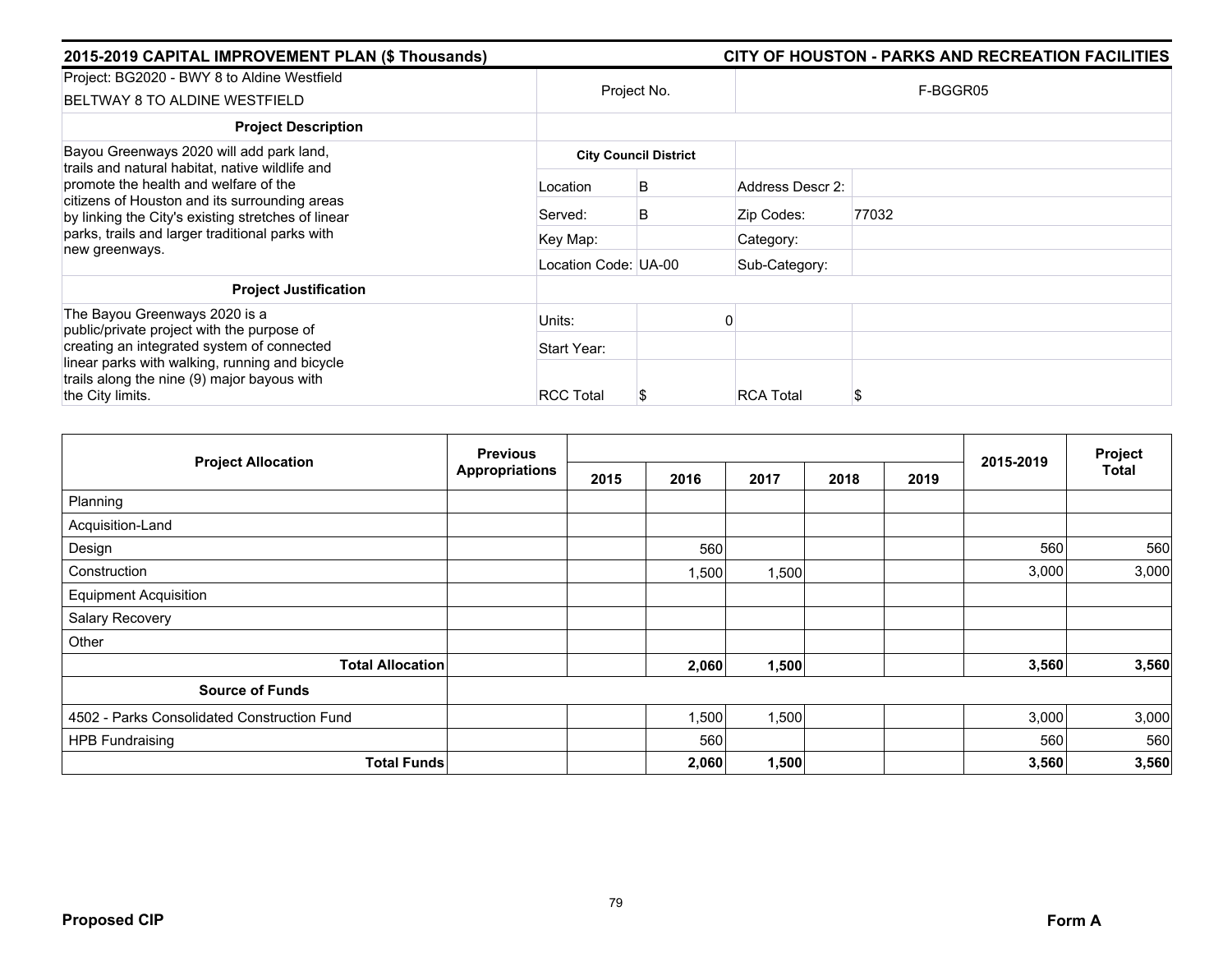| 2015-2019 CAPITAL IMPROVEMENT PLAN (\$ Thousands)                                                                                                                                               |                      |                              |                  | CITY OF HOUSTON - PARKS AND RECREATION FACILITIES |
|-------------------------------------------------------------------------------------------------------------------------------------------------------------------------------------------------|----------------------|------------------------------|------------------|---------------------------------------------------|
| Project: BG2020 - Aldine Westfield to Magee<br>ALDINE WESTFIELD TO MAGEE                                                                                                                        | Project No.          |                              |                  | F-BGGR06                                          |
| <b>Project Description</b>                                                                                                                                                                      |                      |                              |                  |                                                   |
| Bayou Greenways 2020 will add park land,                                                                                                                                                        |                      | <b>City Council District</b> |                  |                                                   |
| trails and natural habitat, native wildlife and<br>promote the health and welfare of the<br>citizens of Houston and its surrounding areas<br>by linking the City's existing stretches of linear | Location             | B                            | Address Descr 2: |                                                   |
|                                                                                                                                                                                                 | Served:              | B                            | Zip Codes:       | 77032                                             |
| parks, trails and larger traditional parks with<br>new greenways.                                                                                                                               | Key Map:             |                              | Category:        |                                                   |
|                                                                                                                                                                                                 | Location Code: UA-00 |                              | Sub-Category:    |                                                   |
| <b>Project Justification</b>                                                                                                                                                                    |                      |                              |                  |                                                   |
| The Bayou Greenways 2020 is a<br>public/private project with the purpose of                                                                                                                     | Units:               |                              |                  |                                                   |
| creating an integrated system of connected                                                                                                                                                      | Start Year:          |                              |                  |                                                   |
| linear parks with walking, running and bicycle<br>trails along the nine (9) major bayous with<br>the City limits.                                                                               | <b>RCC Total</b>     | S                            | <b>RCA Total</b> | S                                                 |

| <b>Project Allocation</b>                   | <b>Previous</b>       |      |      |      | 2015-2019 | Project |       |       |
|---------------------------------------------|-----------------------|------|------|------|-----------|---------|-------|-------|
|                                             | <b>Appropriations</b> | 2015 | 2016 | 2017 | 2018      | 2019    |       | Total |
| Planning                                    |                       |      |      |      |           |         |       |       |
| Acquisition-Land                            |                       |      |      |      |           |         |       |       |
| Design                                      |                       |      | 150  | 150  |           |         | 300   | 300   |
| Construction                                |                       |      |      | 408  | 408       |         | 815   | 815   |
| <b>Equipment Acquisition</b>                |                       |      |      |      |           |         |       |       |
| Salary Recovery                             |                       |      |      |      |           |         |       |       |
| Other                                       |                       |      |      |      |           |         |       |       |
| <b>Total Allocation</b>                     |                       |      | 150  | 558  | 408       |         | 1,115 | 1,115 |
| <b>Source of Funds</b>                      |                       |      |      |      |           |         |       |       |
| 4502 - Parks Consolidated Construction Fund |                       |      |      | 408  | 408       |         | 815   | 815   |
| <b>HPB Fundraising</b>                      |                       |      | 150  | 150  |           |         | 300   | 300   |
| <b>Total Funds</b>                          |                       |      | 150  | 558  | 408       |         | 1,115 | 1,115 |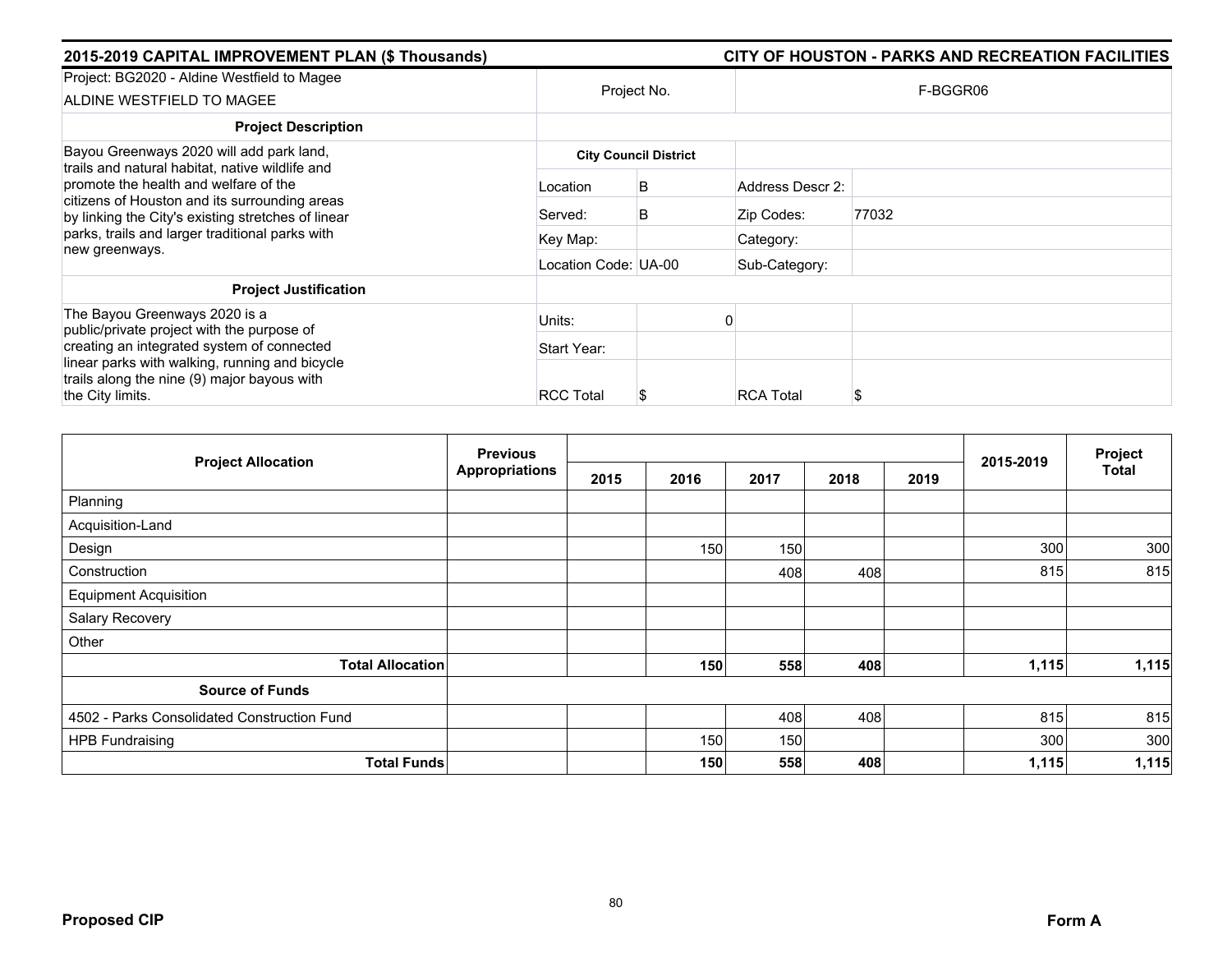| 2015-2019 CAPITAL IMPROVEMENT PLAN (\$ Thousands)                                                                                            |                              |             |                  | CITY OF HOUSTON - PARKS AND RECREATION FACILITIES |  |  |  |  |
|----------------------------------------------------------------------------------------------------------------------------------------------|------------------------------|-------------|------------------|---------------------------------------------------|--|--|--|--|
| Project: BG2020 - Hardy Toll Rd. to Bradfield Pk<br>HARDY TOLL ROAD TO BRADFIELD PARK                                                        |                              | Project No. |                  | F-BGGR08                                          |  |  |  |  |
| <b>Project Description</b>                                                                                                                   |                              |             |                  |                                                   |  |  |  |  |
| Bayou Greenways 2020 will add park land,<br>trails and natural habitat, native wildlife and                                                  | <b>City Council District</b> |             |                  |                                                   |  |  |  |  |
| promote the health and welfare of the<br>citizens of Houston and its surrounding areas<br>by linking the City's existing stretches of linear | Location                     | B           | Address Descr 2: |                                                   |  |  |  |  |
|                                                                                                                                              | Served:                      | B           | Zip Codes:       | 77060                                             |  |  |  |  |
| parks, trails and larger traditional parks with<br>new greenways.                                                                            | Key Map:                     |             | Category:        |                                                   |  |  |  |  |
|                                                                                                                                              | Location Code: UA-00         |             | Sub-Category:    |                                                   |  |  |  |  |
| <b>Project Justification</b>                                                                                                                 |                              |             |                  |                                                   |  |  |  |  |
| The Bayou Greenways 2020 is a<br>public/private project with the purpose of                                                                  | Units:                       |             |                  |                                                   |  |  |  |  |
| creating an integrated system of connected                                                                                                   | Start Year:                  |             |                  |                                                   |  |  |  |  |
| linear parks with walking, running and bicycle<br>trails along the nine (9) major bayous with                                                |                              |             |                  |                                                   |  |  |  |  |
| the City limits.                                                                                                                             | <b>RCC Total</b>             |             | <b>RCA Total</b> | S                                                 |  |  |  |  |

| <b>Project Allocation</b>                   | <b>Previous</b>       |      |      |      |      |      | 2015-2019 | Project |
|---------------------------------------------|-----------------------|------|------|------|------|------|-----------|---------|
|                                             | <b>Appropriations</b> | 2015 | 2016 | 2017 | 2018 | 2019 |           | Total   |
| Planning                                    |                       |      |      |      |      |      |           |         |
| Acquisition-Land                            |                       |      |      |      |      |      |           |         |
| Design                                      |                       |      | 83   | 83   |      |      | 165       | 165     |
| Construction                                |                       |      |      | 500  | 500  |      | 1,000     | 1,000   |
| <b>Equipment Acquisition</b>                |                       |      |      |      |      |      |           |         |
| Salary Recovery                             |                       |      |      |      |      |      |           |         |
| Other                                       |                       |      |      |      |      |      |           |         |
| <b>Total Allocation</b>                     |                       |      | 83   | 583  | 500  |      | 1,165     | 1,165   |
| <b>Source of Funds</b>                      |                       |      |      |      |      |      |           |         |
| 4502 - Parks Consolidated Construction Fund |                       |      |      | 500  | 500  |      | 1,000     | 1,000   |
| <b>HPB Fundraising</b>                      |                       |      | 83   | 83   |      |      | 165       | 165     |
| <b>Total Funds</b>                          |                       |      | 83   | 583  | 500  |      | 1,165     | 1,165   |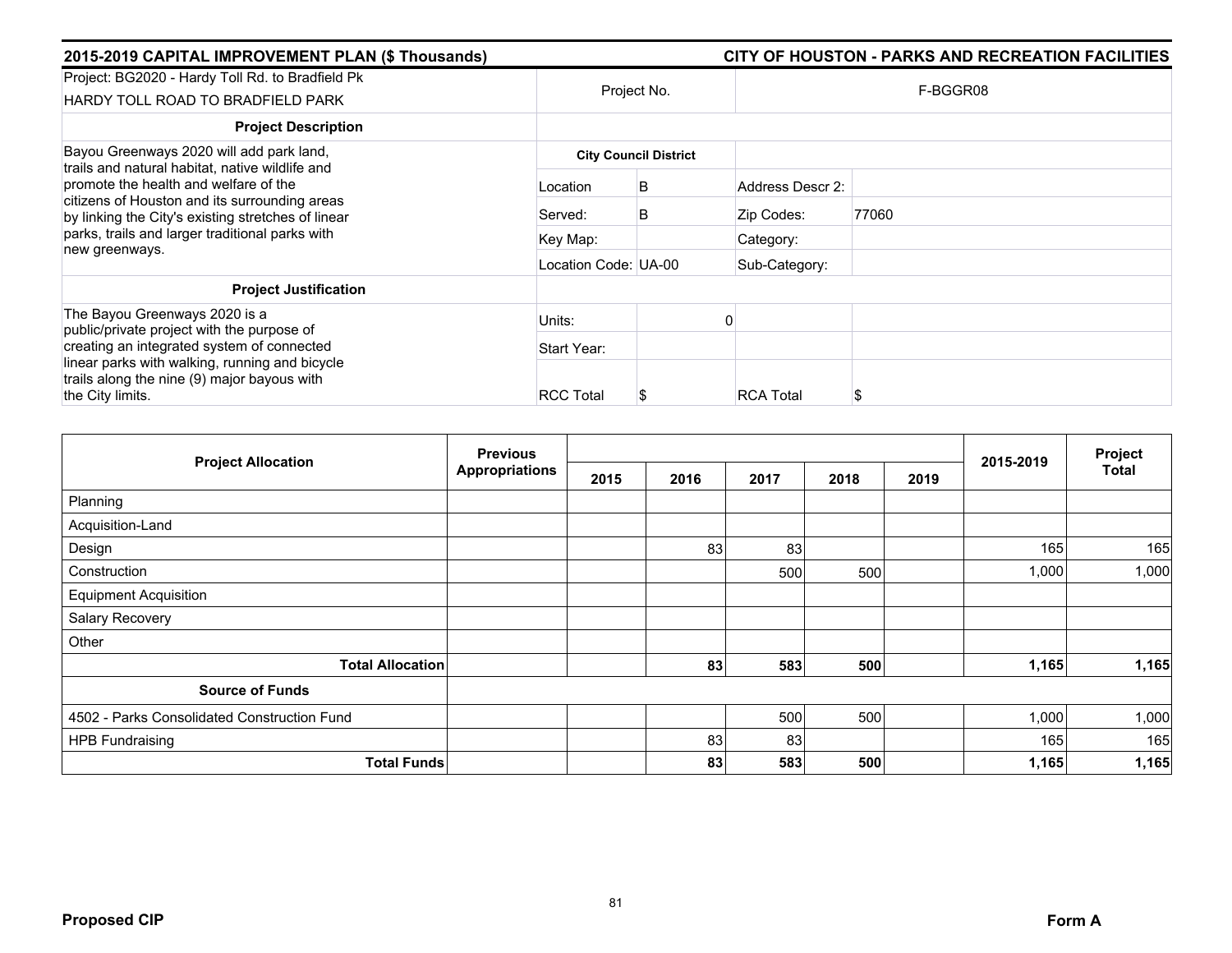| 2015-2019 CAPITAL IMPROVEMENT PLAN (\$ Thousands)                                                                                                                                                                                        |                      | CITY OF HOUSTON - PARKS AND RECREATION FACILITIES |                  |          |  |  |  |
|------------------------------------------------------------------------------------------------------------------------------------------------------------------------------------------------------------------------------------------|----------------------|---------------------------------------------------|------------------|----------|--|--|--|
| Project: BG2020 - Bradfield Pk to Imperial Valley<br><b>BRADFIELD PARK TO IMPERIAL VALLEY</b>                                                                                                                                            | Project No.          |                                                   |                  | F-BGGR09 |  |  |  |
| <b>Project Description</b>                                                                                                                                                                                                               |                      |                                                   |                  |          |  |  |  |
| Bayou Greenways 2020 will add park land, trails and natural habitat,                                                                                                                                                                     |                      | <b>City Council District</b>                      |                  |          |  |  |  |
| native wildlife and promote the health and welfare of the citizens<br>of Houston and its surrounding areas by linking the City's existing<br>stretches of linear parks, trails and larger traditional parks with<br>new greenways.       | Location             | B                                                 | Address Descr 2: |          |  |  |  |
|                                                                                                                                                                                                                                          | Served:              | B                                                 | Zip Codes:       | 77073    |  |  |  |
|                                                                                                                                                                                                                                          | Key Map:             |                                                   | Category:        |          |  |  |  |
|                                                                                                                                                                                                                                          | Location Code: UA-00 |                                                   | Sub-Category:    |          |  |  |  |
| <b>Project Justification</b>                                                                                                                                                                                                             |                      |                                                   |                  |          |  |  |  |
| The Bayou Greenways 2020 is a public/private project with the<br>purpose of creating an integrated system of connected linear parks<br>with walking, running and bicycle trails along the nine (9) major<br>bayous with the City limits. | Units:               |                                                   |                  |          |  |  |  |
|                                                                                                                                                                                                                                          | Start Year:          |                                                   |                  |          |  |  |  |
|                                                                                                                                                                                                                                          | <b>RCC Total</b>     |                                                   | <b>RCA Total</b> | \$       |  |  |  |

|                              | <b>Previous</b>       |      |      |      |      |      | 2015-2019 | Project      |
|------------------------------|-----------------------|------|------|------|------|------|-----------|--------------|
| <b>Project Allocation</b>    | <b>Appropriations</b> | 2015 | 2016 | 2017 | 2018 | 2019 |           | <b>Total</b> |
| Planning                     |                       |      |      |      |      |      |           |              |
| Acquisition-Land             |                       |      |      |      |      |      |           |              |
| Design                       |                       |      |      |      |      |      |           |              |
| Construction                 |                       |      |      |      |      |      |           | $\mathbf 0$  |
| <b>Equipment Acquisition</b> |                       |      |      |      |      |      |           |              |
| Salary Recovery              |                       |      |      |      |      |      |           |              |
| Other                        |                       |      |      |      |      |      |           |              |
| <b>Total Allocation</b>      |                       |      |      |      |      |      |           |              |
| <b>Source of Funds</b>       |                       |      |      |      |      |      |           |              |
| <b>HPB Fundraising</b>       |                       |      |      |      |      |      |           | 0            |
|                              | <b>Total Funds</b>    |      |      |      |      |      |           | 0            |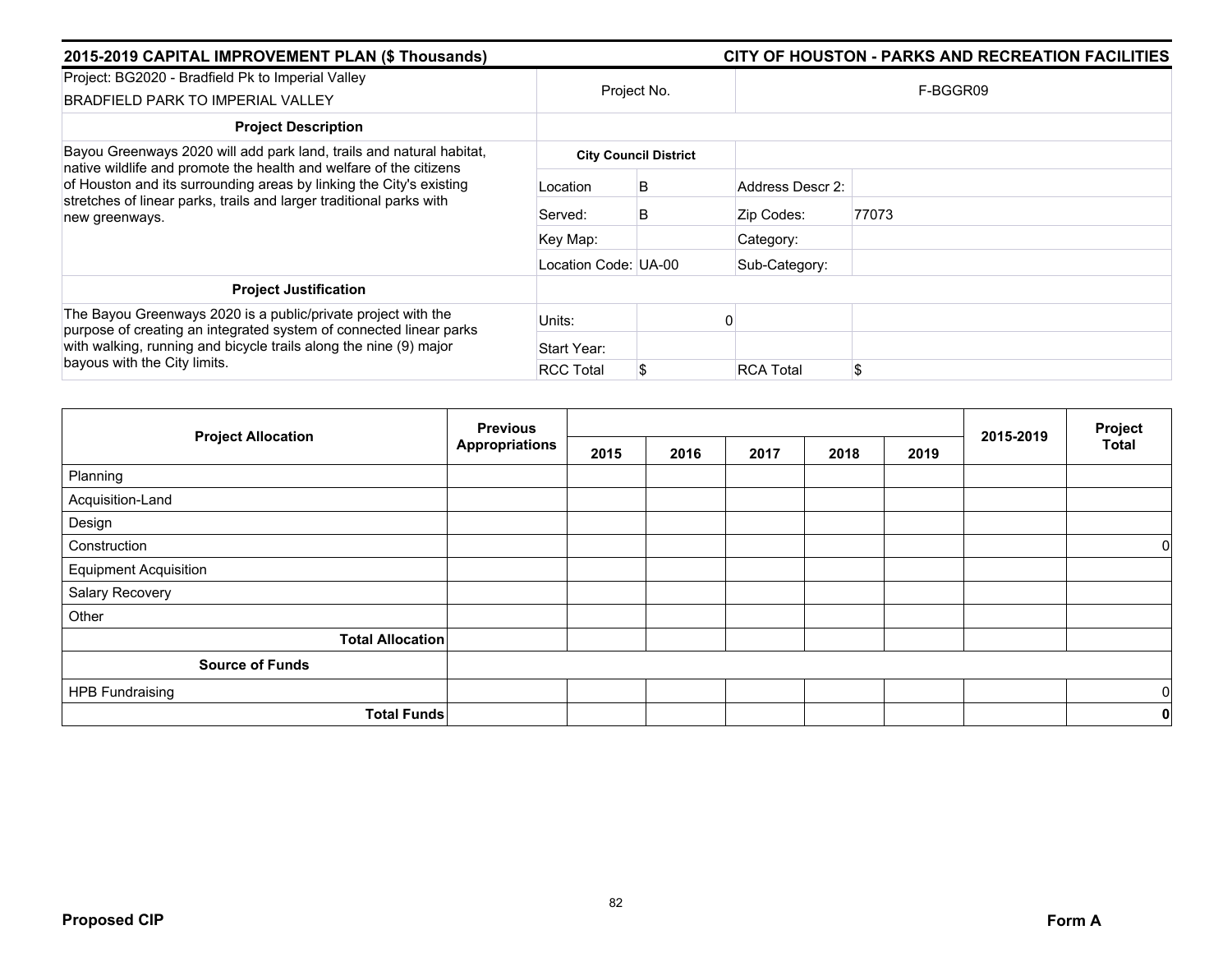| 2015-2019 CAPITAL IMPROVEMENT PLAN (\$ Thousands)                                                                                                                                                                 |                      |                              |                  | CITY OF HOUSTON - PARKS AND RECREATION FACILITIES |
|-------------------------------------------------------------------------------------------------------------------------------------------------------------------------------------------------------------------|----------------------|------------------------------|------------------|---------------------------------------------------|
| Project: BG2020 - Wussow Pk. to Glen Forest DB<br>WUSSOW PARK TO GLEN FOREST DETENTION BA                                                                                                                         |                      | Project No.                  |                  | F-BGGR10                                          |
| <b>Project Description</b>                                                                                                                                                                                        |                      |                              |                  |                                                   |
| Bayou Greenways 2020 will add park land,<br>trails and natural habitat, native wildlife and                                                                                                                       |                      | <b>City Council District</b> |                  |                                                   |
| promote the health and welfare of the<br>citizens of Houston and its surrounding areas<br>by linking the City's existing stretches of linear<br>parks, trails and larger traditional parks with<br>new greenways. | Location             | B                            | Address Descr 2: |                                                   |
|                                                                                                                                                                                                                   | Served:              | B                            | Zip Codes:       | 77060                                             |
|                                                                                                                                                                                                                   | Key Map:             |                              | Category:        |                                                   |
|                                                                                                                                                                                                                   | Location Code: UA-00 |                              | Sub-Category:    |                                                   |
| <b>Project Justification</b>                                                                                                                                                                                      |                      |                              |                  |                                                   |
| The Bayou Greenways 2020 is a<br>public/private project with the purpose of                                                                                                                                       | Units:               |                              |                  |                                                   |
| creating an integrated system of connected                                                                                                                                                                        | Start Year:          |                              |                  |                                                   |
| linear parks with walking, running and bicycle<br>trails along the nine (9) major bayous with                                                                                                                     |                      |                              |                  |                                                   |
| the City limits.                                                                                                                                                                                                  | <b>RCC Total</b>     | S                            | <b>RCA Total</b> |                                                   |

| <b>Project Allocation</b>                   | <b>Previous</b>       |      |      | 2015-2019 | Project |      |     |       |
|---------------------------------------------|-----------------------|------|------|-----------|---------|------|-----|-------|
|                                             | <b>Appropriations</b> | 2015 | 2016 | 2017      | 2018    | 2019 |     | Total |
| Planning                                    |                       |      |      |           |         |      |     |       |
| Acquisition-Land                            |                       |      |      |           |         |      |     |       |
| Design                                      |                       |      | 80   |           |         |      | 80  | 80    |
| Construction                                |                       |      | 400  |           |         |      | 400 | 400   |
| <b>Equipment Acquisition</b>                |                       |      |      |           |         |      |     |       |
| Salary Recovery                             |                       |      |      |           |         |      |     |       |
| Other                                       |                       |      |      |           |         |      |     |       |
| <b>Total Allocation</b>                     |                       |      | 480  |           |         |      | 480 | 480   |
| <b>Source of Funds</b>                      |                       |      |      |           |         |      |     |       |
| 4502 - Parks Consolidated Construction Fund |                       |      | 400  |           |         |      | 400 | 400   |
| <b>HPB Fundraising</b>                      |                       |      | 80   |           |         |      | 80  | 80    |
| <b>Total Funds</b>                          |                       |      | 480  |           |         |      | 480 | 480   |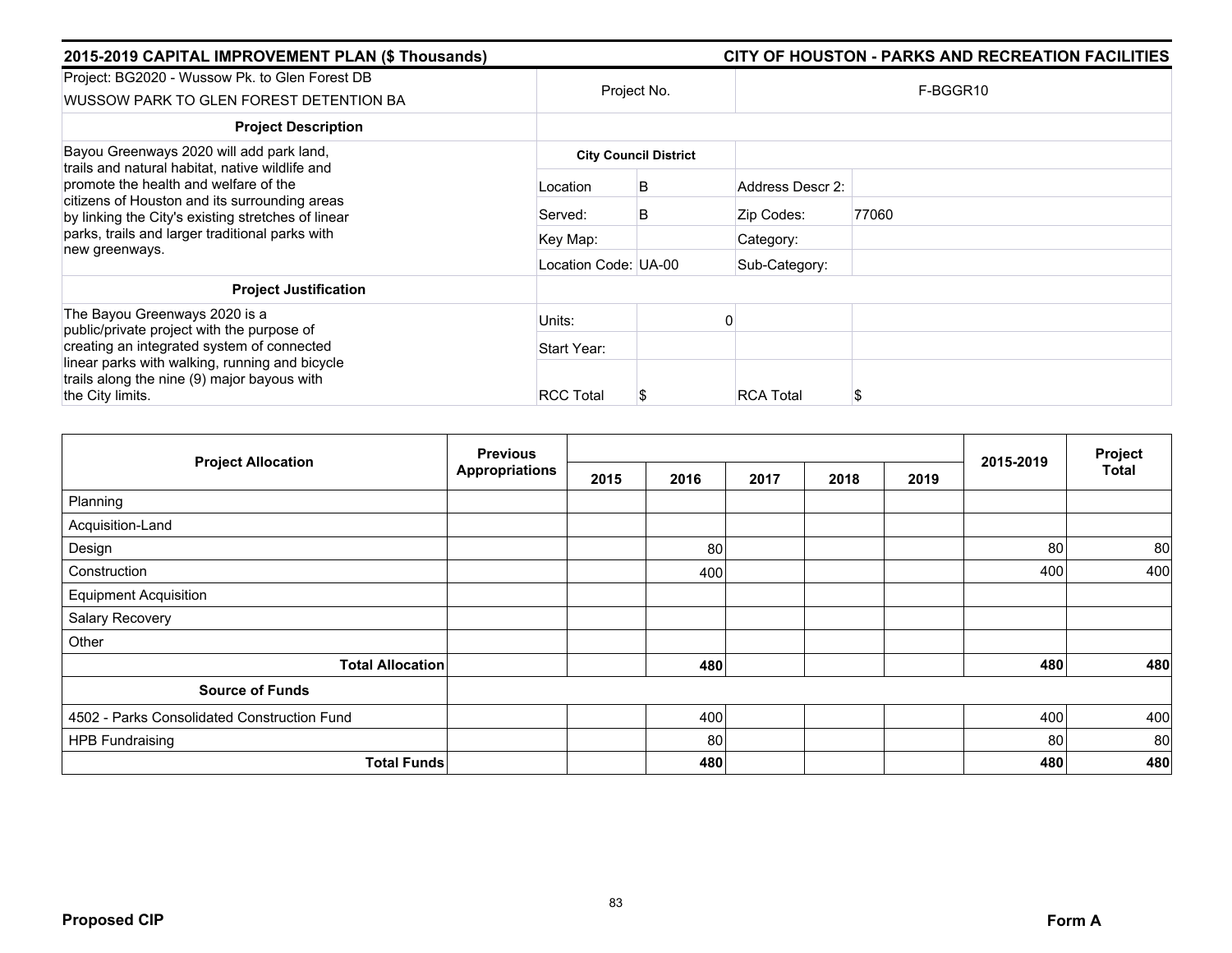| 2015-2019 CAPITAL IMPROVEMENT PLAN (\$ Thousands)                                                                                                                                               |                      |                              |                  | CITY OF HOUSTON - PARKS AND RECREATION FACILITIES |
|-------------------------------------------------------------------------------------------------------------------------------------------------------------------------------------------------|----------------------|------------------------------|------------------|---------------------------------------------------|
| Project: BG2020 - I-45 to North Fork<br><b>I-45 TO NORTH FORK</b>                                                                                                                               |                      | Project No.                  |                  | F-BGGR11                                          |
| <b>Project Description</b>                                                                                                                                                                      |                      |                              |                  |                                                   |
| Bayou Greenways 2020 will add park land,                                                                                                                                                        |                      | <b>City Council District</b> |                  |                                                   |
| trails and natural habitat, native wildlife and<br>promote the health and welfare of the<br>citizens of Houston and its surrounding areas<br>by linking the City's existing stretches of linear | Location             | B                            | Address Descr 2: |                                                   |
|                                                                                                                                                                                                 | Served:              | B                            | Zip Codes:       | 77060                                             |
| parks, trails and larger traditional parks with<br>new greenways.                                                                                                                               | Key Map:             |                              | Category:        |                                                   |
|                                                                                                                                                                                                 | Location Code: UA-00 |                              | Sub-Category:    |                                                   |
| <b>Project Justification</b>                                                                                                                                                                    |                      |                              |                  |                                                   |
| The Bayou Greenways 2020 is a<br>public/private project with the purpose of                                                                                                                     | Units:               |                              |                  |                                                   |
| creating an integrated system of connected                                                                                                                                                      | Start Year:          |                              |                  |                                                   |
| linear parks with walking, running and bicycle<br>trails along the nine (9) major bayous with<br>the City limits.                                                                               | <b>RCC Total</b>     | Ъ                            | <b>RCA Total</b> | S                                                 |

|                                             | <b>Previous</b>       |      |      | 2015-2019 | Project |      |     |              |
|---------------------------------------------|-----------------------|------|------|-----------|---------|------|-----|--------------|
| <b>Project Allocation</b>                   | <b>Appropriations</b> | 2015 | 2016 | 2017      | 2018    | 2019 |     | <b>Total</b> |
| Planning                                    |                       |      |      |           |         |      |     |              |
| Acquisition-Land                            |                       |      |      |           |         |      |     |              |
| Design                                      |                       |      | 45   |           |         |      | 45  | 45           |
| Construction                                |                       |      | 150  |           |         |      | 150 | 150          |
| <b>Equipment Acquisition</b>                |                       |      |      |           |         |      |     |              |
| Salary Recovery                             |                       |      |      |           |         |      |     |              |
| Other                                       |                       |      |      |           |         |      |     |              |
| <b>Total Allocation</b>                     |                       |      | 195  |           |         |      | 195 | 195          |
| <b>Source of Funds</b>                      |                       |      |      |           |         |      |     |              |
| 4502 - Parks Consolidated Construction Fund |                       |      | 150  |           |         |      | 150 | 150          |
| <b>HPB Fundraising</b>                      |                       |      | 45   |           |         |      | 45  | 45           |
| <b>Total Funds</b>                          |                       |      | 195  |           |         |      | 195 | 195          |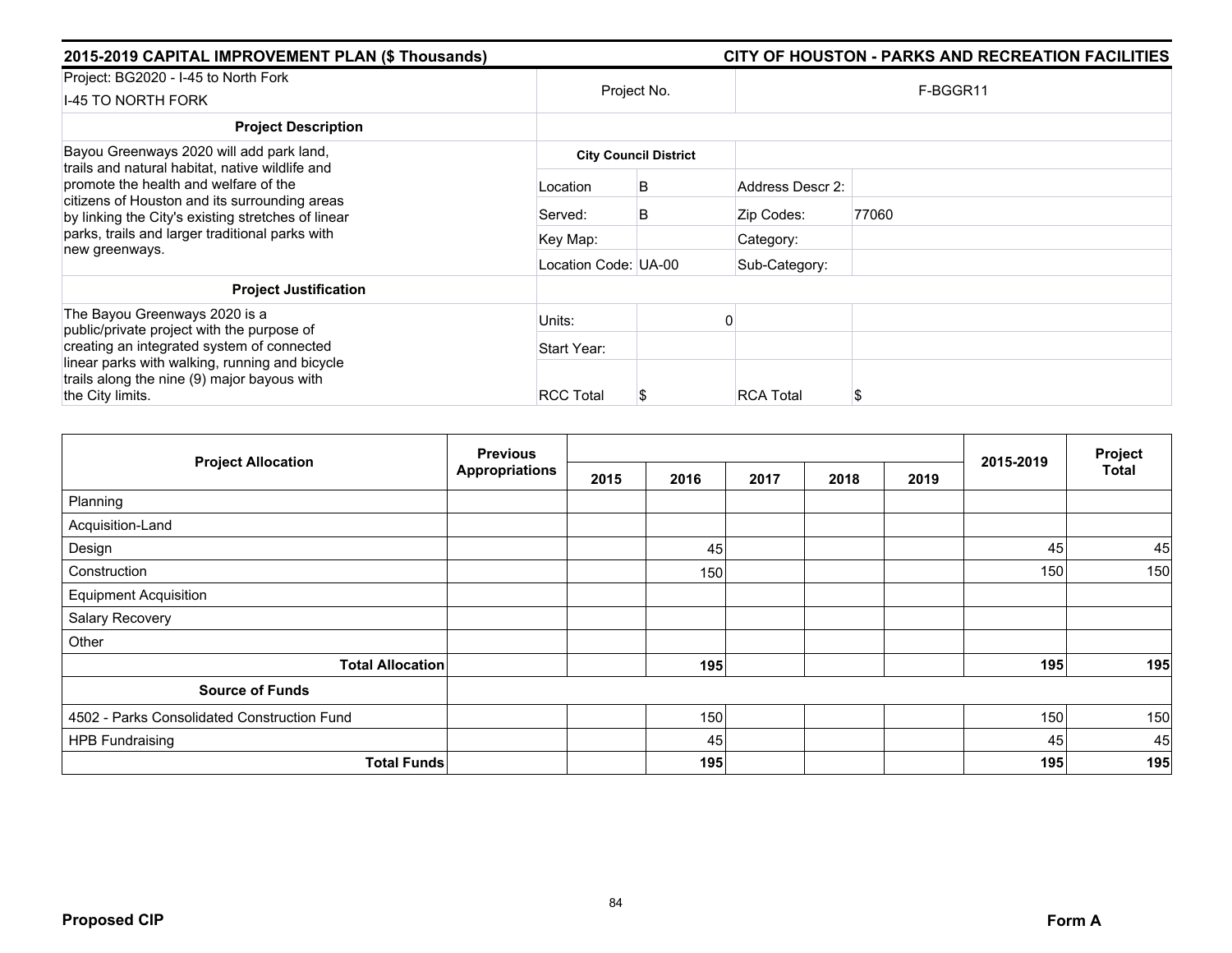| 2015-2019 CAPITAL IMPROVEMENT PLAN (\$ Thousands)                                                                                                                                                                                           |                      |                              |                  | CITY OF HOUSTON - PARKS AND RECREATION FACILITIES |  |  |  |  |
|---------------------------------------------------------------------------------------------------------------------------------------------------------------------------------------------------------------------------------------------|----------------------|------------------------------|------------------|---------------------------------------------------|--|--|--|--|
| Project: BG2020 - Connection to Rankin<br>CONNECTION TO RANKIN                                                                                                                                                                              |                      | Project No.                  |                  | F-BGGR12                                          |  |  |  |  |
| <b>Project Description</b>                                                                                                                                                                                                                  |                      |                              |                  |                                                   |  |  |  |  |
| Bayou Greenways 2020 will add park land,<br>trails and natural habitat, native wildlife and<br>promote the health and welfare of the<br>citizens of Houston and its surrounding areas<br>by linking the City's existing stretches of linear |                      | <b>City Council District</b> |                  |                                                   |  |  |  |  |
|                                                                                                                                                                                                                                             | Location             | B                            | Address Descr 2: |                                                   |  |  |  |  |
|                                                                                                                                                                                                                                             | Served:              | B                            | Zip Codes:       | 77014                                             |  |  |  |  |
| parks, trails and larger traditional parks with<br>new greenways.                                                                                                                                                                           | Key Map:             |                              | Category:        |                                                   |  |  |  |  |
|                                                                                                                                                                                                                                             | Location Code: UA-00 |                              | Sub-Category:    |                                                   |  |  |  |  |
| <b>Project Justification</b>                                                                                                                                                                                                                |                      |                              |                  |                                                   |  |  |  |  |
| The Bayou Greenways 2020 is a<br>public/private project with the purpose of                                                                                                                                                                 | Units:               |                              |                  |                                                   |  |  |  |  |
| creating an integrated system of connected                                                                                                                                                                                                  | Start Year:          |                              |                  |                                                   |  |  |  |  |
| linear parks with walking, running and bicycle<br>trails along the nine (9) major bayous with<br>the City limits.                                                                                                                           | <b>RCC Total</b>     |                              | <b>RCA Total</b> | S                                                 |  |  |  |  |

| <b>Project Allocation</b>                   | <b>Previous</b>       |      |      |      | 2015-2019 | Project |     |              |
|---------------------------------------------|-----------------------|------|------|------|-----------|---------|-----|--------------|
|                                             | <b>Appropriations</b> | 2015 | 2016 | 2017 | 2018      | 2019    |     | <b>Total</b> |
| Planning                                    |                       |      |      |      |           |         |     |              |
| Acquisition-Land                            |                       |      |      |      |           |         |     |              |
| Design                                      |                       |      | 55   | 55   |           |         | 110 | 110          |
| Construction                                |                       |      |      | 258  | 258       |         | 515 | 515          |
| <b>Equipment Acquisition</b>                |                       |      |      |      |           |         |     |              |
| Salary Recovery                             |                       |      |      |      |           |         |     |              |
| Other                                       |                       |      |      |      |           |         |     |              |
| <b>Total Allocation</b>                     |                       |      | 55   | 313  | 258       |         | 625 | 625          |
| <b>Source of Funds</b>                      |                       |      |      |      |           |         |     |              |
| 4502 - Parks Consolidated Construction Fund |                       |      |      | 258  | 258       |         | 515 | 515          |
| <b>HPB Fundraising</b>                      |                       |      | 55   | 55   |           |         | 110 | 110          |
| <b>Total Funds</b>                          |                       |      | 55   | 313  | 258       |         | 625 | 625          |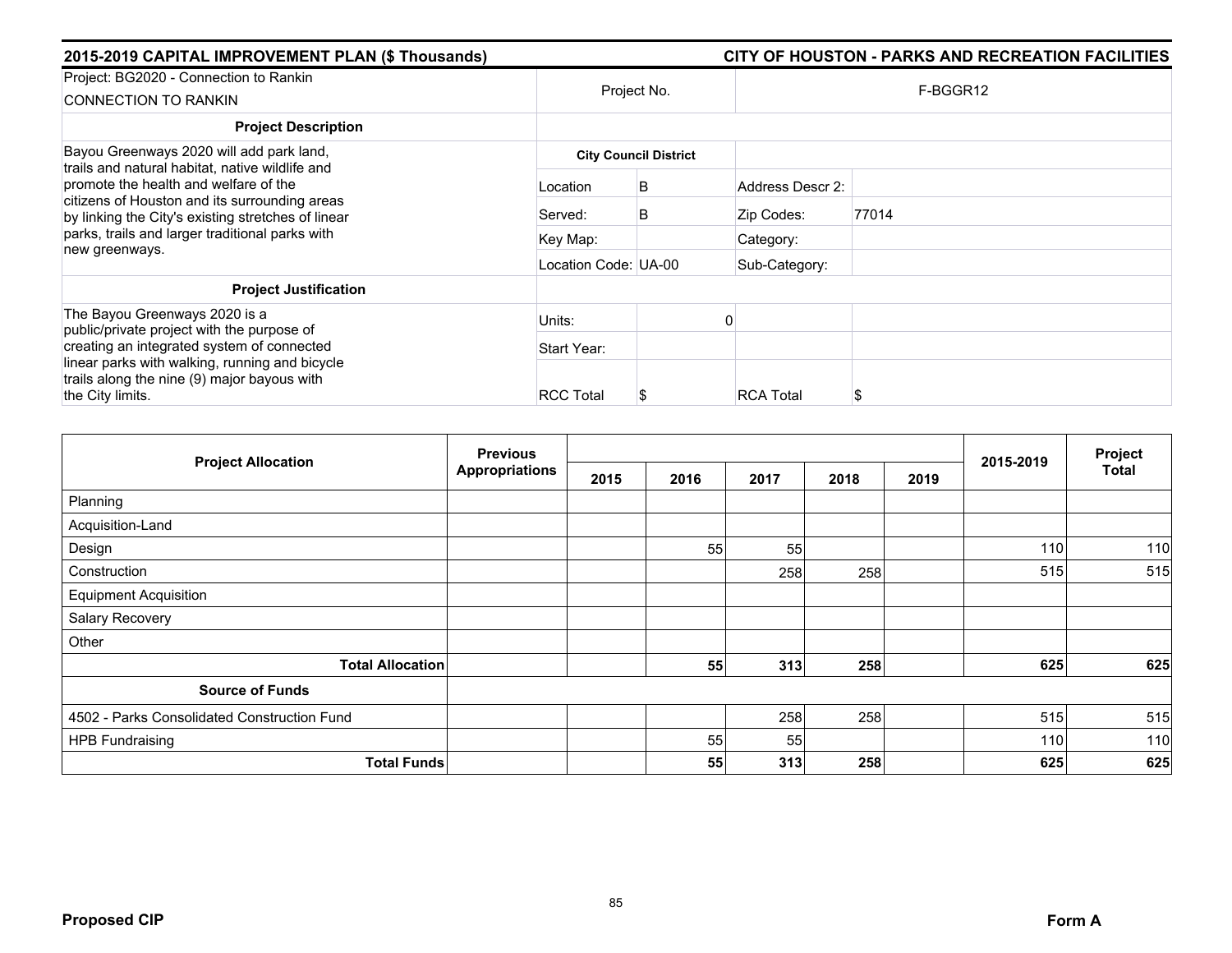| 2015-2019 CAPITAL IMPROVEMENT PLAN (\$ Thousands)                                                                                            |                      |                              |                  | CITY OF HOUSTON - PARKS AND RECREATION FACILITIES |  |  |
|----------------------------------------------------------------------------------------------------------------------------------------------|----------------------|------------------------------|------------------|---------------------------------------------------|--|--|
| Project: BG2020 - HCFCD to Northborough Dr<br>HCFCD UNIT P145-00-00 TO NORTHBOROUGH DR                                                       | Project No.          |                              | F-BGGR13         |                                                   |  |  |
| <b>Project Description</b>                                                                                                                   |                      |                              |                  |                                                   |  |  |
| Bayou Greenways 2020 will add park land,<br>trails and natural habitat, native wildlife and                                                  |                      | <b>City Council District</b> |                  |                                                   |  |  |
| promote the health and welfare of the<br>citizens of Houston and its surrounding areas<br>by linking the City's existing stretches of linear | Location             | B                            | Address Descr 2: |                                                   |  |  |
|                                                                                                                                              | Served:              | B                            | Zip Codes:       | 77067                                             |  |  |
| parks, trails and larger traditional parks with<br>new greenways.                                                                            | Key Map:             |                              | Category:        |                                                   |  |  |
|                                                                                                                                              | Location Code: UA-00 |                              | Sub-Category:    |                                                   |  |  |
| <b>Project Justification</b>                                                                                                                 |                      |                              |                  |                                                   |  |  |
| The Bayou Greenways 2020 is a<br>public/private project with the purpose of                                                                  | Units:               |                              |                  |                                                   |  |  |
| creating an integrated system of connected                                                                                                   | Start Year:          |                              |                  |                                                   |  |  |
| linear parks with walking, running and bicycle<br>trails along the nine (9) major bayous with                                                |                      |                              |                  |                                                   |  |  |
| the City limits.                                                                                                                             | <b>RCC Total</b>     | S                            | <b>RCA Total</b> |                                                   |  |  |

|                                             | <b>Previous</b>       |      |       |       | 2015-2019 | Project |       |              |
|---------------------------------------------|-----------------------|------|-------|-------|-----------|---------|-------|--------------|
| <b>Project Allocation</b>                   | <b>Appropriations</b> | 2015 | 2016  | 2017  | 2018      | 2019    |       | <b>Total</b> |
| Planning                                    |                       |      |       |       |           |         |       |              |
| Acquisition-Land                            |                       |      |       |       |           |         |       |              |
| Design                                      |                       |      | 470   |       |           |         | 470   | 470          |
| Construction                                |                       |      | ,565  | 1,095 |           |         | 2,660 | 2,660        |
| <b>Equipment Acquisition</b>                |                       |      |       |       |           |         |       |              |
| Salary Recovery                             |                       |      |       |       |           |         |       |              |
| Other                                       |                       |      |       |       |           |         |       |              |
| <b>Total Allocation</b>                     |                       |      | 2,035 | 1,095 |           |         | 3,130 | 3,130        |
| <b>Source of Funds</b>                      |                       |      |       |       |           |         |       |              |
| 4502 - Parks Consolidated Construction Fund |                       |      | ,565  | 1,095 |           |         | 2,660 | 2,660        |
| <b>HPB Fundraising</b>                      |                       |      | 470   |       |           |         | 470   | 470          |
| <b>Total Funds</b>                          |                       |      | 2,035 | 1,095 |           |         | 3,130 | 3,130        |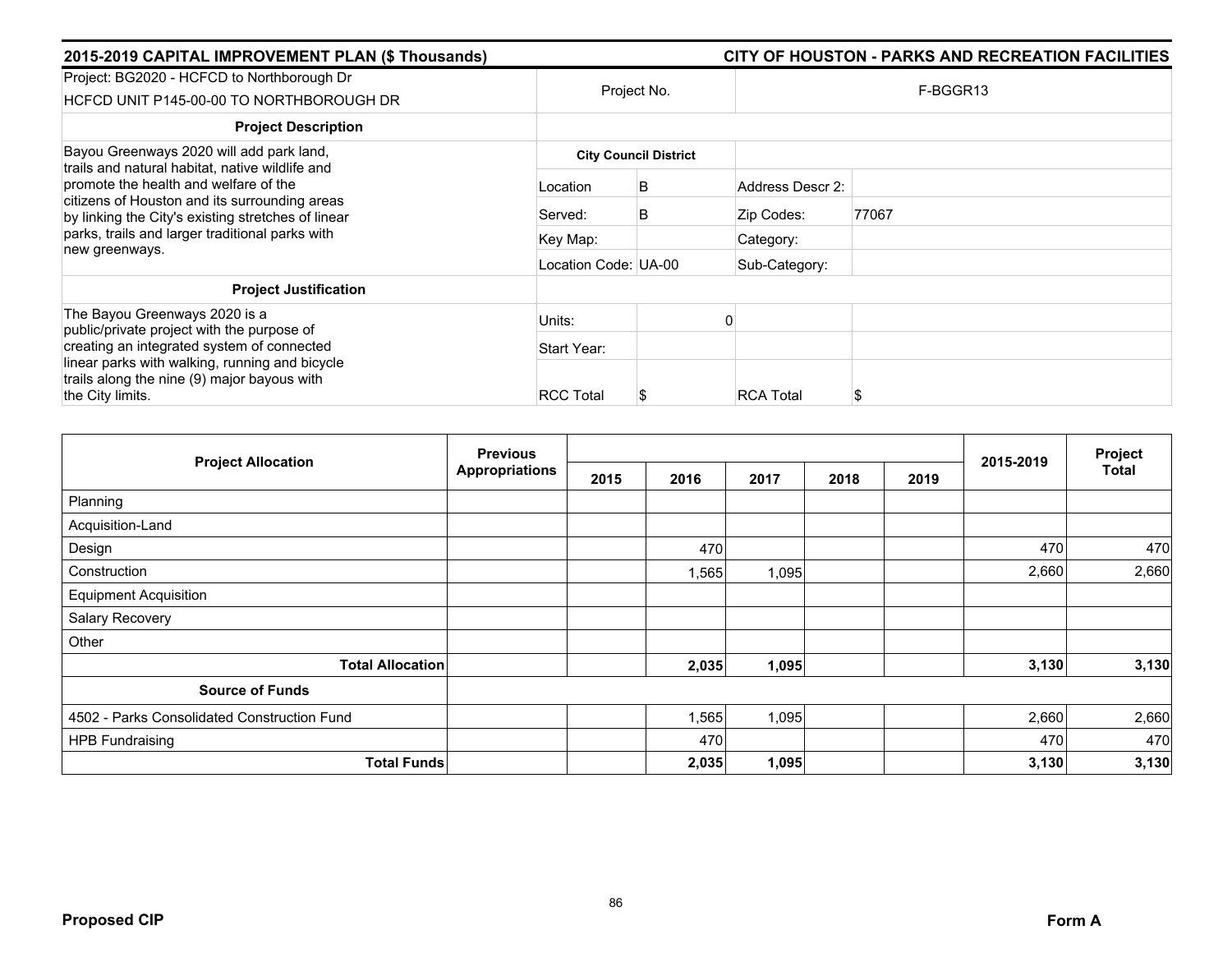| 2015-2019 CAPITAL IMPROVEMENT PLAN (\$ Thousands)                                                                                            |                      |                              |                  | CITY OF HOUSTON - PARKS AND RECREATION FACILITIES |
|----------------------------------------------------------------------------------------------------------------------------------------------|----------------------|------------------------------|------------------|---------------------------------------------------|
| Project: BG2020 - Northborough Dr. to Gears Rd.<br>NORTHBOROUGH DRIVE TO GEARS ROAD                                                          |                      | Project No.                  |                  | F-BGGR14                                          |
| <b>Project Description</b>                                                                                                                   |                      |                              |                  |                                                   |
| Bayou Greenways 2020 will add park land,<br>trails and natural habitat, native wildlife and                                                  |                      | <b>City Council District</b> |                  |                                                   |
| promote the health and welfare of the<br>citizens of Houston and its surrounding areas<br>by linking the City's existing stretches of linear | Location             | B                            | Address Descr 2: |                                                   |
|                                                                                                                                              | Served:              | B                            | Zip Codes:       | 77067                                             |
| parks, trails and larger traditional parks with<br>new greenways.                                                                            | Key Map:             |                              | Category:        |                                                   |
|                                                                                                                                              | Location Code: UA-00 |                              | Sub-Category:    |                                                   |
| <b>Project Justification</b>                                                                                                                 |                      |                              |                  |                                                   |
| The Bayou Greenways 2020 is a<br>public/private project with the purpose of                                                                  | Units:               |                              |                  |                                                   |
| creating an integrated system of connected                                                                                                   | Start Year:          |                              |                  |                                                   |
| linear parks with walking, running and bicycle<br>trails along the nine (9) major bayous with                                                |                      |                              |                  |                                                   |
| the City limits.                                                                                                                             | <b>RCC Total</b>     |                              | <b>RCA Total</b> | S                                                 |

| <b>Project Allocation</b>                   | <b>Previous</b>       | 2015-2019 | Project |      |      |      |       |              |
|---------------------------------------------|-----------------------|-----------|---------|------|------|------|-------|--------------|
|                                             | <b>Appropriations</b> | 2015      | 2016    | 2017 | 2018 | 2019 |       | <b>Total</b> |
| Planning                                    |                       |           |         |      |      |      |       |              |
| Acquisition-Land                            |                       |           |         |      |      |      |       |              |
| Design                                      |                       | 100       | 100     |      |      |      | 200   | 200          |
| Construction                                |                       |           | 1,700   |      |      |      | 1,700 | 1,700        |
| <b>Equipment Acquisition</b>                |                       |           |         |      |      |      |       |              |
| Salary Recovery                             |                       |           |         |      |      |      |       |              |
| Other                                       |                       |           |         |      |      |      |       |              |
| <b>Total Allocation</b>                     |                       | 100       | 1,800   |      |      |      | 1,900 | 1,900        |
| <b>Source of Funds</b>                      |                       |           |         |      |      |      |       |              |
| 4502 - Parks Consolidated Construction Fund |                       |           | 1,700   |      |      |      | 1,700 | 1,700        |
| <b>HPB Fundraising</b>                      |                       | 100       | 100     |      |      |      | 200   | 200          |
| <b>Total Funds</b>                          |                       | 100       | 1,800   |      |      |      | 1,900 | 1,900        |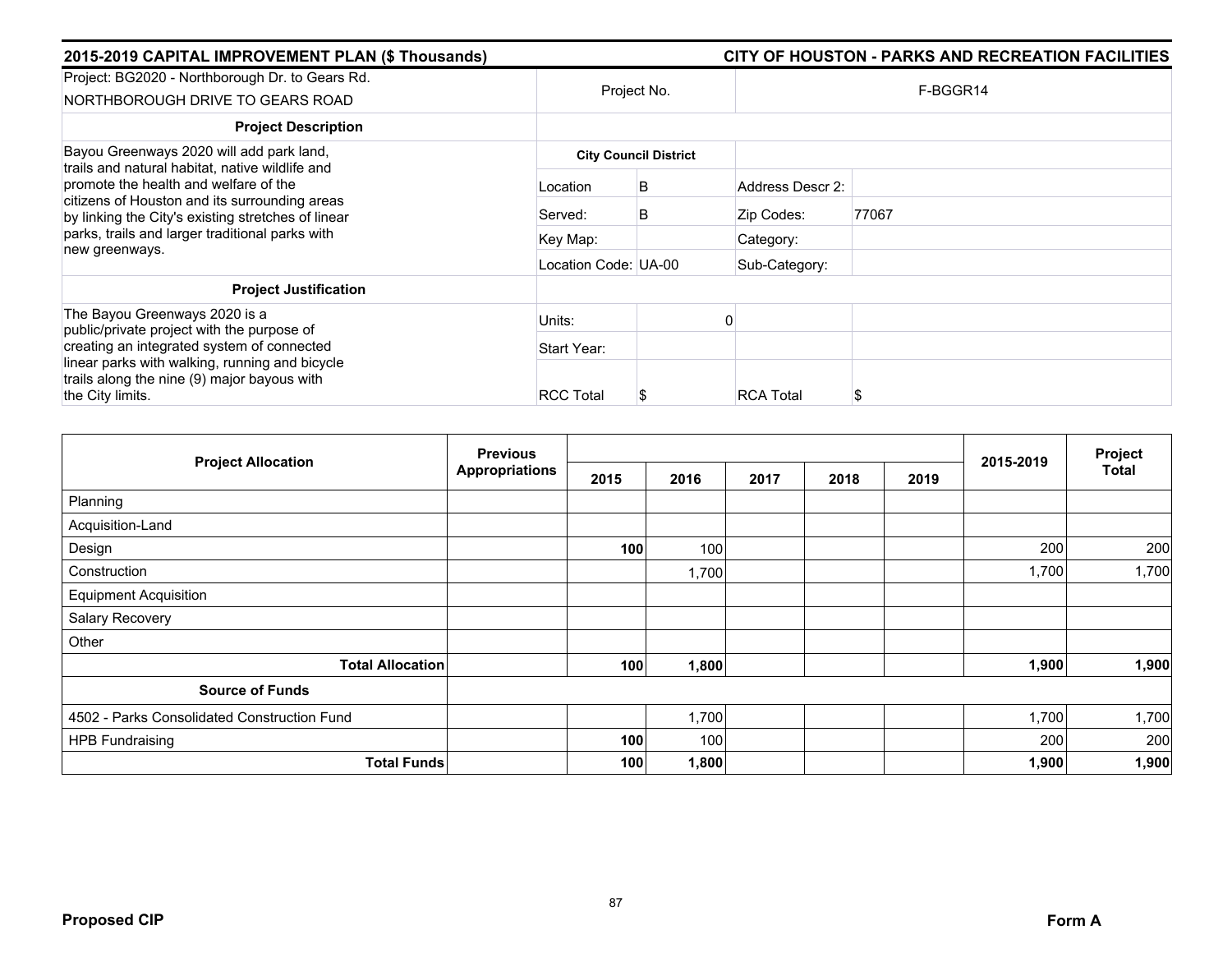| 2015-2019 CAPITAL IMPROVEMENT PLAN (\$ Thousands)                                                                                            |                              |             |                  | CITY OF HOUSTON - PARKS AND RECREATION FACILITIES |  |  |  |  |
|----------------------------------------------------------------------------------------------------------------------------------------------|------------------------------|-------------|------------------|---------------------------------------------------|--|--|--|--|
| Project: BG2020 - Greens Rd. to BWY 8<br><b>GREENS ROAD TO BELTWAY 8</b>                                                                     |                              | Project No. |                  | F-BGGR16                                          |  |  |  |  |
| <b>Project Description</b>                                                                                                                   |                              |             |                  |                                                   |  |  |  |  |
| Bayou Greenways 2020 will add park land,<br>trails and natural habitat, native wildlife and                                                  | <b>City Council District</b> |             |                  |                                                   |  |  |  |  |
| promote the health and welfare of the<br>citizens of Houston and its surrounding areas<br>by linking the City's existing stretches of linear | Location                     | B           | Address Descr 2: |                                                   |  |  |  |  |
|                                                                                                                                              | Served:                      | B           | Zip Codes:       | 77067                                             |  |  |  |  |
| parks, trails and larger traditional parks with<br>new greenways.                                                                            | Key Map:                     |             | Category:        |                                                   |  |  |  |  |
|                                                                                                                                              | Location Code: UA-00         |             | Sub-Category:    |                                                   |  |  |  |  |
| <b>Project Justification</b>                                                                                                                 |                              |             |                  |                                                   |  |  |  |  |
| The Bayou Greenways 2020 is a<br>public/private project with the purpose of                                                                  | Units:                       |             |                  |                                                   |  |  |  |  |
| creating an integrated system of connected                                                                                                   | Start Year:                  |             |                  |                                                   |  |  |  |  |
| linear parks with walking, running and bicycle<br>trails along the nine (9) major bayous with<br>the City limits.                            | <b>RCC Total</b>             |             | <b>RCA Total</b> | S                                                 |  |  |  |  |

| <b>Project Allocation</b>                   | <b>Previous</b>       |      |                 |      |      |      | 2015-2019 | Project      |
|---------------------------------------------|-----------------------|------|-----------------|------|------|------|-----------|--------------|
|                                             | <b>Appropriations</b> | 2015 | 2016            | 2017 | 2018 | 2019 |           | <b>Total</b> |
| Planning                                    |                       |      |                 |      |      |      |           |              |
| Acquisition-Land                            |                       |      |                 |      |      |      |           |              |
| Design                                      |                       |      | 90              |      |      |      | 90        | 90           |
| Construction                                |                       |      |                 | 240  | 240  |      | 480       | 480          |
| <b>Equipment Acquisition</b>                |                       |      |                 |      |      |      |           |              |
| Salary Recovery                             |                       |      |                 |      |      |      |           |              |
| Other                                       |                       |      |                 |      |      |      |           |              |
| <b>Total Allocation</b>                     |                       |      | 90 <sub>l</sub> | 240  | 240  |      | 570       | 570          |
| <b>Source of Funds</b>                      |                       |      |                 |      |      |      |           |              |
| 4502 - Parks Consolidated Construction Fund |                       |      |                 | 240  | 240  |      | 480       | 480          |
| <b>HPB Fundraising</b>                      |                       |      | 90              |      |      |      | 90        | 90           |
| <b>Total Funds</b>                          |                       |      | 90 <sub>l</sub> | 240  | 240  |      | 570       | 570          |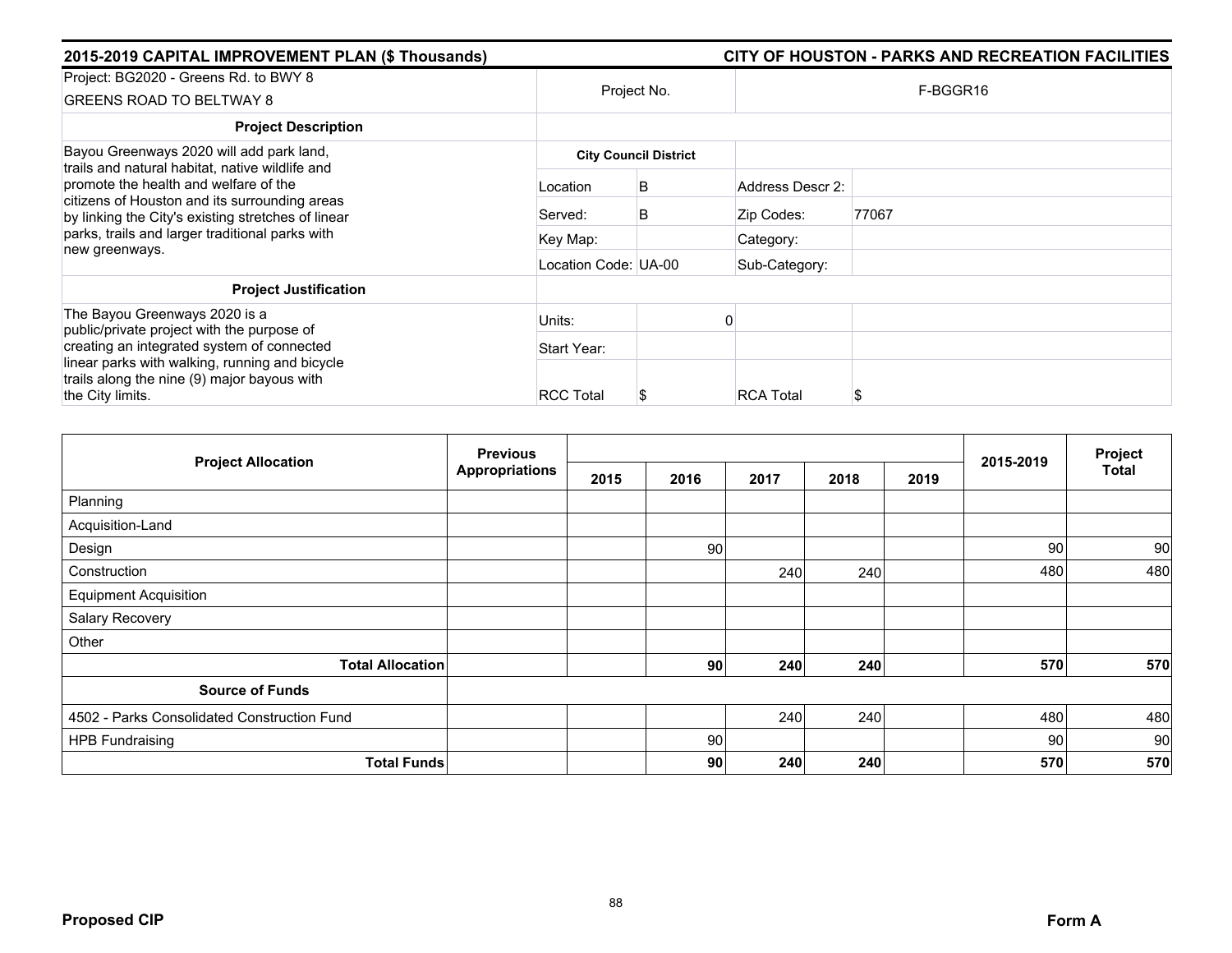| 2015-2019 CAPITAL IMPROVEMENT PLAN (\$ Thousands)                                                                                            |                      |                              |                  | CITY OF HOUSTON - PARKS AND RECREATION FACILITIES |
|----------------------------------------------------------------------------------------------------------------------------------------------|----------------------|------------------------------|------------------|---------------------------------------------------|
| Project: BG2020 - Greens Bayou (Brock Pk) to Mesa<br>CONFLUENCE WITH GREENS BAYOU (BROCK PAR                                                 |                      | Project No.                  |                  | F-BGHA01                                          |
| <b>Project Description</b>                                                                                                                   |                      |                              |                  |                                                   |
| Bayou Greenways 2020 will add park land,<br>trails and natural habitat, native wildlife and                                                  |                      | <b>City Council District</b> |                  |                                                   |
| promote the health and welfare of the<br>citizens of Houston and its surrounding areas<br>by linking the City's existing stretches of linear | Location             | B                            | Address Descr 2: |                                                   |
|                                                                                                                                              | Served:              | B                            | Zip Codes:       | 77067                                             |
| parks, trails and larger traditional parks with<br>new greenways.                                                                            | Key Map:             |                              | Category:        |                                                   |
|                                                                                                                                              | Location Code: UA-00 |                              | Sub-Category:    |                                                   |
| <b>Project Justification</b>                                                                                                                 |                      |                              |                  |                                                   |
| The Bayou Greenways 2020 is a<br>public/private project with the purpose of                                                                  | Units:               |                              |                  |                                                   |
| creating an integrated system of connected                                                                                                   | Start Year:          |                              |                  |                                                   |
| linear parks with walking, running and bicycle<br>trails along the nine (9) major bayous with                                                |                      |                              |                  |                                                   |
| the City limits.                                                                                                                             | <b>RCC Total</b>     | S                            | <b>RCA Total</b> |                                                   |

| <b>Project Allocation</b>                   | <b>Previous</b>       |      |      |       |       |      | 2015-2019 | Project |
|---------------------------------------------|-----------------------|------|------|-------|-------|------|-----------|---------|
|                                             | <b>Appropriations</b> | 2015 | 2016 | 2017  | 2018  | 2019 |           | Total   |
| Planning                                    |                       |      |      |       |       |      |           |         |
| Acquisition-Land                            |                       |      |      |       |       |      |           |         |
| Design                                      |                       |      | 500  | 500   |       |      | 1,000     | 1,000   |
| Construction                                |                       |      |      | 2,415 | 2,415 |      | 4,830     | 4,830   |
| <b>Equipment Acquisition</b>                |                       |      |      |       |       |      |           |         |
| Salary Recovery                             |                       |      |      |       |       |      |           |         |
| Other                                       |                       |      |      |       |       |      |           |         |
| <b>Total Allocation</b>                     |                       |      | 500  | 2,915 | 2,415 |      | 5,830     | 5,830   |
| <b>Source of Funds</b>                      |                       |      |      |       |       |      |           |         |
| 4502 - Parks Consolidated Construction Fund |                       |      |      | 2,415 | 2,415 |      | 4,830     | 4,830   |
| <b>HPB Fundraising</b>                      |                       |      | 500  | 500   |       |      | 1,000     | 1,000   |
| <b>Total Funds</b>                          |                       |      | 500  | 2,915 | 2,415 |      | 5,830     | 5,830   |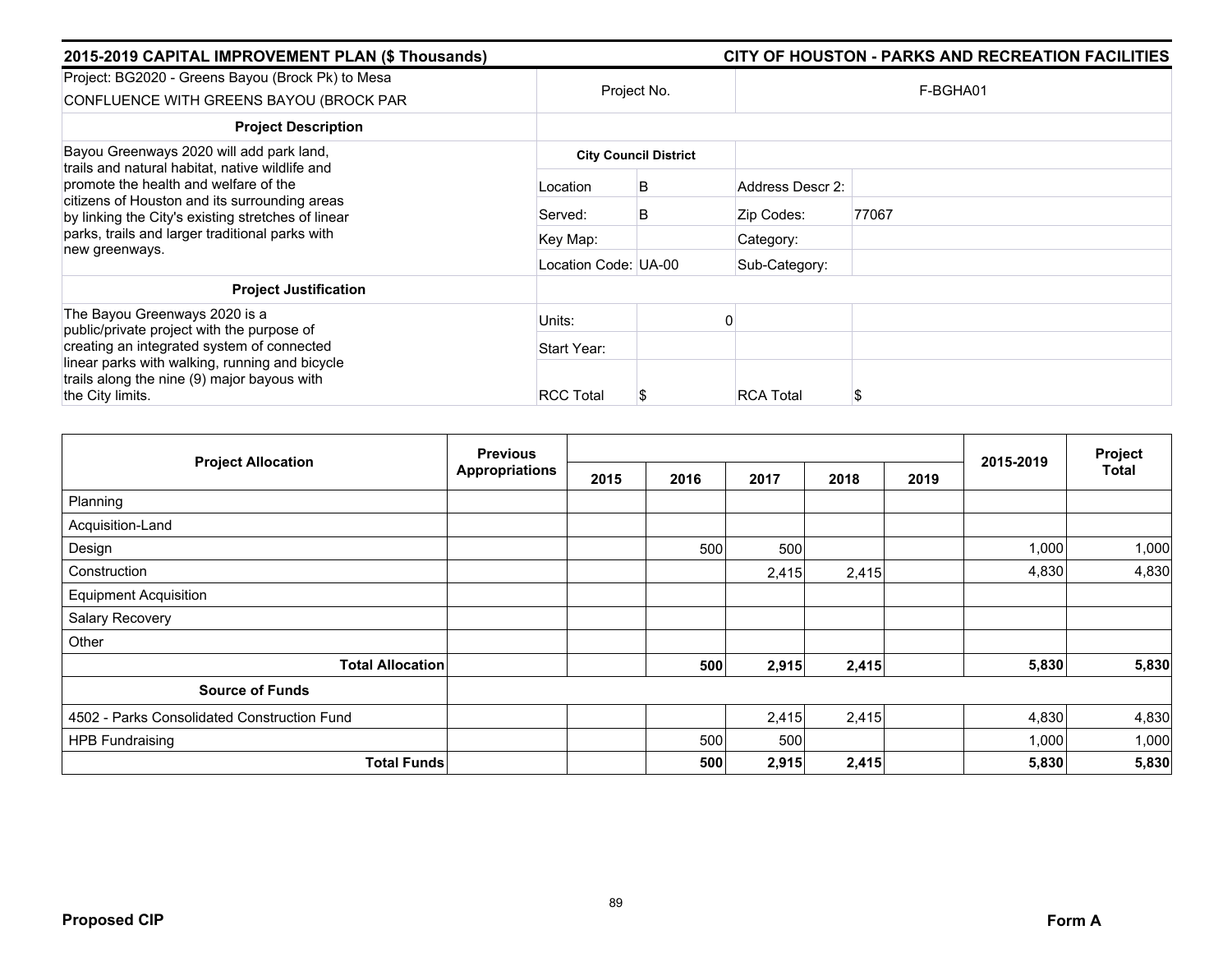| 2015-2019 CAPITAL IMPROVEMENT PLAN (\$ Thousands)                                                                                                                                                                                                  |                      |                              |                  | CITY OF HOUSTON - PARKS AND RECREATION FACILITIES |
|----------------------------------------------------------------------------------------------------------------------------------------------------------------------------------------------------------------------------------------------------|----------------------|------------------------------|------------------|---------------------------------------------------|
| Project: BG2020 - Mesa Transit Center to Tidwell<br>MESA TRANSIT CENTER TO TIDWELL                                                                                                                                                                 | Project No.          |                              |                  | F-BGHA02                                          |
| <b>Project Description</b>                                                                                                                                                                                                                         |                      |                              |                  |                                                   |
| Bayou Greenways 2020 will add park land,                                                                                                                                                                                                           |                      | <b>City Council District</b> |                  |                                                   |
| trails and natural habitat, native wildlife and<br>promote the health and welfare of the<br>citizens of Houston and its surrounding areas<br>by linking the City's existing stretches of linear<br>parks, trails and larger traditional parks with | Location             | B                            | Address Descr 2: |                                                   |
|                                                                                                                                                                                                                                                    | Served:              | B                            | Zip Codes:       | 77028                                             |
|                                                                                                                                                                                                                                                    | Key Map:             |                              | Category:        |                                                   |
| new greenways.                                                                                                                                                                                                                                     | Location Code: UA-00 |                              | Sub-Category:    |                                                   |
| <b>Project Justification</b>                                                                                                                                                                                                                       |                      |                              |                  |                                                   |
| The Bayou Greenways 2020 is a<br>public/private project with the purpose of                                                                                                                                                                        | Units:               |                              |                  |                                                   |
| creating an integrated system of connected                                                                                                                                                                                                         | Start Year:          |                              |                  |                                                   |
| linear parks with walking, running and bicycle<br>trails along the nine (9) major bayous with<br>the City limits.                                                                                                                                  | <b>RCC Total</b>     | S                            | <b>RCA Total</b> | S                                                 |

|                                             | <b>Previous</b>       |      |       |       | 2015-2019 | Project |       |              |
|---------------------------------------------|-----------------------|------|-------|-------|-----------|---------|-------|--------------|
| <b>Project Allocation</b>                   | <b>Appropriations</b> | 2015 | 2016  | 2017  | 2018      | 2019    |       | <b>Total</b> |
| Planning                                    |                       |      |       |       |           |         |       |              |
| Acquisition-Land                            |                       |      |       |       |           |         |       |              |
| Design                                      |                       |      | 750   |       |           |         | 750   | 750          |
| Construction                                |                       |      | ,858  | 1,858 |           |         | 3,715 | 3,715        |
| <b>Equipment Acquisition</b>                |                       |      |       |       |           |         |       |              |
| Salary Recovery                             |                       |      |       |       |           |         |       |              |
| Other                                       |                       |      |       |       |           |         |       |              |
| <b>Total Allocation</b>                     |                       |      | 2,608 | 1,858 |           |         | 4,465 | 4,465        |
| <b>Source of Funds</b>                      |                       |      |       |       |           |         |       |              |
| 4502 - Parks Consolidated Construction Fund |                       |      | .858  | 1,858 |           |         | 3,715 | 3,715        |
| <b>HPB Fundraising</b>                      |                       |      | 750   |       |           |         | 750   | 750          |
| <b>Total Funds</b>                          |                       |      | 2,608 | 1,858 |           |         | 4,465 | 4,465        |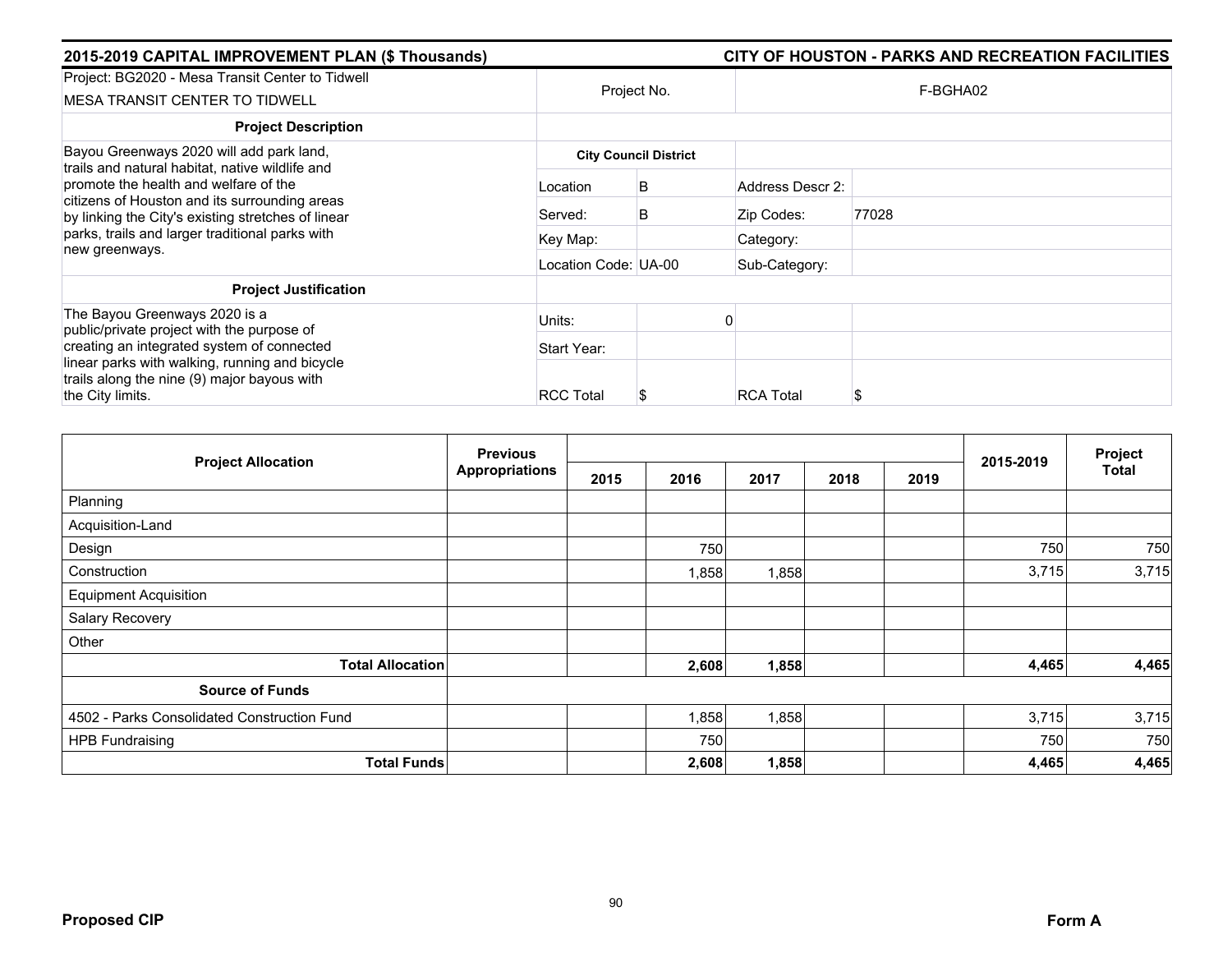| 2015-2019 CAPITAL IMPROVEMENT PLAN (\$ Thousands)                                                                                            |                      |                              |                  | CITY OF HOUSTON - PARKS AND RECREATION FACILITIES |  |  |  |  |
|----------------------------------------------------------------------------------------------------------------------------------------------|----------------------|------------------------------|------------------|---------------------------------------------------|--|--|--|--|
| Project: BG2020 - Tidwell to Bretshire<br><b>TIDWELL TO BRETSHIRE</b>                                                                        |                      | Project No.                  |                  | F-BGHA03                                          |  |  |  |  |
| <b>Project Description</b>                                                                                                                   |                      |                              |                  |                                                   |  |  |  |  |
| Bayou Greenways 2020 will add park land,<br>trails and natural habitat, native wildlife and                                                  |                      | <b>City Council District</b> |                  |                                                   |  |  |  |  |
| promote the health and welfare of the<br>citizens of Houston and its surrounding areas<br>by linking the City's existing stretches of linear | Location             | B                            | Address Descr 2: |                                                   |  |  |  |  |
|                                                                                                                                              | Served:              | B                            | Zip Codes:       | 77028                                             |  |  |  |  |
| parks, trails and larger traditional parks with<br>new greenways.                                                                            | Key Map:             |                              | Category:        |                                                   |  |  |  |  |
|                                                                                                                                              | Location Code: UA-00 |                              | Sub-Category:    |                                                   |  |  |  |  |
| <b>Project Justification</b>                                                                                                                 |                      |                              |                  |                                                   |  |  |  |  |
| The Bayou Greenways 2020 is a<br>public/private project with the purpose of                                                                  | Units:               |                              |                  |                                                   |  |  |  |  |
| creating an integrated system of connected                                                                                                   | Start Year:          |                              |                  |                                                   |  |  |  |  |
| linear parks with walking, running and bicycle<br>trails along the nine (9) major bayous with<br>the City limits.                            | <b>RCC Total</b>     |                              | <b>RCA Total</b> | S                                                 |  |  |  |  |

| <b>Project Allocation</b>                   | <b>Previous</b>       |      |      |      | 2015-2019 | Project |       |              |
|---------------------------------------------|-----------------------|------|------|------|-----------|---------|-------|--------------|
|                                             | <b>Appropriations</b> | 2015 | 2016 | 2017 | 2018      | 2019    |       | <b>Total</b> |
| Planning                                    |                       |      |      |      |           |         |       |              |
| Acquisition-Land                            |                       |      |      |      |           |         |       |              |
| Design                                      |                       | 33   | 33   |      |           |         | 67    | 67           |
| Construction                                |                       |      | 855  | 855  |           |         | 1,710 | 1,710        |
| <b>Equipment Acquisition</b>                |                       |      |      |      |           |         |       |              |
| Salary Recovery                             |                       |      |      |      |           |         |       |              |
| Other                                       |                       |      |      |      |           |         |       |              |
| <b>Total Allocation</b>                     |                       | 33   | 888  | 855  |           |         | 1,777 | 1,777        |
| <b>Source of Funds</b>                      |                       |      |      |      |           |         |       |              |
| 4502 - Parks Consolidated Construction Fund |                       |      | 855  | 855  |           |         | 1,710 | 1,710        |
| <b>HPB Fundraising</b>                      |                       | 33   | 33   |      |           |         | 67    | 67           |
| <b>Total Funds</b>                          |                       | 33   | 888  | 855  |           |         | 1,777 | 1,777        |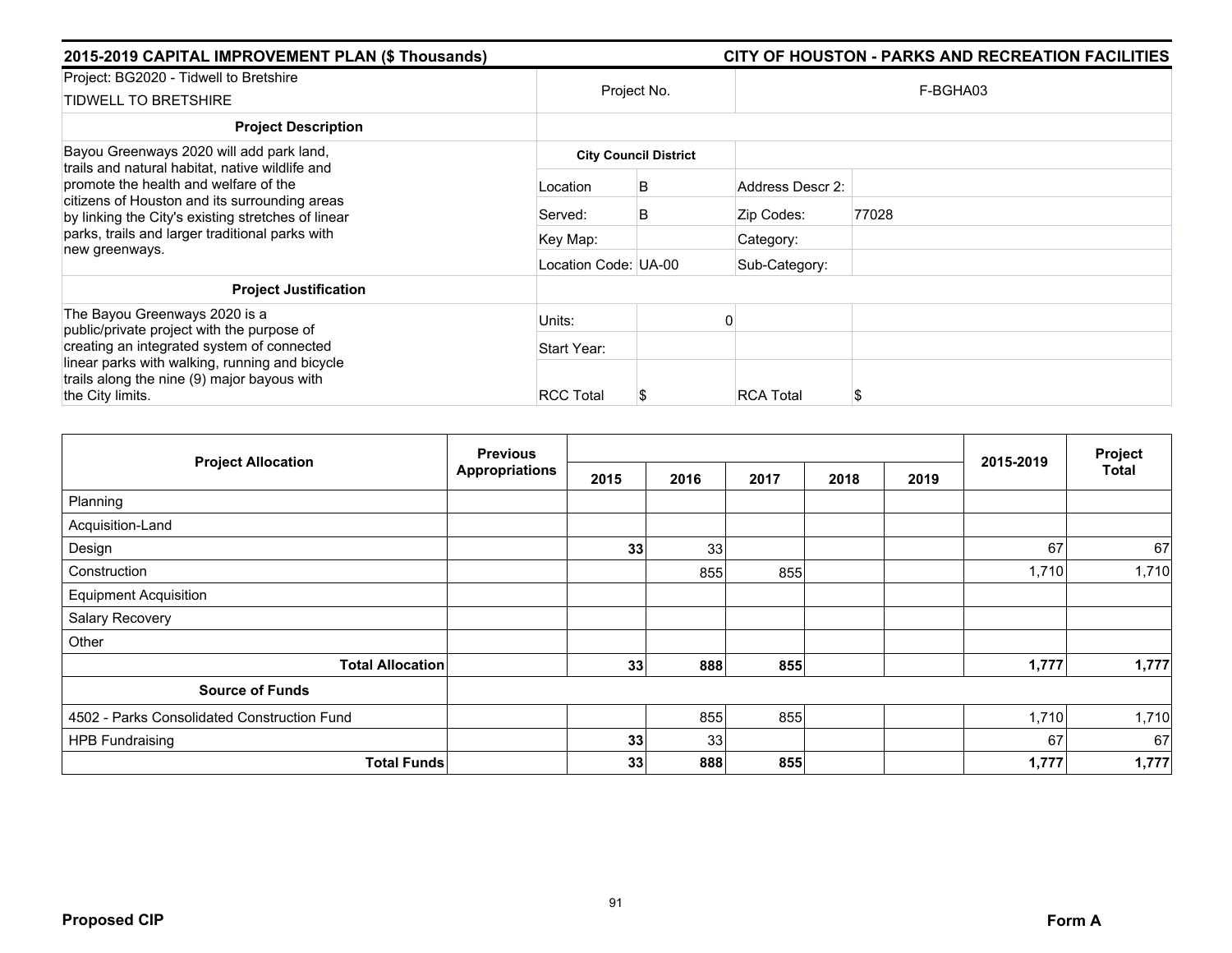| 2015-2019 CAPITAL IMPROVEMENT PLAN (\$ Thousands)                                                                                                                                                                             |                      |                              | CITY OF HOUSTON - PARKS AND RECREATION FACILITIES |          |  |  |  |  |
|-------------------------------------------------------------------------------------------------------------------------------------------------------------------------------------------------------------------------------|----------------------|------------------------------|---------------------------------------------------|----------|--|--|--|--|
| Project: BG2020 - Hirsh Road to US 59<br>HIRSH ROAD TO US 59                                                                                                                                                                  | Project No.          |                              |                                                   | F-BGHA04 |  |  |  |  |
| <b>Project Description</b>                                                                                                                                                                                                    |                      |                              |                                                   |          |  |  |  |  |
| Bayou Greenways 2020 will add park land, trails and natural habitat,                                                                                                                                                          |                      | <b>City Council District</b> |                                                   |          |  |  |  |  |
| native wildlife andpromote the health and welfare of thecitizens<br>of Houston and its surrounding areasby linking the City's existing<br>stretches of linearparks, trails and larger traditional parks<br>withnew greenways. | Location             | B, H                         | Address Descr 2:                                  |          |  |  |  |  |
|                                                                                                                                                                                                                               | Served:              | B, H                         | Zip Codes:                                        | 77093    |  |  |  |  |
|                                                                                                                                                                                                                               | Key Map:             |                              | Category:                                         |          |  |  |  |  |
|                                                                                                                                                                                                                               | Location Code: UA-00 |                              | Sub-Category:                                     |          |  |  |  |  |
| <b>Project Justification</b>                                                                                                                                                                                                  |                      |                              |                                                   |          |  |  |  |  |
| The Bayou Greenways 2020 is apublic/private project with the purpose<br>ofcreating an integrated system of connectedlinear parks with                                                                                         | Units:               |                              |                                                   |          |  |  |  |  |
| walking, running and bicycletrails along the nine (9) major bayous                                                                                                                                                            | Start Year:          |                              |                                                   |          |  |  |  |  |
| withthe City limits.                                                                                                                                                                                                          | <b>RCC Total</b>     |                              | <b>RCA Total</b>                                  | \$       |  |  |  |  |

|                                             | <b>Previous</b>       |      |       |      |      |      |           | Project |
|---------------------------------------------|-----------------------|------|-------|------|------|------|-----------|---------|
| <b>Project Allocation</b>                   | <b>Appropriations</b> | 2015 | 2016  | 2017 | 2018 | 2019 | 2015-2019 | Total   |
| Planning                                    |                       |      |       |      |      |      |           |         |
| Acquisition-Land                            |                       |      |       |      |      |      |           |         |
| Design                                      |                       | 117  | 117   |      |      |      | 233       | 233     |
| Construction                                |                       |      | 895   | 895  |      |      | 1,790     | 1,790   |
| <b>Equipment Acquisition</b>                |                       |      |       |      |      |      |           |         |
| Salary Recovery                             |                       |      |       |      |      |      |           |         |
| Other                                       |                       |      |       |      |      |      |           |         |
| <b>Total Allocation</b>                     |                       | 117  | 1,012 | 895  |      |      | 2,023     | 2,023   |
| <b>Source of Funds</b>                      |                       |      |       |      |      |      |           |         |
| 4502 - Parks Consolidated Construction Fund |                       |      | 895   | 895  |      |      | 1,790     | 1,790   |
| <b>HPB Fundraising</b>                      |                       | 117  | 117   |      |      |      | 233       | 233     |
| <b>Total Funds</b>                          |                       | 117  | 1,012 | 895  |      |      | 2,023     | 2,023   |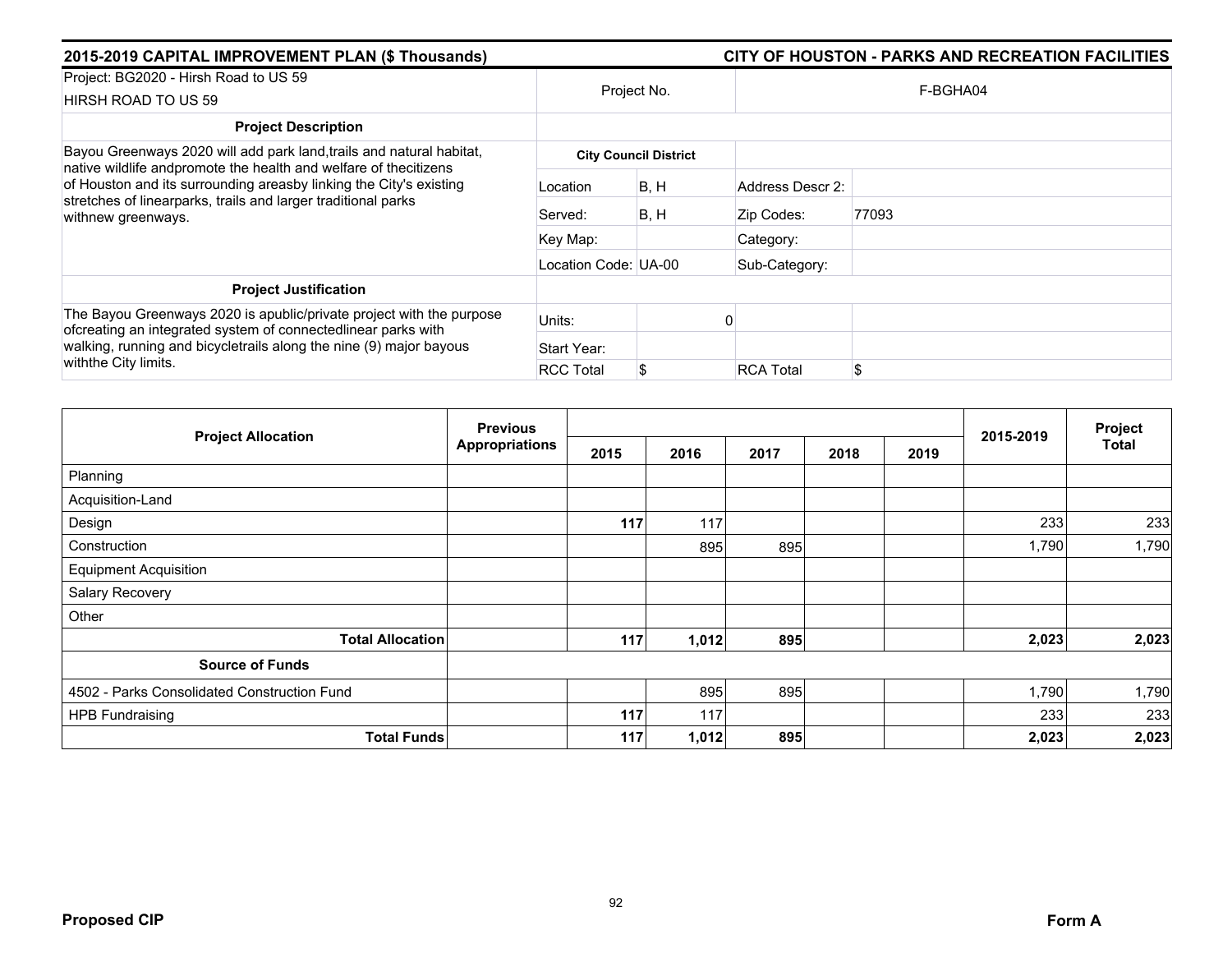| 2015-2019 CAPITAL IMPROVEMENT PLAN (\$ Thousands)                                                                                            |                      |                              |                  | CITY OF HOUSTON - PARKS AND RECREATION FACILITIES |
|----------------------------------------------------------------------------------------------------------------------------------------------|----------------------|------------------------------|------------------|---------------------------------------------------|
| Project: BG2020 - Halls Bayou Greenway Lands<br>HALLS BAYOU - GREENWAY LAND ACQUISITIONS                                                     | Project No.          |                              |                  | F-BGHB99                                          |
| <b>Project Description</b>                                                                                                                   |                      |                              |                  |                                                   |
| Bayou Greenways 2020 will add park land,<br>trails and natural habitat, native wildlife and                                                  |                      | <b>City Council District</b> |                  |                                                   |
| promote the health and welfare of the<br>citizens of Houston and its surrounding areas<br>by linking the City's existing stretches of linear | Location             | B                            | Address Descr 2: |                                                   |
|                                                                                                                                              | Served:              | B                            | Zip Codes:       | 77016                                             |
| parks, trails and larger traditional parks with<br>new greenways.                                                                            | Key Map:             |                              | Category:        |                                                   |
|                                                                                                                                              | Location Code: UA-00 |                              | Sub-Category:    |                                                   |
| <b>Project Justification</b>                                                                                                                 |                      |                              |                  |                                                   |
| The Bayou Greenways 2020 is a<br>public/private project with the purpose of                                                                  | Units:               |                              |                  |                                                   |
| creating an integrated system of connected                                                                                                   | Start Year:          |                              |                  |                                                   |
| linear parks with walking, running and bicycle<br>trails along the nine (9) major bayous with                                                |                      |                              |                  |                                                   |
| the City limits.                                                                                                                             | <b>RCC Total</b>     |                              | <b>RCA Total</b> |                                                   |

|                              | <b>Previous</b>       |      |      |      |      |      | 2015-2019 | Project      |
|------------------------------|-----------------------|------|------|------|------|------|-----------|--------------|
| <b>Project Allocation</b>    | <b>Appropriations</b> | 2015 | 2016 | 2017 | 2018 | 2019 |           | <b>Total</b> |
| Planning                     |                       |      |      |      |      |      |           |              |
| Acquisition-Land             |                       | 571  | 571  | 571  | 571  | 571  | 2,857     | 2,857        |
| Design                       |                       |      |      |      |      |      |           |              |
| Construction                 |                       |      |      |      |      |      |           |              |
| <b>Equipment Acquisition</b> |                       |      |      |      |      |      |           |              |
| Salary Recovery              |                       |      |      |      |      |      |           |              |
| Other                        |                       |      |      |      |      |      |           |              |
| <b>Total Allocation</b>      |                       | 571  | 571  | 571  | 571  | 571  | 2,857     | 2,857        |
| <b>Source of Funds</b>       |                       |      |      |      |      |      |           |              |
| <b>HPB Fundraising</b>       |                       | 571  | 571  | 571  | 571  | 571  | 2,857     | 2,857        |
| <b>Total Funds</b>           |                       | 571  | 571  | 571  | 571  | 571  | 2,857     | 2,857        |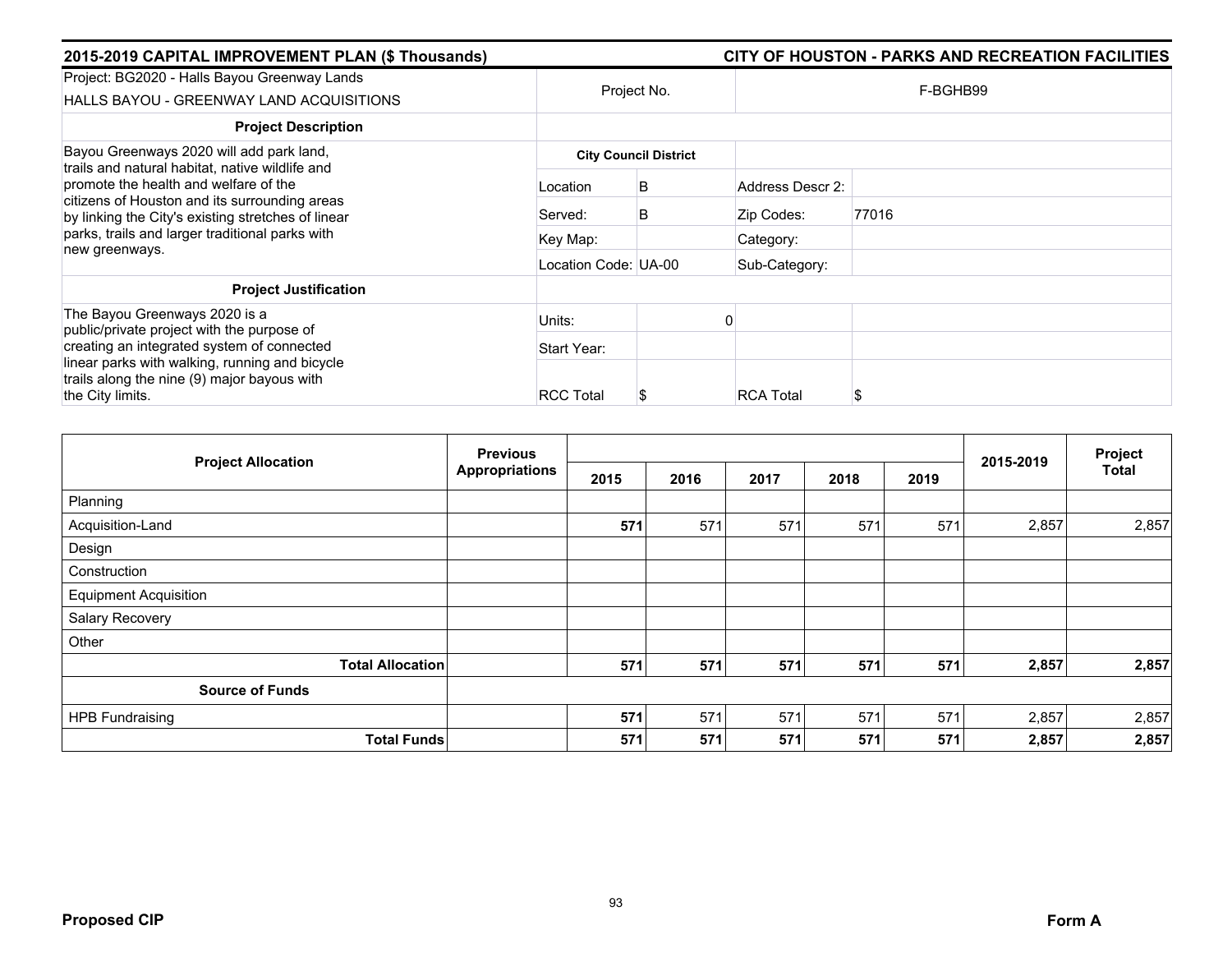| 2015-2019 CAPITAL IMPROVEMENT PLAN (\$ Thousands)                                                                                                                                                                             |                      |                              |                  | CITY OF HOUSTON - PARKS AND RECREATION FACILITIES |
|-------------------------------------------------------------------------------------------------------------------------------------------------------------------------------------------------------------------------------|----------------------|------------------------------|------------------|---------------------------------------------------|
| Project: BG2020 - Ship Channel to Herman Brown Pk<br>SHIP CHANNEL TO HERMAN BROWN PARK                                                                                                                                        |                      | Project No.                  |                  | F-BGHU01                                          |
| <b>Project Description</b>                                                                                                                                                                                                    |                      |                              |                  |                                                   |
| Bayou Greenways 2020 will add park land, trails and natural habitat,                                                                                                                                                          |                      | <b>City Council District</b> |                  |                                                   |
| native wildlife andpromote the health and welfare of thecitizens<br>of Houston and its surrounding areasby linking the City's existing<br>stretches of linearparks, trails and larger traditional parks<br>withnew greenways. | Location             | I, E                         | Address Descr 2: |                                                   |
|                                                                                                                                                                                                                               | Served:              | I, E                         | Zip Codes:       | 77013                                             |
|                                                                                                                                                                                                                               | Key Map:             |                              | Category:        |                                                   |
|                                                                                                                                                                                                                               | Location Code: UA-00 |                              | Sub-Category:    |                                                   |
| <b>Project Justification</b>                                                                                                                                                                                                  |                      |                              |                  |                                                   |
| The Bayou Greenways 2020 is apublic/private project with the purpose<br>ofcreating an integrated system of connectedlinear parks with<br>walking, running and bicycletrails along the nine (9) major bayous                   | Units:               |                              |                  |                                                   |
|                                                                                                                                                                                                                               | Start Year:          |                              |                  |                                                   |
| with the City limits.                                                                                                                                                                                                         | <b>RCC Total</b>     |                              | <b>RCA Total</b> | \$                                                |

| <b>Project Allocation</b>                   | <b>Previous</b>       |      |      |       |      | Project |           |       |
|---------------------------------------------|-----------------------|------|------|-------|------|---------|-----------|-------|
|                                             | <b>Appropriations</b> | 2015 | 2016 | 2017  | 2018 | 2019    | 2015-2019 | Total |
| Planning                                    |                       |      |      |       |      |         |           |       |
| Acquisition-Land                            |                       | 67   | 67   |       |      |         | 133       | 133   |
| Design                                      |                       |      | 460  |       |      |         | 460       | 460   |
| Construction                                |                       |      |      | 2,420 |      |         | 2,420     | 2,420 |
| <b>Equipment Acquisition</b>                |                       |      |      |       |      |         |           |       |
| Salary Recovery                             |                       |      |      |       |      |         |           |       |
| Other                                       |                       |      |      |       |      |         |           |       |
| <b>Total Allocation</b>                     |                       | 67   | 527  | 2,420 |      |         | 3,013     | 3,013 |
| <b>Source of Funds</b>                      |                       |      |      |       |      |         |           |       |
| 4502 - Parks Consolidated Construction Fund |                       |      |      | 2,420 |      |         | 2,420     | 2,420 |
| <b>HPB Fundraising</b>                      |                       | 67   | 527  |       |      |         | 593       | 593   |
| <b>Total Funds</b>                          |                       | 67   | 527  | 2,420 |      |         | 3,013     | 3,013 |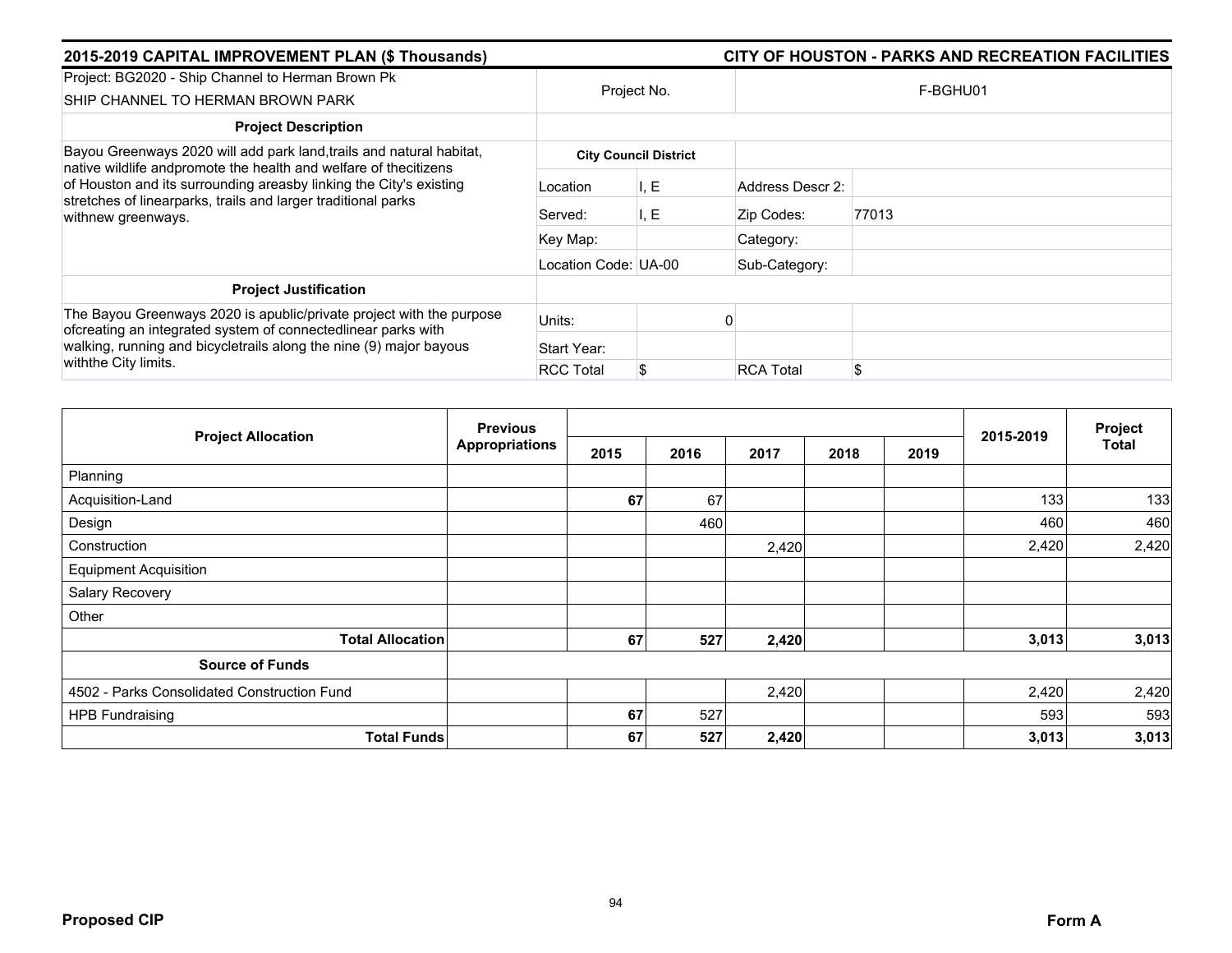| 2015-2019 CAPITAL IMPROVEMENT PLAN (\$ Thousands)                                                                                                                                               |                      |                              |                  | CITY OF HOUSTON - PARKS AND RECREATION FACILITIES |
|-------------------------------------------------------------------------------------------------------------------------------------------------------------------------------------------------|----------------------|------------------------------|------------------|---------------------------------------------------|
| Project: BG2020 - Herman Brown Pk to Amoor Street<br><b>HERMAN BROWN PARK TO AMOOR</b>                                                                                                          |                      | Project No.                  |                  | F-BGHU02                                          |
| <b>Project Description</b>                                                                                                                                                                      |                      |                              |                  |                                                   |
| Bayou Greenways 2020 will add park land,                                                                                                                                                        |                      | <b>City Council District</b> |                  |                                                   |
| trails and natural habitat, native wildlife and<br>promote the health and welfare of the<br>citizens of Houston and its surrounding areas<br>by linking the City's existing stretches of linear | Location             |                              | Address Descr 2: |                                                   |
|                                                                                                                                                                                                 | Served:              |                              | Zip Codes:       | 77013                                             |
| parks, trails and larger traditional parks with<br>new greenways.                                                                                                                               | Key Map:             |                              | Category:        |                                                   |
|                                                                                                                                                                                                 | Location Code: UA-00 |                              | Sub-Category:    |                                                   |
| <b>Project Justification</b>                                                                                                                                                                    |                      |                              |                  |                                                   |
| The Bayou Greenways 2020 is a<br>public/private project with the purpose of                                                                                                                     | Units:               |                              |                  |                                                   |
| creating an integrated system of connected                                                                                                                                                      | Start Year:          |                              |                  |                                                   |
| linear parks with walking, running and bicycle<br>trails along the nine (9) major bayous with<br>the City limits.                                                                               | <b>RCC Total</b>     | S                            | <b>RCA Total</b> |                                                   |

| <b>Project Allocation</b>                   | <b>Previous</b>       |      |      |       |       |      | 2015-2019 | Project      |
|---------------------------------------------|-----------------------|------|------|-------|-------|------|-----------|--------------|
|                                             | <b>Appropriations</b> | 2015 | 2016 | 2017  | 2018  | 2019 |           | <b>Total</b> |
| Planning                                    |                       |      |      |       |       |      |           |              |
| Acquisition-Land                            |                       |      | 500  |       |       |      | 500       | 500          |
| Design                                      |                       |      | 280  | 280   |       |      | 560       | 560          |
| Construction                                |                       |      |      | 1,485 | 1,485 |      | 2,970     | 2,970        |
| <b>Equipment Acquisition</b>                |                       |      |      |       |       |      |           |              |
| Salary Recovery                             |                       |      |      |       |       |      |           |              |
| Other                                       |                       |      |      |       |       |      |           |              |
| <b>Total Allocation</b>                     |                       |      | 780  | 1,765 | 1,485 |      | 4,030     | 4,030        |
| <b>Source of Funds</b>                      |                       |      |      |       |       |      |           |              |
| 4502 - Parks Consolidated Construction Fund |                       |      |      | 1,485 | 1,485 |      | 2,970     | 2,970        |
| <b>HPB Fundraising</b>                      |                       |      | 780  | 280   |       |      | 1,060     | 1,060        |
| <b>Total Funds</b>                          |                       |      | 780  | 1,765 | 1,485 |      | 4,030     | 4,030        |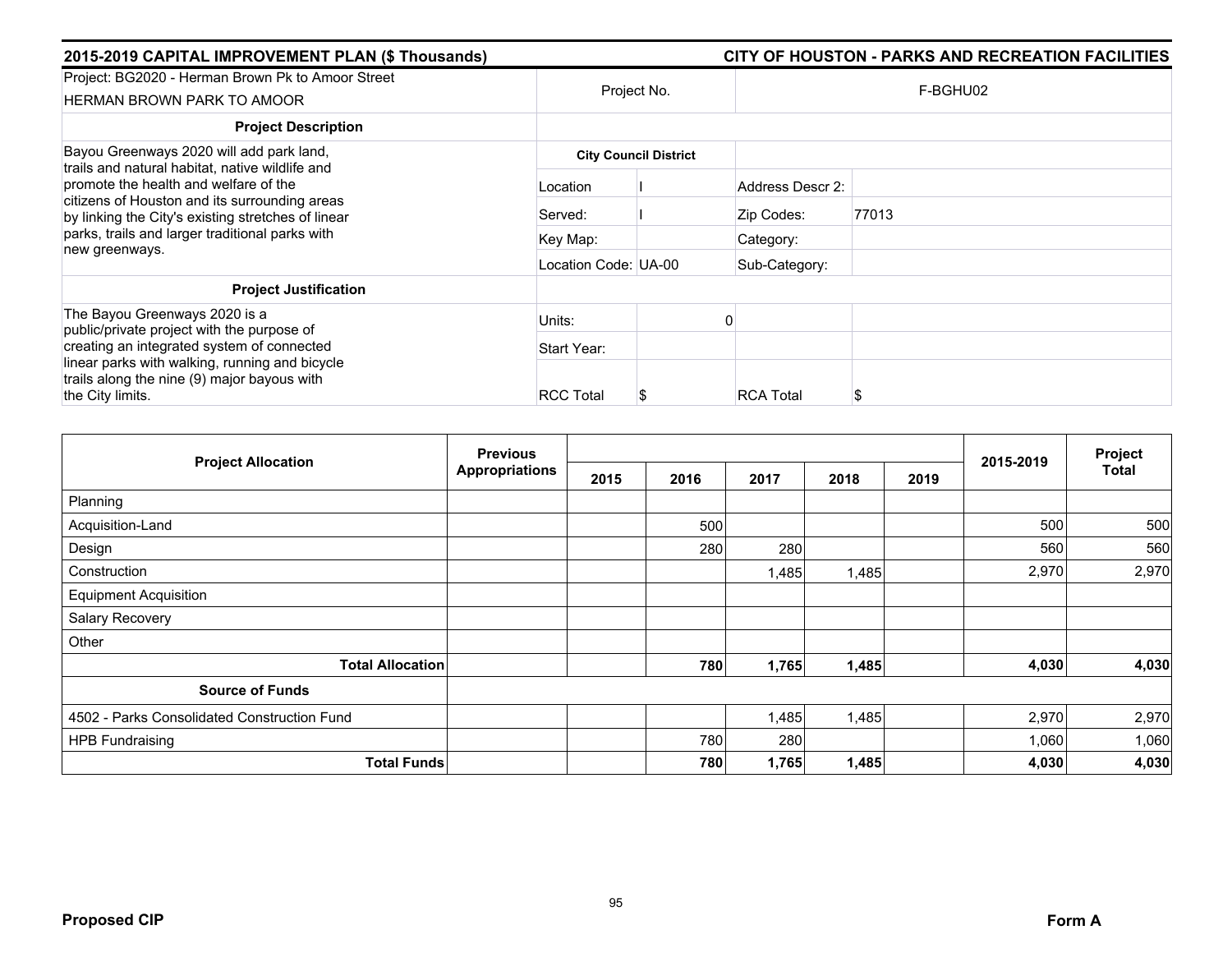| 2015-2019 CAPITAL IMPROVEMENT PLAN (\$ Thousands)                                                                                                                                                                             |                      |                              |                  |          |  |
|-------------------------------------------------------------------------------------------------------------------------------------------------------------------------------------------------------------------------------|----------------------|------------------------------|------------------|----------|--|
| Project: BG2020 - Amoor Street to Liberty Road<br>AMOOR TO LIBERTY ROAD                                                                                                                                                       |                      | Project No.                  |                  | F-BGHU03 |  |
| <b>Project Description</b>                                                                                                                                                                                                    |                      |                              |                  |          |  |
| Bayou Greenways 2020 will add park land, trails and natural habitat,                                                                                                                                                          |                      | <b>City Council District</b> |                  |          |  |
| native wildlife andpromote the health and welfare of thecitizens<br>of Houston and its surrounding areasby linking the City's existing<br>stretches of linearparks, trails and larger traditional parks<br>withnew greenways. | Location             | I,B                          | Address Descr 2: |          |  |
|                                                                                                                                                                                                                               | Served:              | I,B                          | Zip Codes:       | 77029    |  |
|                                                                                                                                                                                                                               | Key Map:             |                              | Category:        |          |  |
|                                                                                                                                                                                                                               | Location Code: UA-00 |                              | Sub-Category:    |          |  |
| <b>Project Justification</b>                                                                                                                                                                                                  |                      |                              |                  |          |  |
| The Bayou Greenways 2020 is apublic/private project with the purpose<br>ofcreating an integrated system of connectedlinear parks with<br>walking, running and bicycletrails along the nine (9) major bayous                   | Units:               |                              |                  |          |  |
|                                                                                                                                                                                                                               | Start Year:          |                              |                  |          |  |
| withthe City limits.                                                                                                                                                                                                          | <b>RCC Total</b>     |                              | <b>RCA Total</b> | \$       |  |

|                              | <b>Previous</b>       |      |      |      |      |      |           | Project |
|------------------------------|-----------------------|------|------|------|------|------|-----------|---------|
| <b>Project Allocation</b>    | <b>Appropriations</b> | 2015 | 2016 | 2017 | 2018 | 2019 | 2015-2019 | Total   |
| Planning                     |                       |      |      |      |      |      |           |         |
| Acquisition-Land             |                       |      |      | 750  | 750  |      | 1,500     | 1,500   |
| Design                       |                       |      |      |      | 200  | 200  | 400       | 400     |
| Construction                 |                       |      |      |      |      |      |           | 0       |
| <b>Equipment Acquisition</b> |                       |      |      |      |      |      |           |         |
| Salary Recovery              |                       |      |      |      |      |      |           |         |
| Other                        |                       |      |      |      |      |      |           |         |
| <b>Total Allocation</b>      |                       |      |      | 750  | 950  | 200  | 1,900     | 1,900   |
| <b>Source of Funds</b>       |                       |      |      |      |      |      |           |         |
| <b>HPB Fundraising</b>       |                       |      |      | 750  | 950  | 200  | 1,900     | 1,900   |
| <b>Total Funds</b>           |                       |      |      | 750  | 950  | 200  | 1,900     | 1,900   |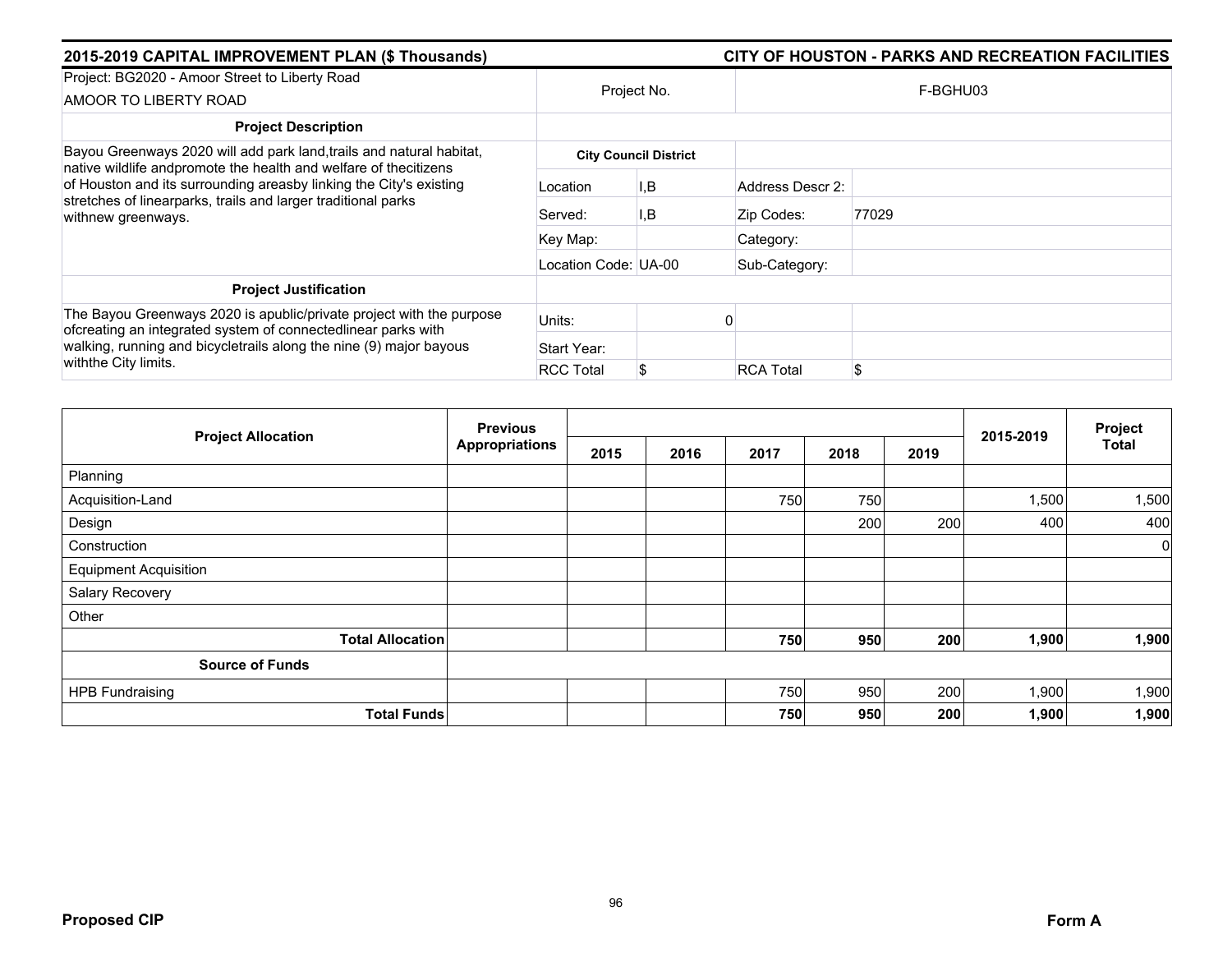| 2015-2019 CAPITAL IMPROVEMENT PLAN (\$ Thousands)                                                                                                                                                                                                                    |                      |                              |                  | CITY OF HOUSTON - PARKS AND RECREATION FACILITIES |
|----------------------------------------------------------------------------------------------------------------------------------------------------------------------------------------------------------------------------------------------------------------------|----------------------|------------------------------|------------------|---------------------------------------------------|
| Project: BG2020 - Liberty Road to Kelley Street<br>LIBERTY ROAD TO KELLEY STREET                                                                                                                                                                                     |                      | Project No.                  |                  | F-BGHU04                                          |
| <b>Project Description</b>                                                                                                                                                                                                                                           |                      |                              |                  |                                                   |
| Bayou Greenways 2020 will add park land,                                                                                                                                                                                                                             |                      | <b>City Council District</b> |                  |                                                   |
| trails and natural habitat, native wildlife and<br>promote the health and welfare of the<br>citizens of Houston and its surrounding areas<br>by linking the City's existing stretches of linear<br>parks, trails and larger traditional parks with<br>new greenways. | Location             | B                            | Address Descr 2: |                                                   |
|                                                                                                                                                                                                                                                                      | Served:              | B                            | Zip Codes:       | 77028                                             |
|                                                                                                                                                                                                                                                                      | Key Map:             |                              | Category:        |                                                   |
|                                                                                                                                                                                                                                                                      | Location Code: UA-00 |                              | Sub-Category:    |                                                   |
| <b>Project Justification</b>                                                                                                                                                                                                                                         |                      |                              |                  |                                                   |
| The Bayou Greenways 2020 is a<br>public/private project with the purpose of                                                                                                                                                                                          | Units:               |                              |                  |                                                   |
| creating an integrated system of connected                                                                                                                                                                                                                           | Start Year:          |                              |                  |                                                   |
| linear parks with walking, running and bicycle<br>trails along the nine (9) major bayous with<br>the City limits.                                                                                                                                                    | <b>RCC Total</b>     | Ъ                            | <b>RCA Total</b> | S                                                 |

| <b>Project Allocation</b>                   | <b>Previous</b>       |      |       | 2015-2019 | Project |      |       |       |
|---------------------------------------------|-----------------------|------|-------|-----------|---------|------|-------|-------|
|                                             | <b>Appropriations</b> | 2015 | 2016  | 2017      | 2018    | 2019 |       | Total |
| Planning                                    |                       |      |       |           |         |      |       |       |
| Acquisition-Land                            |                       | 167  | 167   |           |         |      | 333   | 333   |
| Design                                      |                       |      | 350   |           |         |      | 350   | 350   |
| Construction                                |                       |      | 1,000 | 1,000     |         |      | 2,000 | 2,000 |
| <b>Equipment Acquisition</b>                |                       |      |       |           |         |      |       |       |
| Salary Recovery                             |                       |      |       |           |         |      |       |       |
| Other                                       |                       |      |       |           |         |      |       |       |
| <b>Total Allocation</b>                     |                       | 167  | 1,517 | 1,000     |         |      | 2,683 | 2,683 |
| <b>Source of Funds</b>                      |                       |      |       |           |         |      |       |       |
| 4502 - Parks Consolidated Construction Fund |                       |      | 1,000 | 1,000     |         |      | 2,000 | 2,000 |
| <b>HPB Fundraising</b>                      |                       | 167  | 517   |           |         |      | 683   | 683   |
| <b>Total Funds</b>                          |                       | 167  | 1,517 | 1,000     |         |      | 2,683 | 2,683 |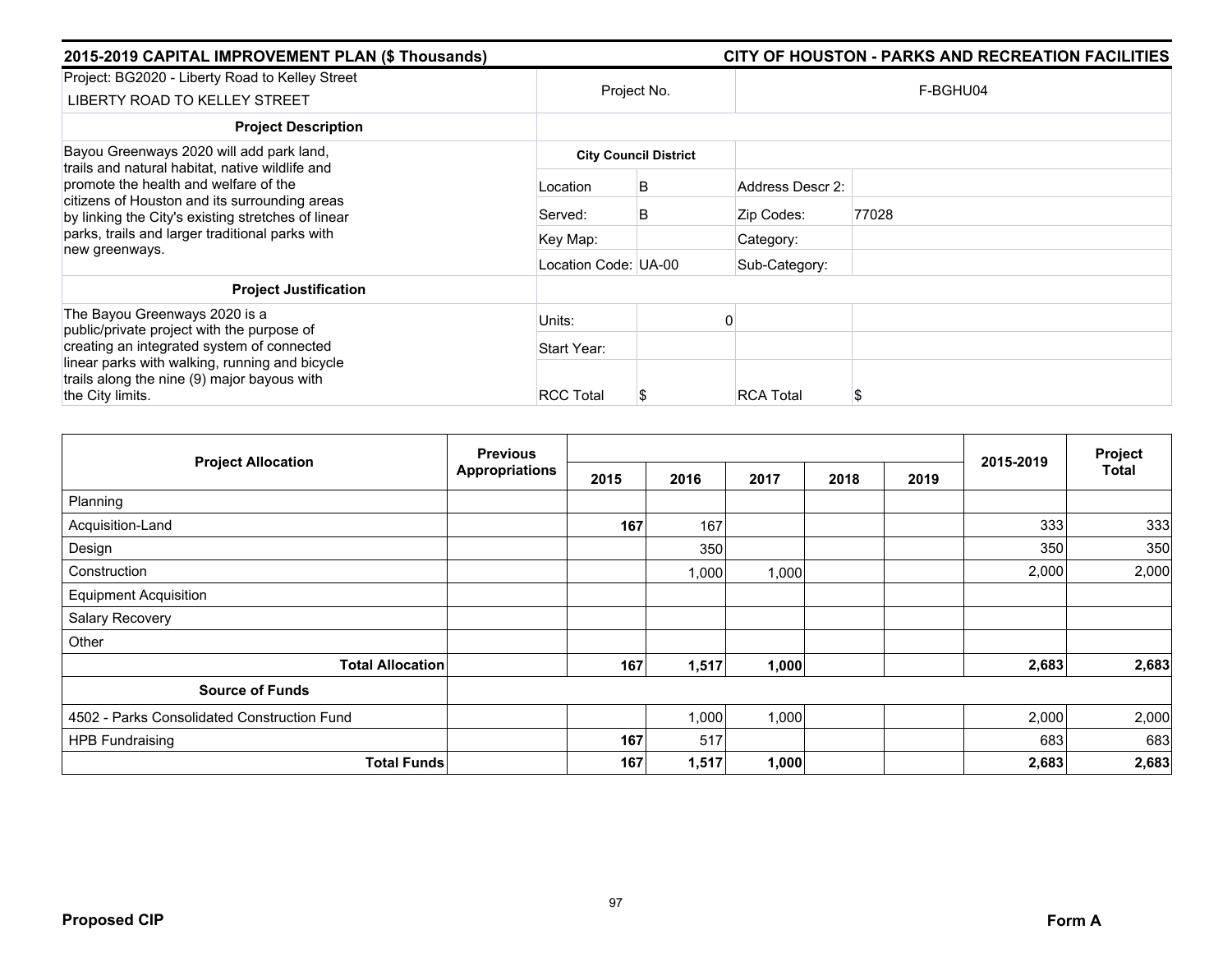| 2015-2019 CAPITAL IMPROVEMENT PLAN (\$ Thousands)                                                                                                                                                                                                  |                      |                              |                  | CITY OF HOUSTON - PARKS AND RECREATION FACILITIES |
|----------------------------------------------------------------------------------------------------------------------------------------------------------------------------------------------------------------------------------------------------|----------------------|------------------------------|------------------|---------------------------------------------------|
| Project: BG2020 - Kelley Street to Hutcheson Park<br>KELLEY STREET TO HUTCHESON PARK                                                                                                                                                               |                      | Project No.                  |                  | F-BGHU05                                          |
| <b>Project Description</b>                                                                                                                                                                                                                         |                      |                              |                  |                                                   |
| Bayou Greenways 2020 will add park land,                                                                                                                                                                                                           |                      | <b>City Council District</b> |                  |                                                   |
| trails and natural habitat, native wildlife and<br>promote the health and welfare of the<br>citizens of Houston and its surrounding areas<br>by linking the City's existing stretches of linear<br>parks, trails and larger traditional parks with | Location             | B                            | Address Descr 2: |                                                   |
|                                                                                                                                                                                                                                                    | Served:              | B                            | Zip Codes:       | 77026                                             |
|                                                                                                                                                                                                                                                    | Key Map:             |                              | Category:        |                                                   |
| new greenways.                                                                                                                                                                                                                                     | Location Code: UA-00 |                              | Sub-Category:    |                                                   |
| <b>Project Justification</b>                                                                                                                                                                                                                       |                      |                              |                  |                                                   |
| The Bayou Greenways 2020 is a<br>public/private project with the purpose of                                                                                                                                                                        | Units:               |                              |                  |                                                   |
| creating an integrated system of connected                                                                                                                                                                                                         | Start Year:          |                              |                  |                                                   |
| linear parks with walking, running and bicycle<br>trails along the nine (9) major bayous with<br>the City limits.                                                                                                                                  | <b>RCC Total</b>     | S                            | <b>RCA Total</b> |                                                   |

| <b>Project Allocation</b>                   | <b>Previous</b>       |      |      |      | 2015-2019 | Project |     |              |
|---------------------------------------------|-----------------------|------|------|------|-----------|---------|-----|--------------|
|                                             | <b>Appropriations</b> | 2015 | 2016 | 2017 | 2018      | 2019    |     | <b>Total</b> |
| Planning                                    |                       |      |      |      |           |         |     |              |
| Acquisition-Land                            |                       |      |      |      |           |         |     |              |
| Design                                      |                       |      | 200  |      |           |         | 200 | 200          |
| Construction                                |                       |      | 295  | 295  |           |         | 590 | 590          |
| <b>Equipment Acquisition</b>                |                       |      |      |      |           |         |     |              |
| Salary Recovery                             |                       |      |      |      |           |         |     |              |
| Other                                       |                       |      |      |      |           |         |     |              |
| <b>Total Allocation</b>                     |                       |      | 495  | 295  |           |         | 790 | 790          |
| <b>Source of Funds</b>                      |                       |      |      |      |           |         |     |              |
| 4502 - Parks Consolidated Construction Fund |                       |      | 295  | 295  |           |         | 590 | 590          |
| <b>HPB Fundraising</b>                      |                       |      | 200  |      |           |         | 200 | 200          |
| <b>Total Funds</b>                          |                       |      | 495  | 295  |           |         | 790 | 790          |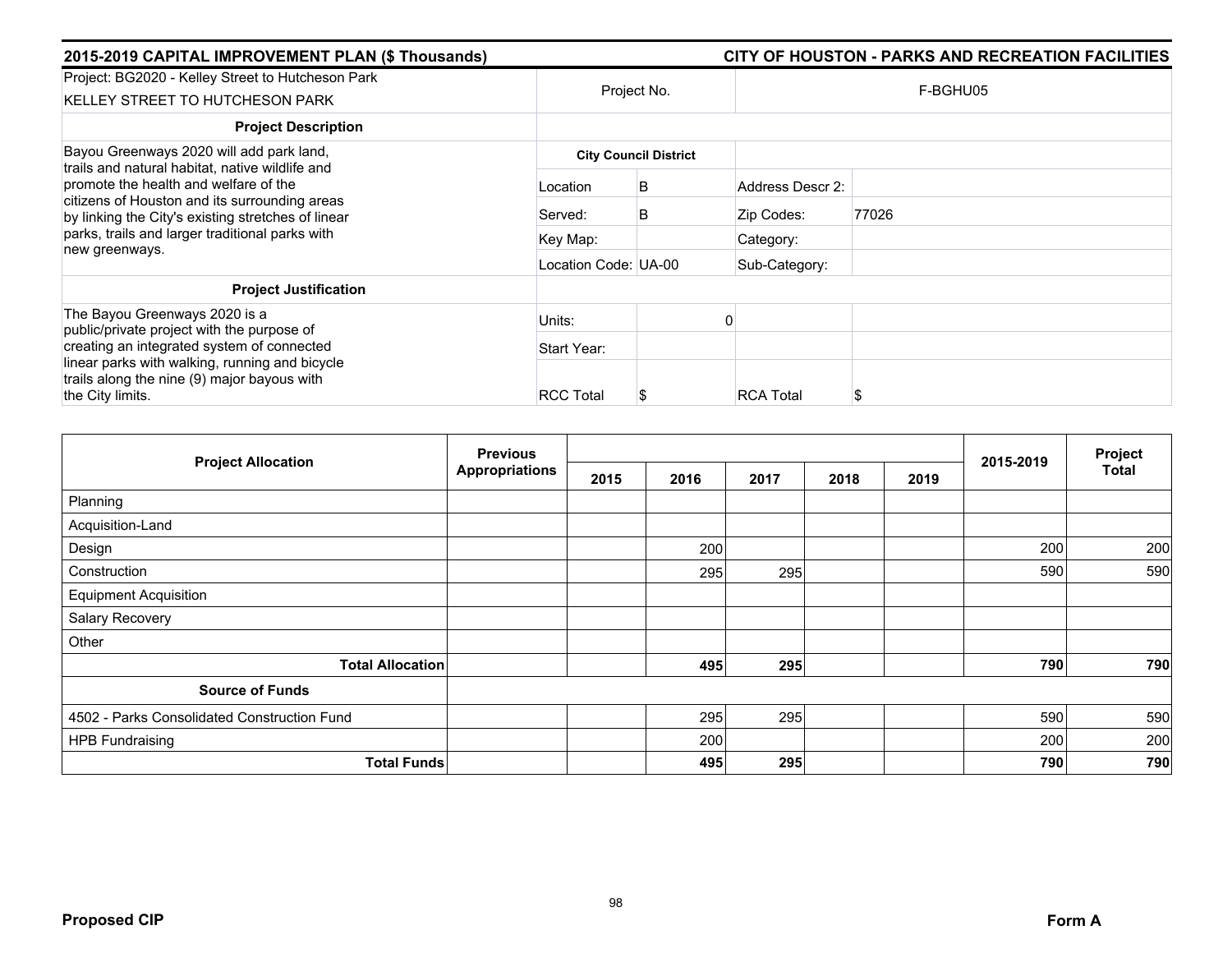| 2015-2019 CAPITAL IMPROVEMENT PLAN (\$ Thousands)                                                                                                                                               |                              |             |                  | CITY OF HOUSTON - PARKS AND RECREATION FACILITIES |  |  |  |  |
|-------------------------------------------------------------------------------------------------------------------------------------------------------------------------------------------------|------------------------------|-------------|------------------|---------------------------------------------------|--|--|--|--|
| Project: BG2020 - Hutcheson Park to Leeland Park<br><b>HUTCHESON PARK TO LEELAND PARK</b>                                                                                                       |                              | Project No. | F-BGHU07         |                                                   |  |  |  |  |
| <b>Project Description</b>                                                                                                                                                                      |                              |             |                  |                                                   |  |  |  |  |
| Bayou Greenways 2020 will add park land,                                                                                                                                                        | <b>City Council District</b> |             |                  |                                                   |  |  |  |  |
| trails and natural habitat, native wildlife and<br>promote the health and welfare of the<br>citizens of Houston and its surrounding areas<br>by linking the City's existing stretches of linear | Location                     | B           | Address Descr 2: |                                                   |  |  |  |  |
|                                                                                                                                                                                                 | Served:                      | B           | Zip Codes:       | 77026                                             |  |  |  |  |
| parks, trails and larger traditional parks with<br>new greenways.                                                                                                                               | Key Map:                     |             | Category:        |                                                   |  |  |  |  |
|                                                                                                                                                                                                 | Location Code: UA-00         |             | Sub-Category:    |                                                   |  |  |  |  |
| <b>Project Justification</b>                                                                                                                                                                    |                              |             |                  |                                                   |  |  |  |  |
| The Bayou Greenways 2020 is a<br>public/private project with the purpose of                                                                                                                     | Units:                       |             |                  |                                                   |  |  |  |  |
| creating an integrated system of connected                                                                                                                                                      | Start Year:                  |             |                  |                                                   |  |  |  |  |
| linear parks with walking, running and bicycle<br>trails along the nine (9) major bayous with<br>the City limits.                                                                               | <b>RCC Total</b>             |             | <b>RCA Total</b> | S                                                 |  |  |  |  |

|                                             | <b>Previous</b>       |      |      | 2015-2019 | Project |      |       |              |
|---------------------------------------------|-----------------------|------|------|-----------|---------|------|-------|--------------|
| <b>Project Allocation</b>                   | <b>Appropriations</b> | 2015 | 2016 | 2017      | 2018    | 2019 |       | <b>Total</b> |
| Planning                                    |                       |      |      |           |         |      |       |              |
| Acquisition-Land                            |                       |      |      |           |         |      |       |              |
| Design                                      |                       | 155  | 155  |           |         |      | 310   | 310          |
| Construction                                |                       | 836  | 836  | 836       |         |      | 2,507 | 2,507        |
| <b>Equipment Acquisition</b>                |                       |      |      |           |         |      |       |              |
| Salary Recovery                             |                       |      |      |           |         |      |       |              |
| Other                                       |                       |      |      |           |         |      |       |              |
| <b>Total Allocation</b>                     |                       | 991  | 991  | 836       |         |      | 2,817 | 2,817        |
| <b>Source of Funds</b>                      |                       |      |      |           |         |      |       |              |
| 4502 - Parks Consolidated Construction Fund |                       | 836  | 836  | 836       |         |      | 2,507 | 2,507        |
| <b>HPB Fundraising</b>                      |                       | 155  | 155  |           |         |      | 310   | 310          |
| <b>Total Funds</b>                          |                       | 991  | 991  | 836       |         |      | 2,817 | 2,817        |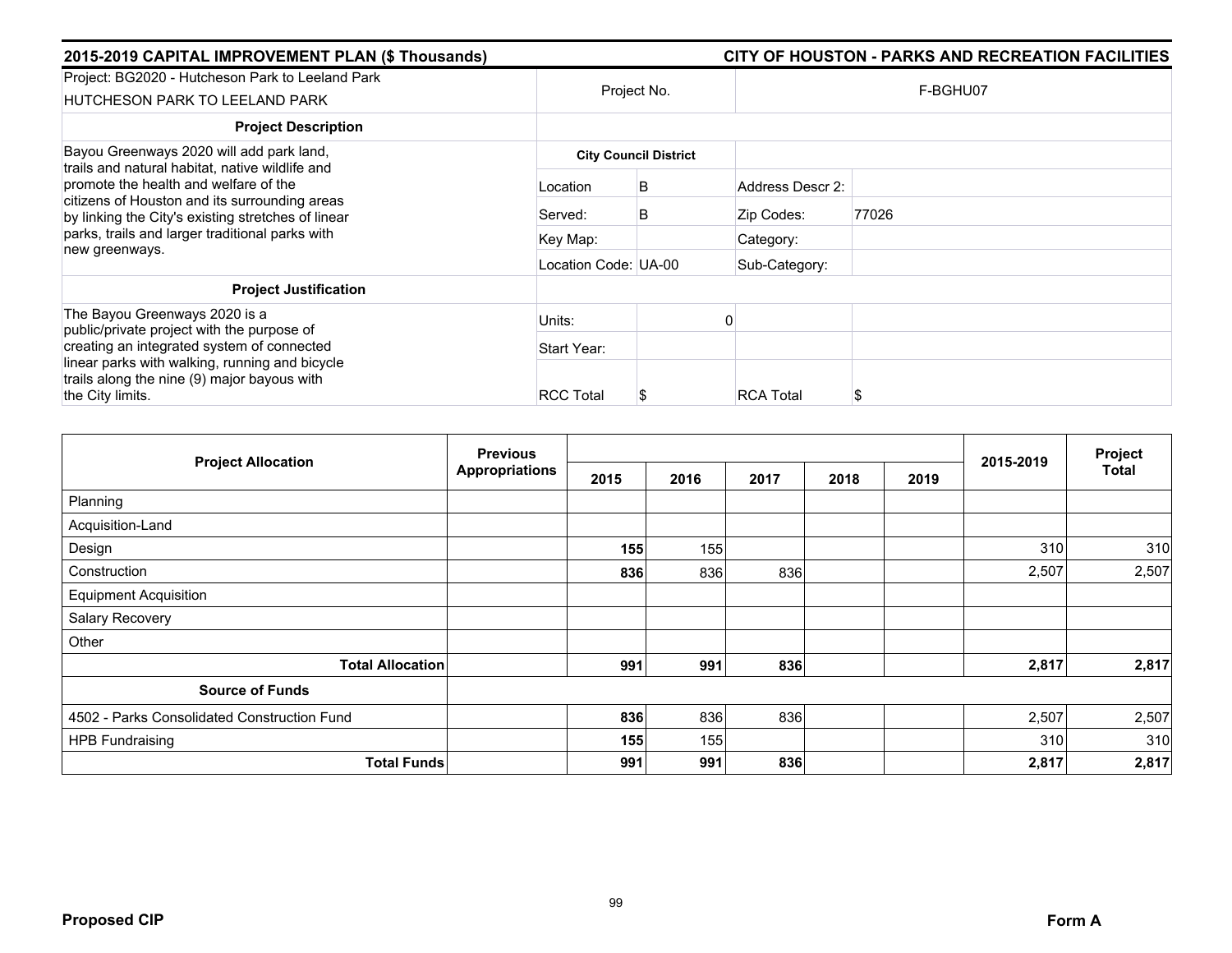| 2015-2019 CAPITAL IMPROVEMENT PLAN (\$ Thousands)                                                                                                                                                                                    |                      |                              | CITY OF HOUSTON - PARKS AND RECREATION FACILITIES |          |  |  |  |  |
|--------------------------------------------------------------------------------------------------------------------------------------------------------------------------------------------------------------------------------------|----------------------|------------------------------|---------------------------------------------------|----------|--|--|--|--|
| Project: BG2020 - Hunting Bayou Greenlands<br>HUNTING BAYOU - GREENWAY LAND ACQUISITIO                                                                                                                                               |                      | Project No.                  |                                                   | F-BGHU99 |  |  |  |  |
| <b>Project Description</b>                                                                                                                                                                                                           |                      |                              |                                                   |          |  |  |  |  |
| Bayou Greenways 2020 will add park land, trails and natural habitat,                                                                                                                                                                 |                      | <b>City Council District</b> |                                                   |          |  |  |  |  |
| native wildlife andpromote the health and welfare of thecitizens<br>of Houston and its surrounding areasby linking the City's existing<br>stretches of linearparks, trails and larger traditional parks<br>withnew greenways.        | Location             | B, E, I                      | Address Descr 2:                                  |          |  |  |  |  |
|                                                                                                                                                                                                                                      | Served:              | B.E,I                        | Zip Codes:                                        | 77026    |  |  |  |  |
|                                                                                                                                                                                                                                      | Key Map:             |                              | Category:                                         |          |  |  |  |  |
|                                                                                                                                                                                                                                      | Location Code: UA-00 |                              | Sub-Category:                                     |          |  |  |  |  |
| <b>Project Justification</b>                                                                                                                                                                                                         |                      |                              |                                                   |          |  |  |  |  |
| The Bayou Greenways 2020 is apublic/private project with the purpose<br>ofcreating an integrated system of connectedlinear parks with<br>walking, running and bicycletrails along the nine (9) major bayous<br>with the City limits. | Units:               |                              |                                                   |          |  |  |  |  |
|                                                                                                                                                                                                                                      | Start Year:          |                              |                                                   |          |  |  |  |  |
|                                                                                                                                                                                                                                      | <b>RCC Total</b>     |                              | <b>RCA Total</b>                                  | \$       |  |  |  |  |

|                              | <b>Previous</b>       |      |      |      |      |      |           | Project      |
|------------------------------|-----------------------|------|------|------|------|------|-----------|--------------|
| <b>Project Allocation</b>    | <b>Appropriations</b> | 2015 | 2016 | 2017 | 2018 | 2019 | 2015-2019 | <b>Total</b> |
| Planning                     |                       |      |      |      |      |      |           |              |
| Acquisition-Land             |                       | 571  | 571  | 571  | 571  | 571  | 2,857     | 2,857        |
| Design                       |                       |      |      |      |      |      |           |              |
| Construction                 |                       |      |      |      |      |      |           |              |
| <b>Equipment Acquisition</b> |                       |      |      |      |      |      |           |              |
| Salary Recovery              |                       |      |      |      |      |      |           |              |
| Other                        |                       |      |      |      |      |      |           |              |
| <b>Total Allocation</b>      |                       | 571  | 571  | 571  | 571  | 571  | 2,857     | 2,857        |
| <b>Source of Funds</b>       |                       |      |      |      |      |      |           |              |
| <b>HPB Fundraising</b>       |                       | 571  | 571  | 571  | 571  | 571  | 2,857     | 2,857        |
| <b>Total Funds</b>           |                       | 571  | 571  | 571  | 571  | 571  | 2,857     | 2,857        |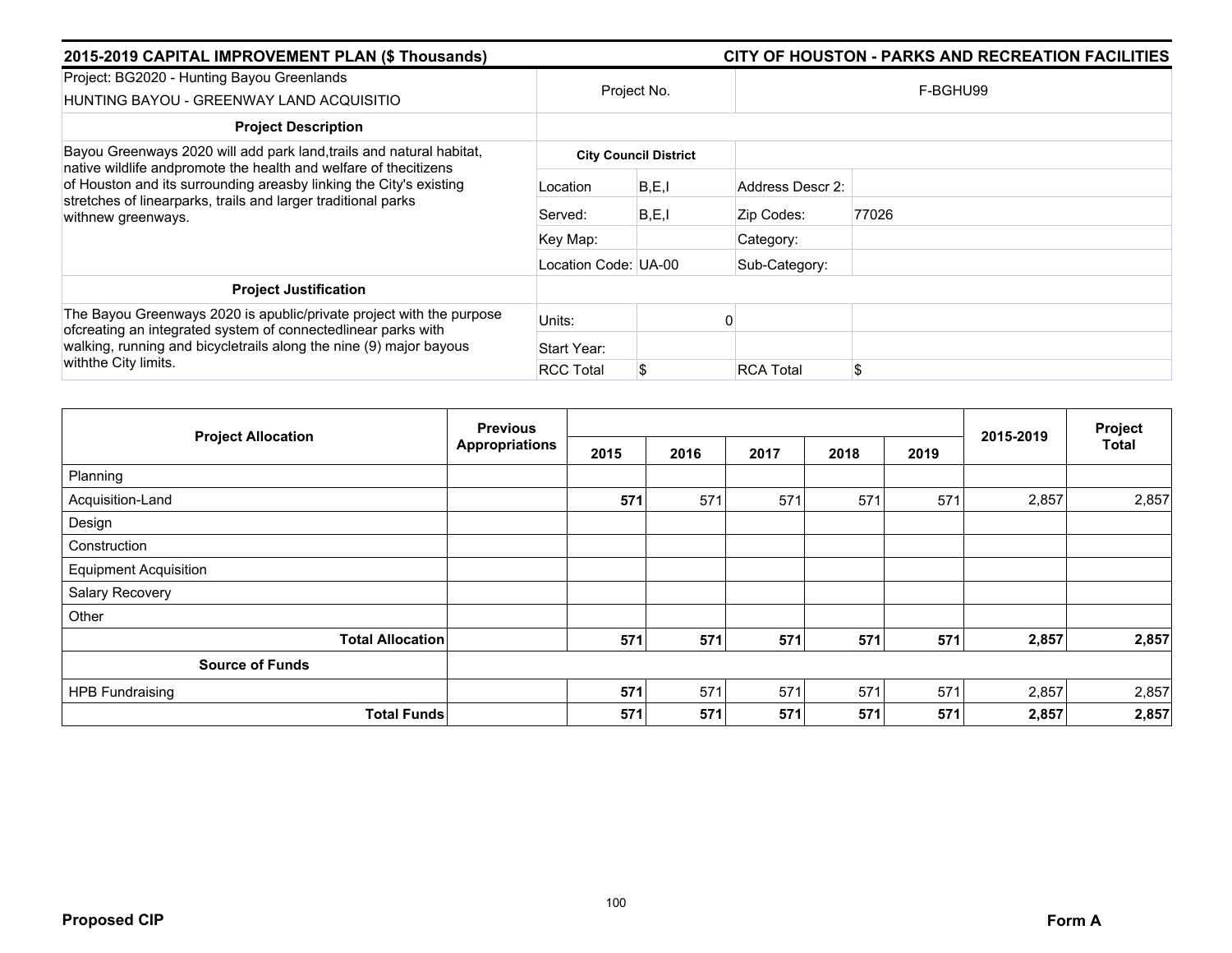| 2015-2019 CAPITAL IMPROVEMENT PLAN (\$ Thousands)                                                                                                                                                                                           |                      |                              |                  | CITY OF HOUSTON - PARKS AND RECREATION FACILITIES |
|---------------------------------------------------------------------------------------------------------------------------------------------------------------------------------------------------------------------------------------------|----------------------|------------------------------|------------------|---------------------------------------------------|
| Project: BG2020 - Signage & Amenities Packages<br>OVERALL SIGNAGE AMENITY PACKAGES                                                                                                                                                          |                      | Project No.                  |                  | F-BGSA01                                          |
| <b>Project Description</b>                                                                                                                                                                                                                  |                      |                              |                  |                                                   |
| Bayou Greenways 2020 will add park land,<br>trails and natural habitat, native wildlife and<br>promote the health and welfare of the<br>citizens of Houston and its surrounding areas<br>by linking the City's existing stretches of linear |                      | <b>City Council District</b> |                  |                                                   |
|                                                                                                                                                                                                                                             | Location             | V                            | Address Descr 2: |                                                   |
|                                                                                                                                                                                                                                             | Served:              | W                            | Zip Codes:       |                                                   |
| parks, trails and larger traditional parks with<br>new greenways.                                                                                                                                                                           | Key Map:             |                              | Category:        |                                                   |
|                                                                                                                                                                                                                                             | Location Code: UA-00 |                              | Sub-Category:    |                                                   |
| <b>Project Justification</b>                                                                                                                                                                                                                |                      |                              |                  |                                                   |
| The Bayou Greenways 2020 is a<br>public/private project with the purpose of                                                                                                                                                                 | Units:               |                              |                  |                                                   |
| creating an integrated system of connected                                                                                                                                                                                                  | Start Year:          |                              |                  |                                                   |
| linear parks with walking, running and bicycle<br>trails along the nine (9) major bayous with                                                                                                                                               |                      |                              |                  |                                                   |
| the City limits.                                                                                                                                                                                                                            | <b>RCC Total</b>     | æ                            | <b>RCA Total</b> | ъ                                                 |

| <b>Project Allocation</b>                   | <b>Previous</b>       |      |       |      | 2015-2019 | Project |       |              |
|---------------------------------------------|-----------------------|------|-------|------|-----------|---------|-------|--------------|
|                                             | <b>Appropriations</b> | 2015 | 2016  | 2017 | 2018      | 2019    |       | <b>Total</b> |
| Planning                                    |                       |      |       |      |           |         |       |              |
| Acquisition-Land                            |                       |      |       |      |           |         |       |              |
| Design                                      |                       | 200  | 200   |      |           |         | 400   | 400          |
| Construction                                |                       |      | 2,500 |      |           |         | 2,500 | 2,500        |
| <b>Equipment Acquisition</b>                |                       |      |       |      |           |         |       |              |
| Salary Recovery                             |                       |      |       |      |           |         |       |              |
| Other                                       |                       |      |       |      |           |         |       |              |
| <b>Total Allocation</b>                     |                       | 200  | 2,700 |      |           |         | 2,900 | 2,900        |
| <b>Source of Funds</b>                      |                       |      |       |      |           |         |       |              |
| 4502 - Parks Consolidated Construction Fund |                       |      | 2,500 |      |           |         | 2,500 | 2,500        |
| <b>HPB Fundraising</b>                      |                       | 200  | 200   |      |           |         | 400   | 400          |
| <b>Total Funds</b>                          |                       | 200  | 2,700 |      |           |         | 2,900 | 2,900        |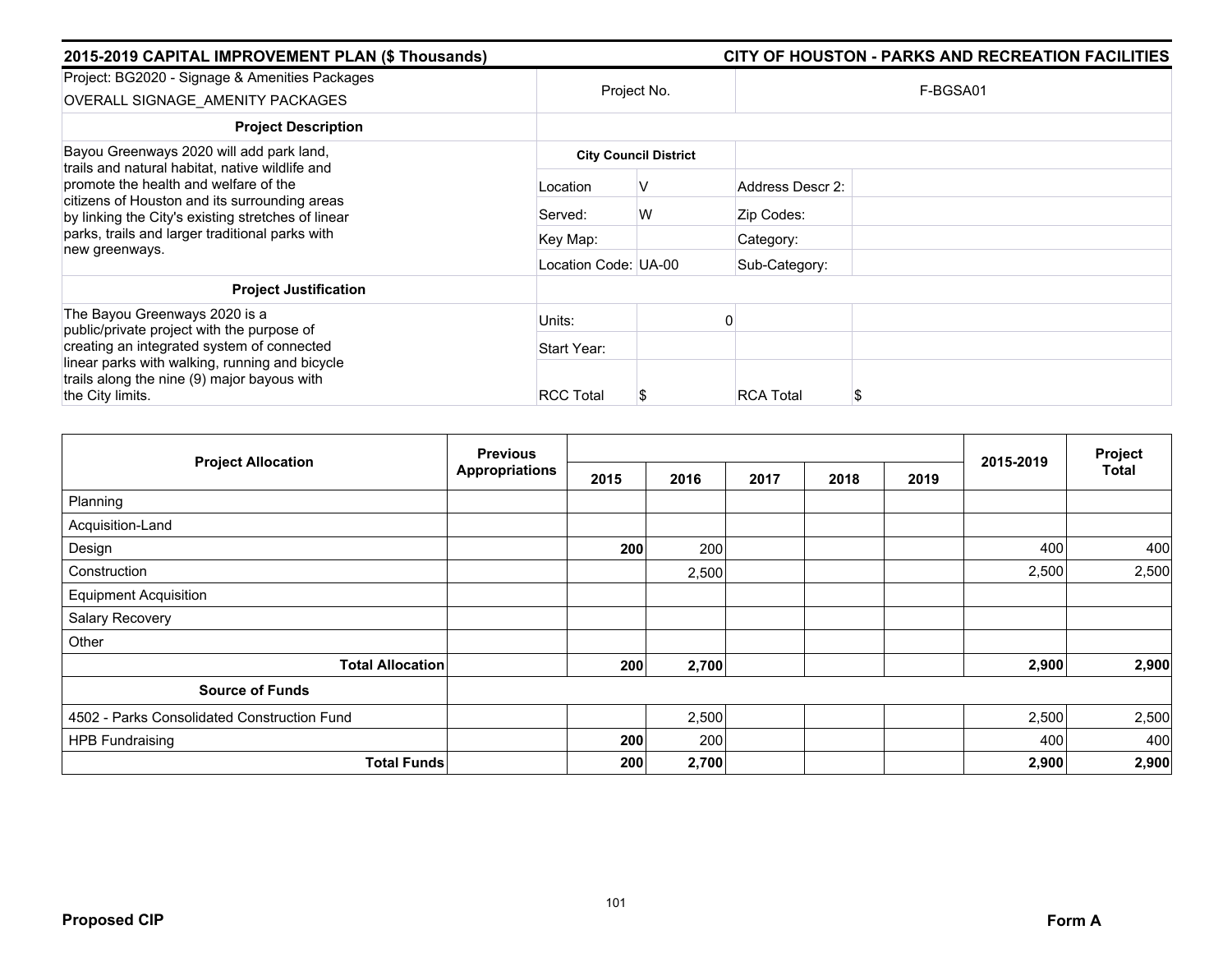| 2015-2019 CAPITAL IMPROVEMENT PLAN (\$ Thousands)                                                                                                         |                      |                              |                  | CITY OF HOUSTON - PARKS AND RECREATION FACILITIES |
|-----------------------------------------------------------------------------------------------------------------------------------------------------------|----------------------|------------------------------|------------------|---------------------------------------------------|
| Project: BG2020 - Sims Bayou Greenway Lands<br>SIMS BAYOU - GREENWAY LAND ACQUISITIONS                                                                    |                      | Project No.                  |                  | F-BGSB99                                          |
| <b>Project Description</b>                                                                                                                                |                      |                              |                  |                                                   |
| Bayou Greenways 2020 will add park land, trails and natural habitat,<br>native wildlife andpromote the health and welfare of thecitizens                  |                      | <b>City Council District</b> |                  |                                                   |
| of Houston and its surrounding areasby linking the City's existing<br>stretches of linearparks, trails and larger traditional parks<br>withnew greenways. | Location             | D.I.K                        | Address Descr 2: |                                                   |
|                                                                                                                                                           | Served:              | D.I.K                        | Zip Codes:       | 77033                                             |
|                                                                                                                                                           | Key Map:             |                              | Category:        |                                                   |
|                                                                                                                                                           | Location Code: UA-00 |                              | Sub-Category:    |                                                   |
| <b>Project Justification</b>                                                                                                                              |                      |                              |                  |                                                   |
| The Bayou Greenways 2020 is apublic/private project with the purpose<br>ofcreating an integrated system of connectedlinear parks with                     | Units:               |                              |                  |                                                   |
| walking, running and bicycletrails along the nine (9) major bayous                                                                                        | Start Year:          |                              |                  |                                                   |
| withthe City limits.                                                                                                                                      | <b>RCC Total</b>     |                              | <b>RCA Total</b> | \$                                                |

|                              | <b>Previous</b>       |       |       |       |       | Project |           |              |
|------------------------------|-----------------------|-------|-------|-------|-------|---------|-----------|--------------|
| <b>Project Allocation</b>    | <b>Appropriations</b> | 2015  | 2016  | 2017  | 2018  | 2019    | 2015-2019 | <b>Total</b> |
| Planning                     |                       |       |       |       |       |         |           |              |
| Acquisition-Land             |                       | 1,948 | .948  | 1,948 | 1,948 | 1,948   | 9,741     | 9,741        |
| Design                       |                       |       |       |       |       |         |           |              |
| Construction                 |                       |       |       |       |       |         |           |              |
| <b>Equipment Acquisition</b> |                       |       |       |       |       |         |           |              |
| Salary Recovery              |                       |       |       |       |       |         |           |              |
| Other                        |                       |       |       |       |       |         |           |              |
| <b>Total Allocation</b>      |                       | 1,948 | 1,948 | 1,948 | 1,948 | 1,948   | 9,741     | 9,741        |
| <b>Source of Funds</b>       |                       |       |       |       |       |         |           |              |
| <b>HPB Fundraising</b>       |                       | 1,948 | ,948  | 1,948 | 1,948 | 1,948   | 9,741     | 9,741        |
| <b>Total Funds</b>           |                       | 1,948 | 1,948 | 1,948 | 1,948 | 1,948   | 9,741     | 9,741        |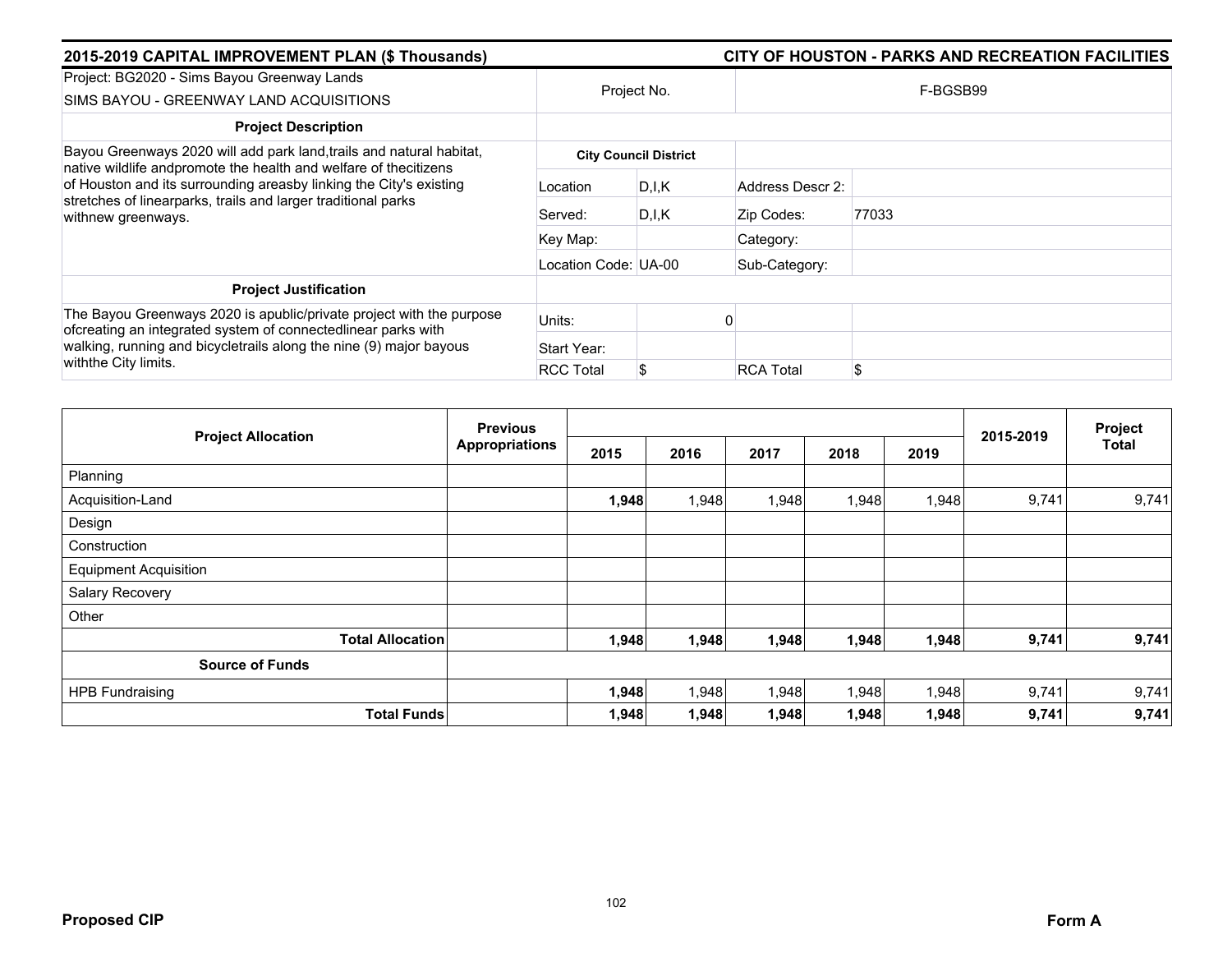| 2015-2019 CAPITAL IMPROVEMENT PLAN (\$ Thousands)                                                                                                                                                                             |                      |                              | CITY OF HOUSTON - PARKS AND RECREATION FACILITIES |
|-------------------------------------------------------------------------------------------------------------------------------------------------------------------------------------------------------------------------------|----------------------|------------------------------|---------------------------------------------------|
| Project: BG2020 - Spring Creek Greenway Lands<br>SPRING CREEK GREENWAY LANDS                                                                                                                                                  | Project No.          |                              | F-BGSC99                                          |
| <b>Project Description</b>                                                                                                                                                                                                    |                      |                              |                                                   |
| Bayou Greenways 2020 will add park land, trails and natural habitat,                                                                                                                                                          |                      | <b>City Council District</b> |                                                   |
| native wildlife andpromote the health and welfare of thecitizens<br>of Houston and its surrounding areasby linking the City's existing<br>stretches of linearparks, trails and larger traditional parks<br>withnew greenways. | Location             | E.                           | Address Descr 2:                                  |
|                                                                                                                                                                                                                               | Served:              | E                            | Zip Codes:                                        |
|                                                                                                                                                                                                                               | Key Map:             |                              | Category:                                         |
|                                                                                                                                                                                                                               | Location Code: UA-00 |                              | Sub-Category:                                     |
| <b>Project Justification</b>                                                                                                                                                                                                  |                      |                              |                                                   |
| The Bayou Greenways 2020 is apublic/private project with the purpose<br>ofcreating an integrated system of connectedlinear parks with                                                                                         | Units:               |                              |                                                   |
| walking, running and bicycletrails along the nine (9) major bayous<br>withthe City limits.                                                                                                                                    | Start Year:          |                              |                                                   |
|                                                                                                                                                                                                                               | <b>RCC Total</b>     |                              | \$<br><b>RCA Total</b>                            |

|                                             | <b>Previous</b>       |      |      |      |      |      |           | Project     |
|---------------------------------------------|-----------------------|------|------|------|------|------|-----------|-------------|
| <b>Project Allocation</b>                   | <b>Appropriations</b> | 2015 | 2016 | 2017 | 2018 | 2019 | 2015-2019 | Total       |
| Planning                                    |                       |      |      |      |      |      |           |             |
| Acquisition-Land                            |                       |      | 200  | 200  |      |      | 400       | 400         |
| Design                                      |                       |      |      |      |      |      |           |             |
| Construction                                |                       |      |      |      |      |      |           | $\mathbf 0$ |
| <b>Equipment Acquisition</b>                |                       |      |      |      |      |      |           |             |
| Salary Recovery                             |                       |      |      |      |      |      |           |             |
| Other                                       |                       |      |      |      |      |      |           |             |
| <b>Total Allocation</b>                     |                       |      | 200  | 200  |      |      | 400       | 400         |
| <b>Source of Funds</b>                      |                       |      |      |      |      |      |           |             |
| 4502 - Parks Consolidated Construction Fund |                       |      | 200  | 200  |      |      | 400       | 400         |
| <b>HPB Fundraising</b>                      |                       |      |      |      |      |      |           | $\mathbf 0$ |
| <b>Total Funds</b>                          |                       |      | 200  | 200  |      |      | 400       | 400         |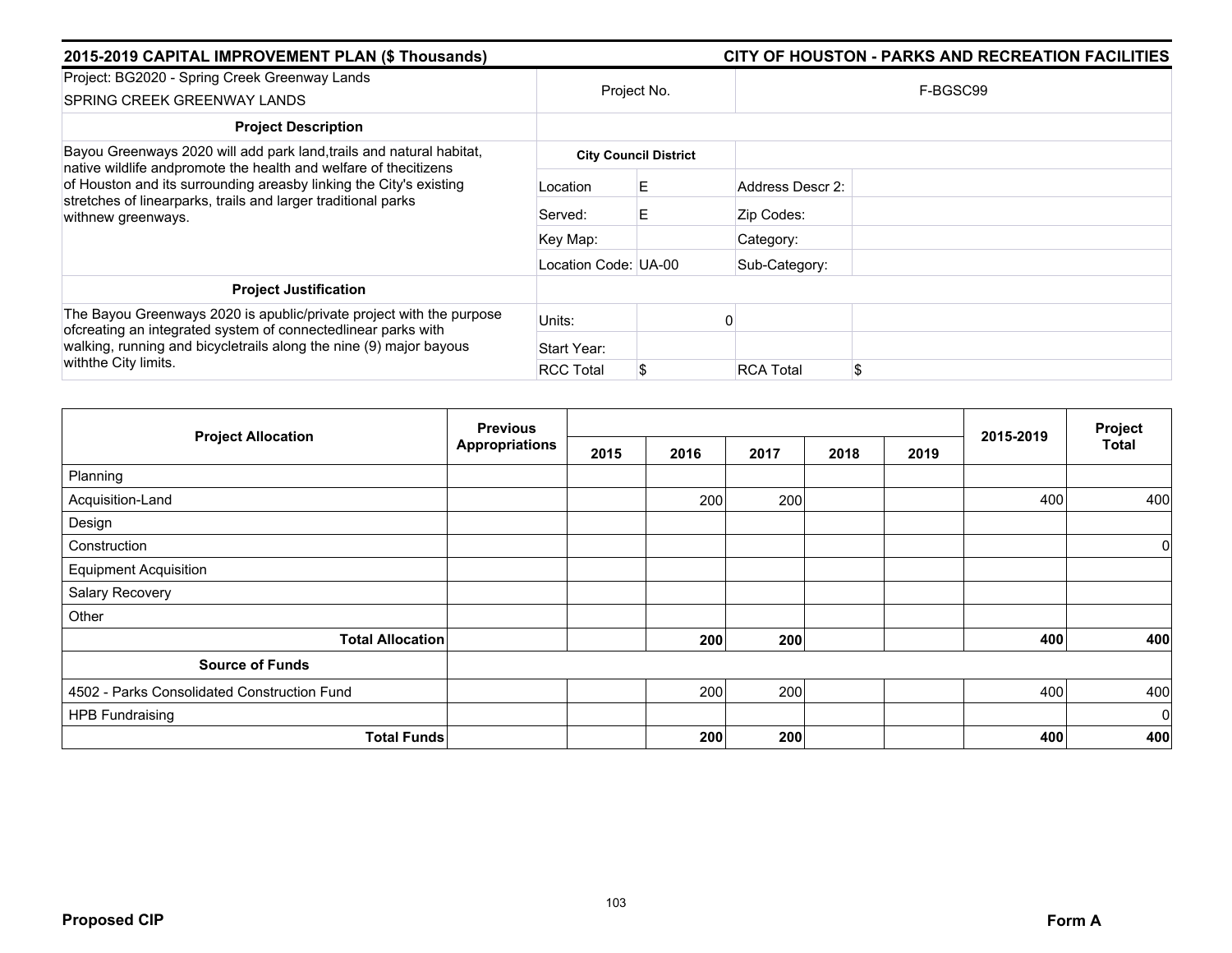| 2015-2019 CAPITAL IMPROVEMENT PLAN (\$ Thousands)                                                                                                                                                                                                                    |                      |                              |                  | CITY OF HOUSTON - PARKS AND RECREATION FACILITIES |  |  |
|----------------------------------------------------------------------------------------------------------------------------------------------------------------------------------------------------------------------------------------------------------------------|----------------------|------------------------------|------------------|---------------------------------------------------|--|--|
| Project: BG2020 - Milby Park to I-45<br>MILBY PARK TO I-45                                                                                                                                                                                                           | Project No.          |                              |                  | F-BGSI01                                          |  |  |
| <b>Project Description</b>                                                                                                                                                                                                                                           |                      |                              |                  |                                                   |  |  |
| Bayou Greenways 2020 will add park land,                                                                                                                                                                                                                             |                      | <b>City Council District</b> |                  |                                                   |  |  |
| trails and natural habitat, native wildlife and<br>promote the health and welfare of the<br>citizens of Houston and its surrounding areas<br>by linking the City's existing stretches of linear<br>parks, trails and larger traditional parks with<br>new greenways. | Location             |                              | Address Descr 2: |                                                   |  |  |
|                                                                                                                                                                                                                                                                      | Served:              |                              | Zip Codes:       | 77017                                             |  |  |
|                                                                                                                                                                                                                                                                      | Key Map:             |                              | Category:        |                                                   |  |  |
|                                                                                                                                                                                                                                                                      | Location Code: UA-00 |                              | Sub-Category:    |                                                   |  |  |
| <b>Project Justification</b>                                                                                                                                                                                                                                         |                      |                              |                  |                                                   |  |  |
| The Bayou Greenways 2020 is a<br>public/private project with the purpose of                                                                                                                                                                                          | Units:               |                              |                  |                                                   |  |  |
| creating an integrated system of connected                                                                                                                                                                                                                           | Start Year:          |                              |                  |                                                   |  |  |
| linear parks with walking, running and bicycle<br>trails along the nine (9) major bayous with<br>the City limits.                                                                                                                                                    | <b>RCC Total</b>     |                              | <b>RCA Total</b> | \$                                                |  |  |

|                                             | <b>Previous</b>       |       |       |      |      |      | 2015-2019 | Project      |
|---------------------------------------------|-----------------------|-------|-------|------|------|------|-----------|--------------|
| <b>Project Allocation</b>                   | <b>Appropriations</b> | 2015  | 2016  | 2017 | 2018 | 2019 |           | <b>Total</b> |
| Planning                                    |                       |       |       |      |      |      |           |              |
| Acquisition-Land                            |                       |       |       |      |      |      |           |              |
| Design                                      |                       |       |       |      |      |      |           |              |
| Construction                                |                       | 1,867 | 1,867 |      |      |      | 3,735     | 3,735        |
| <b>Equipment Acquisition</b>                |                       |       |       |      |      |      |           |              |
| Salary Recovery                             |                       |       |       |      |      |      |           |              |
| Other                                       |                       |       |       |      |      |      |           |              |
| <b>Total Allocation</b>                     |                       | 1,867 | 1,867 |      |      |      | 3,735     | 3,735        |
| <b>Source of Funds</b>                      |                       |       |       |      |      |      |           |              |
| 4502 - Parks Consolidated Construction Fund |                       | 1,867 | 1,867 |      |      |      | 3,735     | 3,735        |
| <b>Total Funds</b>                          |                       | 1,867 | 1,867 |      |      |      | 3,735     | 3,735        |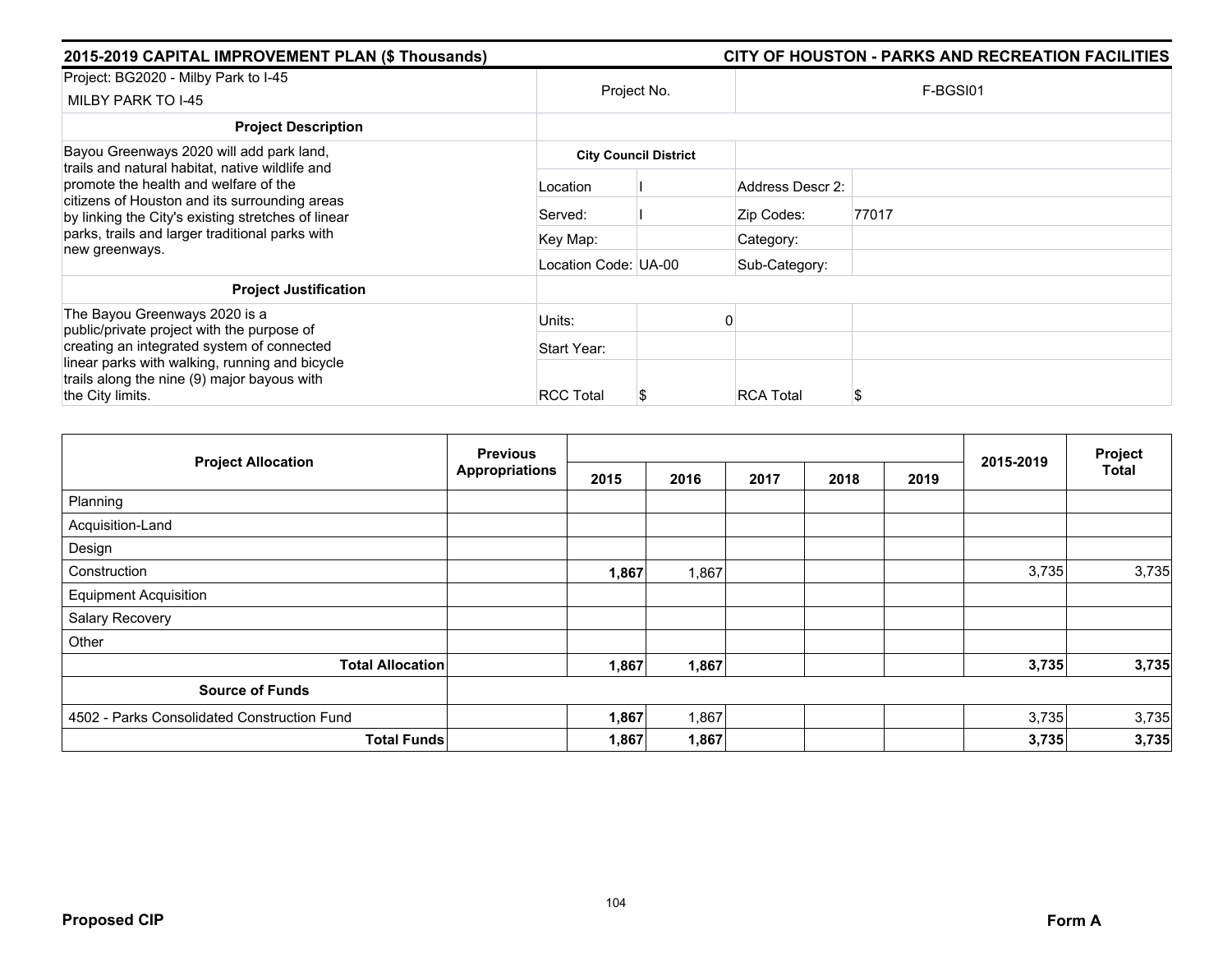| 2015-2019 CAPITAL IMPROVEMENT PLAN (\$ Thousands)                                                                                                                                                                             |                      | CITY OF HOUSTON - PARKS AND RECREATION FACILITIES |                  |          |  |  |
|-------------------------------------------------------------------------------------------------------------------------------------------------------------------------------------------------------------------------------|----------------------|---------------------------------------------------|------------------|----------|--|--|
| Project: BG2020 - Stuart Park to MLK<br><b>STUART PARK TO MLK</b>                                                                                                                                                             | Project No.          |                                                   |                  | F-BGSI02 |  |  |
| <b>Project Description</b>                                                                                                                                                                                                    |                      |                                                   |                  |          |  |  |
| Bayou Greenways 2020 will add park land, trails and natural habitat,                                                                                                                                                          |                      | <b>City Council District</b>                      |                  |          |  |  |
| native wildlife andpromote the health and welfare of thecitizens<br>of Houston and its surrounding areasby linking the City's existing<br>stretches of linearparks, trails and larger traditional parks<br>withnew greenways. | Location             | D                                                 | Address Descr 2: |          |  |  |
|                                                                                                                                                                                                                               | Served:              | D                                                 | Zip Codes:       | 77087    |  |  |
|                                                                                                                                                                                                                               | Key Map:             |                                                   | Category:        |          |  |  |
|                                                                                                                                                                                                                               | Location Code: UA-00 |                                                   | Sub-Category:    |          |  |  |
| <b>Project Justification</b>                                                                                                                                                                                                  |                      |                                                   |                  |          |  |  |
| The Bayou Greenways 2020 is apublic/private project with the purpose<br>ofcreating an integrated system of connectedlinear parks with                                                                                         | Units:               |                                                   |                  |          |  |  |
| walking, running and bicycletrails along the nine (9) major bayous                                                                                                                                                            | Start Year:          |                                                   |                  |          |  |  |
| withthe City limits.                                                                                                                                                                                                          | <b>RCC Total</b>     |                                                   | <b>RCA Total</b> | \$       |  |  |

| <b>Project Allocation</b>    | <b>Previous</b>       |      |      | 2015-2019 | Project |      |     |              |
|------------------------------|-----------------------|------|------|-----------|---------|------|-----|--------------|
|                              | <b>Appropriations</b> | 2015 | 2016 | 2017      | 2018    | 2019 |     | <b>Total</b> |
| Planning                     |                       |      |      |           |         |      |     |              |
| Acquisition-Land             |                       |      |      |           |         |      |     |              |
| Design                       |                       |      |      |           |         | 318  | 318 | 318          |
| Construction                 |                       |      |      |           |         |      |     | 0            |
| <b>Equipment Acquisition</b> |                       |      |      |           |         |      |     |              |
| Salary Recovery              |                       |      |      |           |         |      |     |              |
| Other                        |                       |      |      |           |         |      |     |              |
| <b>Total Allocation</b>      |                       |      |      |           |         | 318  | 318 | 318          |
| <b>Source of Funds</b>       |                       |      |      |           |         |      |     |              |
| <b>HPB Fundraising</b>       |                       |      |      |           |         | 318  | 318 | 318          |
| <b>Total Funds</b>           |                       |      |      |           |         | 318  | 318 | 318          |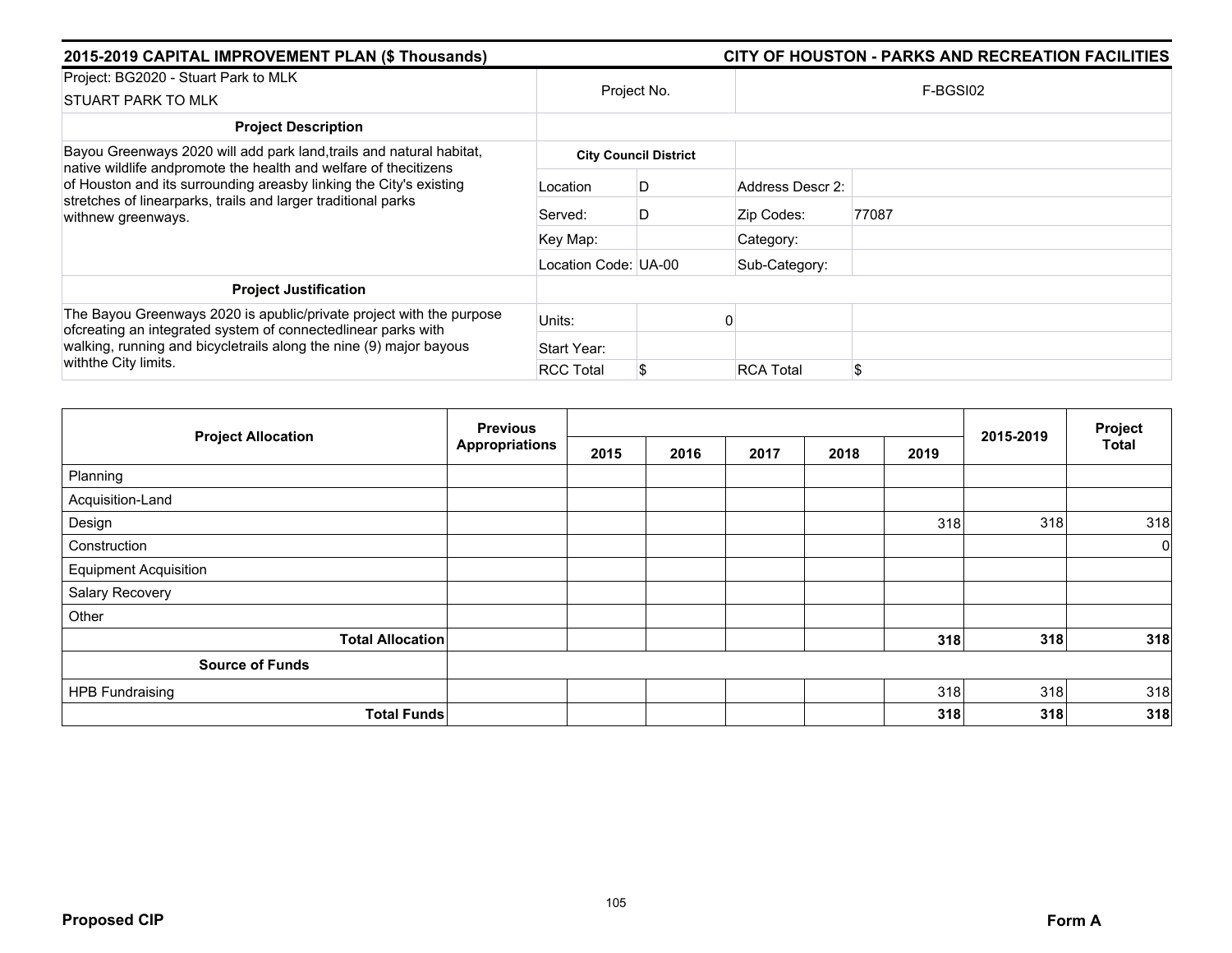| 2015-2019 CAPITAL IMPROVEMENT PLAN (\$ Thousands)                                                                                                                                                                 |                              |             |                  | CITY OF HOUSTON - PARKS AND RECREATION FACILITIES |  |  |  |  |
|-------------------------------------------------------------------------------------------------------------------------------------------------------------------------------------------------------------------|------------------------------|-------------|------------------|---------------------------------------------------|--|--|--|--|
| Project: BG2020 - MLK to West of Cullen<br><b>MLK TO WEST OF CULLEN</b>                                                                                                                                           |                              | Project No. |                  | F-BGSI03                                          |  |  |  |  |
| <b>Project Description</b>                                                                                                                                                                                        |                              |             |                  |                                                   |  |  |  |  |
| Bayou Greenways 2020 will add park land,<br>trails and natural habitat, native wildlife and                                                                                                                       | <b>City Council District</b> |             |                  |                                                   |  |  |  |  |
| promote the health and welfare of the<br>citizens of Houston and its surrounding areas<br>by linking the City's existing stretches of linear<br>parks, trails and larger traditional parks with<br>new greenways. | Location                     | D           | Address Descr 2: |                                                   |  |  |  |  |
|                                                                                                                                                                                                                   | Served:                      | D           | Zip Codes:       | 77033                                             |  |  |  |  |
|                                                                                                                                                                                                                   | Key Map:                     |             | Category:        |                                                   |  |  |  |  |
|                                                                                                                                                                                                                   | Location Code: UA-00         |             | Sub-Category:    |                                                   |  |  |  |  |
| <b>Project Justification</b>                                                                                                                                                                                      |                              |             |                  |                                                   |  |  |  |  |
| The Bayou Greenways 2020 is a<br>public/private project with the purpose of                                                                                                                                       | Units:                       |             |                  |                                                   |  |  |  |  |
| creating an integrated system of connected                                                                                                                                                                        | Start Year:                  |             |                  |                                                   |  |  |  |  |
| linear parks with walking, running and bicycle<br>trails along the nine (9) major bayous with<br>the City limits.                                                                                                 | <b>RCC Total</b>             |             | <b>RCA Total</b> | S                                                 |  |  |  |  |

| <b>Project Allocation</b>                   | <b>Previous</b>       |      |       |      |      |      | 2015-2019 | Project      |
|---------------------------------------------|-----------------------|------|-------|------|------|------|-----------|--------------|
|                                             | <b>Appropriations</b> | 2015 | 2016  | 2017 | 2018 | 2019 |           | <b>Total</b> |
| Planning                                    |                       |      |       |      |      |      |           |              |
| Acquisition-Land                            |                       |      |       |      |      |      |           |              |
| Design                                      |                       |      | 350   |      |      |      | 350       | 350          |
| Construction                                |                       |      | 870   | 870  |      |      | 1,740     | 1,740        |
| <b>Equipment Acquisition</b>                |                       |      |       |      |      |      |           |              |
| Salary Recovery                             |                       |      |       |      |      |      |           |              |
| Other                                       |                       |      |       |      |      |      |           |              |
| <b>Total Allocation</b>                     |                       |      | 1,220 | 870  |      |      | 2,090     | 2,090        |
| <b>Source of Funds</b>                      |                       |      |       |      |      |      |           |              |
| 4502 - Parks Consolidated Construction Fund |                       |      | 870   | 870  |      |      | 1,740     | 1,740        |
| <b>HPB Fundraising</b>                      |                       |      | 350   |      |      |      | 350       | 350          |
| <b>Total Funds</b>                          |                       |      | 1,220 | 870  |      |      | 2,090     | 2,090        |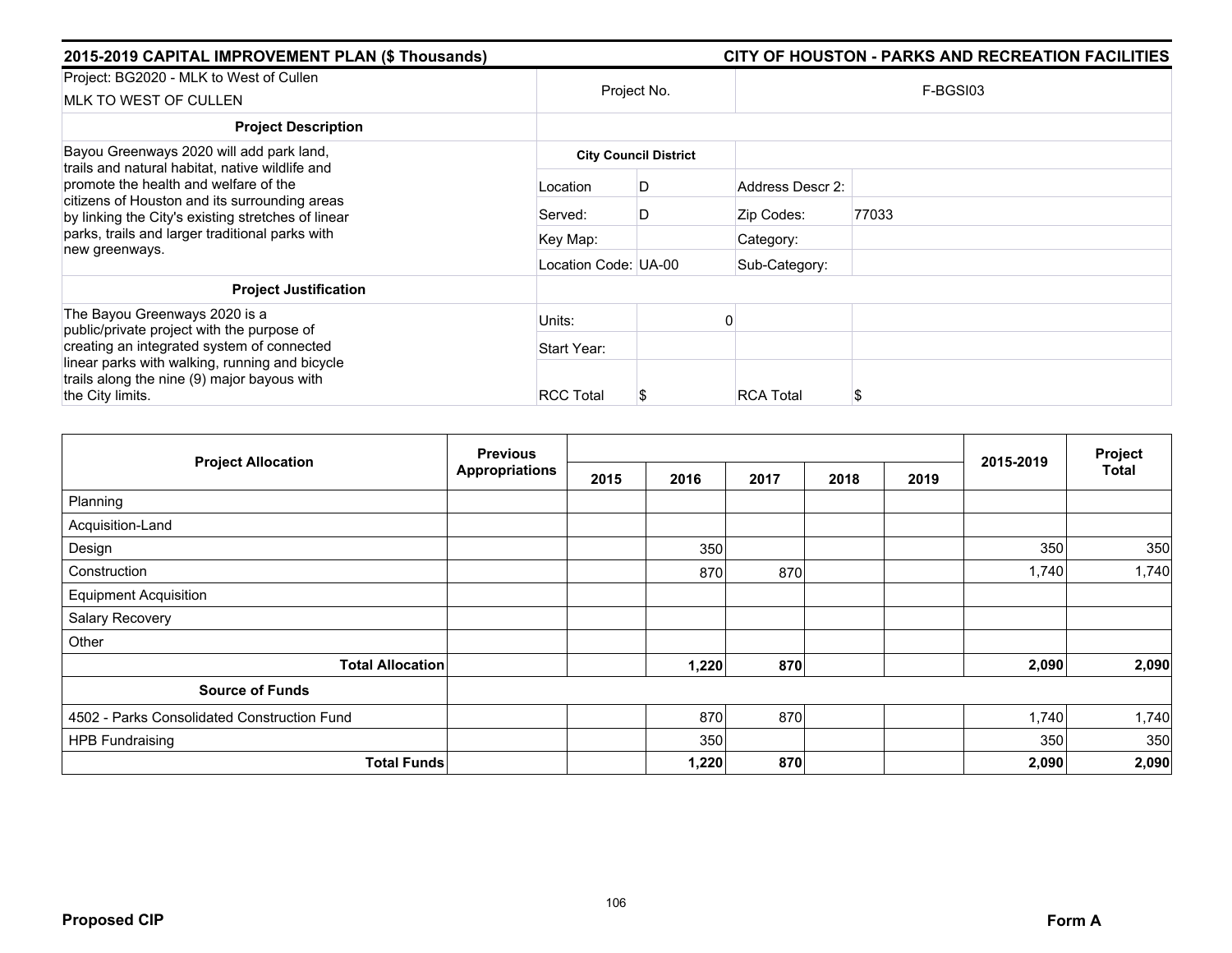| 2015-2019 CAPITAL IMPROVEMENT PLAN (\$ Thousands)                                                                                                                                                                 |                      |                              |                  | CITY OF HOUSTON - PARKS AND RECREATION FACILITIES |  |  |  |
|-------------------------------------------------------------------------------------------------------------------------------------------------------------------------------------------------------------------|----------------------|------------------------------|------------------|---------------------------------------------------|--|--|--|
| Project: BG2020 - West of Cullen to SH 288<br>WEST OF CULLEN TO SH 288                                                                                                                                            | Project No.          |                              | F-BGSI04         |                                                   |  |  |  |
| <b>Project Description</b>                                                                                                                                                                                        |                      |                              |                  |                                                   |  |  |  |
| Bayou Greenways 2020 will add park land,<br>trails and natural habitat, native wildlife and                                                                                                                       |                      | <b>City Council District</b> |                  |                                                   |  |  |  |
| promote the health and welfare of the<br>citizens of Houston and its surrounding areas<br>by linking the City's existing stretches of linear<br>parks, trails and larger traditional parks with<br>new greenways. | Location             | D                            | Address Descr 2: |                                                   |  |  |  |
|                                                                                                                                                                                                                   | Served:              | D                            | Zip Codes:       | 77033                                             |  |  |  |
|                                                                                                                                                                                                                   | Key Map:             |                              | Category:        |                                                   |  |  |  |
|                                                                                                                                                                                                                   | Location Code: UA-00 |                              | Sub-Category:    |                                                   |  |  |  |
| <b>Project Justification</b>                                                                                                                                                                                      |                      |                              |                  |                                                   |  |  |  |
| The Bayou Greenways 2020 is a<br>public/private project with the purpose of                                                                                                                                       | Units:               |                              |                  |                                                   |  |  |  |
| creating an integrated system of connected                                                                                                                                                                        | Start Year:          |                              |                  |                                                   |  |  |  |
| linear parks with walking, running and bicycle<br>trails along the nine (9) major bayous with<br>the City limits.                                                                                                 | <b>RCC Total</b>     | S                            | <b>RCA Total</b> | S                                                 |  |  |  |

| <b>Project Allocation</b>                   | <b>Previous</b>       |      |       |      | 2015-2019 | Project |       |              |
|---------------------------------------------|-----------------------|------|-------|------|-----------|---------|-------|--------------|
|                                             | <b>Appropriations</b> | 2015 | 2016  | 2017 | 2018      | 2019    |       | <b>Total</b> |
| Planning                                    |                       |      |       |      |           |         |       |              |
| Acquisition-Land                            |                       |      |       |      |           |         |       |              |
| Design                                      |                       |      | 270   |      |           |         | 270   | 270          |
| Construction                                |                       |      | 2,288 |      |           |         | 2,288 | 2,288        |
| <b>Equipment Acquisition</b>                |                       |      |       |      |           |         |       |              |
| Salary Recovery                             |                       |      |       |      |           |         |       |              |
| Other                                       |                       |      |       |      |           |         |       |              |
| <b>Total Allocation</b>                     |                       |      | 2,558 |      |           |         | 2,558 | 2,558        |
| <b>Source of Funds</b>                      |                       |      |       |      |           |         |       |              |
| 4502 - Parks Consolidated Construction Fund |                       |      | 2,288 |      |           |         | 2,288 | 2,288        |
| <b>HPB Fundraising</b>                      |                       |      | 270   |      |           |         | 270   | 270          |
| <b>Total Funds</b>                          |                       |      | 2,558 |      |           |         | 2,558 | 2,558        |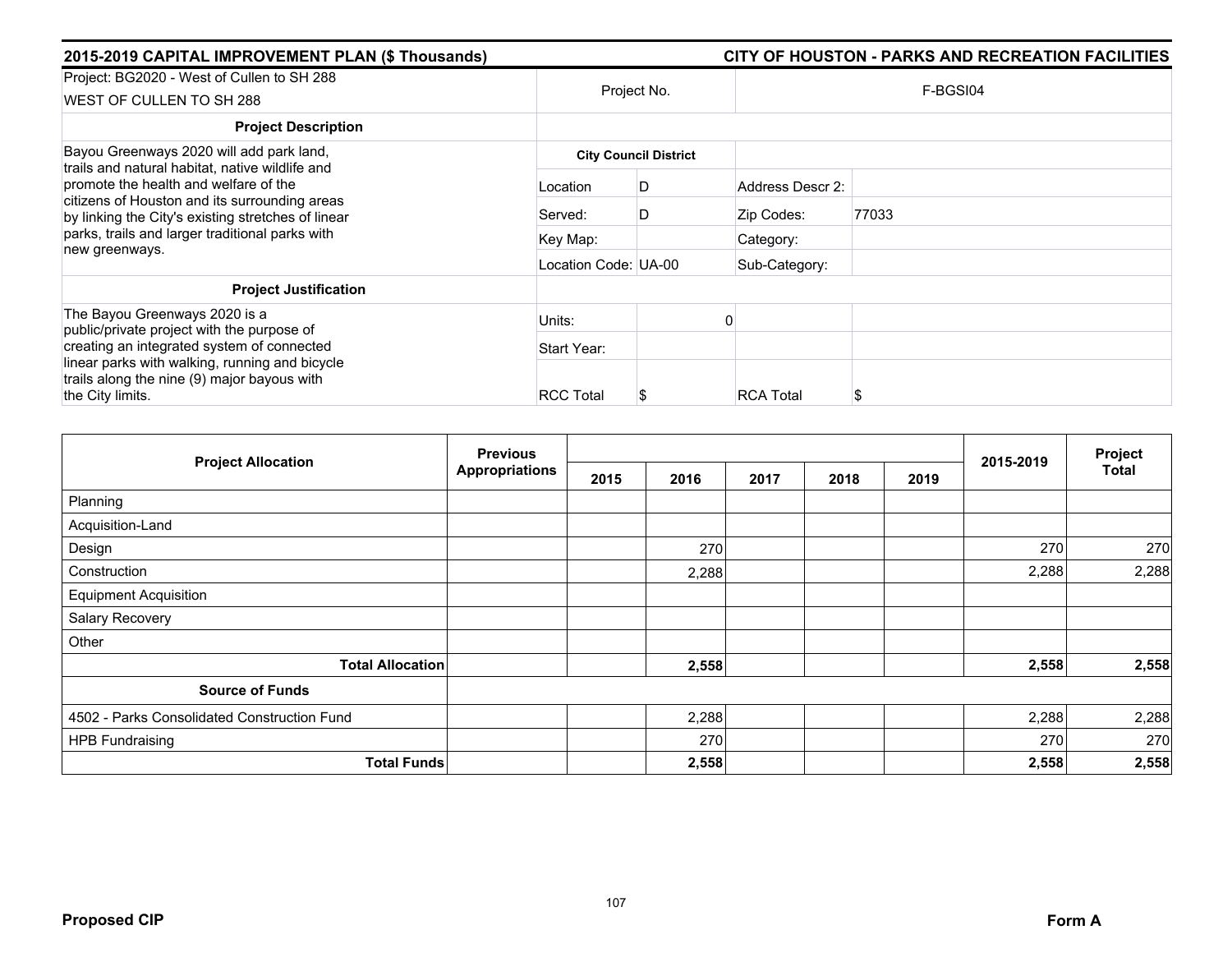| 2015-2019 CAPITAL IMPROVEMENT PLAN (\$ Thousands)                                                                                                                                                                             |                      | CITY OF HOUSTON - PARKS AND RECREATION FACILITIES |                  |          |  |  |  |
|-------------------------------------------------------------------------------------------------------------------------------------------------------------------------------------------------------------------------------|----------------------|---------------------------------------------------|------------------|----------|--|--|--|
| Project: BG2020 - SH 288 to Buffalo Speedway<br>SH 288 TO BUFFALO SPEEDWAY                                                                                                                                                    | Project No.          |                                                   |                  | F-BGSI05 |  |  |  |
| <b>Project Description</b>                                                                                                                                                                                                    |                      |                                                   |                  |          |  |  |  |
| Bayou Greenways 2020 will add park land, trails and natural habitat,                                                                                                                                                          |                      | <b>City Council District</b>                      |                  |          |  |  |  |
| native wildlife andpromote the health and welfare of thecitizens<br>of Houston and its surrounding areasby linking the City's existing<br>stretches of linearparks, trails and larger traditional parks<br>withnew greenways. | Location             | K, D                                              | Address Descr 2: |          |  |  |  |
|                                                                                                                                                                                                                               | Served:              | K,D                                               | Zip Codes:       | 77045    |  |  |  |
|                                                                                                                                                                                                                               | Key Map:             |                                                   | Category:        |          |  |  |  |
|                                                                                                                                                                                                                               | Location Code: UA-00 |                                                   | Sub-Category:    |          |  |  |  |
| <b>Project Justification</b>                                                                                                                                                                                                  |                      |                                                   |                  |          |  |  |  |
| The Bayou Greenways 2020 is apublic/private project with the purpose<br>ofcreating an integrated system of connectedlinear parks with                                                                                         | Units:               |                                                   |                  |          |  |  |  |
| walking, running and bicycletrails along the nine (9) major bayous<br>withthe City limits.                                                                                                                                    | Start Year:          |                                                   |                  |          |  |  |  |
|                                                                                                                                                                                                                               | <b>RCC Total</b>     |                                                   | <b>RCA Total</b> | \$       |  |  |  |

|                                             | <b>Previous</b>       |      |       |      | Project |      |           |              |
|---------------------------------------------|-----------------------|------|-------|------|---------|------|-----------|--------------|
| <b>Project Allocation</b>                   | <b>Appropriations</b> | 2015 | 2016  | 2017 | 2018    | 2019 | 2015-2019 | <b>Total</b> |
| Planning                                    |                       |      |       |      |         |      |           |              |
| Acquisition-Land                            |                       |      |       |      |         |      |           |              |
| Design                                      |                       | 207  | 207   |      |         |      | 413       | 413          |
| Construction                                |                       |      | 4,576 |      |         |      | 4,576     | 4,576        |
| <b>Equipment Acquisition</b>                |                       |      |       |      |         |      |           |              |
| Salary Recovery                             |                       |      |       |      |         |      |           |              |
| Other                                       |                       |      |       |      |         |      |           |              |
| <b>Total Allocation</b>                     |                       | 207  | 4,783 |      |         |      | 4,989     | 4,989        |
| <b>Source of Funds</b>                      |                       |      |       |      |         |      |           |              |
| 4502 - Parks Consolidated Construction Fund |                       |      | 4,576 |      |         |      | 4,576     | 4,576        |
| <b>HPB Fundraising</b>                      |                       | 207  | 207   |      |         |      | 413       | 413          |
| <b>Total Funds</b>                          |                       | 207  | 4,783 |      |         |      | 4,989     | 4,989        |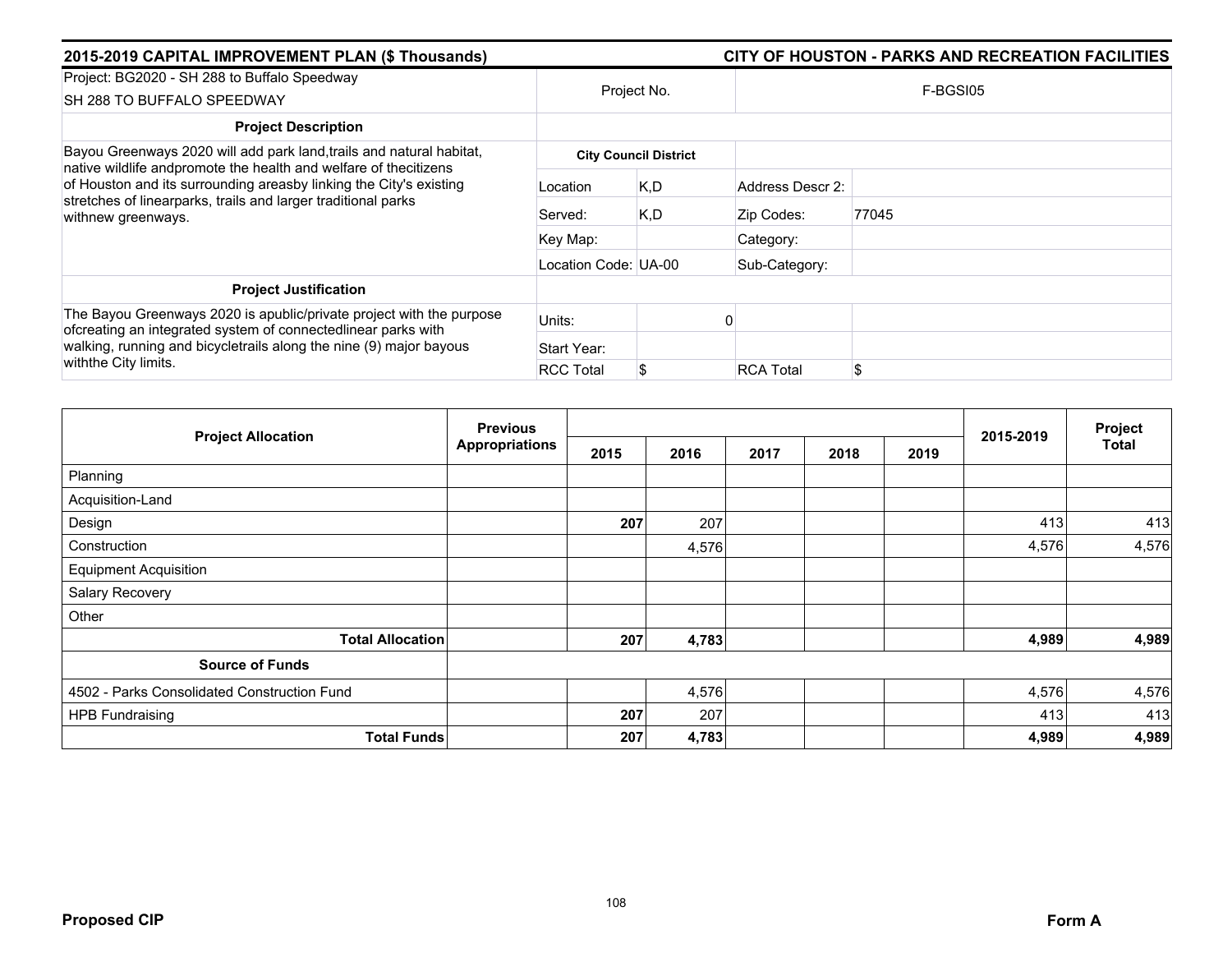| 2015-2019 CAPITAL IMPROVEMENT PLAN (\$ Thousands)                                                                                            |                      |                              |                  | CITY OF HOUSTON - PARKS AND RECREATION FACILITIES |  |  |  |
|----------------------------------------------------------------------------------------------------------------------------------------------|----------------------|------------------------------|------------------|---------------------------------------------------|--|--|--|
| Project: BG2020 - Buffalo Speedway to S. Post Oak                                                                                            | Project No.          |                              | F-BGSI06         |                                                   |  |  |  |
| <b>Project Description</b>                                                                                                                   |                      |                              |                  |                                                   |  |  |  |
| Bayou Greenways 2020 will add park land,<br>trails and natural habitat, native wildlife and                                                  |                      | <b>City Council District</b> |                  |                                                   |  |  |  |
| promote the health and welfare of the<br>citizens of Houston and its surrounding areas<br>by linking the City's existing stretches of linear | Location             | K                            | Address Descr 2: |                                                   |  |  |  |
|                                                                                                                                              | Served:              | K                            | Zip Codes:       | 77045                                             |  |  |  |
| parks, trails and larger traditional parks with<br>new greenways                                                                             | Key Map:             |                              | Category:        |                                                   |  |  |  |
|                                                                                                                                              | Location Code: UA-00 |                              | Sub-Category:    |                                                   |  |  |  |
| <b>Project Justification</b>                                                                                                                 |                      |                              |                  |                                                   |  |  |  |
| The Bayou Greenways 2020 is a<br>public/private project with the purpose of                                                                  | Units:               |                              |                  |                                                   |  |  |  |
| creating an integrated system of connected                                                                                                   | Start Year:          |                              |                  |                                                   |  |  |  |
| linear parks with walking, running and bicycle<br>trails along the nine (9) major bayous with                                                |                      |                              |                  |                                                   |  |  |  |
| the City limits.                                                                                                                             | <b>RCC Total</b>     | S                            | <b>RCA Total</b> |                                                   |  |  |  |

| <b>Project Allocation</b>                   | <b>Previous</b>       |       |       | 2015-2019 | Project |      |       |              |
|---------------------------------------------|-----------------------|-------|-------|-----------|---------|------|-------|--------------|
|                                             | <b>Appropriations</b> | 2015  | 2016  | 2017      | 2018    | 2019 |       | <b>Total</b> |
| Planning                                    |                       |       |       |           |         |      |       |              |
| Acquisition-Land                            |                       |       |       |           |         |      |       |              |
| Design                                      |                       | 125   | 125   |           |         |      | 250   | 250          |
| Construction                                |                       | 1,144 | 1,144 |           |         |      | 2,288 | 2,288        |
| <b>Equipment Acquisition</b>                |                       |       |       |           |         |      |       |              |
| Salary Recovery                             |                       |       |       |           |         |      |       |              |
| Other                                       |                       |       |       |           |         |      |       |              |
| <b>Total Allocation</b>                     |                       | 1,269 | 1,269 |           |         |      | 2,538 | 2,538        |
| <b>Source of Funds</b>                      |                       |       |       |           |         |      |       |              |
| 4502 - Parks Consolidated Construction Fund |                       | 1,144 | 1,144 |           |         |      | 2,288 | 2,288        |
| <b>HPB Fundraising</b>                      |                       | 125   | 125   |           |         |      | 250   | 250          |
| <b>Total Funds</b>                          |                       | 1,269 | 1,269 |           |         |      | 2,538 | 2,538        |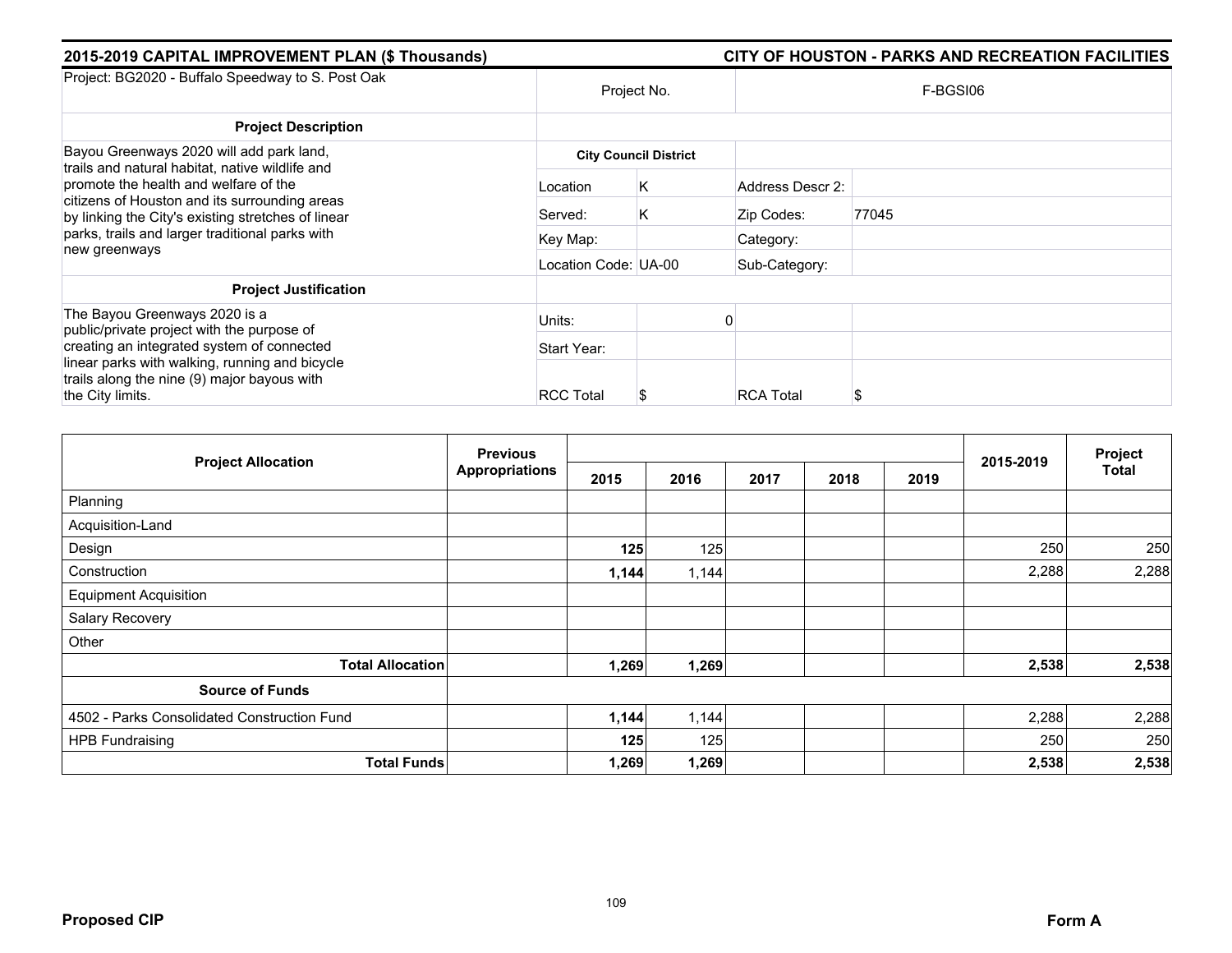| 2015-2019 CAPITAL IMPROVEMENT PLAN (\$ Thousands)                                                                                            |                      |                              |                  | CITY OF HOUSTON - PARKS AND RECREATION FACILITIES |
|----------------------------------------------------------------------------------------------------------------------------------------------|----------------------|------------------------------|------------------|---------------------------------------------------|
| Project: BG2020 - S. Post Oak to Hillcroft Street<br>S. POST OAK TO HILLCROFT AVENUE                                                         |                      | Project No.                  |                  | F-BGSI07                                          |
| <b>Project Description</b>                                                                                                                   |                      |                              |                  |                                                   |
| Bayou Greenways 2020 will add park land,<br>trails and natural habitat, native wildlife and                                                  |                      | <b>City Council District</b> |                  |                                                   |
| promote the health and welfare of the<br>citizens of Houston and its surrounding areas<br>by linking the City's existing stretches of linear | Location             | Κ                            | Address Descr 2: |                                                   |
|                                                                                                                                              | Served:              | K                            | Zip Codes:       | 77085                                             |
| parks, trails and larger traditional parks with<br>new greenways.                                                                            | Key Map:             |                              | Category:        |                                                   |
|                                                                                                                                              | Location Code: UA-00 |                              | Sub-Category:    |                                                   |
| <b>Project Justification</b>                                                                                                                 |                      |                              |                  |                                                   |
| The Bayou Greenways 2020 is a<br>public/private project with the purpose of                                                                  | Units:               |                              |                  |                                                   |
| creating an integrated system of connected                                                                                                   | Start Year:          |                              |                  |                                                   |
| linear parks with walking, running and bicycle<br>trails along the nine (9) major bayous with<br>the City limits.                            | <b>RCC Total</b>     | S                            | <b>RCA Total</b> |                                                   |

|                                             | <b>Previous</b> |      |      |      |      |      | 2015-2019 | Project      |
|---------------------------------------------|-----------------|------|------|------|------|------|-----------|--------------|
| <b>Project Allocation</b>                   | Appropriations  | 2015 | 2016 | 2017 | 2018 | 2019 |           | <b>Total</b> |
| Planning                                    |                 |      |      |      |      |      |           |              |
| Acquisition-Land                            |                 |      |      |      |      |      |           |              |
| Design                                      |                 |      |      |      |      |      |           |              |
| Construction                                |                 | 877  | 877  |      |      |      | 1,754     | 1,754        |
| <b>Equipment Acquisition</b>                |                 |      |      |      |      |      |           |              |
| Salary Recovery                             |                 |      |      |      |      |      |           |              |
| Other                                       |                 |      |      |      |      |      |           |              |
| <b>Total Allocation</b>                     |                 | 877  | 877  |      |      |      | 1,754     | 1,754        |
| <b>Source of Funds</b>                      |                 |      |      |      |      |      |           |              |
| 4502 - Parks Consolidated Construction Fund |                 | 877  | 877  |      |      |      | 1,754     | 1,754        |
| <b>Total Funds</b>                          |                 | 877  | 877  |      |      |      | 1,754     | 1,754        |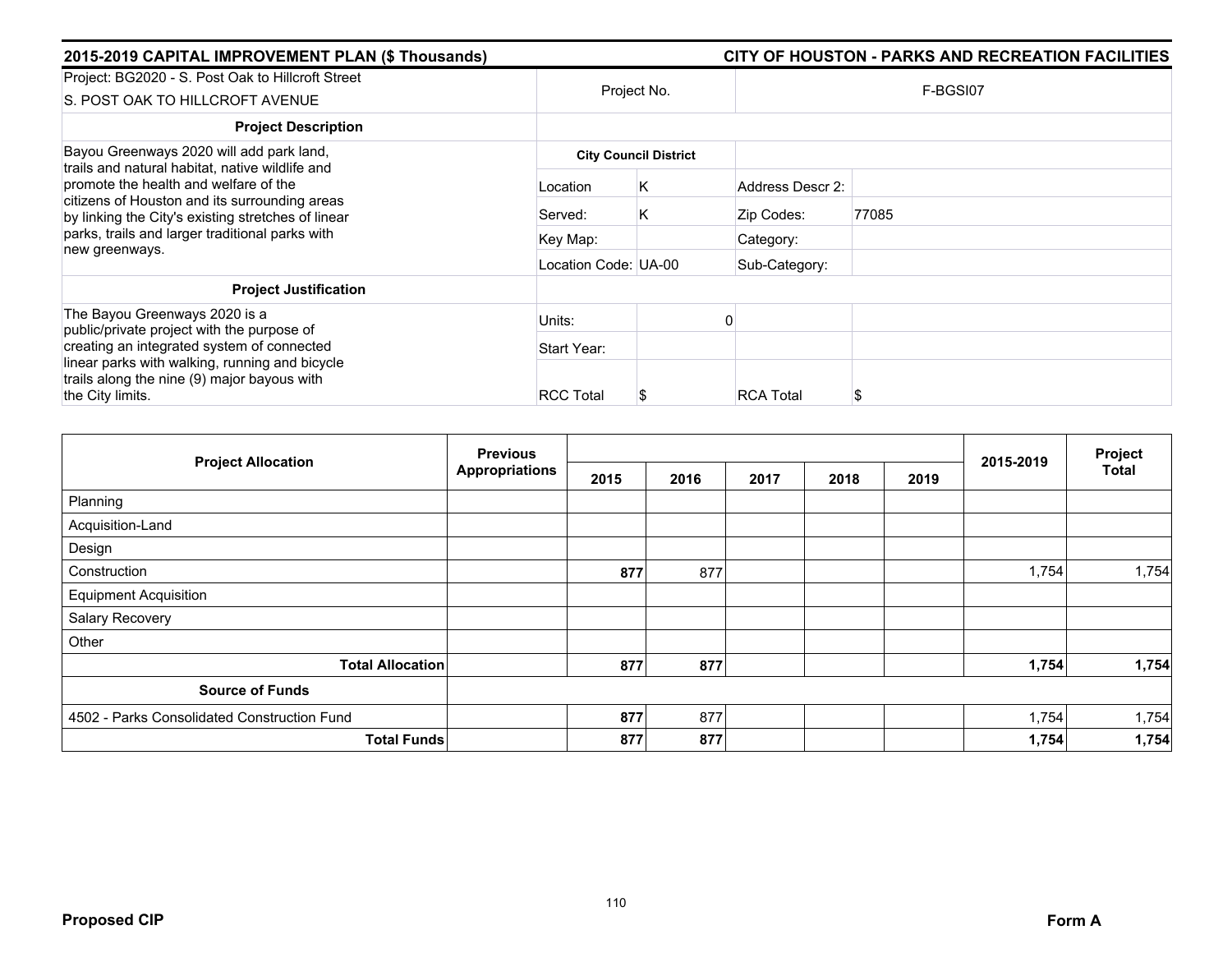| 2015-2019 CAPITAL IMPROVEMENT PLAN (\$ Thousands)                                                                                                         |                      |                              |                  | CITY OF HOUSTON - PARKS AND RECREATION FACILITIES |
|-----------------------------------------------------------------------------------------------------------------------------------------------------------|----------------------|------------------------------|------------------|---------------------------------------------------|
| Project: BG2020 - US 59 P&R to Woodland Hills<br>US 59 PARK AND RIDE TO WOODLAND HILLS                                                                    |                      | Project No.                  |                  | F-BGSP01                                          |
| <b>Project Description</b>                                                                                                                                |                      |                              |                  |                                                   |
| Bayou Greenways 2020 will add park land, trails and natural habitat,<br>native wildlife andpromote the health and welfare of thecitizens                  |                      | <b>City Council District</b> |                  |                                                   |
| of Houston and its surrounding areasby linking the City's existing<br>stretches of linearparks, trails and larger traditional parks<br>withnew greenways. | Location             | E.                           | Address Descr 2: |                                                   |
|                                                                                                                                                           | Served:              | E                            | Zip Codes:       | 77036                                             |
|                                                                                                                                                           | Key Map:             |                              | Category:        |                                                   |
|                                                                                                                                                           | Location Code: UA-00 |                              | Sub-Category:    |                                                   |
| <b>Project Justification</b>                                                                                                                              |                      |                              |                  |                                                   |
| The Bayou Greenways 2020 is apublic/private project with the purpose<br>ofcreating an integrated system of connectedlinear parks with                     | Units:               |                              |                  |                                                   |
| walking, running and bicycletrails along the nine (9) major bayous<br>with the City limits.                                                               | Start Year:          |                              |                  |                                                   |
|                                                                                                                                                           | <b>RCC Total</b>     |                              | <b>RCA Total</b> | \$                                                |

|                                             | <b>Previous</b>       |      |      |      |      |      |           | Project |
|---------------------------------------------|-----------------------|------|------|------|------|------|-----------|---------|
| <b>Project Allocation</b>                   | <b>Appropriations</b> | 2015 | 2016 | 2017 | 2018 | 2019 | 2015-2019 | Total   |
| Planning                                    |                       |      |      |      |      |      |           |         |
| Acquisition-Land                            |                       |      | 293  | 293  |      |      | 585       | 585     |
| Design                                      |                       |      |      | 250  | 250  |      | 500       | 500     |
| Construction                                |                       |      |      |      | 667  | 667  | 1,333     | 1,333   |
| <b>Equipment Acquisition</b>                |                       |      |      |      |      |      |           |         |
| Salary Recovery                             |                       |      |      |      |      |      |           |         |
| Other                                       |                       |      |      |      |      |      |           |         |
| <b>Total Allocation</b>                     |                       |      | 293  | 543  | 917  | 667  | 2,418     | 2,418   |
| <b>Source of Funds</b>                      |                       |      |      |      |      |      |           |         |
| 4502 - Parks Consolidated Construction Fund |                       |      |      |      | 667  | 667  | 1,333     | 1,333   |
| <b>HPB Fundraising</b>                      |                       |      | 293  | 543  | 250  |      | 1,085     | 1,085   |
| <b>Total Funds</b>                          |                       |      | 293  | 543  | 917  | 667  | 2,418     | 2,418   |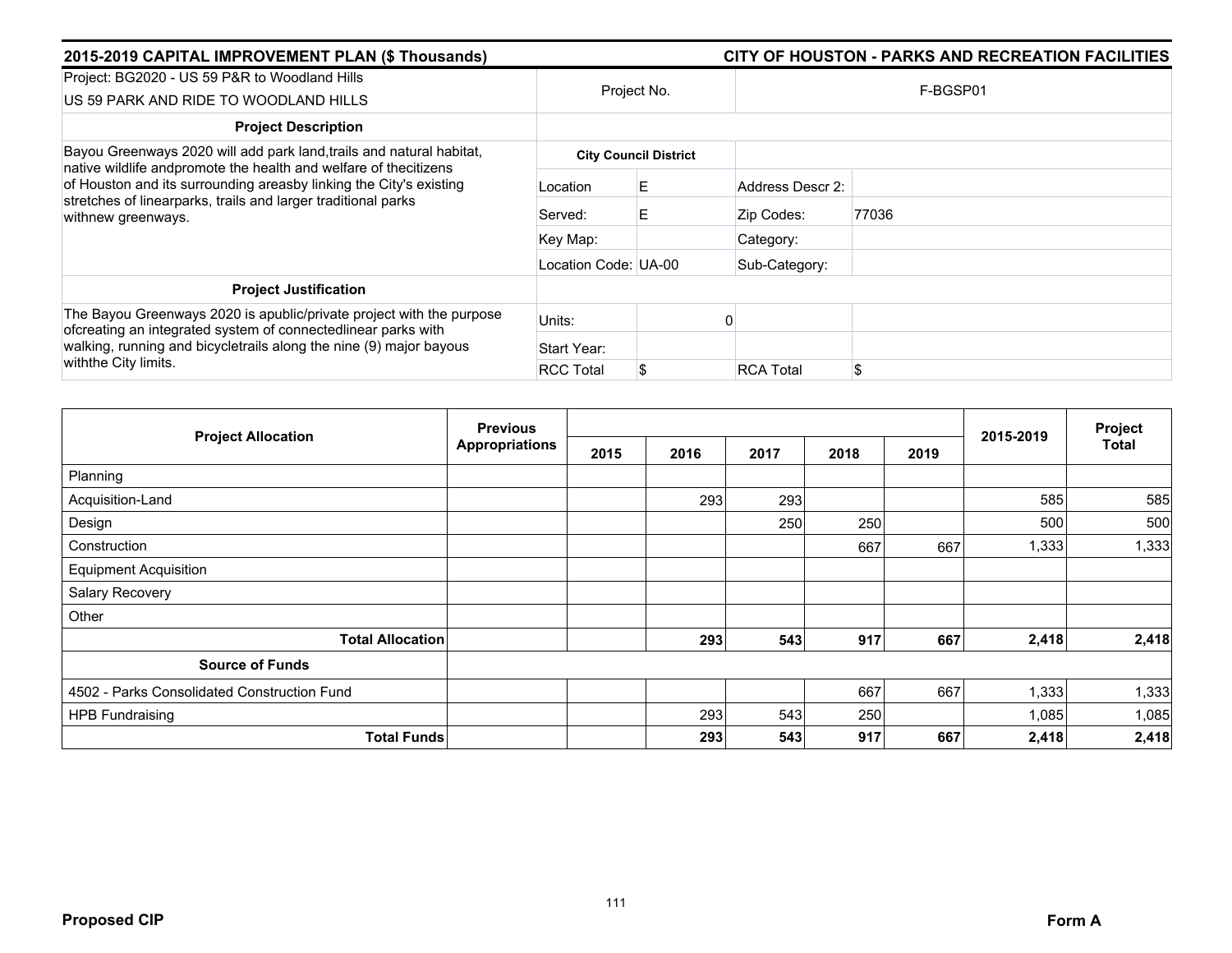| 2015-2019 CAPITAL IMPROVEMENT PLAN (\$ Thousands)                                                                                                                                                                                        |                      |                              | CITY OF HOUSTON - PARKS AND RECREATION FACILITIES |  |  |  |  |  |
|------------------------------------------------------------------------------------------------------------------------------------------------------------------------------------------------------------------------------------------|----------------------|------------------------------|---------------------------------------------------|--|--|--|--|--|
| Project: BG2020 - Stude Park to MKT Connection                                                                                                                                                                                           |                      | Project No.                  | F-BGWO06                                          |  |  |  |  |  |
| STUDE PARK TO MKT CONNECTION                                                                                                                                                                                                             |                      |                              |                                                   |  |  |  |  |  |
| <b>Project Description</b>                                                                                                                                                                                                               |                      |                              |                                                   |  |  |  |  |  |
| Bayou Greenways 2020 will add park land, trails and natural habitat,<br>native wildlife and promote the health and welfare of the citizens                                                                                               |                      | <b>City Council District</b> |                                                   |  |  |  |  |  |
| of Houston and its surrounding areas by linking the City's existing<br>stretches of linear parks, trails and larger traditional parks with<br>new greenways.                                                                             | Location             | C                            | Address Descr 2:                                  |  |  |  |  |  |
|                                                                                                                                                                                                                                          | Served:              | C                            | 77007<br>Zip Codes:                               |  |  |  |  |  |
|                                                                                                                                                                                                                                          | Key Map:             |                              | Category:                                         |  |  |  |  |  |
|                                                                                                                                                                                                                                          | Location Code: UA-00 |                              | Sub-Category:                                     |  |  |  |  |  |
| <b>Project Justification</b>                                                                                                                                                                                                             |                      |                              |                                                   |  |  |  |  |  |
| The Bayou Greenways 2020 is a public/private project with the<br>purpose of creating an integrated system of connected linear parks<br>with walking, running and bicycle trails along the nine (9) major<br>bayous with the City limits. | Units:               |                              |                                                   |  |  |  |  |  |
|                                                                                                                                                                                                                                          | Start Year:          |                              |                                                   |  |  |  |  |  |
|                                                                                                                                                                                                                                          | <b>RCC Total</b>     |                              | \$<br><b>RCA Total</b>                            |  |  |  |  |  |

|                              | <b>Previous</b>       |      |      | 2015-2019 | Project |      |    |              |
|------------------------------|-----------------------|------|------|-----------|---------|------|----|--------------|
| <b>Project Allocation</b>    | <b>Appropriations</b> | 2015 | 2016 | 2017      | 2018    | 2019 |    | <b>Total</b> |
| Planning                     |                       |      |      |           |         |      |    |              |
| Acquisition-Land             |                       |      |      |           |         |      |    |              |
| Design                       |                       | 50   |      |           |         |      | 50 | 50           |
| Construction                 |                       |      |      |           |         |      |    | 0            |
| <b>Equipment Acquisition</b> |                       |      |      |           |         |      |    |              |
| Salary Recovery              |                       |      |      |           |         |      |    |              |
| Other                        |                       |      |      |           |         |      |    |              |
| <b>Total Allocation</b>      |                       | 50   |      |           |         |      | 50 | 50           |
| <b>Source of Funds</b>       |                       |      |      |           |         |      |    |              |
| <b>HPB Fundraising</b>       |                       | 50   |      |           |         |      | 50 | 50           |
| <b>Total Funds</b>           |                       | 50   |      |           |         |      | 50 | 50           |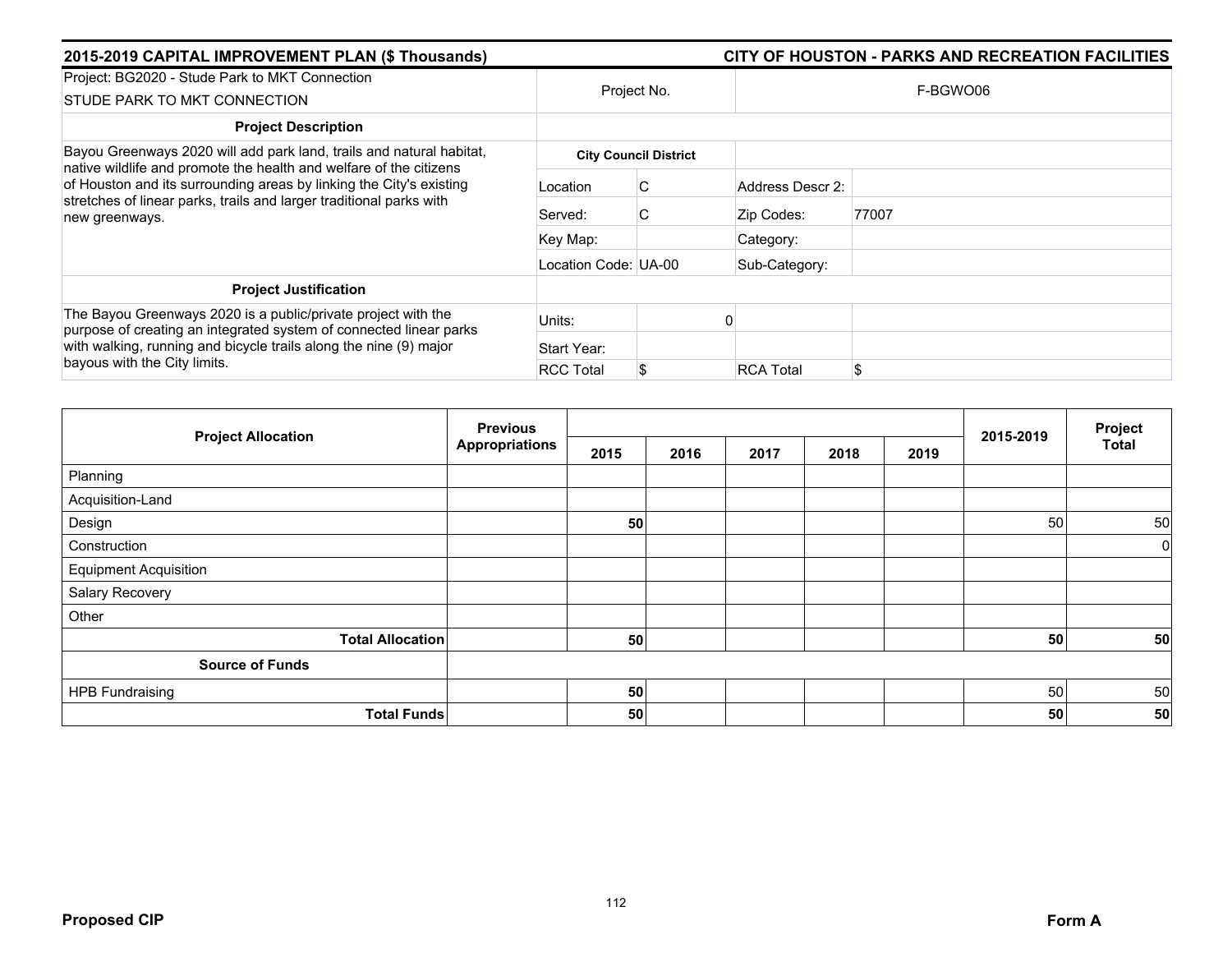| 2015-2019 CAPITAL IMPROVEMENT PLAN (\$ Thousands)                                                                                                                                                                             |                      | CITY OF HOUSTON - PARKS AND RECREATION FACILITIES |                  |       |  |  |  |
|-------------------------------------------------------------------------------------------------------------------------------------------------------------------------------------------------------------------------------|----------------------|---------------------------------------------------|------------------|-------|--|--|--|
| Project: BG2020 - MKT Trail Bridge to Heights Blv<br>MKT TRAIL BRIDGE (AT STUDEMONT) TO HEIGH                                                                                                                                 | Project No.          |                                                   | F-BGWO07         |       |  |  |  |
| <b>Project Description</b>                                                                                                                                                                                                    |                      |                                                   |                  |       |  |  |  |
| Bayou Greenways 2020 will add park land, trails and natural habitat,                                                                                                                                                          |                      | <b>City Council District</b>                      |                  |       |  |  |  |
| native wildlife andpromote the health and welfare of thecitizens<br>of Houston and its surrounding areasby linking the City's existing<br>stretches of linearparks, trails and larger traditional parks<br>withnew greenways. | Location             | C                                                 | Address Descr 2: |       |  |  |  |
|                                                                                                                                                                                                                               | Served:              | C                                                 | Zip Codes:       | 77007 |  |  |  |
|                                                                                                                                                                                                                               | Key Map:             |                                                   | Category:        |       |  |  |  |
|                                                                                                                                                                                                                               | Location Code: UA-00 |                                                   | Sub-Category:    |       |  |  |  |
| <b>Project Justification</b>                                                                                                                                                                                                  |                      |                                                   |                  |       |  |  |  |
| The Bayou Greenways 2020 is apublic/private project with the purpose<br>ofcreating an integrated system of connectedlinear parks with                                                                                         | Units:               |                                                   |                  |       |  |  |  |
| walking, running and bicycletrails along the nine (9) major bayous<br>withthe City limits.                                                                                                                                    | Start Year:          |                                                   |                  |       |  |  |  |
|                                                                                                                                                                                                                               | <b>RCC Total</b>     |                                                   | <b>RCA Total</b> | \$    |  |  |  |

| <b>Project Allocation</b>                   | <b>Previous</b>       |      |      | 2015-2019 | Project |      |     |              |
|---------------------------------------------|-----------------------|------|------|-----------|---------|------|-----|--------------|
|                                             | <b>Appropriations</b> | 2015 | 2016 | 2017      | 2018    | 2019 |     | <b>Total</b> |
| Planning                                    |                       |      |      |           |         |      |     |              |
| Acquisition-Land                            |                       |      |      |           |         |      |     |              |
| Design                                      |                       |      |      |           |         |      |     |              |
| Construction                                |                       | 250  | 250  |           |         |      | 500 | 500          |
| <b>Equipment Acquisition</b>                |                       |      |      |           |         |      |     |              |
| Salary Recovery                             |                       |      |      |           |         |      |     |              |
| Other                                       |                       |      |      |           |         |      |     |              |
| <b>Total Allocation</b>                     |                       | 250  | 250  |           |         |      | 500 | 500          |
| <b>Source of Funds</b>                      |                       |      |      |           |         |      |     |              |
| 4502 - Parks Consolidated Construction Fund |                       | 250  | 250  |           |         |      | 500 | 500          |
| <b>Total Funds</b>                          |                       | 250  | 250  |           |         |      | 500 | 500          |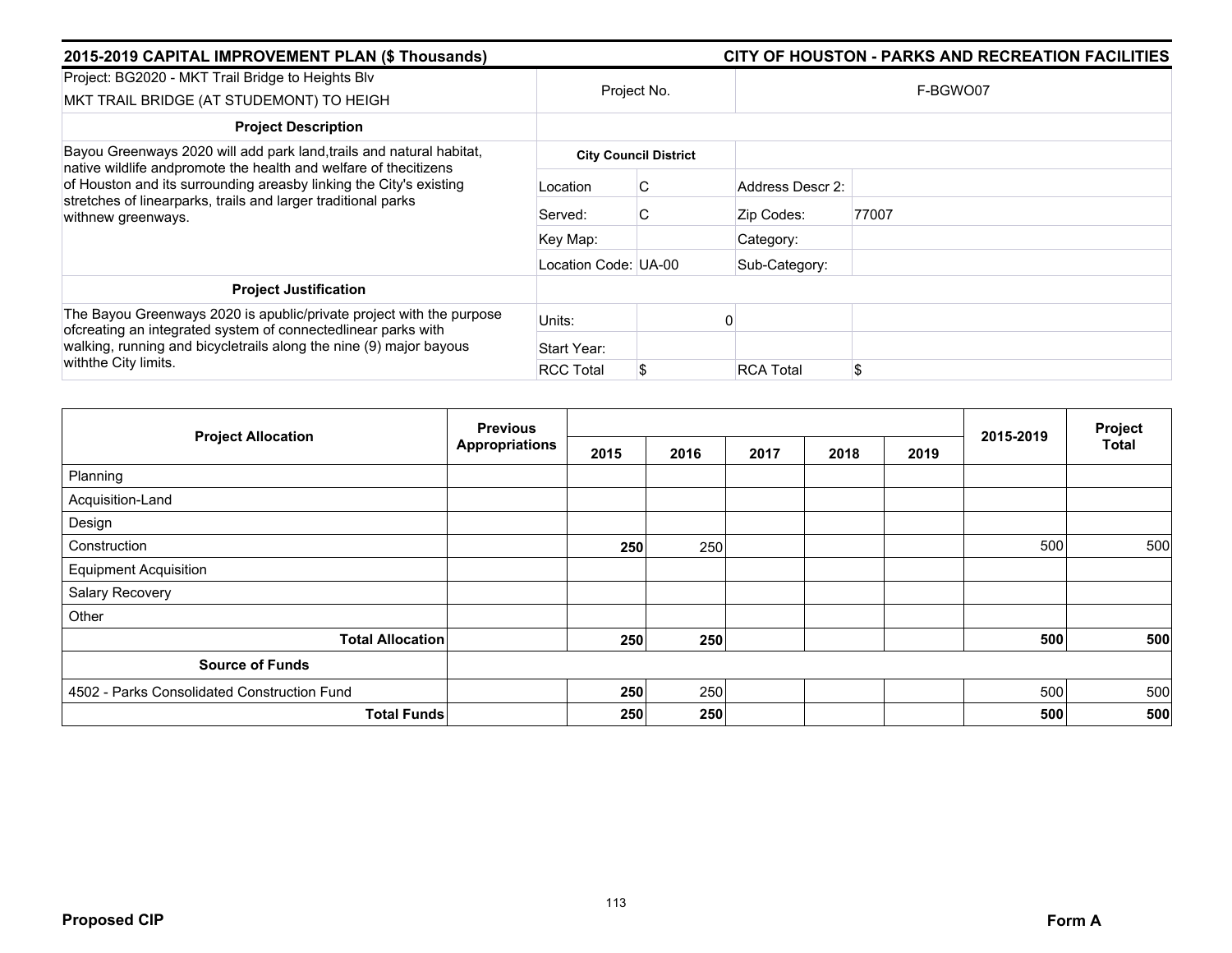| 2015-2019 CAPITAL IMPROVEMENT PLAN (\$ Thousands)                                                                                                                                                                                           |                      |                              |                  | CITY OF HOUSTON - PARKS AND RECREATION FACILITIES |
|---------------------------------------------------------------------------------------------------------------------------------------------------------------------------------------------------------------------------------------------|----------------------|------------------------------|------------------|---------------------------------------------------|
| Project: BG2020 - Heights Blvd. to Bonner Street<br>HEIGHTS BLVD. TO BONNER STREET (SEG B)                                                                                                                                                  |                      | Project No.                  |                  | F-BGWO08                                          |
| <b>Project Description</b>                                                                                                                                                                                                                  |                      |                              |                  |                                                   |
| Bayou Greenways 2020 will add park land,<br>trails and natural habitat, native wildlife and<br>promote the health and welfare of the<br>citizens of Houston and its surrounding areas<br>by linking the City's existing stretches of linear |                      | <b>City Council District</b> |                  |                                                   |
|                                                                                                                                                                                                                                             | Location             | C                            | Address Descr 2: |                                                   |
|                                                                                                                                                                                                                                             | Served:              | C                            | Zip Codes:       | 77007                                             |
| parks, trails and larger traditional parks with<br>new greenways.                                                                                                                                                                           | Key Map:             |                              | Category:        |                                                   |
|                                                                                                                                                                                                                                             | Location Code: UA-00 |                              | Sub-Category:    |                                                   |
| <b>Project Justification</b>                                                                                                                                                                                                                |                      |                              |                  |                                                   |
| The Bayou Greenways 2020 is a<br>public/private project with the purpose of                                                                                                                                                                 | Units:               |                              |                  |                                                   |
| creating an integrated system of connected                                                                                                                                                                                                  | Start Year:          |                              |                  |                                                   |
| linear parks with walking, running and bicycle<br>trails along the nine (9) major bayous with                                                                                                                                               |                      |                              |                  |                                                   |
| the City limits.                                                                                                                                                                                                                            | <b>RCC Total</b>     | S                            | <b>RCA Total</b> |                                                   |

| <b>Project Allocation</b>                   | <b>Previous</b>       |      |      |      | 2015-2019 | Project |     |              |
|---------------------------------------------|-----------------------|------|------|------|-----------|---------|-----|--------------|
|                                             | <b>Appropriations</b> | 2015 | 2016 | 2017 | 2018      | 2019    |     | <b>Total</b> |
| Planning                                    |                       |      |      |      |           |         |     |              |
| Acquisition-Land                            |                       |      |      |      |           |         |     |              |
| Design                                      |                       |      |      |      |           |         |     |              |
| Construction                                |                       |      | 865  |      |           |         | 865 | 865          |
| <b>Equipment Acquisition</b>                |                       |      |      |      |           |         |     |              |
| Salary Recovery                             |                       |      |      |      |           |         |     |              |
| Other                                       |                       |      |      |      |           |         |     |              |
| <b>Total Allocation</b>                     |                       |      | 865  |      |           |         | 865 | 865          |
| <b>Source of Funds</b>                      |                       |      |      |      |           |         |     |              |
| 4502 - Parks Consolidated Construction Fund |                       |      | 865  |      |           |         | 865 | 865          |
| <b>HPB Fundraising</b>                      |                       |      |      |      |           |         |     | $\mathbf 0$  |
| <b>Total Funds</b>                          |                       |      | 865  |      |           |         | 865 | 865          |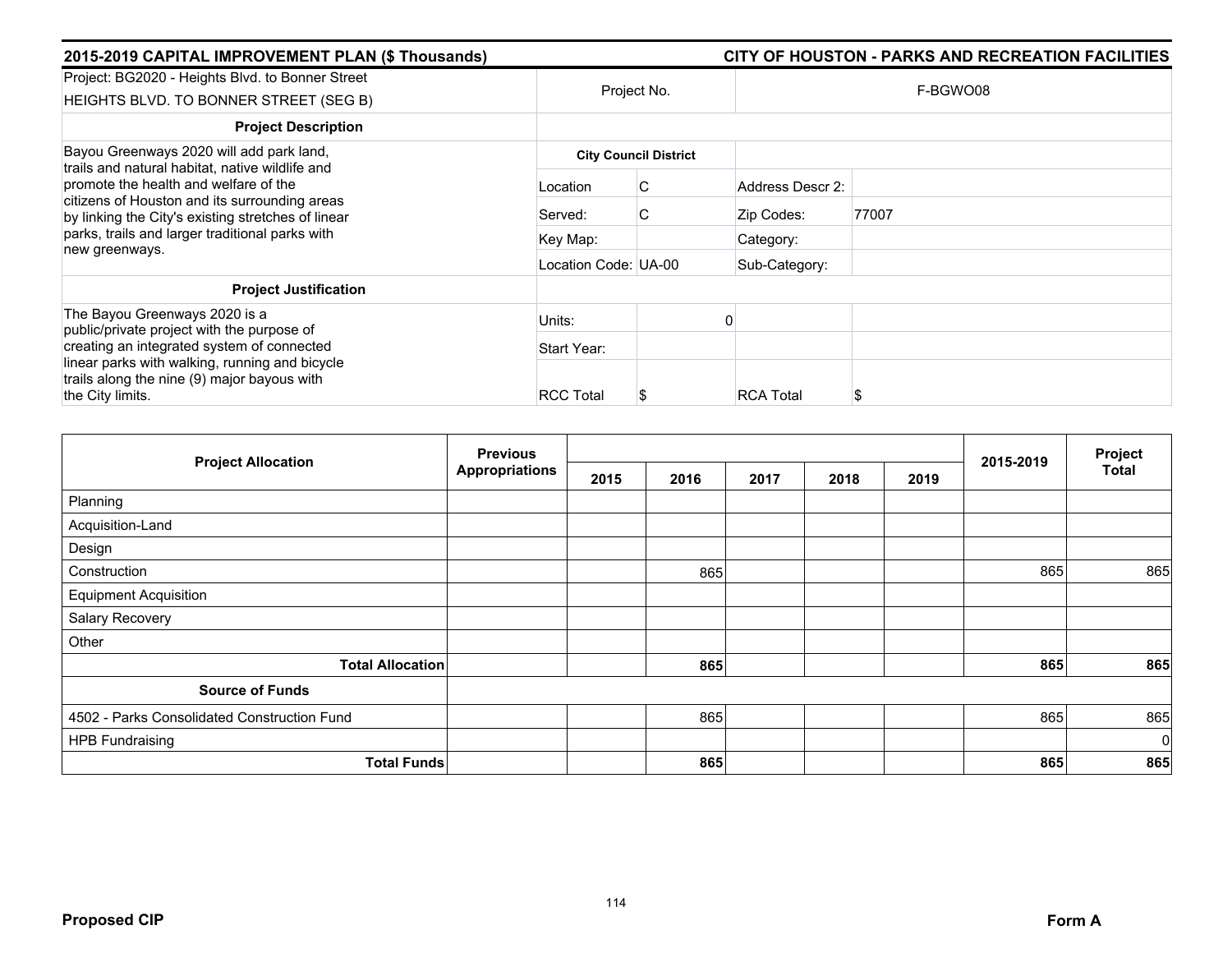| 2015-2019 CAPITAL IMPROVEMENT PLAN (\$ Thousands)                                                                                            |                      |                              |                  | CITY OF HOUSTON - PARKS AND RECREATION FACILITIES |  |  |  |
|----------------------------------------------------------------------------------------------------------------------------------------------|----------------------|------------------------------|------------------|---------------------------------------------------|--|--|--|
| Project: BG2020 - Bonner Street to Shepherd Blvd.<br>BONNER STREET TO SHEPHERD BLVD (SEG C)                                                  | Project No.          |                              | F-BGWO10         |                                                   |  |  |  |
| <b>Project Description</b>                                                                                                                   |                      |                              |                  |                                                   |  |  |  |
| Bayou Greenways 2020 will add park land,<br>trails and natural habitat, native wildlife and                                                  |                      | <b>City Council District</b> |                  |                                                   |  |  |  |
| promote the health and welfare of the<br>citizens of Houston and its surrounding areas<br>by linking the City's existing stretches of linear | Location             | C                            | Address Descr 2: |                                                   |  |  |  |
|                                                                                                                                              | Served:              | C                            | Zip Codes:       | 77007                                             |  |  |  |
| parks, trails and larger traditional parks with<br>new greenways.                                                                            | Key Map:             |                              | Category:        |                                                   |  |  |  |
|                                                                                                                                              | Location Code: UA-00 |                              | Sub-Category:    |                                                   |  |  |  |
| <b>Project Justification</b>                                                                                                                 |                      |                              |                  |                                                   |  |  |  |
| The Bayou Greenways 2020 is a<br>public/private project with the purpose of                                                                  | Units:               |                              |                  |                                                   |  |  |  |
| creating an integrated system of connected                                                                                                   | Start Year:          |                              |                  |                                                   |  |  |  |
| linear parks with walking, running and bicycle<br>trails along the nine (9) major bayous with                                                |                      |                              |                  |                                                   |  |  |  |
| the City limits.                                                                                                                             | <b>RCC Total</b>     | S                            | <b>RCA Total</b> |                                                   |  |  |  |

|                                             | <b>Previous</b>       |      |       |      |      |      | 2015-2019 | Project      |
|---------------------------------------------|-----------------------|------|-------|------|------|------|-----------|--------------|
| <b>Project Allocation</b>                   | <b>Appropriations</b> | 2015 | 2016  | 2017 | 2018 | 2019 |           | <b>Total</b> |
| Planning                                    |                       |      |       |      |      |      |           |              |
| Acquisition-Land                            |                       |      |       |      |      |      |           |              |
| Design                                      |                       |      |       |      |      |      |           |              |
| Construction                                |                       |      | 1,057 |      |      |      | 1,057     | 1,057        |
| <b>Equipment Acquisition</b>                |                       |      |       |      |      |      |           |              |
| Salary Recovery                             |                       |      |       |      |      |      |           | 0            |
| Other                                       |                       |      |       |      |      |      |           |              |
| <b>Total Allocation</b>                     |                       |      | 1,057 |      |      |      | 1,057     | 1,057        |
| <b>Source of Funds</b>                      |                       |      |       |      |      |      |           |              |
| 4502 - Parks Consolidated Construction Fund |                       |      | 1,057 |      |      |      | 1,057     | 1,057        |
| <b>Total Funds</b>                          |                       |      | 1,057 |      |      |      | 1,057     | 1,057        |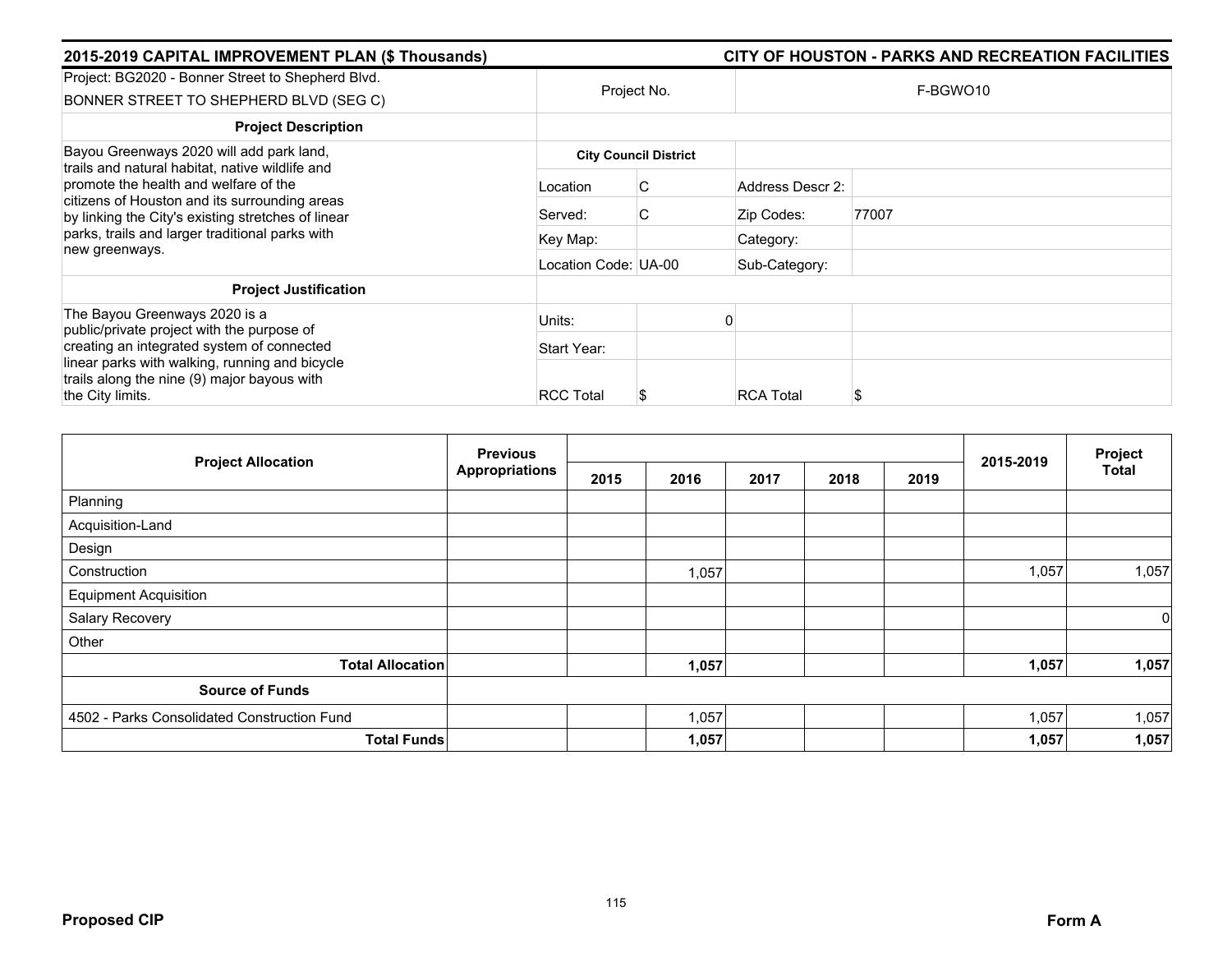| 2015-2019 CAPITAL IMPROVEMENT PLAN (\$ Thousands)                                                                                                                                               |                      |                              |                  | CITY OF HOUSTON - PARKS AND RECREATION FACILITIES |  |  |  |
|-------------------------------------------------------------------------------------------------------------------------------------------------------------------------------------------------|----------------------|------------------------------|------------------|---------------------------------------------------|--|--|--|
| Project: BG2020 - Shepherd Blvd. to MKT Trail<br>SHEPHERD BLVD. TO MKT TRAIL (WEST OF SHE                                                                                                       | Project No.          |                              | F-BGWO11         |                                                   |  |  |  |
| <b>Project Description</b>                                                                                                                                                                      |                      |                              |                  |                                                   |  |  |  |
| Bayou Greenways 2020 will add park land,<br>trails and natural habitat, native wildlife and                                                                                                     |                      | <b>City Council District</b> |                  |                                                   |  |  |  |
| promote the health and welfare of the<br>citizens of Houston and its surrounding areas<br>by linking the City's existing stretches of linear<br>parks, trails and larger traditional parks with | Location             | C                            | Address Descr 2: |                                                   |  |  |  |
|                                                                                                                                                                                                 | Served:              | C                            | Zip Codes:       | 77007                                             |  |  |  |
|                                                                                                                                                                                                 | Key Map:             |                              | Category:        |                                                   |  |  |  |
| new greenways.                                                                                                                                                                                  | Location Code: UA-00 |                              | Sub-Category:    |                                                   |  |  |  |
| <b>Project Justification</b>                                                                                                                                                                    |                      |                              |                  |                                                   |  |  |  |
| The Bayou Greenways 2020 is a<br>public/private project with the purpose of                                                                                                                     | Units:               |                              |                  |                                                   |  |  |  |
| creating an integrated system of connected                                                                                                                                                      | Start Year:          |                              |                  |                                                   |  |  |  |
| linear parks with walking, running and bicycle<br>trails along the nine (9) major bayous with                                                                                                   |                      |                              |                  |                                                   |  |  |  |
| the City limits.                                                                                                                                                                                | <b>RCC Total</b>     | S                            | <b>RCA Total</b> |                                                   |  |  |  |

| <b>Project Allocation</b>                   | <b>Previous</b>       |      |      |      |      |      | 2015-2019 | Project      |
|---------------------------------------------|-----------------------|------|------|------|------|------|-----------|--------------|
|                                             | <b>Appropriations</b> | 2015 | 2016 | 2017 | 2018 | 2019 |           | <b>Total</b> |
| Planning                                    |                       |      |      |      |      |      |           |              |
| Acquisition-Land                            |                       |      |      |      |      |      |           |              |
| Design                                      |                       |      |      |      |      |      |           |              |
| Construction                                |                       | 305  | 305  |      |      |      | 610       | 610          |
| <b>Equipment Acquisition</b>                |                       |      |      |      |      |      |           |              |
| Salary Recovery                             |                       |      |      |      |      |      |           |              |
| Other                                       |                       |      |      |      |      |      |           |              |
| <b>Total Allocation</b>                     |                       | 305  | 305  |      |      |      | 610       | 610          |
| <b>Source of Funds</b>                      |                       |      |      |      |      |      |           |              |
| 4502 - Parks Consolidated Construction Fund |                       | 305  | 305  |      |      |      | 610       | 610          |
| <b>Total Funds</b>                          |                       | 305  | 305  |      |      |      | 610       | 610          |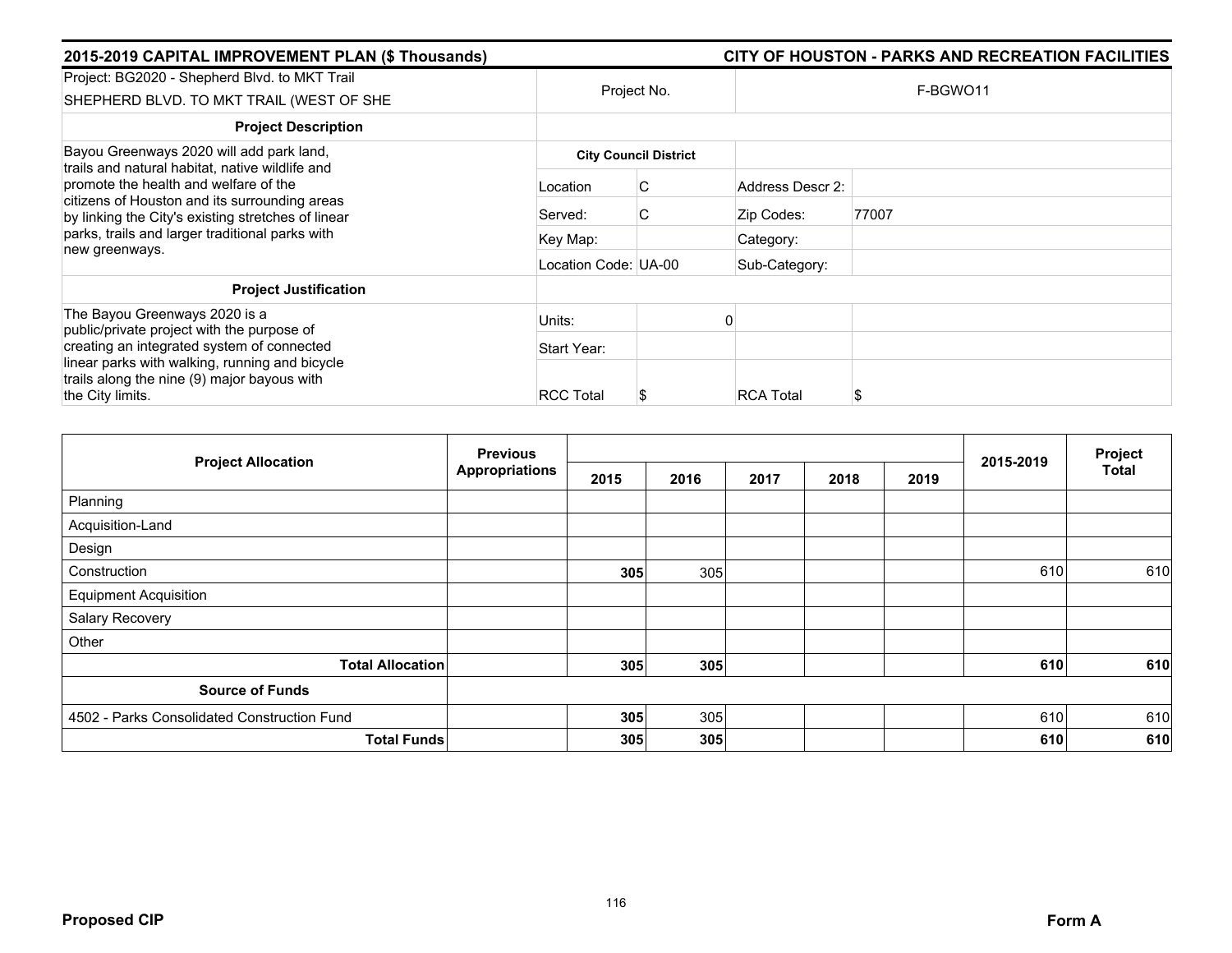| 2015-2019 CAPITAL IMPROVEMENT PLAN (\$ Thousands)                                                                                            |                              |             |                  | CITY OF HOUSTON - PARKS AND RECREATION FACILITIES |  |  |  |
|----------------------------------------------------------------------------------------------------------------------------------------------|------------------------------|-------------|------------------|---------------------------------------------------|--|--|--|
| Project: BG2020 - Alabonson Rd. to Hollister Rd.<br>ALABONSON RAOD TO HOLLISTER ROAD                                                         |                              | Project No. | F-BGWO17         |                                                   |  |  |  |
| <b>Project Description</b>                                                                                                                   |                              |             |                  |                                                   |  |  |  |
| Bayou Greenways 2020 will add park land,<br>trails and natural habitat, native wildlife and                                                  | <b>City Council District</b> |             |                  |                                                   |  |  |  |
| promote the health and welfare of the<br>citizens of Houston and its surrounding areas<br>by linking the City's existing stretches of linear | Location                     | A           | Address Descr 2: |                                                   |  |  |  |
|                                                                                                                                              | Served:                      | A           | Zip Codes:       | 77088                                             |  |  |  |
| parks, trails and larger traditional parks with<br>new greenways.                                                                            | Key Map:                     |             | Category:        |                                                   |  |  |  |
|                                                                                                                                              | Location Code: UA-00         |             | Sub-Category:    |                                                   |  |  |  |
| <b>Project Justification</b>                                                                                                                 |                              |             |                  |                                                   |  |  |  |
| The Bayou Greenways 2020 is a<br>public/private project with the purpose of                                                                  | Units:                       |             |                  |                                                   |  |  |  |
| creating an integrated system of connected                                                                                                   | Start Year:                  |             |                  |                                                   |  |  |  |
| linear parks with walking, running and bicycle<br>trails along the nine (9) major bayous with                                                |                              |             |                  |                                                   |  |  |  |
| the City limits.                                                                                                                             | <b>RCC Total</b>             |             | <b>RCA Total</b> | S                                                 |  |  |  |

| <b>Project Allocation</b>                   | <b>Previous</b>       |      |      |      |      |      | 2015-2019 | Project      |
|---------------------------------------------|-----------------------|------|------|------|------|------|-----------|--------------|
|                                             | <b>Appropriations</b> | 2015 | 2016 | 2017 | 2018 | 2019 |           | <b>Total</b> |
| Planning                                    |                       |      |      |      |      |      |           |              |
| Acquisition-Land                            |                       |      |      |      |      |      |           |              |
| Design                                      |                       |      |      |      |      |      |           |              |
| Construction                                |                       | 881  | 881  |      |      |      | 1,763     | 1,763        |
| <b>Equipment Acquisition</b>                |                       |      |      |      |      |      |           |              |
| Salary Recovery                             |                       |      |      |      |      |      |           |              |
| Other                                       |                       |      |      |      |      |      |           |              |
| <b>Total Allocation</b>                     |                       | 881  | 881  |      |      |      | 1,763     | 1,763        |
| <b>Source of Funds</b>                      |                       |      |      |      |      |      |           |              |
| 4502 - Parks Consolidated Construction Fund |                       | 881  | 881  |      |      |      | 1,763     | 1,763        |
| <b>Total Funds</b>                          |                       | 881  | 881  |      |      |      | 1,763     | 1,763        |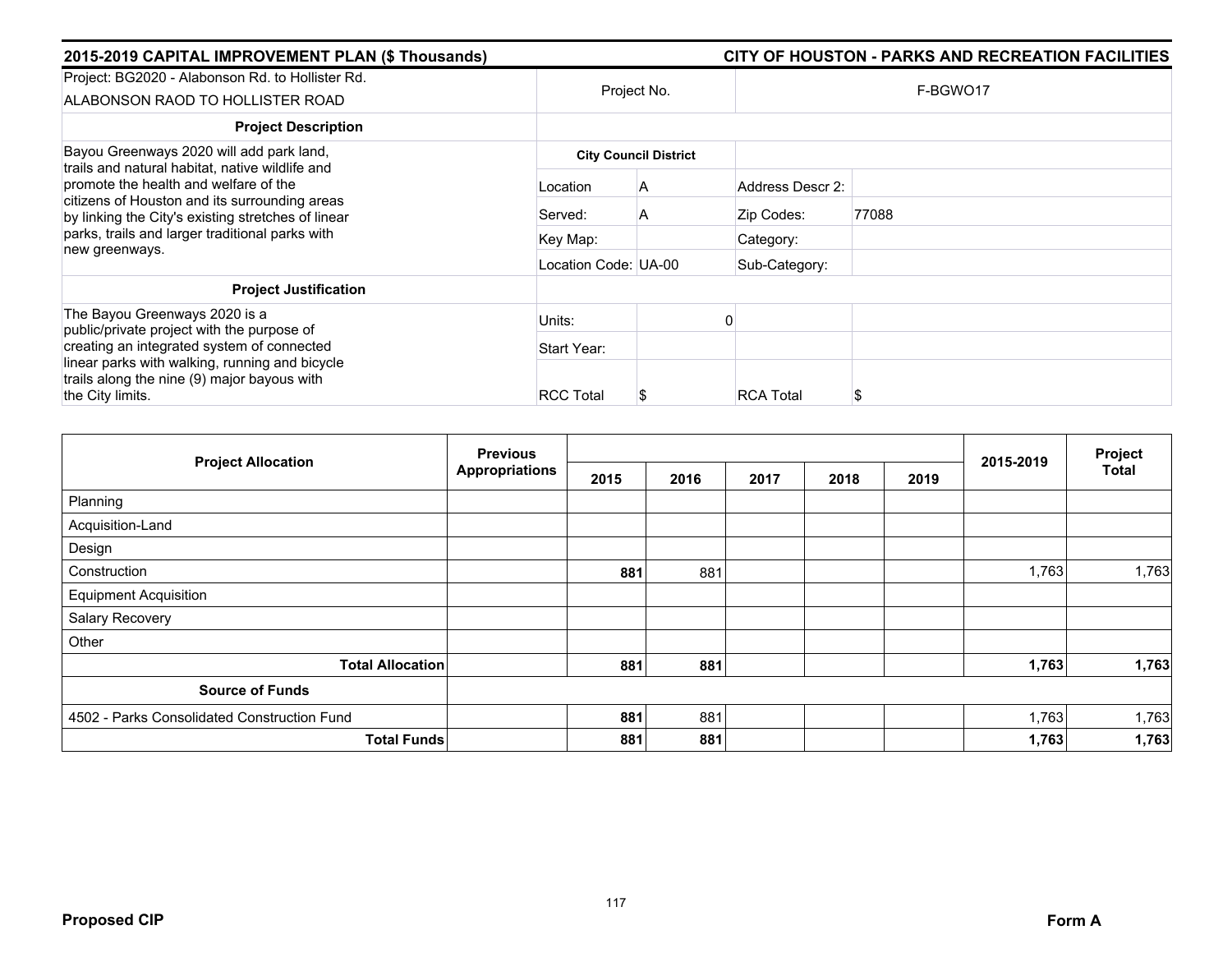| 2015-2019 CAPITAL IMPROVEMENT PLAN (\$ Thousands)                                                                                                            |                      |                              | CITY OF HOUSTON - PARKS AND RECREATION FACILITIES |  |  |  |  |  |
|--------------------------------------------------------------------------------------------------------------------------------------------------------------|----------------------|------------------------------|---------------------------------------------------|--|--|--|--|--|
| Project: BG2020 - White Oak from Alabonson                                                                                                                   |                      |                              |                                                   |  |  |  |  |  |
| MILBY PARK TO GLENBROOK PARK                                                                                                                                 |                      | Project No.                  | F-BGWO88                                          |  |  |  |  |  |
| <b>Project Description</b>                                                                                                                                   |                      |                              |                                                   |  |  |  |  |  |
| Bayou Greenways 2020 ill add park land, trails and natural habitat,<br>native wildlife and promote the health and welfare of the citizens                    |                      | <b>City Council District</b> |                                                   |  |  |  |  |  |
| of Houston and its surrounding areas by linking the City's existing<br>stretches of linear parks, trails and larger traditional parks with<br>new greenways. | Location             | E.                           | Address Descr 2:                                  |  |  |  |  |  |
|                                                                                                                                                              | Served:              | Е                            | 77017<br>Zip Codes:                               |  |  |  |  |  |
|                                                                                                                                                              | Key Map:             |                              | Category:                                         |  |  |  |  |  |
|                                                                                                                                                              | Location Code: UA-00 |                              | Sub-Category:                                     |  |  |  |  |  |
| <b>Project Justification</b>                                                                                                                                 |                      |                              |                                                   |  |  |  |  |  |
| The Bayou Greenways 2020 is a public/private project with the<br>purpose of creating an integrated system of connected linear parks                          | Units:               |                              |                                                   |  |  |  |  |  |
| with walking, running and bicycle trails along the nine (9) major<br>bayous with the City limits.                                                            | Start Year:          |                              |                                                   |  |  |  |  |  |
|                                                                                                                                                              | <b>RCC Total</b>     |                              | \$<br><b>RCA Total</b>                            |  |  |  |  |  |

| <b>Project Allocation</b>                   | <b>Previous</b>       |      |      | 2015-2019 | Project |      |  |              |
|---------------------------------------------|-----------------------|------|------|-----------|---------|------|--|--------------|
|                                             | <b>Appropriations</b> | 2015 | 2016 | 2017      | 2018    | 2019 |  | <b>Total</b> |
| Planning                                    |                       |      |      |           |         |      |  |              |
| Acquisition-Land                            |                       |      |      |           |         |      |  |              |
| Design                                      |                       |      |      |           |         |      |  |              |
| Construction                                |                       |      |      |           |         |      |  | 0            |
| <b>Equipment Acquisition</b>                |                       |      |      |           |         |      |  |              |
| Salary Recovery                             |                       |      |      |           |         |      |  |              |
| Other                                       |                       |      |      |           |         |      |  |              |
| <b>Total Allocation</b>                     |                       |      |      |           |         |      |  |              |
| <b>Source of Funds</b>                      |                       |      |      |           |         |      |  |              |
| 4502 - Parks Consolidated Construction Fund |                       |      |      |           |         |      |  | $\mathbf 0$  |
|                                             | <b>Total Funds</b>    |      |      |           |         |      |  | 0            |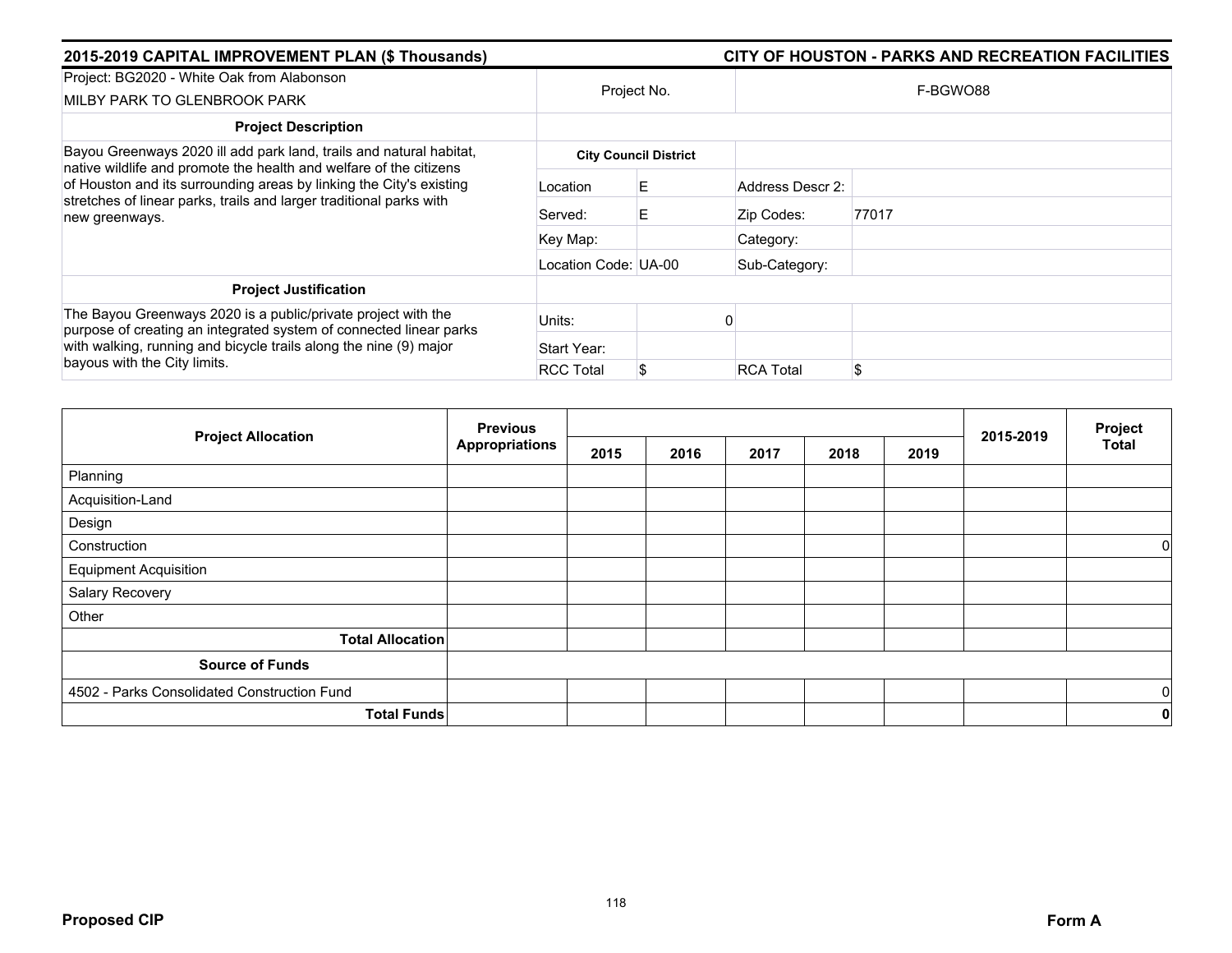| 2015-2019 CAPITAL IMPROVEMENT PLAN (\$ Thousands)                                                                                            |                      |                              |                  | CITY OF HOUSTON - PARKS AND RECREATION FACILITIES |  |  |
|----------------------------------------------------------------------------------------------------------------------------------------------|----------------------|------------------------------|------------------|---------------------------------------------------|--|--|
| Project: BG2020 - White Oak Bayou Greenway Lands                                                                                             |                      | Project No.                  | F-BGWO99         |                                                   |  |  |
| WHITE OAK BAYOU - GREENWAY LAND ACQUISIT                                                                                                     |                      |                              |                  |                                                   |  |  |
| <b>Project Description</b>                                                                                                                   |                      |                              |                  |                                                   |  |  |
| Bayou Greenways 2020 will add park land,<br>trails and natural habitat, native wildlife and                                                  |                      | <b>City Council District</b> |                  |                                                   |  |  |
| promote the health and welfare of the<br>citizens of Houston and its surrounding areas<br>by linking the City's existing stretches of linear | Location             | v                            | Address Descr 2: |                                                   |  |  |
|                                                                                                                                              | Served:              | V                            | Zip Codes:       |                                                   |  |  |
| parks, trails and larger traditional parks with<br>new greenways.                                                                            | Key Map:             |                              | Category:        |                                                   |  |  |
|                                                                                                                                              | Location Code: UA-00 |                              | Sub-Category:    |                                                   |  |  |
| <b>Project Justification</b>                                                                                                                 |                      |                              |                  |                                                   |  |  |
| The Bayou Greenways 2020 is a<br>public/private project with the purpose of                                                                  | Units:               |                              |                  |                                                   |  |  |
| creating an integrated system of connected                                                                                                   | Start Year:          |                              |                  |                                                   |  |  |
| linear parks with walking, running and bicycle<br>trails along the nine (9) major bayous with                                                |                      |                              |                  |                                                   |  |  |
| the City limits.                                                                                                                             | <b>RCC Total</b>     | S                            | <b>RCA Total</b> |                                                   |  |  |

| <b>Project Allocation</b>    | <b>Previous</b>       |       |       |       |       |       |           | Project |
|------------------------------|-----------------------|-------|-------|-------|-------|-------|-----------|---------|
|                              | <b>Appropriations</b> | 2015  | 2016  | 2017  | 2018  | 2019  | 2015-2019 | Total   |
| Planning                     |                       |       |       |       |       |       |           |         |
| Acquisition-Land             |                       | 1,871 | 1,871 | 1,871 | 1,871 | 1,871 | 9,357     | 9,357   |
| Design                       |                       |       |       |       |       |       |           |         |
| Construction                 |                       |       |       |       |       |       |           |         |
| <b>Equipment Acquisition</b> |                       |       |       |       |       |       |           |         |
| Salary Recovery              |                       |       |       |       |       |       |           |         |
| Other                        |                       |       |       |       |       |       |           |         |
| <b>Total Allocation</b>      |                       | 1,871 | 1,871 | 1,871 | 1,871 | 1,871 | 9,357     | 9,357   |
| <b>Source of Funds</b>       |                       |       |       |       |       |       |           |         |
| <b>HPB Fundraising</b>       |                       | 1,871 | 1,871 | 1,871 | 1,871 | 1,871 | 9,357     | 9,357   |
| <b>Total Funds</b>           |                       | 1,871 | 1,871 | 1,871 | 1,871 | 1,871 | 9,357     | 9,357   |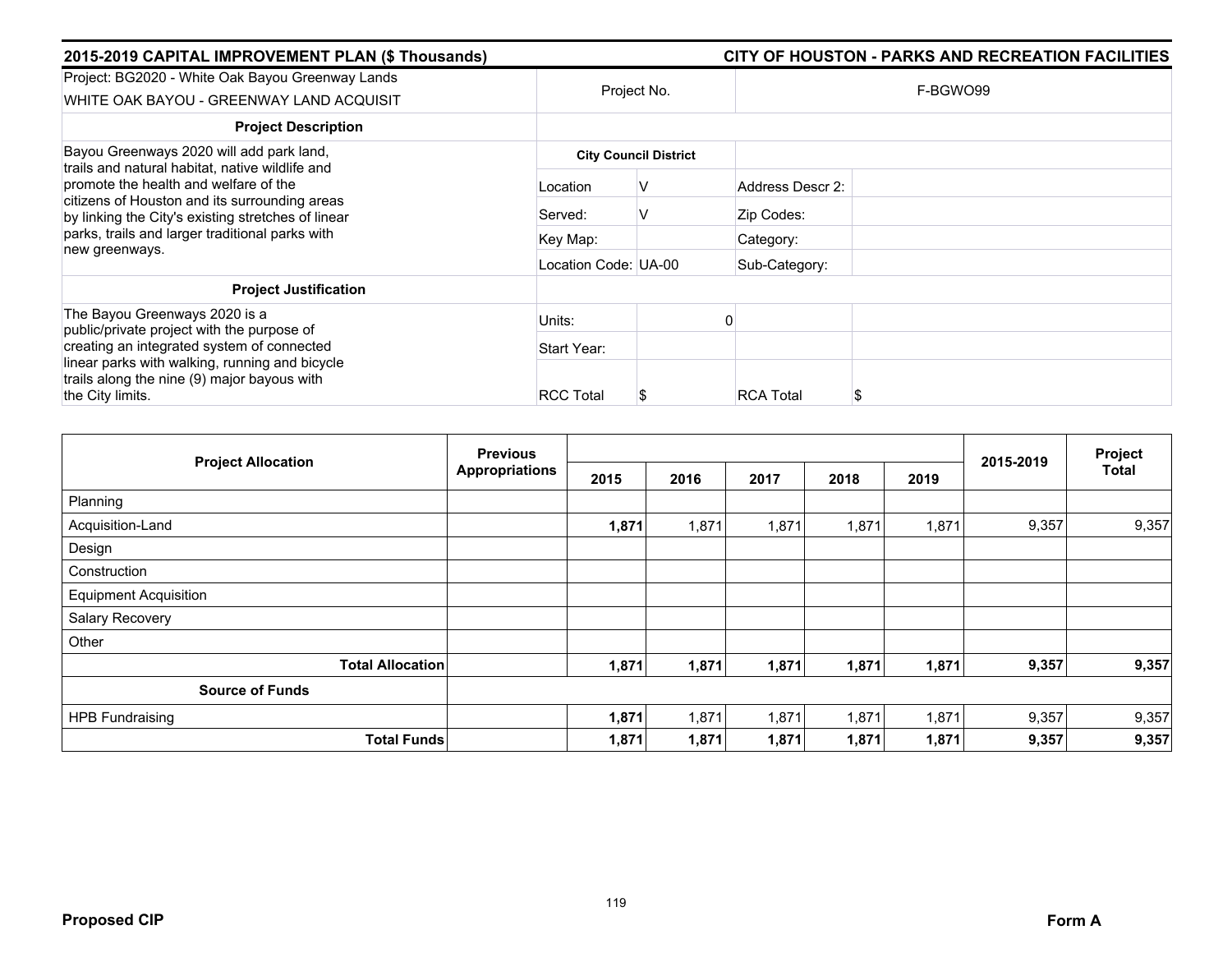| 2015-2019 CAPITAL IMPROVEMENT PLAN (\$ Thousands)                                                                                         |                      |                              |                  | CITY OF HOUSTON - PARKS AND RECREATION FACILITIES |
|-------------------------------------------------------------------------------------------------------------------------------------------|----------------------|------------------------------|------------------|---------------------------------------------------|
| Project: Memorial Park Running Center (4502)<br>MEMORIAL PARK - SOUTHSIDE OF MEMORIAL DR                                                  |                      | Project No.                  |                  | F-SP0006                                          |
| <b>Project Description</b>                                                                                                                |                      |                              |                  |                                                   |
| The running center is being built to focus the users to a new area,                                                                       |                      | <b>City Council District</b> |                  |                                                   |
| provide meeting space for citizens and add an additional 100 +<br>parking spaces to the system.                                           | Location             | C.                           | Address Descr 2: |                                                   |
|                                                                                                                                           | Served:              | <b>ALL</b>                   | Zip Codes:       | 77007                                             |
|                                                                                                                                           | Key Map:             |                              | Category:        |                                                   |
|                                                                                                                                           | Location Code: UA-00 |                              | Sub-Category:    |                                                   |
| <b>Project Justification</b>                                                                                                              |                      |                              |                  |                                                   |
| Memorial Park is a major activity area for runners and walkers. The<br>participants at times can cause over crowded continuing in parking | Units:               |                              |                  |                                                   |
| areas and along roadways.                                                                                                                 | Start Year:          |                              |                  |                                                   |
|                                                                                                                                           | <b>RCC Total</b>     |                              | <b>RCA Total</b> | \$                                                |

| <b>Project Allocation</b>                   | <b>Previous</b>       |      |      |      | Project |      |           |              |
|---------------------------------------------|-----------------------|------|------|------|---------|------|-----------|--------------|
|                                             | <b>Appropriations</b> | 2015 | 2016 | 2017 | 2018    | 2019 | 2015-2019 | <b>Total</b> |
| Planning                                    |                       |      |      |      |         |      |           |              |
| Acquisition-Land                            |                       |      |      |      |         |      |           |              |
| Design                                      |                       |      |      |      |         |      |           |              |
| Construction                                |                       |      |      |      |         |      |           |              |
| <b>Equipment Acquisition</b>                |                       |      |      |      |         |      |           |              |
| Salary Recovery                             |                       |      |      |      |         |      |           |              |
| Other                                       |                       | 10   |      |      |         |      | 10        | 10           |
| <b>Total Allocation</b>                     |                       | 10   |      |      |         |      | 10        | 10           |
| <b>Source of Funds</b>                      |                       |      |      |      |         |      |           |              |
| 4502 - Parks Consolidated Construction Fund |                       | 10   |      |      |         |      | 10        | 10           |
| <b>Total Funds</b>                          |                       | 10   |      |      |         |      | 10        | 10           |